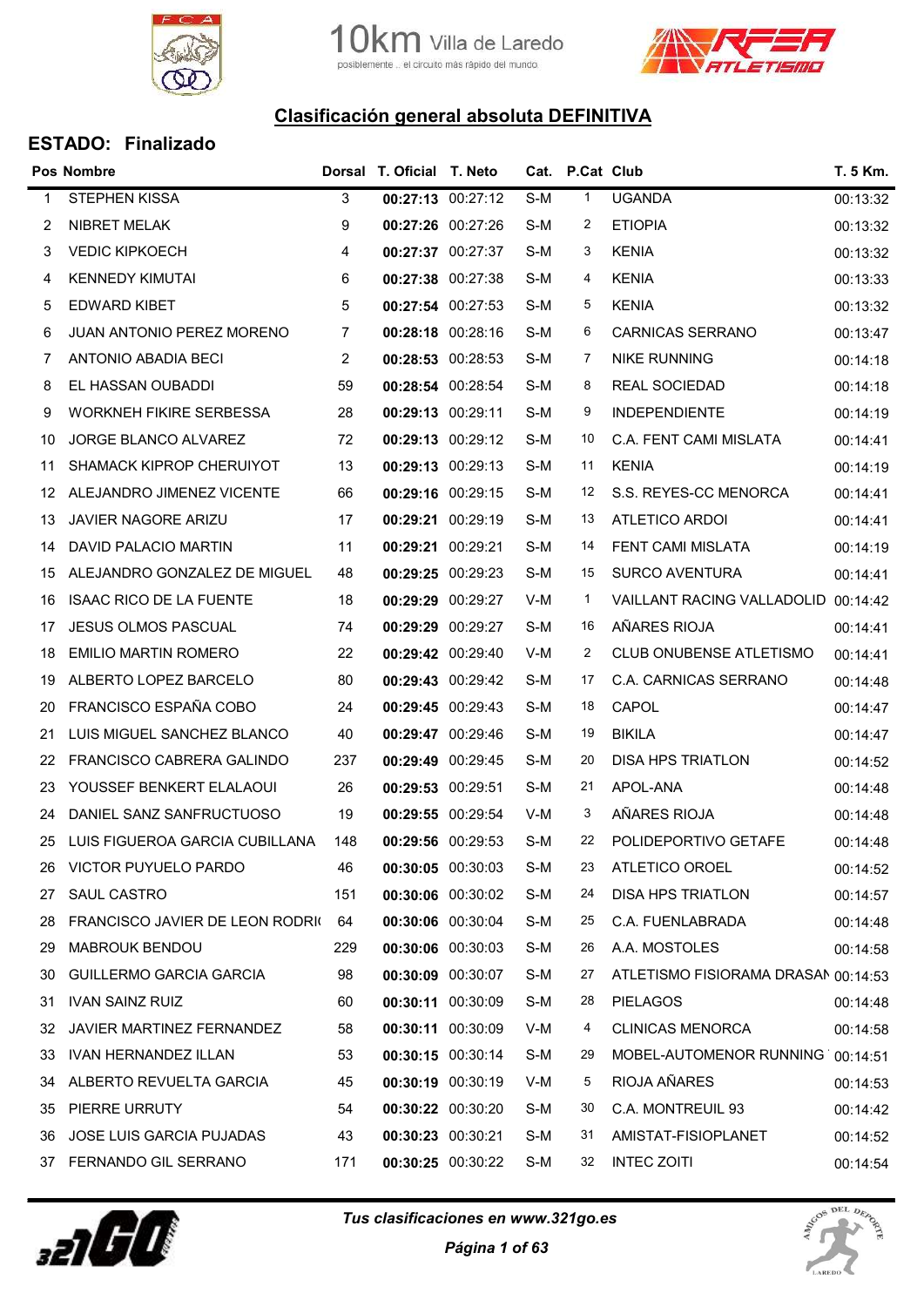



|    | <b>Pos Nombre</b>              |     | Dorsal T. Oficial T. Neto |                   |     | Cat. P.Cat Club |                                      | T. 5 Km. |
|----|--------------------------------|-----|---------------------------|-------------------|-----|-----------------|--------------------------------------|----------|
| 38 | <b>ANTONIO FRAILE FERREIRO</b> | 226 |                           | 00:30:26 00:30:19 | S-M | 33              | A.D. CAPISCOL                        | 00:15:07 |
| 39 | <b>DAVID GARCIA GIL</b>        | 69  | 00:30:28 00:30:26         |                   | S-M | 34              | DURANGALDEA RUNNING                  | 00:14:52 |
| 40 | MARCOS SANZA ARRANZ            | 70  |                           | 00:30:32 00:30:30 | V-M | 6               | <b>INDEPENDIENTE</b>                 | 00:14:48 |
| 41 | JAIME GONZALEZ MANCHA          | 184 |                           | 00:30:33 00:30:30 | S-M | 35              | UNION ATLETICA COSLADA               | 00:14:56 |
| 42 | ALEX GARCIA CARRILLO           | 77  |                           | 00:30:34 00:30:32 | S-M | 36              | C.A. CREVILLENT                      | 00:14:58 |
| 43 | <b>JUAN CARLOS DUTREY SORO</b> | 170 |                           | 00:30:35 00:30:32 | S-M | 37              | <b>INTEC ZOITI</b>                   | 00:14:58 |
| 44 | CARLOS GALLEGO RODRIGUEZ       | 181 |                           | 00:30:37 00:30:34 | S-M | 38              | CAPOL                                | 00:15:18 |
| 45 | DAVID MARTINEZ GARCIA          | 15  | 00:30:39 00:30:36         |                   | V-M | 7               | RIOJA AÑARES                         | 00:14:52 |
| 46 | ALEXANDER OIARBIDE ORMAZABAL   | 82  |                           | 00:30:39 00:30:37 | S-M | 39              | C.A. SAN SEBASTIAN                   | 00:15:17 |
| 47 | LUIS AGUSTIN ESCRICHE          | 83  |                           | 00:30:39 00:30:37 | S-M | 40              | <b>HINACO MONZON</b>                 | 00:14:59 |
| 48 | ALBERTO SABADO SANZ            | 41  |                           | 00:30:40 00:29:17 | V-M | 8               | STADIUM CASABLANCA                   | 00:15:04 |
| 49 | AGUSTIN SIERES GOMEZ           | 164 |                           | 00:30:40 00:30:37 | V-M | 9               | C.A. CARNICAS SERRANO                | 00:15:23 |
| 50 | ALBERTO ROMERO ESTEVE          | 211 |                           | 00:30:41 00:30:38 | S-M | 41              | SERRANO CLUB ATLETISMO               | 00:15:11 |
| 51 | FERNANDO GONZALEZ-MOHINO MAY   | 61  |                           | 00:30:42 00:30:40 | S-M | 42              | VALDEPEÑAS ATLETICS CLUB             | 00:15:12 |
| 52 | ANDRES RODRIGUEZ PEREIRA       | 185 |                           | 00:30:43 00:30:38 | S-M | 43              | C.A. FUENLABRADA                     | 00:15:13 |
| 53 | OSCAR CAVIA DIEZ               | 182 |                           | 00:30:44 00:30:41 | S-M | 44              | SOLORUNNERS BURGOS EVOLU 00:15:12    |          |
| 54 | <b>MARCUS R NN</b>             | 297 |                           | 00:30:44 00:30:42 | S-M | 45              | BLOVSTRøD LøVERNE / FULLPE 00:15:12  |          |
| 55 | FERNANDO RIAL CASTRO           | 142 |                           | 00:30:44 00:30:40 | S-M | 46              | REAL CELTA DE VIGO                   | 00:15:12 |
| 56 | DAVID GARCIA CATALINA          | 88  |                           | 00:30:44 00:30:42 | S-M | 47              | PUENTECILLAS PALENCIA                | 00:15:19 |
| 57 | ROBERTO MARTINEZ MARTINEZ      | 84  |                           | 00:30:44 00:30:42 | V-M | 10              | <b>REDOLAT TEAM</b>                  | 00:15:17 |
| 58 | <b>JORGE CRESPO</b>            | 160 | 00:30:45 00:30:41         |                   | V-M | 11              | ATLETISMO SAR VERMUT PETRI 00:15:18  |          |
| 59 | MARIO CALVO GONZALEZ           | 76  |                           | 00:30:47 00:30:45 | S-M | 48              | CD SURCO AVENTURA                    | 00:15:11 |
| 60 | RAUL ALVAREZ BENGOA            | 89  |                           | 00:30:47 00:30:46 | V-M | 12              | ORIENTE ATLETISMO                    | 00:15:18 |
| 61 | AIMANE EDDAIFI                 | 49  |                           | 00:30:52 00:30:50 | S-M | 49              | <b>INDEPENDIENTE</b>                 | 00:14:53 |
| 62 | DIEGO POLO VICENTE             | 162 |                           | 00:30:55 00:30:52 | S-M | 50              | C.D. METAESPORT                      | 00:15:07 |
| 63 | AITOR ETXEBERRIA MUGICA        | 174 | 00:30:58 00:30:54         |                   | S-M | 51              | APALATEGUI ATLETISMO                 | 00:15:28 |
| 64 | <b>CHRIS RAINSFORD</b>         | 42  | 00:31:01 00:31:01         |                   | S-M | 52              | <b>HIGHGATE HARRIERS</b>             | 00:15:08 |
| 65 | ALBERTO GONZALEZ QUILEZ        | 175 | 00:31:02 00:30:59         |                   | S-M | 53              | UNIVERSO RUNNING                     | 00:15:18 |
| 66 | ADRIAN CANO LOPEZ              | 51  | 00:31:03 00:31:01         |                   | S-M | 54              | <b>CAYON HELIOS-DICA</b>             | 00:15:23 |
| 67 | ROBERTO BUENO LOSADA           | 183 |                           | 00:31:03 00:31:00 | V-M | 13              | ATLETISMO MACOTERA PERSIA 00:15:28   |          |
| 68 | SANTIAGO FERNANDEZ PEREZ       | 186 | 00:31:04 00:31:01         |                   | S-M | 55              | UNION DEPORTIVA ATLETICA T/ 00:15:18 |          |
| 69 | PABLO SALAVERRIA ZAPIRAIN      | 287 | 00:31:04 00:31:01         |                   | S-M | 56              | <b>HINACO MONZON</b>                 | 00:15:30 |
| 70 | <b>JESUS GALACHE SANCHEZ</b>   | 150 |                           | 00:31:08 00:31:06 | V-M | 14              | VINO DE TORO CAJA RURAL              | 00:15:29 |
| 71 | ALEJANDRO ALVAREZ VAZQUEZ      | 318 |                           | 00:31:09 00:31:04 | S-M | 57              | FLUVIAL DE LUGO MONTE SEGA 00:15:19  |          |
| 72 | <b>MOHAMED BAKKALI</b>         | 25  |                           | 00:31:09 00:31:09 | S-M | 58              | UNIVERSIDAD DE OVIEDO                | 00:15:06 |
| 73 | MARTIN AMILIBIA ARANBURU       | 277 |                           | 00:31:10 00:31:06 | S-M | 59              | APALATEGUI ATLETISMO                 | 00:15:29 |
| 74 | <b>IGNACIO SANCHEZ GARCIA</b>  | 90  |                           | 00:31:10 00:31:08 | V-M | 15              | ATLETISMO MACOTERA PERSIA 00:15:29   |          |



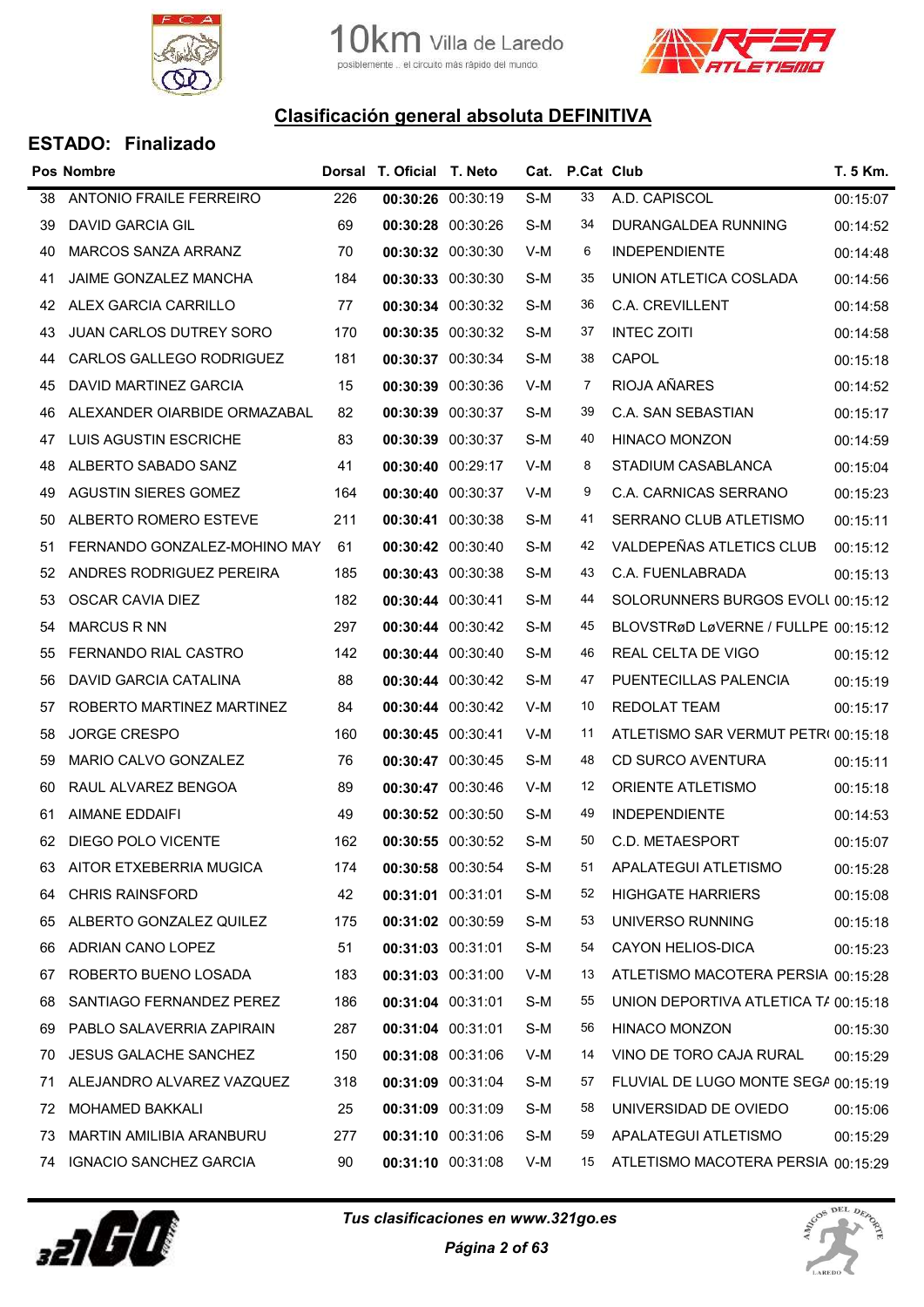



|    | <b>Pos Nombre</b>             |     | Dorsal T. Oficial T. Neto |                   |     | Cat. P.Cat Club |                                          | T. 5 Km. |
|----|-------------------------------|-----|---------------------------|-------------------|-----|-----------------|------------------------------------------|----------|
| 75 | FERNANDO ESPERANZA MATEOS     | 156 |                           | 00:31:10 00:31:07 | S-M | 60              | <b>INTEC ZOITI</b>                       | 00:15:27 |
| 76 | KAMEL ZIANI EL OUAZIZ         | 79  |                           | 00:31:10 00:31:08 | V-M | 16              | C.A. KAMAL ZIANI                         | 00:15:27 |
| 77 | BORJA ARAGONESES SOMOZA       | 194 |                           | 00:31:15 00:31:11 | S-M | 61              | C.A. S.S. DE LOS REYES - CLINIC 00:15:33 |          |
| 78 | <b>GUSTAVO SANCHEZ GIL</b>    | 228 | 00:31:15 00:31:11         |                   | V-M | 17              | ALIMCO-RUNNINGFIZ                        | 00:15:32 |
| 79 | ALBERTO ARBERAS AGUIRREBEÑA   | 110 |                           | 00:31:16 00:31:12 | S-M | 62              | <b>INDEPENDIENTE</b>                     | 00:15:32 |
| 80 | <b>XABIER LUKIN DOMINGUEZ</b> | 288 |                           | 00:31:17 00:31:13 | S-M | 63              | APALATEGUI ATLETISMO                     | 00:15:29 |
| 81 | ALFONSO MENDOZA BARBA         | 279 |                           | 00:31:18 00:31:10 | S-M | 64              | <b>VG RUNNING</b>                        | 00:15:33 |
| 82 | PELAYO FERNANDEZ ALVAREZ      | 312 |                           | 00:31:18 00:31:14 | S-M | 65              | ORIENTE ATLETISMO                        | 00:15:34 |
| 83 | RUBEN REQUENA GARCIA          | 161 |                           | 00:31:19 00:31:15 | S-M | 66              | C.A. APOL-ANA TOTUM SPORT                | 00:14:58 |
| 84 | MIGUEL DEL POZO ALVAREZ       | 198 |                           | 00:31:24 00:31:20 | V-M | 18              | C.A. SUANZES - SAN BLAS                  | 00:15:34 |
| 85 | MANUEL GUERREIRO NUEVO        | 269 |                           | 00:31:28 00:31:24 | V-M | 19              | AVILÉS ATLETISMO                         | 00:15:32 |
| 86 | JOSE ANTONIO TELLO VICENTE    | 92  |                           | 00:31:29 00:31:26 | S-M | 67              | ALCAMPO - SCORPIO 71                     | 00:15:19 |
| 87 | ABDELHADI ZAHRAOUI CHERKAOUI  | 377 | 00:31:29 00:31:21         |                   | S-M | 68              | SOLORUNNERS BURGOS EVOLL 00:15:40        |          |
| 88 | <b>JOSE ANTONIO MARIN GAY</b> | 208 |                           | 00:31:31 00:31:26 | V-M | 20              | MEDITERRANEA ATTICUS                     | 00:15:49 |
| 89 | JOSE ANTONIO GOMEZ DE ARRIBA  | 205 |                           | 00:31:31 00:31:24 | V-M | 21              | SUPER AMARA BAT                          | 00:15:47 |
| 90 | ADRIAN RODRIGUEZ CABALLERO    | 427 |                           | 00:31:33 00:31:28 | S-M | 69              | CONSTRUCCIONES CARCOBA R 00:15:50        |          |
| 91 | PABLO GONZALEZ MIGUEL         | 302 |                           | 00:31:35 00:31:27 | V-M | 22              | C.D. METAESPORT                          | 00:15:50 |
| 92 | <b>JORGE NIETO SANCHEZ</b>    | 239 |                           | 00:31:35 00:31:28 | V-M | 23              | CLUB ATLETAS VETERANOS DE 00:15:41       |          |
| 93 | HAMZA ARDJOUN OUARED          | 144 |                           | 00:31:37 00:31:34 | S-M | 70              | ATLETISMO ALICANTE                       | 00:15:34 |
| 94 | ALEX MENDEZ PRUNERA           | 180 |                           | 00:31:40 00:31:35 | S-M | 71              | ARROYOMOLINOS                            | 00:15:51 |
| 95 | MARCOS FERNANDEZ SAIZ         | 172 |                           | 00:31:41 00:31:37 | S-M | 72              | EDM CAYON-HELIOS DICA                    | 00:15:33 |
| 96 | MARCOS RAMOS FERNANDEZ        | 145 |                           | 00:31:41 00:31:37 | S-M | 73              | C.A. FENT CAMI                           | 00:16:00 |
| 97 | <b>JAIME VILLA CAMARA</b>     | 81  |                           | 00:31:43 00:31:40 | S-M | 74              | C.A. CARNICAS SERRANO                    | 00:15:35 |
| 98 | ADRIAN GONZALEZ RUIZ          | 274 | 00:31:44 00:31:35         |                   | S-M | 75              | C.A. ALCORCON                            | 00:15:59 |
| 99 | BORJA HERNAZ MUÑOZ            | 147 |                           | 00:31:45 00:31:41 | S-M | 76              | CAPOL                                    | 00:15:41 |
|    | 100 SANTI BRUNET CABRERA      | 207 | 00:31:45 00:31:39         |                   | S-M | 77              | <b>MEDITERRANEA ATTICUS</b>              | 00:15:50 |
|    | 101 ALBERTO BRAVO HERNANDEZ   | 286 |                           | 00:31:47 00:31:40 | S-M | 78              | <b>HIBER RIOJA</b>                       | 00:15:46 |
|    | 102 ALBERTO MARCOS RODRIGUEZ  | 154 |                           | 00:31:47 00:31:44 | S-M | 79              | VINO DE TORO CAJA RURAL                  | 00:15:30 |
|    | 103 FERRAN JOSEP BELDA VIDAL  | 398 |                           | 00:31:49 00:31:41 | S-M | 80              | C.D. METAESPORT                          | 00:15:50 |
|    | 104 VICTOR TELLO FERNANDEZ    | 190 |                           | 00:31:50 00:31:44 | V-M | 24              | <b>HINACO MONZON</b>                     | 00:16:03 |
|    | 105 ASIER FERNANDEZ MURILLO   | 293 |                           | 00:31:50 00:31:47 | S-M | 81              | APALATEGUI ATLETISMO                     | 00:15:44 |
|    | 106 RUBEN CRESPO VEGA         | 133 |                           | 00:31:50 00:31:49 | V-M | 25              | <b>INDEPENDIENTE</b>                     | 00:15:38 |
|    | 107 IVAN ARRATE LOPEZ         | 275 |                           | 00:31:52 00:31:46 | S-M | 82              | <b>INDEPENDIENTE</b>                     | 00:15:40 |
|    | 108 EDUARDO SANCHEZ SACEDA    | 397 |                           | 00:31:54 00:31:47 | V-M | 26              | UNION ATLETICA COSLADA                   | 00:16:08 |
|    | 109 ALEJANDRO NOGALES PAVON   | 403 |                           | 00:31:55 00:31:50 | S-M | 83              | ARROYOMOLINOS                            | 00:15:43 |
|    | 110 LUIS IGLESIAS RAÑA        | 388 |                           | 00:31:55 00:31:50 | V-M | 27              | ATLETISMO ARENTEIRO                      | 00:15:51 |
|    | 111 SANTIAGO CARRAL OBREGON   | 115 |                           | 00:31:56 00:31:52 | V-M | 28              | <b>PIELAGOS</b>                          | 00:15:57 |
|    |                               |     |                           |                   |     |                 |                                          |          |



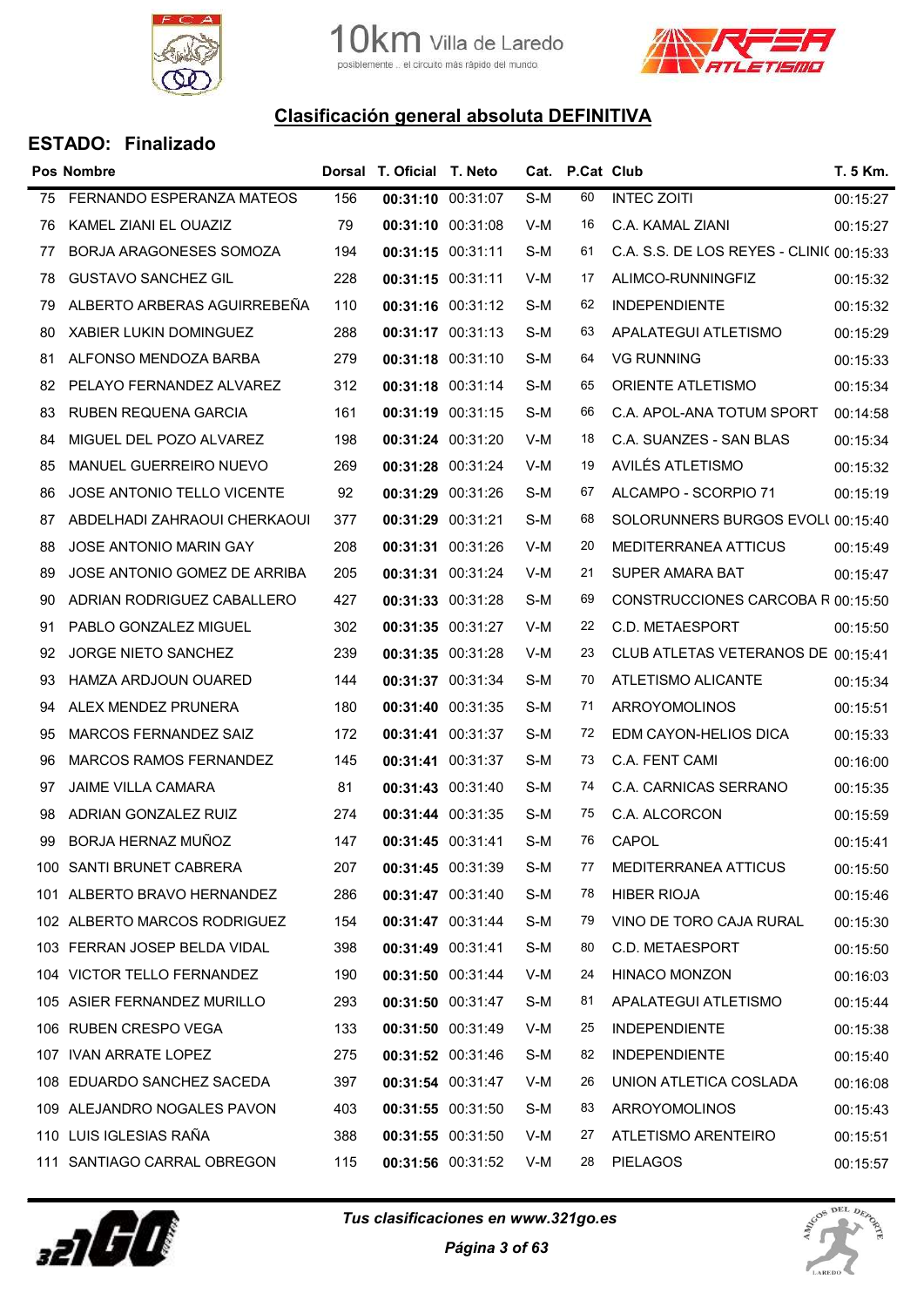



|     | <b>Pos Nombre</b>                     |     | Dorsal T. Oficial T. Neto |                   |     | Cat. P.Cat Club |                                     | T. 5 Km. |
|-----|---------------------------------------|-----|---------------------------|-------------------|-----|-----------------|-------------------------------------|----------|
|     | 112 ALFREDO BEGEGA ORDIZ              | 326 |                           | 00:31:56 00:31:52 | V-M | 29              | LA CEREZAL TEAM                     | 00:15:58 |
|     | 113 ISMAEL TOME MARTINEZ              | 301 | 00:31:56 00:31:48         |                   | S-M | 84              | <b>INDEPENDIENTE</b>                | 00:15:50 |
|     | 114 ALBERTO GUTIERREZ GUTIERREZ       | 219 | 00:31:57 00:31:53         |                   | V-M | 30              | <b>REINOSA RUNNING</b>              | 00:15:57 |
|     | 115 IVAN DOCAMPO GONZALEZ             | 292 | 00:31:58 00:31:54         |                   | V-M | 31              | RUNGALICIA INTERSPORT               | 00:15:52 |
|     | 116 IVAN MARTINEZ SAN MIGUEL          | 187 |                           | 00:32:02 00:32:00 | S-M | 85              | <b>REINOSA RUNNING</b>              | 00:15:55 |
|     | 117 JOSE CEFERINO MARTINEZ PUENTE     | 383 | 00:32:05 00:32:01         |                   | S-M | 86              | ORIENTE ATLETISMO                   | 00:15:55 |
|     | 118 IVO MASEDA DORADO                 | 158 | 00:32:05 00:32:01         |                   | S-M | 87              | LUGO RUNNING BY RAMOS LOU 00:15:51  |          |
| 119 | CHRISTIAN LOPEZ MARTIN                | 210 | 00:32:06 00:32:02         |                   | V-M | 32              | VAILLANT RACING VALLADOLID 00:15:55 |          |
|     | 120 JOSE TALAVERA YAGUE               | 271 | 00:32:08 00:32:03         |                   | S-M | 88              | ADAS O BARCO                        | 00:15:52 |
| 121 | <b>JOSE LIZANA GARCIA</b>             | 310 | 00:32:08 00:32:00         |                   | S-M | 89              | <b>ZANIT TWINNER</b>                | 00:16:03 |
|     | 122 RAUL GUEVARA CASTELLAR            | 266 | 00:32:08 00:32:01         |                   | V-M | 33              | C.A. MANDARACHE - CARTAGEN 00:16:01 |          |
|     | 123 SERGIO GARCIA GARCIA              | 415 | 00:32:08 00:32:00         |                   | S-M | 90              | DURANGO KIROL TALDEA                | 00:16:04 |
|     | 124 ANGEL MARTIN MARTIN               | 153 | 00:32:08 00:32:07         |                   | S-M | 91              | <b>BIKILA MORA</b>                  | 00:15:44 |
|     | 125 MIGUEL GARCIA GARCIA CONSUEGR 176 |     | 00:32:09 00:32:06         |                   | S-M | 92              | REAL SOCIEDAD                       | 00:15:12 |
| 126 | ADRIAN BRIZ RUIZ                      | 321 | 00:32:11 00:32:06         |                   | S-M | 93              | CONSTRUCCIONES CARCOBA R 00:15:57   |          |
|     | 127 JOSE SAN MATIAS RAMAJO            | 227 | 00:32:11 00:32:04         |                   | V-M | 34              | VINO DE TORO CAJA RURAL             | 00:16:10 |
| 128 | RUBEN CRESPO ROMERA                   | 159 | 00:32:14 00:32:10         |                   | S-M | 94              | <b>CRESPO RUNNERS</b>               | 00:16:02 |
|     | 129 DANIEL AYUSO SANCHEZ              | 365 | 00:32:14 00:32:07         |                   | S-M | 95              | ATLETISMO MACOTERA PERSIA 00:16:10  |          |
| 130 | <b>MATHIEU DORGANS</b>                | 235 |                           | 00:32:15 00:32:10 | S-M | 96              | TARBES PYRÉNÉES ATHLÉTISM 00:16:02  |          |
| 131 | DEMI MONTERO BAUDRAIS                 | 100 | 00:32:16 00:32:13         |                   | S-M | 97              | <b>INDEPENDIENTE</b>                | 00:15:57 |
|     | 132 MARCOS ZALDIBIA LUENGO            | 353 |                           | 00:32:16 00:32:13 | S-M | 98              | XEYE                                | 00:15:52 |
|     | 133 AITOR ECHEVERRIA ARRUIZ           | 191 | 00:32:16 00:32:13         |                   | S-M | 99              | <b>BESTE IRUÑA</b>                  | 00:15:59 |
|     | 134 DAVID MARTINEZ FERNANDEZ          | 139 |                           | 00:32:19 00:32:16 | V-M | 35              | <b>CLINICAS MENORCA</b>             | 00:15:55 |
|     | 135 ANDER GARIN IZAGIRRE              | 313 | 00:32:20 00:32:13         |                   | S-M | 100             | <b>INDEPENDIENTE</b>                | 00:16:01 |
|     | 136 AURELIEN DAUGREILH                | 410 | 00:32:21 00:32:11         |                   | S-M |                 | 101 AVIRON BAYONNE                  | 00:16:11 |
| 137 | DIEGO PEREZ                           | 354 | 00:32:22 00:32:17         |                   | S-M | 102             | <b>INDEPENDIENTE</b>                | 00:16:03 |
| 138 | IÑIGO PEREZ MENDIA                    | 692 |                           | 00:32:28 00:32:17 | S-M | 103             | C.A. CALCEATENSE                    | 00:16:07 |
| 139 | <b>JAVIER ANDRES BURGOS</b>           | 146 | 00:32:28 00:32:25         |                   | S-M | 104             | SOCIEDAD GIMNÁSTICA PONTE' 00:15:34 |          |
|     | 140 ALBERTO SANCHEZ MARISCAL          | 558 | 00:32:28 00:32:20         |                   | S-M | 105             | ARROYOMOLINOS                       | 00:16:04 |
| 141 | <b>XABIER TIJERO SANTILLAN</b>        | 402 | 00:32:30 00:32:26         |                   | S-M | 106             | DURANGO KIROL TALDEA                | 00:15:40 |
|     | 142 RAFAEL MARTINEZ ALMEIDA MARTIN    | 232 | 00:32:35 00:32:29         |                   | V-M | 36              | C.A. CARNICAS SERRANO               | 00:16:09 |
|     | 143 PELAYO MENENDEZ FERNANDEZ         | 291 | 00:32:35 00:32:30         |                   | S-M | 107             | <b>INDEPENDIENTE</b>                | 00:15:56 |
|     | 144 HECTOR VARONA CANTABRANA          | 112 | 00:32:35 00:32:31         |                   | S-M | 108             | <b>GRUPO ALCARAZ</b>                | 00:15:55 |
| 145 | HOSSAIN KAANACHE AMGHIRAF             | 96  | 00:32:36 00:32:34         |                   | S-M | 109             | APALATEGUI ATLETISMO                | 00:15:54 |
| 146 | ANTONIO AMILCAR PEREA CORREA          | 234 |                           | 00:32:37 00:32:32 | V-M | 37              | <b>UDAT</b>                         | 00:16:20 |
| 147 | <b>JOSHUA BELLOT SARRION</b>          | 273 |                           | 00:32:38 00:32:33 | S-M | 110             | MEDITERRÁNEA VALNEA                 | 00:16:01 |
|     | 148 JESUS DESCALS ESTEBAN             | 289 |                           | 00:32:39 00:32:30 | V-M | 38              | C.D. METAESPORT                     | 00:16:27 |



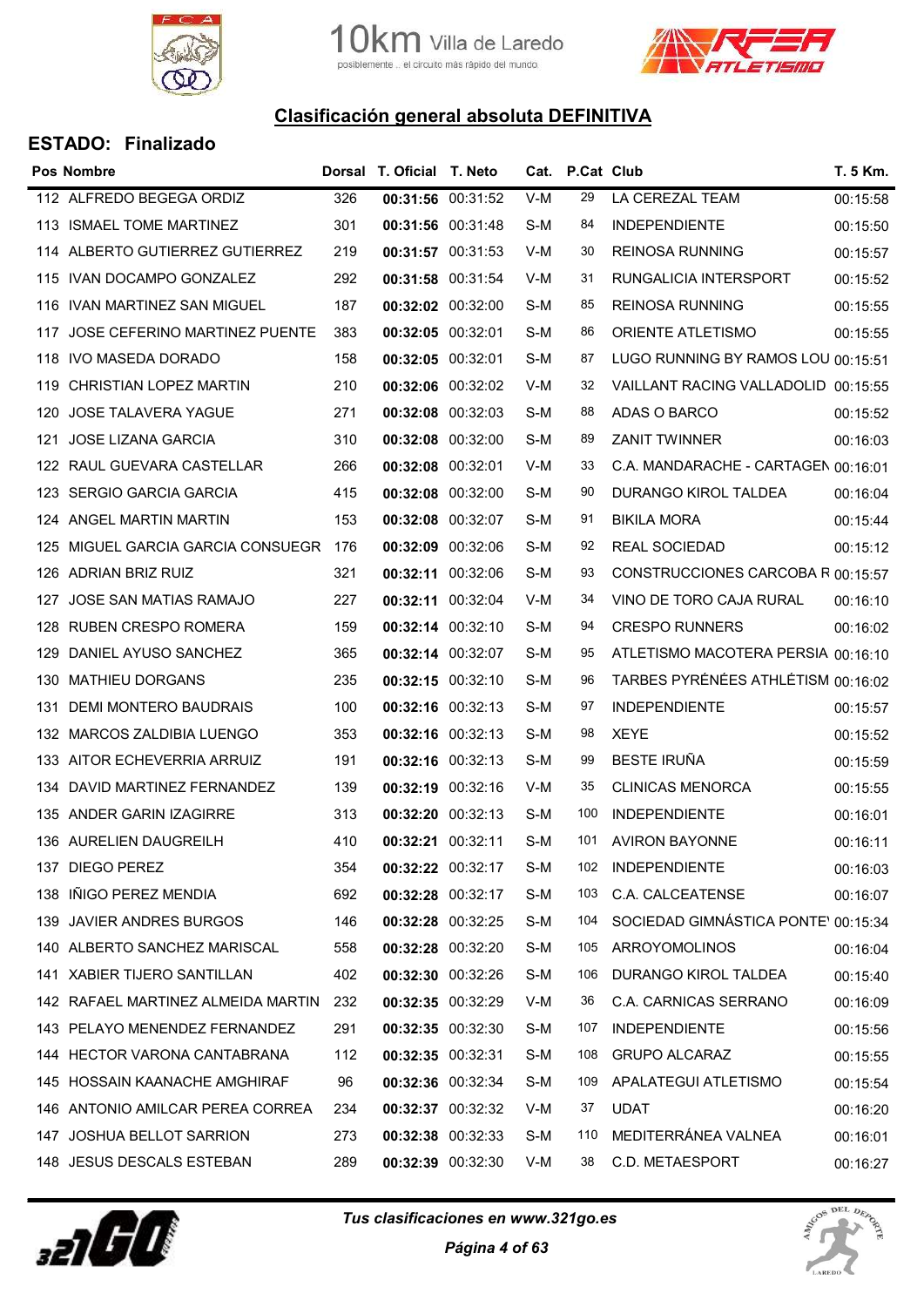



|     | <b>Pos Nombre</b>               |     | Dorsal T. Oficial T. Neto |                   |       | Cat. P.Cat Club |                                      | T. 5 Km. |
|-----|---------------------------------|-----|---------------------------|-------------------|-------|-----------------|--------------------------------------|----------|
|     | 149 LUIS CLAUSIN MAÑERU         | 214 | 00:32:39 00:32:32         |                   | $V-M$ | 39              | RUIZCA RIBERA ATLETICO               | 00:16:12 |
|     | 150 FERNANDO FERNANDEZ PEREZ    | 306 |                           | 00:32:39 00:32:32 | S-M   | 111             | UNION DEPORTIVA ATLETICA T/ 00:16:07 |          |
| 151 | MIGUEL ANGEL RAMOS BENITO       | 592 | 00:32:39 00:32:21         |                   | V-M   | 40              | <b>VENTA MAGULLO SEGOVIA</b>         | 00:16:32 |
|     | 152 IVAN ACEREDA PASCUAL        | 62  | 00:32:40 00:32:38         |                   | S-M   | 112             | GRUPOEMPLEO PAMPLONA ATL             |          |
|     | 153 JOSE MARIA CANTERO HERRERO  | 299 | 00:32:40 00:32:32         |                   | S-M   | 113             | <b>COMERCIAL ULSA</b>                | 00:16:40 |
| 154 | ORIOL VILAPLANA VILAR           | 374 | 00:32:41 00:32:34         |                   | S-M   | 114             | RIPOLLET UNIÓ ATLÈTICA               | 00:16:18 |
|     | 155 ANDER SAGARZAZU SANCHEZ     | 85  | 00:32:41 00:32:39         |                   | S-M   | 115             | <b>GOIERRI GARAIA</b>                | 00:15:47 |
| 156 | ADRIAN IBAÑEZ PUERTA            | 255 | 00:32:42 00:32:33         |                   | S-M   | 116             | EA MAJADAHONDA                       | 00:16:08 |
| 157 | <b>CARLOS TORRES TIRADO</b>     | 355 | 00:32:42 00:32:36         |                   | V-M   | 41              | C.A. MALAGA                          | 00:16:07 |
| 158 | RUBEN CEBALLOS CARRANZA         | 165 | 00:32:42 00:32:39         |                   | S-M   | 117             | VINO DE TORO CAJA RURAL              | 00:16:05 |
| 159 | ISIDRO SALVADOR TORMO GARCIA    | 468 |                           | 00:32:43 00:32:34 | V-M   | 42              | C.A. KILOMETRO 42                    | 00:16:27 |
| 160 | <b>JOAQUIN MOLLA SANCHIS</b>    | 357 |                           | 00:32:43 00:32:34 | V-M   | 43              | C.A. KILÓMETRO 42                    | 00:16:30 |
| 161 | JOSE MANUEL FERNANDEZ MARQUE    | 387 | 00:32:43 00:32:37         |                   | V-M   | 44              | ADAS                                 | 00:16:20 |
|     | 162 JAVIER BALLESTEROS GONZALEZ | 429 | 00:32:47 00:32:41         |                   | V-M   | 45              | ASESORÍA JURÍDICA BALLESTEI 00:16:05 |          |
| 163 | MIKEL AZCONA GOÑI               | 416 | 00:32:50 00:32:42         |                   | S-M   | 118             | <b>HIRU-HERRI</b>                    | 00:16:26 |
| 164 | JOSE CARLOS AÑIBARRO JUAN       | 436 | 00:32:51 00:32:40         |                   | S-M   | 119             | C.A. PITIUS                          | 00:16:26 |
| 165 | JAVIER MAGAÑA MONDEJAR          | 400 | 00:32:52 00:32:44         |                   | S-M   | 120             | <b>HIRU-HERRI</b>                    | 00:16:27 |
|     | 166 MARIA TERESA URBINA GOMEZ   | 12  |                           | 00:32:52 00:32:52 | S-F   | $\mathbf{1}$    | BM BILBAO ATLETISMO SANTUT 00:16:15  |          |
| 167 | ROGER SANCHEZ GOMEZ             | 331 | 00:32:53 00:32:48         |                   | S-M   | 121             | <b>INDEPENDIENTE</b>                 | 00:16:08 |
| 168 | BORJA RODRIGUEZ ECHEVARRIA      | 213 | 00:32:54 00:32:49         |                   | S-M   | 122             | A.A. MOSTOLES                        | 00:15:57 |
|     | 169 PABLO CALDEVILLA CALDERON   | 421 |                           | 00:32:55 00:32:47 | S-M   | 123             | <b>CIUDAD DE RIVAS</b>               | 00:16:19 |
|     | 170 ALVARO MARIN PEREZ          | 349 | 00:32:55 00:32:47         |                   | S-M   | 124             | CANGURO A.A.C.                       | 00:16:38 |
|     | 171 ALEJANDRO CARABIAS HERRERO  | 405 | 00:32:56 00:32:52         |                   | S-M   | 125             | <b>COMERCIAL ULSA</b>                | 00:16:20 |
|     | 172 ALEX NUÑEZ LEAL             | 461 | 00:32:56 00:32:50         |                   | V-M   | 46              | CASTILLEJO & CACERES RUNNI 00:16:26  |          |
|     | 173 PABLO QUIJADA SANCHEZ       | 272 |                           | 00:32:57 00:32:53 | S-M   | 126             | C.A. FUENLABRADA                     | 00:16:01 |
|     | 174 JORGE FRESNILLO             | 177 | 00:32:57 00:32:53         |                   | S-M   | 127             | A.A. MORATALAZ                       | 00:16:13 |
|     | 175 ESBEN KROGH RASMUSSEN       | 298 |                           | 00:32:59 00:32:56 | S-M   | 128             | <b>FREDERIKSBERG IF</b>              | 00:15:58 |
|     | 176 CARLOS BORREDA LLACER       | 188 |                           | 00:32:59 00:32:54 | S-M   | 129             | MEDITERRÁNEA VALNEA                  | 00:16:05 |
|     | 177 JAVIER DIEZ GONZALEZ        | 317 |                           | 00:33:00 00:32:53 | S-M   | 130             | A.D. CAPISCOL                        | 00:16:24 |
|     | 178 RAFAEL RUIZ                 | 339 | 00:33:01 00:32:51         |                   | V-M   | 47              | C.D. MAINSA SAPPORO                  | 00:16:13 |
| 179 | <b>JOSE MERINERO</b>            | 149 |                           | 00:33:01 00:32:58 | V-M   | 48              | <b>BATHCO RUNNING TEAM</b>           | 00:16:34 |
|     | 180 ANTONIO LUQUE LUQUE         | 121 | 00:33:04 00:32:59         |                   | V-M   | 49              | <b>CLUB CORREDORES</b>               | 00:16:36 |
| 181 | JON PRESA HERRANZ               | 444 | 00:33:04 00:32:57         |                   | S-M   | 131             | ALOÑA MENDI ATLETISMO                | 00:16:28 |
|     | 182 DANIEL CORROCHANO DIEGO     | 231 |                           | 00:33:05 00:32:56 | S-M   | 132             | UNION DEPORTIVA ATLETICA T/ 00:16:04 |          |
|     | 183 MANUEL ALVAREZ PRADO        | 341 | 00:33:07 00:33:01         |                   | V-M   | 50              | PILOÑA DEPORTE                       | 00:16:26 |
|     | 184 JAVIER SANGRADOR FERNANDEZ  | 417 |                           | 00:33:08 00:33:02 | V-M   | 51              | PUENTECILLAS PALENCIA                | 00:16:28 |
|     | 185 NICOLAS DOMINGUEZ GARCIA    | 392 |                           | 00:33:09 00:33:00 | V-M   | 52              | DISA HPS TRIATLON                    | 00:16:35 |



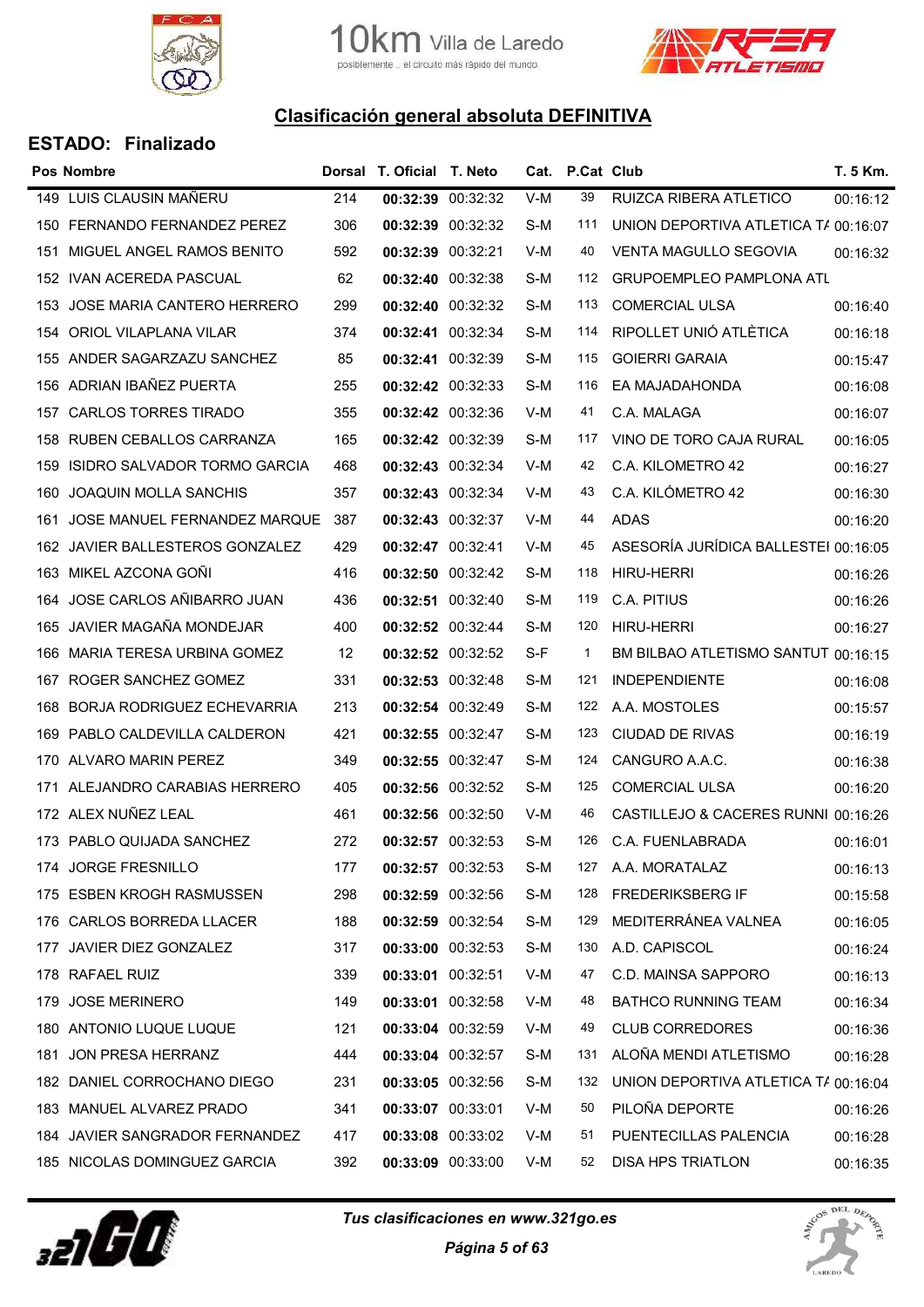



|     | Pos Nombre                         |      | Dorsal T. Oficial T. Neto |       | Cat. P.Cat Club |                                     | T. 5 Km. |
|-----|------------------------------------|------|---------------------------|-------|-----------------|-------------------------------------|----------|
|     | 186 PABLO ALONSO VILLA             | 333  | 00:33:09 00:33:00         | $V-M$ | 53              | PILOÑA DEPORTE                      | 00:16:38 |
| 187 | <b>RUBEN MARTINEZ MAYO</b>         | 414  | 00:33:10 00:33:04         | S-M   | 133             | C.A. NEGREIRA                       | 00:16:20 |
| 188 | <b>JOAQUIN MARTINEZ BUBEROS</b>    | 420  | 00:33:10 00:33:04         | S-M   | 134             | PUENTE DEL CANTO                    | 00:16:36 |
| 189 | SIMOVIS CEDRIC                     | 278  | 00:33:11 00:33:00         | S-M   | 135             | PAYS BASQUE ATHLÉTISME              | 00:16:20 |
| 190 | DAVID RIOJA LLERENA                | 197  | 00:33:11 00:33:08         | S-M   | 136             | AÑARES RIOJA                        | 00:16:13 |
| 191 | OSCAR URCELAY FERNANDEZ            | 360  | 00:33:11 00:33:05         | V-M   | 54              | C.A. TORRELAVEGA                    | 00:16:21 |
|     | 192 JUAN CARLOS PLAZA MARCOS       | 220  | 00:33:12 00:33:03         | S-M   | 137             | A.D. CAPISCOL                       | 00:16:39 |
| 193 | ANDRES MACIAS SANCHEZ              | 327  | 00:33:12 00:33:04         | S-M   | 138             | C.A. APOL-ANA TOTUM SPORT           | 00:16:27 |
| 194 | <b>CARLOS PEREZ FERNANDEZ</b>      | 434  | 00:33:13 00:33:09         | S-M   | 139             | AÑARES RIOJA                        | 00:16:34 |
| 195 | MANUEL LORENZO LOPEZ               | 325  | 00:33:16 00:33:09         | S-M   | 140             | SOCIEDAD GIMNÁSTICA PONTE' 00:16:37 |          |
| 196 | <b>FRANCISCO VEGA SALCINES</b>     | 103  | 00:33:17 00:33:12         | S-M   | 141             | <b>INDEPENDIENTE</b>                | 00:16:33 |
| 197 | JOSU APRAIZ ETXEZARRAGA            | 120  | 00:33:18 00:33:13         | V-M   | 55              | C.A. LAUDIO                         | 00:16:32 |
| 198 | <b>JORGE TORRES TORRES</b>         | 343  | 00:33:18 00:33:11         | V-M   | 56              | <b>DISA HPS TRIATLON</b>            | 00:16:36 |
|     | 199 VICENTE GARCIA CARO LORENZO    | 238  | 00:33:19 00:33:09         | S-M   | 142             | <b>CCVM RUNNERS</b>                 | 00:16:40 |
| 200 | <b>BOUJMAA OUNINI TITAH</b>        | 396  | 00:33:19 00:33:10         | S-M   | 143             | <b>FERRER SPORT</b>                 | 00:16:39 |
| 201 | RUBEN ANGEL FERNANDEZ              | 322  | 00:33:19 00:33:14         | S-M   | 144             | ARROYOMOLINOS                       | 00:16:15 |
|     | 202 IGOR GARCIA ZARRAGA            | 209  | 00:33:20 00:33:16         | V-M   | 57              | C.A. GETXO                          | 00:16:26 |
|     | 203 FERNANDO MORENO GARCIA         | 362  | 00:33:20 00:33:14         | V-M   | 58              | <b>TRIAVILA</b>                     | 00:16:40 |
| 204 | JOSE MANUEL CORRAL JUSTO           | 337  | 00:33:21 00:33:15         | V-M   | 59              | ATLETISMO ARENTEIRO                 | 00:16:22 |
| 205 | JEFFERSON OTALVARO MOSCOSO         | 319  | 00:33:21 00:33:15         | S-M   | 145             | URBAN RUNING CASTELLON              | 00:16:27 |
| 206 | JOKIN BELLIDO LEAL                 | 423  | 00:33:23 00:33:13         | S-M   | 146             | C.A. KAMAL ZIANI                    | 00:16:48 |
| 207 | IÑIGO DE LA GRANJA VALDEON         | 547  | 00:33:23 00:33:21         | S-M   | 147             | <b>SOLORUNNERS</b>                  | 00:16:22 |
|     | 208 VICTOR MANUEL PEREZ SANCHEZ    | 320  | 00:33:24 00:33:16         | V-M   | 60              | C.A. LA NUCIA                       | 00:16:32 |
| 209 | <b>HICHAM EL BAROUDI</b>           | 598  | 00:33:25 00:33:14         | S-M   | 148             | <b>INDEPENDIENTE</b>                | 00:16:46 |
|     | 210 MARIO VAZQUEZ PEREZ            | 283  | 00:33:27 00:33:21         | V-M   | 61              | <b>CAMARGO RIA DEL CARMEN</b>       | 00:16:37 |
|     | 211 ANDRES FERNANDEZ JIMENEZ       | 482  | 00:33:27 00:33:19         | S-M   | 149             | ATLETISMO ALICANTE                  | 00:16:45 |
|     | 212 JOSE ANTONIO ANIEVAS CORBACHO  | 130  | 00:33:27 00:33:23         | S-M   | 150             | C.A.POLANCO-SOLVAY                  | 00:16:38 |
|     | 213 JUAN JOSE MORADIELLOS ARENAS   | 276  | 00:33:27 00:33:23         | S-M   | 151             | <b>CEA TENERIFE 1984</b>            | 00:16:22 |
|     | 214 OSCAR RUIZ FRESNEDO            | 1618 | 00:33:28 00:33:17         | V-M   | 62              | <b>INDEPENDIENTE</b>                | 00:17:05 |
|     | 215 JESUS CORRAL MATO              | 435  | 00:33:29 00:33:21         | S-M   | 152             | CLUB MONTEPENARUBIA RUNN 00:16:38   |          |
|     | 216 JOSE ANGEL GUTIERREZ GUTIERREZ | 129  | 00:33:29 00:33:25         | V-M   | 63              | C.A.POLANCO-SOLVAY                  | 00:16:21 |
|     | 217 AITOR URIARTE ETXEBARRIA       | 332  | 00:33:32 00:33:25         | V-M   | 64              | <b>GERNIKA ATLETISMO</b>            | 00:16:27 |
|     | 218 CESAR RODRIGUEZ FERNANDEZ      | 440  | 00:33:33 00:33:23         | V-M   | 65              | C.A. PITIUS                         | 00:16:57 |
| 219 | FRAN CABRERA CABRERA               | 431  | 00:33:34 00:33:26         | V-M   | 66              | RUIZCA RIBERA ATLETICO              | 00:16:52 |
| 220 | <b>ISMAEL SERRABLO</b>             | 605  | 00:33:35 00:33:19         | S-M   | 153             | <b>INDEPENDIENTE</b>                | 00:16:51 |
|     | 221 LUIS EDUARDO SOUSA EL SOUKI    | 122  | 00:33:37 00:33:31         | S-M   | 154             | <b>CLUB CORREDORES</b>              | 00:16:47 |
|     | 222 ANTONIO BORREGO HERNANDEZ      | 351  | 00:33:37 00:33:31         | V-M   | 67              | POLIDEPORTIVO GETAFE                | 00:16:31 |



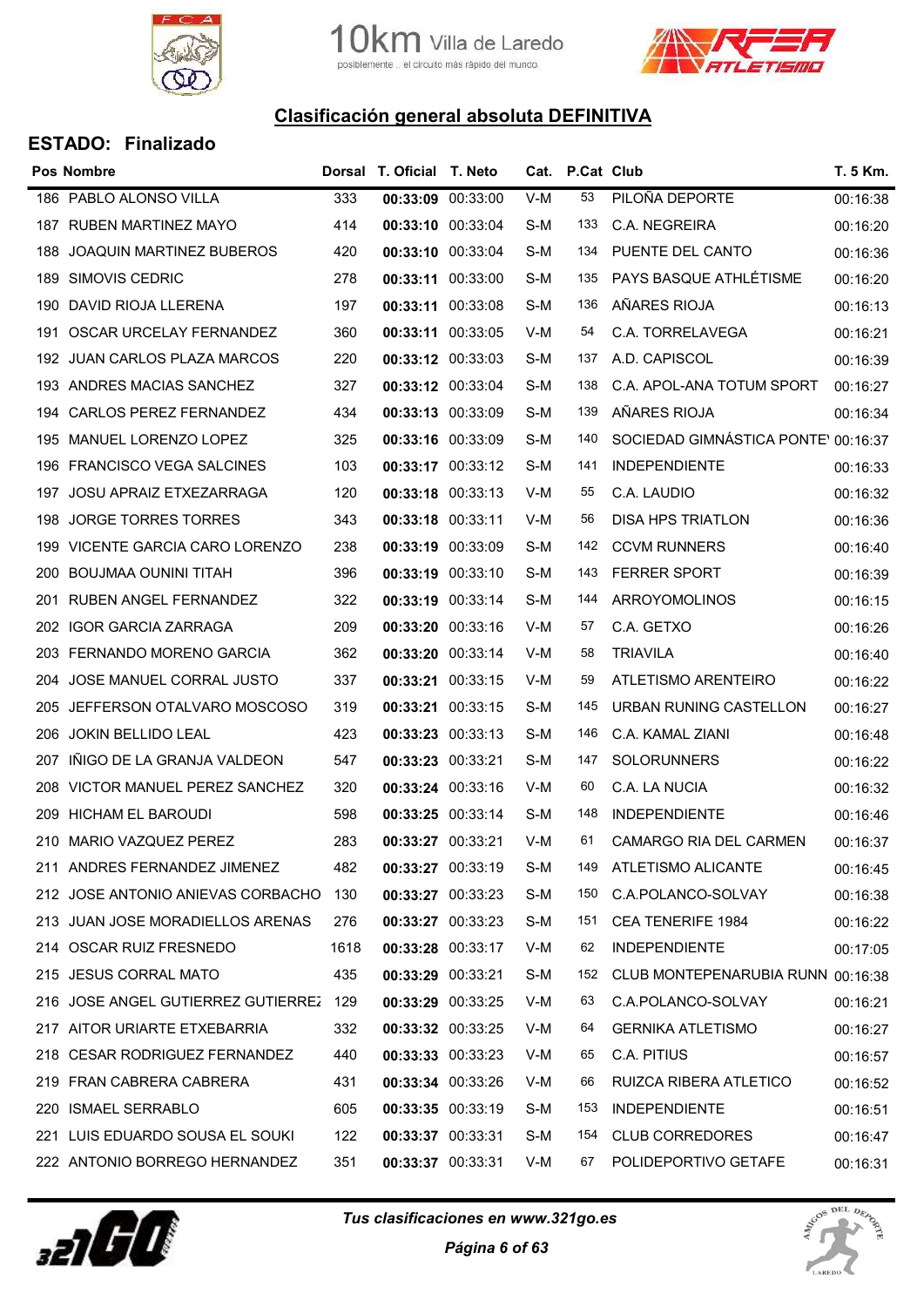



|     | <b>Pos Nombre</b>                     |     | Dorsal T. Oficial T. Neto |                   |     | Cat. P.Cat Club |                                     | T. 5 Km. |
|-----|---------------------------------------|-----|---------------------------|-------------------|-----|-----------------|-------------------------------------|----------|
|     | 223 VICTOR MANUEL SANCHEZ BLAZQUE 472 |     | 00:33:40 00:33:32         |                   | V-M | 68              | CAI GRAN CANARIA                    | 00:16:53 |
|     | 224 ADRIAN CORBALAN                   | 484 | 00:33:41 00:33:31         |                   | S-M | 155             | C.A. APOL-ANA TOTUM SPORT           | 00:16:51 |
|     | 225 JUAN JOSE GARCIA PULIDO           | 348 | 00:33:41 00:33:34         |                   | V-M | 69              | SONS OF RUNNING                     | 00:16:49 |
|     | 226 ISRAEL SANCHO MANZANO             | 433 | 00:33:42 00:33:37         |                   | S-M | 156             | <b>COMERCIAL ULSA</b>               | 00:16:20 |
|     | 227 CARLOS QUINTANA LAVIN             | 750 |                           | 00:33:43 00:33:32 | S-M | 157             | CAMARGO RIA DEL CARMEN              | 00:16:56 |
| 228 | <b>MARCOS CINTRON</b>                 | 499 | 00:33:43 00:33:34         |                   | S-M | 158             | LUGO RUNNING BY RAMOS LOU 00:16:55  |          |
|     | 229 ARTURO DOMINGUEZ CALVO            | 430 | 00:33:43 00:33:36         |                   | S-M | 159             | RUIZCA RIBERA ATLETICO              | 00:16:45 |
| 230 | <b>CESAR RIZQUEZ</b>                  | 466 | 00:33:45 00:33:37         |                   | S-M | 160             | C.D. BIELAS                         | 00:17:02 |
|     | 231 ALEJANDRO LANCHO SERRANO          | 686 | 00:33:45 00:33:30         |                   | S-M | 161             | <b>INDEPENDIENTE</b>                | 00:17:02 |
|     | 232 MANUEL OLIVER PEREZ LOPEZ         | 496 | 00:33:45 00:33:36         |                   | V-M | 70              | ATLETISMO SAR VERMUT PETRI 00:17:05 |          |
|     | 233 CARLOS MANRIQUE                   | 561 | 00:33:46 00:33:35         |                   | V-M | 71              | <b>INDEPENDIENTE</b>                | 00:17:03 |
|     | 234 LUIS OSCAR LOPEZ GABELA           | 264 |                           | 00:33:46 00:33:40 | V-M | 72              | ATLETISMO FISIORAMA DRASAN 00:16:52 |          |
|     | 235 ADRIAN NAVARRO FORTUÑO            | 439 | 00:33:46 00:33:39         |                   | V-M | 73              | C.A. EL FARO                        | 00:16:52 |
|     | 236 JEAN LUC GRISNAUX                 | 426 | 00:33:46 00:33:39         |                   | V-M | 74              | <b>INDEPENDIENTE</b>                | 00:16:38 |
| 237 | CARLOS ENRIQUE GUTIERREZ GONZ         | 450 | 00:33:46 00:33:34         |                   | S-M | 162             | RUNGALICIA INTERSPORT               | 00:17:12 |
|     | 238 DAVID LOPEZ GARCIA                | 347 | 00:33:47 00:33:40         |                   | S-M | 163             | <b>INDEPENDIENTE</b>                | 00:17:05 |
| 239 | MARIO SANZ GONZALEZ                   | 413 | 00:33:47 00:33:39         |                   | V-M | 75              | C.A. GUADARRAMA                     | 00:16:44 |
|     | 240 ADRIAN DE BLAS SOLANA             | 281 | 00:33:47 00:33:40         |                   | S-M | 164             | AÑARES RIOJA                        | 00:16:33 |
| 241 | FRANCISCO JAVIER AGUA ALBUERA         | 629 | 00:33:47 00:33:33         |                   | S-M | 165             | <b>CLUB CORREDORES</b>              | 00:16:52 |
|     | 242 ANDONI SALDIAS MIGUEL             | 442 | 00:33:47 00:33:39         |                   | V-M | 76              | <b>INDEPENDIENTE</b>                | 00:16:57 |
|     | 243 IMANOL MARROKIN BAUTISTA          | 330 | 00:33:49 00:33:41         |                   | V-M | 77              | <b>BERANGO AT</b>                   | 00:16:56 |
|     | 244 CECILIA NORRBOM                   | 36  | 00:33:49 00:33:46         |                   | S-F | 2               | <b>SPARVAGENS FK</b>                | 00:16:40 |
|     | 245 JORGE RUIZ DIEZ                   | 587 | 00:33:49 00:33:31         |                   | S-M | 166             | CONSTRUCCIONES CARCOBA R 00:17:04   |          |
|     | 246 DAVID MORCILLO GARCIA             | 653 | 00:33:51 00:33:39         |                   | S-M | 167             | C.A. CHINCHILLA                     | 00:16:55 |
|     | 247 ANGEL VALDERRABANO VARGAS         | 459 |                           | 00:33:54 00:33:46 | V-M | 78              | <b>CORRIENDO POR PALENCIA</b>       | 00:16:52 |
|     | 248 FRANCISCO SANCHEZ ZAMORA          | 924 | 00:33:55 00:33:45         |                   | V-M | 79              | <b>INDEPENDIENTE</b>                | 00:16:48 |
|     | 249 CARLOS PINDADO JIMENEZ            | 481 |                           | 00:33:55 00:33:49 | V-M | 80              | CANGURO A.A.C.                      | 00:16:47 |
|     | 250 LEONARDO SANCHEZ JIMENEZ          | 615 | 00:33:55 00:33:44         |                   | V-M | 81              | <b>INDEPENDIENTE</b>                | 00:16:54 |
|     | 251 ADAN DICTADO ZARZA                | 616 |                           | 00:33:55 00:33:41 | S-M | 168             | SONS OF RUNNING                     | 00:17:08 |
| 252 | JON SALVADOR VILLA                    | 138 |                           | 00:33:56 00:33:52 | V-M | 82              | SAIATU JAVI CONDE                   | 00:16:46 |
|     | 253 IBON ARANGUREN KEREJETA           | 680 |                           | 00:33:57 00:33:34 | V-M | 83              | <b>INDEPENDIENTE</b>                | 00:17:03 |
| 254 | JOSE ANGEL SANCHEZ JIMENEZ            | 662 |                           | 00:33:57 00:33:42 | V-M | 84              | SONS OF RUNNING                     | 00:17:07 |
| 255 | MARISA CASANUEVA CABRERO              | 38  |                           | 00:33:59 00:33:57 | V-F | $\mathbf{1}$    | AT. SAN SEBASTIÁN                   | 00:16:53 |
| 256 | PABLO CAMINO CASADO                   | 437 | 00:34:00 00:33:54         |                   | S-M | 169             | <b>SCD RIBADESELLA</b>              | 00:16:51 |
| 257 | JOSE RAMON SUAREZ POSTIGO             | 419 |                           | 00:34:00 00:33:52 | V-M | 85              | STADIUM CASABLANCA                  | 00:16:57 |
| 258 | MANUEL MARINO FERNANDEZ GONZ          | 346 |                           | 00:34:02 00:33:53 | V-M | 86              | PILOÑA DEPORTE                      | 00:16:49 |
|     | 259 ENRIQUE PAMO                      | 603 |                           | 00:34:02 00:33:47 | S-M | 170             | C.A. SANTURTZI                      | 00:17:02 |



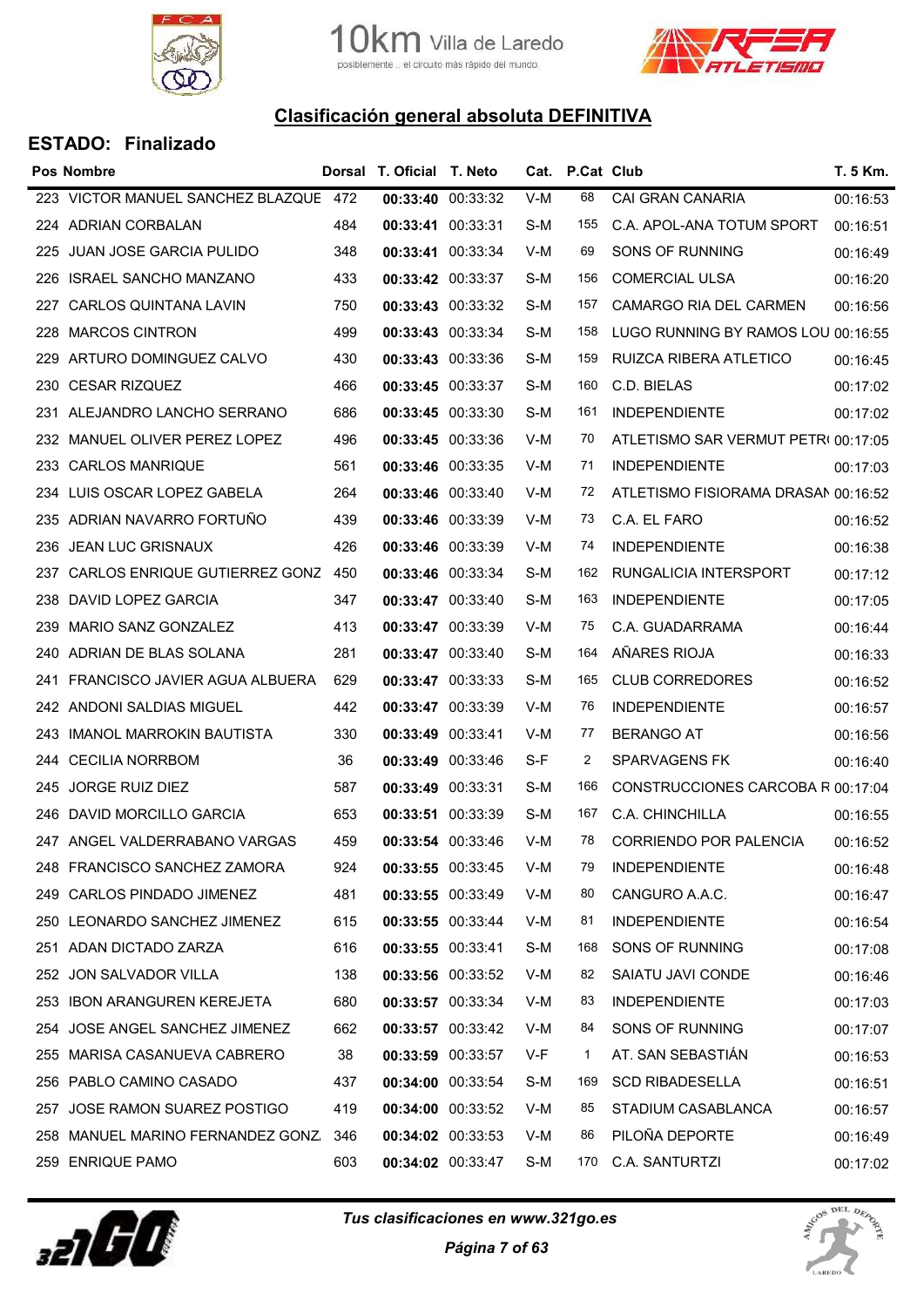



| <b>Pos Nombre</b>                |                                                                                                                                                                                                                                                                                                                                                                                                                                                                                                                                                                                                                                                                                                                                                                                                                                  |  |                                                                                                                                                                                                                                                                                                                                                                                                                                                                                                                                                                                                                                                                                                                                                                                                                                    |     |                                     | T. 5 Km.                           |
|----------------------------------|----------------------------------------------------------------------------------------------------------------------------------------------------------------------------------------------------------------------------------------------------------------------------------------------------------------------------------------------------------------------------------------------------------------------------------------------------------------------------------------------------------------------------------------------------------------------------------------------------------------------------------------------------------------------------------------------------------------------------------------------------------------------------------------------------------------------------------|--|------------------------------------------------------------------------------------------------------------------------------------------------------------------------------------------------------------------------------------------------------------------------------------------------------------------------------------------------------------------------------------------------------------------------------------------------------------------------------------------------------------------------------------------------------------------------------------------------------------------------------------------------------------------------------------------------------------------------------------------------------------------------------------------------------------------------------------|-----|-------------------------------------|------------------------------------|
|                                  | 492                                                                                                                                                                                                                                                                                                                                                                                                                                                                                                                                                                                                                                                                                                                                                                                                                              |  | S-M                                                                                                                                                                                                                                                                                                                                                                                                                                                                                                                                                                                                                                                                                                                                                                                                                                | 171 | C.A. VILAFRANCA                     | 00:17:06                           |
|                                  | 30                                                                                                                                                                                                                                                                                                                                                                                                                                                                                                                                                                                                                                                                                                                                                                                                                               |  | S-F                                                                                                                                                                                                                                                                                                                                                                                                                                                                                                                                                                                                                                                                                                                                                                                                                                | 3   | <b>HIGHGATE HARRIERS</b>            | 00:16:45                           |
|                                  | 474                                                                                                                                                                                                                                                                                                                                                                                                                                                                                                                                                                                                                                                                                                                                                                                                                              |  | V-M                                                                                                                                                                                                                                                                                                                                                                                                                                                                                                                                                                                                                                                                                                                                                                                                                                | 87  | <b>CALAGURRIS ATLETICO</b>          | 00:17:05                           |
|                                  | 590                                                                                                                                                                                                                                                                                                                                                                                                                                                                                                                                                                                                                                                                                                                                                                                                                              |  | S-M                                                                                                                                                                                                                                                                                                                                                                                                                                                                                                                                                                                                                                                                                                                                                                                                                                | 172 | C.A. MARATHON ELCHE RUNNEI 00:17:05 |                                    |
|                                  | 424                                                                                                                                                                                                                                                                                                                                                                                                                                                                                                                                                                                                                                                                                                                                                                                                                              |  | S-M                                                                                                                                                                                                                                                                                                                                                                                                                                                                                                                                                                                                                                                                                                                                                                                                                                | 173 | C.A. BIKILA                         | 00:16:49                           |
|                                  | 340                                                                                                                                                                                                                                                                                                                                                                                                                                                                                                                                                                                                                                                                                                                                                                                                                              |  | V-M                                                                                                                                                                                                                                                                                                                                                                                                                                                                                                                                                                                                                                                                                                                                                                                                                                | 88  | <b>INDEPENDIENTE</b>                | 00:17:03                           |
|                                  | 422                                                                                                                                                                                                                                                                                                                                                                                                                                                                                                                                                                                                                                                                                                                                                                                                                              |  | S-M                                                                                                                                                                                                                                                                                                                                                                                                                                                                                                                                                                                                                                                                                                                                                                                                                                | 174 | C.A. KAMAL ZIANI                    | 00:16:59                           |
|                                  | 128                                                                                                                                                                                                                                                                                                                                                                                                                                                                                                                                                                                                                                                                                                                                                                                                                              |  | V-M                                                                                                                                                                                                                                                                                                                                                                                                                                                                                                                                                                                                                                                                                                                                                                                                                                | 89  | POLANCO-SOLVAY                      | 00:16:04                           |
|                                  | 602                                                                                                                                                                                                                                                                                                                                                                                                                                                                                                                                                                                                                                                                                                                                                                                                                              |  | S-M                                                                                                                                                                                                                                                                                                                                                                                                                                                                                                                                                                                                                                                                                                                                                                                                                                | 175 | CLUB ESPORTIU TOTAL TEAM            | 00:17:03                           |
| <b>SERGIO OJEDA</b>              | 393                                                                                                                                                                                                                                                                                                                                                                                                                                                                                                                                                                                                                                                                                                                                                                                                                              |  | S-M                                                                                                                                                                                                                                                                                                                                                                                                                                                                                                                                                                                                                                                                                                                                                                                                                                | 176 | C.A. GRUPO OASIS                    | 00:16:52                           |
| KOLDO ETXEBARRIA GOMEZ           | 520                                                                                                                                                                                                                                                                                                                                                                                                                                                                                                                                                                                                                                                                                                                                                                                                                              |  | S-M                                                                                                                                                                                                                                                                                                                                                                                                                                                                                                                                                                                                                                                                                                                                                                                                                                | 177 | <b>INDEPENDIENTE</b>                | 00:17:06                           |
| DAVID FERNANDEZ MARTOS           | 441                                                                                                                                                                                                                                                                                                                                                                                                                                                                                                                                                                                                                                                                                                                                                                                                                              |  | S-M                                                                                                                                                                                                                                                                                                                                                                                                                                                                                                                                                                                                                                                                                                                                                                                                                                | 178 | SONS OF RUNNING                     | 00:17:12                           |
|                                  | 399                                                                                                                                                                                                                                                                                                                                                                                                                                                                                                                                                                                                                                                                                                                                                                                                                              |  | V-M                                                                                                                                                                                                                                                                                                                                                                                                                                                                                                                                                                                                                                                                                                                                                                                                                                | 90  | CANGURO A.A.C.                      | 00:16:52                           |
|                                  | 390                                                                                                                                                                                                                                                                                                                                                                                                                                                                                                                                                                                                                                                                                                                                                                                                                              |  | S-M                                                                                                                                                                                                                                                                                                                                                                                                                                                                                                                                                                                                                                                                                                                                                                                                                                | 179 | C.A. LA ESPERANZA                   | 00:16:49                           |
| <b>ENAITZ LOPEZ CALABRIA</b>     | 569                                                                                                                                                                                                                                                                                                                                                                                                                                                                                                                                                                                                                                                                                                                                                                                                                              |  | S-M                                                                                                                                                                                                                                                                                                                                                                                                                                                                                                                                                                                                                                                                                                                                                                                                                                | 180 | ALIMCO-RUNNINGFIZ                   | 00:17:04                           |
|                                  | 464                                                                                                                                                                                                                                                                                                                                                                                                                                                                                                                                                                                                                                                                                                                                                                                                                              |  | S-M                                                                                                                                                                                                                                                                                                                                                                                                                                                                                                                                                                                                                                                                                                                                                                                                                                | 181 | <b>GOIERRI GARAIA</b>               | 00:16:50                           |
| RUBEN JIMENEZ GARCIA             | 695                                                                                                                                                                                                                                                                                                                                                                                                                                                                                                                                                                                                                                                                                                                                                                                                                              |  | V-M                                                                                                                                                                                                                                                                                                                                                                                                                                                                                                                                                                                                                                                                                                                                                                                                                                | 91  | C.E. I RUN WITH LEIVA               | 00:16:53                           |
| <b>JUAN CARLOS ROMERO PUERTO</b> | 462                                                                                                                                                                                                                                                                                                                                                                                                                                                                                                                                                                                                                                                                                                                                                                                                                              |  | V-M                                                                                                                                                                                                                                                                                                                                                                                                                                                                                                                                                                                                                                                                                                                                                                                                                                | 92  | <b>INDEPENDIENTE</b>                | 00:16:53                           |
| <b>GOUARDERE JEAN MARIE</b>      | 593                                                                                                                                                                                                                                                                                                                                                                                                                                                                                                                                                                                                                                                                                                                                                                                                                              |  | V-M                                                                                                                                                                                                                                                                                                                                                                                                                                                                                                                                                                                                                                                                                                                                                                                                                                | 93  | <b>AVIRON BAYONNE</b>               | 00:17:15                           |
|                                  | 575                                                                                                                                                                                                                                                                                                                                                                                                                                                                                                                                                                                                                                                                                                                                                                                                                              |  | S-M                                                                                                                                                                                                                                                                                                                                                                                                                                                                                                                                                                                                                                                                                                                                                                                                                                | 182 | <b>BEATEN IRUÑA</b>                 | 00:17:01                           |
|                                  | 565                                                                                                                                                                                                                                                                                                                                                                                                                                                                                                                                                                                                                                                                                                                                                                                                                              |  | S-M                                                                                                                                                                                                                                                                                                                                                                                                                                                                                                                                                                                                                                                                                                                                                                                                                                | 183 | C.A. VALLADOLID                     | 00:17:04                           |
| ASIER HURTADO RODRIGUEZ          | 456                                                                                                                                                                                                                                                                                                                                                                                                                                                                                                                                                                                                                                                                                                                                                                                                                              |  | V-M                                                                                                                                                                                                                                                                                                                                                                                                                                                                                                                                                                                                                                                                                                                                                                                                                                | 94  | <b>INDEPENDIENTE</b>                | 00:16:57                           |
|                                  | 488                                                                                                                                                                                                                                                                                                                                                                                                                                                                                                                                                                                                                                                                                                                                                                                                                              |  | V-M                                                                                                                                                                                                                                                                                                                                                                                                                                                                                                                                                                                                                                                                                                                                                                                                                                | 95  | AZKOITRI T.T.                       | 00:17:13                           |
| DAVID FERNANDEZ MARTINEZ         | 257                                                                                                                                                                                                                                                                                                                                                                                                                                                                                                                                                                                                                                                                                                                                                                                                                              |  | V-M                                                                                                                                                                                                                                                                                                                                                                                                                                                                                                                                                                                                                                                                                                                                                                                                                                | 96  | <b>INDEPENDIENTE</b>                | 00:17:11                           |
|                                  | 448                                                                                                                                                                                                                                                                                                                                                                                                                                                                                                                                                                                                                                                                                                                                                                                                                              |  | S-M                                                                                                                                                                                                                                                                                                                                                                                                                                                                                                                                                                                                                                                                                                                                                                                                                                | 184 | <b>CDEA TARANCON</b>                | 00:17:06                           |
|                                  | 480                                                                                                                                                                                                                                                                                                                                                                                                                                                                                                                                                                                                                                                                                                                                                                                                                              |  | V-M                                                                                                                                                                                                                                                                                                                                                                                                                                                                                                                                                                                                                                                                                                                                                                                                                                | 97  | C.D. ARANDA CORRE                   | 00:17:01                           |
|                                  | 788                                                                                                                                                                                                                                                                                                                                                                                                                                                                                                                                                                                                                                                                                                                                                                                                                              |  | V-M                                                                                                                                                                                                                                                                                                                                                                                                                                                                                                                                                                                                                                                                                                                                                                                                                                | 98  | <b>INDEPENDIENTE</b>                | 00:17:02                           |
|                                  | 778                                                                                                                                                                                                                                                                                                                                                                                                                                                                                                                                                                                                                                                                                                                                                                                                                              |  | V-M                                                                                                                                                                                                                                                                                                                                                                                                                                                                                                                                                                                                                                                                                                                                                                                                                                | 99  | AZUR OLYMPIQUE CHARENTON 00:17:06   |                                    |
|                                  | 412                                                                                                                                                                                                                                                                                                                                                                                                                                                                                                                                                                                                                                                                                                                                                                                                                              |  | V-M                                                                                                                                                                                                                                                                                                                                                                                                                                                                                                                                                                                                                                                                                                                                                                                                                                | 100 | C.A. TORRELAVEGA                    | 00:16:57                           |
|                                  | 483                                                                                                                                                                                                                                                                                                                                                                                                                                                                                                                                                                                                                                                                                                                                                                                                                              |  | S-M                                                                                                                                                                                                                                                                                                                                                                                                                                                                                                                                                                                                                                                                                                                                                                                                                                | 185 | <b>GERNIKA ATLETISMO</b>            | 00:16:41                           |
|                                  | 381                                                                                                                                                                                                                                                                                                                                                                                                                                                                                                                                                                                                                                                                                                                                                                                                                              |  | S-M                                                                                                                                                                                                                                                                                                                                                                                                                                                                                                                                                                                                                                                                                                                                                                                                                                | 186 | C.A. SENDOA                         | 00:16:54                           |
| JOSE FUENTES-PILA ORTIZ          | 71                                                                                                                                                                                                                                                                                                                                                                                                                                                                                                                                                                                                                                                                                                                                                                                                                               |  | V-M                                                                                                                                                                                                                                                                                                                                                                                                                                                                                                                                                                                                                                                                                                                                                                                                                                | 101 | CONST.CARCOBA RIBAMONTAN 00:15:53   |                                    |
|                                  | 10                                                                                                                                                                                                                                                                                                                                                                                                                                                                                                                                                                                                                                                                                                                                                                                                                               |  | V-F                                                                                                                                                                                                                                                                                                                                                                                                                                                                                                                                                                                                                                                                                                                                                                                                                                | 2   | BM BILBAO ATLETISMO SANTUT 00:16:50 |                                    |
|                                  | 380                                                                                                                                                                                                                                                                                                                                                                                                                                                                                                                                                                                                                                                                                                                                                                                                                              |  | V-M                                                                                                                                                                                                                                                                                                                                                                                                                                                                                                                                                                                                                                                                                                                                                                                                                                | 102 | <b>RUNNING AGUILAR</b>              | 00:16:55                           |
|                                  | 379                                                                                                                                                                                                                                                                                                                                                                                                                                                                                                                                                                                                                                                                                                                                                                                                                              |  | V-M                                                                                                                                                                                                                                                                                                                                                                                                                                                                                                                                                                                                                                                                                                                                                                                                                                | 103 | <b>RUNNING AGUILAR</b>              | 00:16:54                           |
|                                  | 618                                                                                                                                                                                                                                                                                                                                                                                                                                                                                                                                                                                                                                                                                                                                                                                                                              |  | V-M                                                                                                                                                                                                                                                                                                                                                                                                                                                                                                                                                                                                                                                                                                                                                                                                                                | 104 | C.D. ARANDA CORRE                   | 00:17:17                           |
|                                  | 465                                                                                                                                                                                                                                                                                                                                                                                                                                                                                                                                                                                                                                                                                                                                                                                                                              |  | V-M                                                                                                                                                                                                                                                                                                                                                                                                                                                                                                                                                                                                                                                                                                                                                                                                                                | 105 |                                     | 00:17:26                           |
| 269<br>270<br>271<br>274<br>281  | 260 JORDI GOMEZ VIA<br>261 HANNAH VINER<br>262 ARKAITZ ZAPIRAIN IGLESIAS<br>263 ROBERTO SABUCO PAGAN<br>264 JAVIER FERNANDEZ PULIDO<br>265 ALBERTO PEÑA QUINTERO<br>266 IÑIGO EXPOSITO MURILLO<br>VICTOR RAMON PEÑA MARTINEZ<br>267<br>268 SAKI VANRELL ORDAS<br>272 FERNANDO MORENO IGLESIAS<br>273 MIGUEL ANGEL PEZUELA ESPLIEGO<br>275 OSEL SANCHEZ MOYA<br>276<br>277<br>278<br>279 PABLO VAZQUEZ GONZALEZ<br>280 RUBEN VEGA<br>282 GARIKOITZ UZKUDUN ASTIAZARAN<br>283<br>284 YONATAN SANTIAGO LOPEZ<br>285 JAVIER MARTIN DE DIEGO<br>286 DAVID BERZAL DE LUIS<br>287 SEBASTIEN KOCH<br>288 PABLO SANCHEZALARCOS GOMEZ<br>289 ENEKO ZABALA<br>290 ADRIAN LEGASA RIOS<br>291<br>292 ZULEMA FUENTES-PILA ORTIZ<br>293 PEDRO LUIS SANZ ARCE<br>294 JOSE CALDERON ROLDAN<br>295 DAVID GAMARRA ROMAN<br>296 IÑIGO ESEVERRI SAINZ |  | Dorsal T. Oficial T. Neto<br>00:34:03 00:33:54<br>00:34:03 00:34:00<br>00:34:03 00:33:55<br>00:34:03 00:33:51<br>00:34:04 00:33:59<br>00:34:04 00:33:55<br>00:34:04 00:33:54<br>00:34:04 00:34:01<br>00:34:05 00:33:47<br>00:34:06 00:33:59<br>00:34:06 00:33:47<br>00:34:06 00:33:58<br>00:34:07 00:34:01<br>00:34:07 00:34:00<br>00:34:08 00:33:54<br>00:34:08 00:34:02<br>00:34:09 00:33:58<br>00:34:10 00:34:04<br>00:34:11 00:33:52<br>00:34:15 00:34:08<br>00:34:16 00:34:01<br>00:34:17 00:34:10<br>00:34:17 00:34:07<br>00:34:18 00:34:08<br>00:34:18 00:34:10<br>00:34:19 00:34:14<br>00:34:19 00:34:08<br>00:34:20 00:34:02<br>00:34:20 00:34:11<br>00:34:20 00:34:14<br>00:34:20 00:34:12<br>00:34:20 00:34:19<br>00:34:21 00:34:21<br>00:34:21 00:34:10<br>00:34:21 00:34:14<br>00:34:22 00:34:10<br>00:34:22 00:34:14 |     |                                     | Cat. P.Cat Club<br>SUPER AMARA BAT |



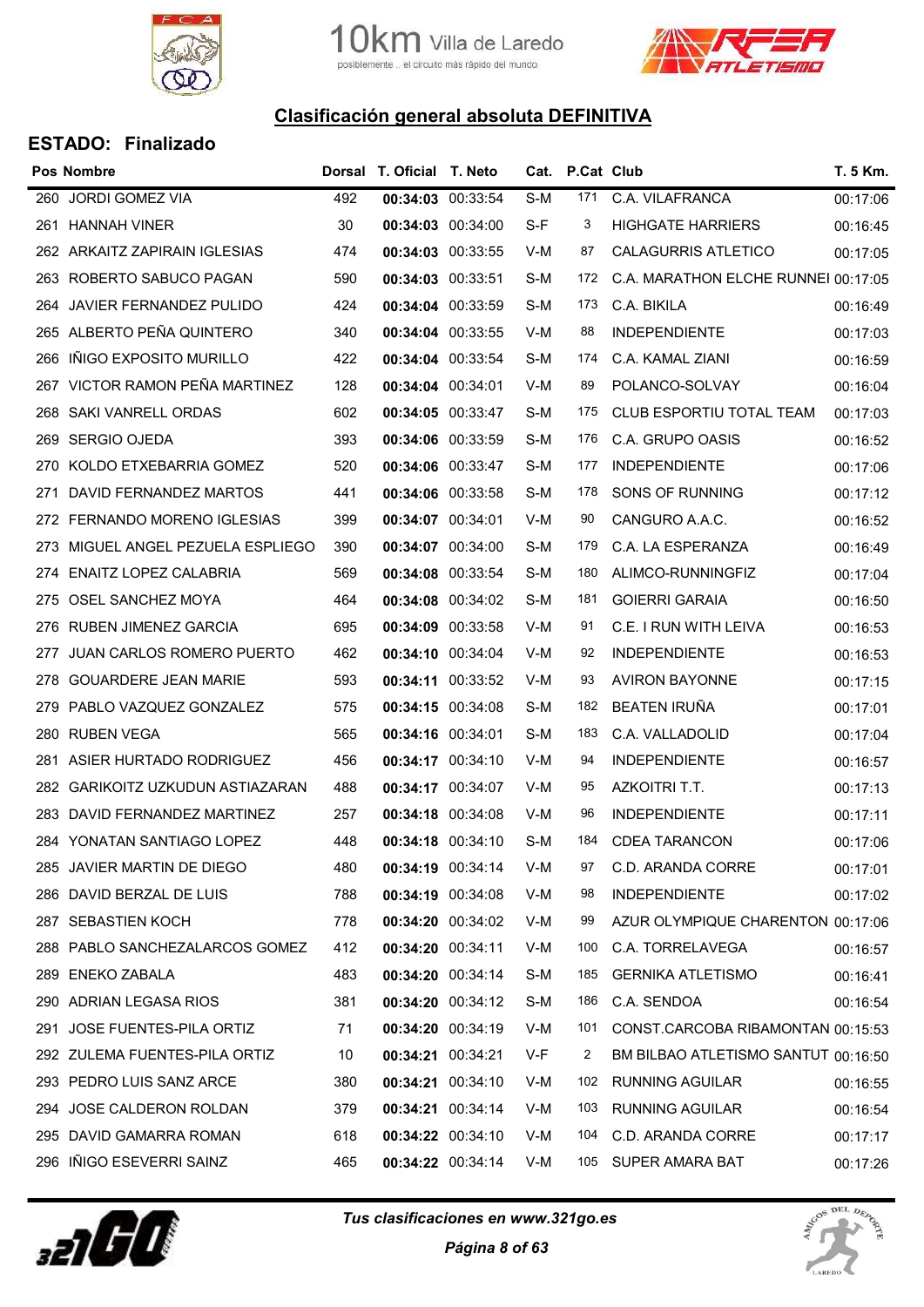



|      | <b>Pos Nombre</b>                |     | Dorsal T. Oficial T. Neto |                   |     | Cat. P.Cat Club |                                     | T. 5 Km. |
|------|----------------------------------|-----|---------------------------|-------------------|-----|-----------------|-------------------------------------|----------|
| 297  | RAUL MELITON MONTES              | 315 | 00:34:22 00:34:15         |                   | S-M | 187             | C.A. BIKILA                         | 00:17:00 |
| 298  | PABLO ALONSO BENDITO             | 73  | 00:34:22 00:34:17         |                   | V-M | 106             | UNIVERSIDAD DE OVIEDO               | 00:17:13 |
| 299  | <b>XABIER RODRIGUEZ MARTINEZ</b> | 801 | 00:34:24 00:34:00         |                   | S-M | 188             | SIRENO TRIATLON CLUB                | 00:17:14 |
| 300  | ANGEL LUIS CANTO GOMEZ           | 584 | 00:34:24 00:34:07         |                   | V-M | 107             | VENTA MAGULLO SEGOVIA               | 00:17:03 |
| 301  | JOSE MANUEL ORELLANA             | 328 | 00:34:25 00:34:17         |                   | S-M | 189             | C.A. CARMONA PAEZ                   | 00:16:51 |
| 302  | JOSE LUIS HERRERA SANCHEZ        | 787 | 00:34:25 00:34:10         |                   | V-M | 108             | <b>INDEPENDIENTE</b>                | 00:16:56 |
| 303. | DANIEL DIAZ DE LA HOZ            | 572 | 00:34:26 00:34:15         |                   | V-M | 109             | <b>ECOSPORT</b>                     | 00:17:19 |
| 304  | <b>RUBEN GALNARES ENTERRIA</b>   | 711 | 00:34:28 00:34:18         |                   | S-M | 190             | LIEBANA                             | 00:17:18 |
| 305  | UNAI AGIRRE FULLAONDO            | 216 | 00:34:29 00:34:24         |                   | V-M | 110             | <b>INDEPENDIENTE</b>                | 00:16:20 |
| 306  | PAULA GONZALEZ BLANCO            | 29  | 00:34:29 00:34:27         |                   | S-F | 4               | AD GIJON ATLETISMO                  | 00:17:18 |
|      | 307 AITOR RUBIO SAN SEBASTIAN    | 600 | 00:34:31 00:34:08         |                   | V-M | 111             | C.A. KAMAL ZIANI                    | 00:17:20 |
| 308  | JAVIER FERNANDEZ IZQUIERDO       | 490 | 00:34:31 00:34:24         |                   | V-M | 112             | GRUPO ECOALIA BARBADILLO [ 00:16:58 |          |
| 309  | PABLO GARCIA PAREDES             | 582 | 00:34:33 00:34:18         |                   | S-M | 191             | SONS OF RUNNING                     | 00:17:24 |
| 310  | AYOSE MONTERO CUESTA             | 104 | 00:34:34 00:34:28         |                   | S-M | 192             | <b>INDEPENDIENTE</b>                | 00:17:18 |
| 311  | FRANCISCO JESUS TENORIO DELGAI   | 411 | 00:34:34 00:34:23         |                   | V-M | 113             | C.A. MIGUEL RIOS                    | 00:17:17 |
| 312. | DAVID BARTOLOME PASCUAL          | 359 | 00:34:34 00:34:29         |                   | S-M | 193             | LA RIOJA ATLETISMO                  | 00:17:02 |
| 313  | JONAN RODRIGUEZ BAKERIZA         | 475 | 00:34:35 00:34:26         |                   | V-M | 114             | <b>INDEPENDIENTE</b>                | 00:17:07 |
| 314  | DAVID MARTINEZ VILLASUR          | 764 | 00:34:35 00:34:20         |                   | V-M | 115             | <b>VG RUNNING</b>                   | 00:17:34 |
| 315  | TAMARA PEREZ MERA                | 117 | 00:34:36 00:34:33         |                   | S-F | 5               | <b>SEOANE PAMPIN</b>                | 00:17:15 |
| 316  | PEDRO GARATE MARTOS              | 667 | 00:34:36 00:34:21         |                   | V-M | 116             | SONS OF RUNNING                     | 00:17:24 |
| 317  | RAUL LOPEZ NEGUERUELA            | 467 | 00:34:36 00:34:27         |                   | V-M | 117             | <b>MARATON RIOJA</b>                | 00:17:15 |
| 318  | FRANCISCO JAVIER ANTOLIN LOPEZ   | 247 | 00:34:37 00:34:28         |                   | V-M | 118             | C.A.POLANCO-SOLVAY                  | 00:17:17 |
| 319  | <b>IBAN GOMEZ</b>                | 408 | 00:34:40 00:34:29         |                   | V-M | 119             | <b>MUÑARRI</b>                      | 00:17:16 |
| 320  | RAMIRO JAVIER BARCIA LOPEZ       | 345 | 00:34:40 00:34:31         |                   | V-M | 120             | PILOÑA DEPORTE                      | 00:17:19 |
| 321. | DIEGO RODRIGUEZ ALVAREZ          | 609 | 00:34:40 00:34:28         |                   | S-M | 194             | <b>RUNGALICIA INTERSPORT</b>        | 00:17:19 |
|      | 322 JORGE HERNANDEZ RICO         | 754 | 00:34:41 00:34:22         |                   | S-M | 195             | A.D. MARATON                        | 00:17:27 |
| 323  | JOSE ANGEL SANCHEZ REDONDO       | 446 | 00:34:41 00:34:30         |                   | V-M | 121             | FLUVIAL DE LUGO MONTE SEGA 00:17:18 |          |
|      | 324 ANTONIO ALFONSEL DIEGO       | 487 | 00:34:42 00:34:30         |                   | S-M | 196             | ATLETISMO VALLES PASIEGOS- 00:17:28 |          |
| 325  | MIKEL LOPEZ GOIKOETXEA           | 491 |                           | 00:34:42 00:34:35 | V-M | 122             | <b>GAIKAR KIROL KLUBA</b>           | 00:17:17 |
| 326  | DAVID GOMEZ SALVADOR             | 521 | 00:34:42 00:34:23         |                   | S-M | 197             | <b>INDEPENDIENTE</b>                | 00:17:09 |
| 327  | <b>JULIO GALLEGO VILLALOBOS</b>  | 258 | 00:34:42 00:34:31         |                   | V-M | 123             | <b>INDEPENDIENTE</b>                | 00:17:18 |
| 328  | DAVID RODRIGUEZ BERNARDO         | 471 | 00:34:42 00:34:37         |                   | V-M | 124             | PARQUE SPORT                        | 00:17:24 |
| 329  | <b>IBAN URMAN LOPEZ</b>          | 591 | 00:34:43 00:34:24         |                   | V-M | 125             | C.A. IRANZU                         | 00:17:17 |
| 330  | <b>GUILLERMO RUIZ INCERA</b>     | 447 | 00:34:43 00:34:34         |                   | V-M | 126             | <b>INDEPENDIENTE</b>                | 00:17:09 |
| 331  | <b>JAVI MENTA MARTINEZ</b>       | 731 | 00:34:43 00:34:30         |                   | S-M | 198             | <b>ZUMEATARRA</b>                   | 00:17:13 |
|      | 332 HUGO GONZALEZ DE LA PUENTE   | 265 | 00:34:44 00:34:34         |                   | S-M | 199             | AÑARES RIOJA                        | 00:17:25 |
|      | 333 SERGIO BOLADO                | 476 |                           | 00:34:45 00:34:36 | S-M | 200             | TRIPENTAS TERRAS DE LUGO            | 00:17:14 |



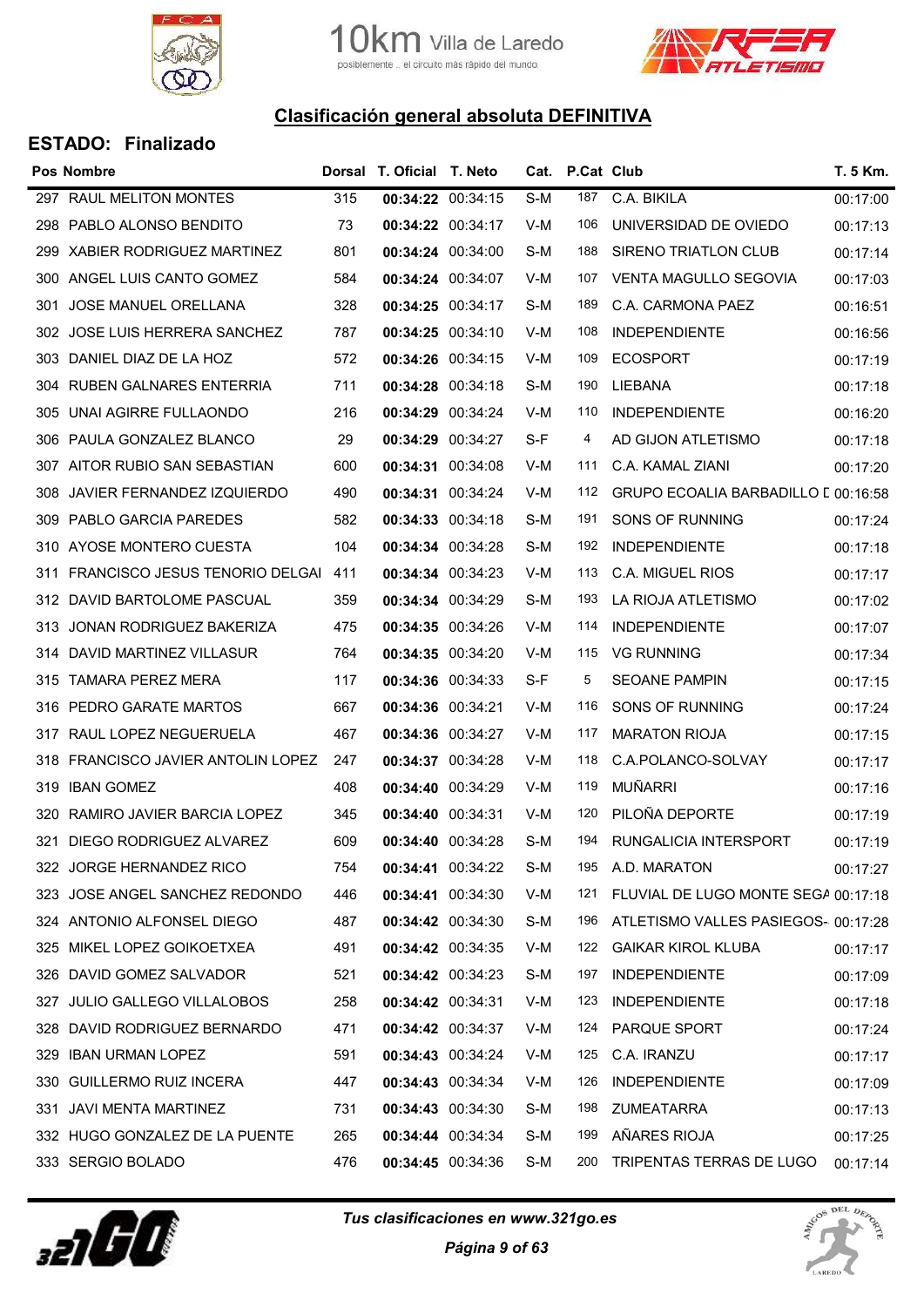



|      | <b>Pos Nombre</b>                 |     | Dorsal T. Oficial T. Neto |                   |     | Cat. P.Cat Club |                                     | T. 5 Km. |
|------|-----------------------------------|-----|---------------------------|-------------------|-----|-----------------|-------------------------------------|----------|
|      | 334 CONSTAN GONZALEZ LANDERAS     | 759 | 00:34:46 00:34:32         |                   | V-M | 127             | C.D. MAINSA SAPPORO                 | 00:17:12 |
|      | 335 ADRIAN ROJO LUACES            | 493 | 00:34:50 00:34:44         |                   | S-M | 201             | ATLETISMO SAR VERMUT PETRI 00:17:18 |          |
| 336  | NEREA IZCUE DOMIGUEZ              | 949 | 00:34:51 00:34:33         |                   | S-F | 6               | ALCAMPO - SCORPIO 71                | 00:17:44 |
| 337  | RAUL CASADO GIBAJA                | 498 | 00:34:53 00:34:41         |                   | S-M | 202             | C.A. VALLADOLID                     | 00:17:08 |
|      | 338 ANGEL MACEIRAS LAGO           | 495 | 00:34:53 00:34:47         |                   | V-M | 128             | ATLETISMO SAR VERMUT PETRI 00:17:13 |          |
| 339  | EDUARDO SANCHEZ GUTIERREZ         | 262 | 00:34:53 00:34:43         |                   | V-M | 129             |                                     | 00:17:14 |
|      | 340 MIGUEL ANGEL MARTIN GRANADOS  | 701 | 00:34:53 00:34:37         |                   | V-M | 130             | LOS GALGOS RUNNING                  | 00:17:22 |
| 341  | LORENZO BUIL CAVERO               | 883 | 00:34:55 00:34:36         |                   | S-M | 203             | <b>ZERCLO ENERGÍA HELIOS</b>        | 00:17:35 |
|      | 342 SANTIAGO BUJEQUE JIMENEZ      | 752 | 00:34:56 00:34:41         |                   | S-M | 204             | <b>GRUPO ALCARAZ</b>                | 00:17:15 |
| 343. | EDUARDO MECA SOTO                 | 370 | 00:34:58 00:34:49         |                   | V-M | 131             | <b>VG RUNNING</b>                   | 00:17:15 |
|      | 344 MIGUEL ANGEL BUSTIO CASTILLO  | 202 | 00:34:59 00:34:51         |                   | V-M | 132             | CLUB ATLETICO LAREDO-CAMPI 00:17:32 |          |
|      | 345 JESUS DIAZ DEL CAMPO RUIZ     | 401 | 00:34:59 00:34:54         |                   | S-M | 205             | <b>ARROYOMOLINOS</b>                | 00:17:04 |
|      | 346 LLUIS CALDENTEY               | 856 | 00:35:00 00:34:45         |                   | S-M | 206             | PHISYO RUNNING GUIEM DURAI 00:17:08 |          |
|      | 347 MARIA JOSE CANO LOPEZ-FRAILE  | 37  | 00:35:00 00:34:59         |                   | S-F | 7               | <b>CARNICAS SERRANO</b>             | 00:17:28 |
| 348  | DAVID BECI MARTIN                 | 107 | 00:35:01 00:34:56         |                   | V-M | 133             | SELAYA-JOSELIN SOBAOS Y QU 00:17:33 |          |
| 349  | <b>ISMAEL EZQUERRO EZQUERRO</b>   | 786 | 00:35:02 00:34:47         |                   | S-M | 207             | C.A. LODOSA                         | 00:17:46 |
| 350  | ANDRES ARTURO JARAMILLO CAMPO     | 588 | 00:35:02 00:34:41         |                   | V-M | 134             | CONSTRUCCIONES CARCOBA R 00:17:43   |          |
| 351  | PABLO CAZORLA GONZALEZ SERRAN 751 |     | 00:35:02 00:34:52         |                   | S-M | 208             | <b>INDEPENDIENTE</b>                | 00:17:24 |
| 352  | IÑAKI GAVELA                      | 619 | 00:35:02 00:34:48         |                   | S-M | 209             | SUPER AMARA BAT                     | 00:17:33 |
|      | 353 PABLO MAYOR MARTINEZ          | 221 | 00:35:03 00:34:56         |                   | S-M | 210             | BM CLUB ATLETICO COLINDRES 00:17:32 |          |
|      | 354 PEDRO MOYA SAN PEDRO          | 807 | 00:35:03 00:34:51         |                   | V-M | 135             | C.D. ATLETISMO ARÉVALO              | 00:17:33 |
| 355  | FCO JAVIER CARBALLIDO SANFIZ      | 470 | 00:35:03 00:34:53         |                   | V-M | 136             | CXC MONUMENTAL DE LUGO              | 00:17:29 |
|      | 356 FERNANDO JUAREZ MARTINEZ      | 818 | 00:35:03 00:34:52         |                   | V-M | 137             | A.A. MOSTOLES                       | 00:17:16 |
|      | 357 VICTOR GUERRA PAJARES         | 795 | 00:35:03 00:34:51         |                   | S-M | 211             | <b>ALOHA TRIATLON</b>               | 00:17:45 |
|      | 358 JOSE ANGEL BRAVO GARCIA       | 779 | 00:35:04 00:34:44         |                   | V-M | 138             | <b>HIBER RIOJA</b>                  |          |
|      | 359 ANGEL RODRIGUEZ SALVADOR      | 953 | 00:35:04 00:34:47         |                   | V-M | 139             | <b>CAMARGO RIA DEL CARMEN</b>       | 00:17:20 |
| 360  | <b>ISABEL BARREIRO GARCIA</b>     | 114 | 00:35:05 00:34:59         |                   | S-F | 8               | AT GIJONES FUMERU                   | 00:17:45 |
| 361  | FERNANDO SAINZ PELAYO             | 248 | 00:35:05 00:34:53         |                   | V-M | 140             | C.A.POLANCO-SOLVAY                  | 00:17:44 |
|      | 362 EDGAR EPIFANIO DELGADO        | 515 |                           | 00:35:05 00:34:54 | S-M | 212             | <b>TRIATLON COLINDRES</b>           | 00:17:47 |
|      | 363 ALEXANDRE FERNANDEZ TOJO      | 710 | 00:35:05 00:34:52         |                   | S-M | 213             | <b>TAMBRE BIKE &amp; RUNNING</b>    | 00:17:38 |
|      | 364 DAVID SANCHEZ SERRANO         | 705 | 00:35:05 00:34:48         |                   | V-M | 141             | <b>JACQUELINE RUNNERS</b>           | 00:17:39 |
| 365  | <b>IGNACIO MINGUEZ NAVARRO</b>    | 746 | 00:35:06 00:34:48         |                   | V-M | 142             | TRIAVILA                            | 00:17:33 |
| 366  | MARCOS VAZQUEZ SUAREZ             | 810 | 00:35:06 00:34:48         |                   | S-M | 214             | <b>INDEPENDIENTE</b>                | 00:17:39 |
| 367  | <b>GERARDO SANTURIO CUBRIA</b>    | 604 | 00:35:06 00:34:56         |                   | V-M | 143             | A.D. GIJON ATLETISMO                | 00:17:22 |
| 368  | JUAN MANUEL SAAVEDRA GARCIA       | 708 | 00:35:06 00:34:53         |                   | V-M | 144             | <b>DISA HPS TRIATLON</b>            | 00:17:43 |
|      | 369 ANDER GANZABNI BILBAO         | 519 |                           | 00:35:06 00:34:47 | S-M | 215             | <b>INDEPENDIENTE</b>                | 00:17:06 |
|      | 370 JOSE RAMON AGUDO SANCHEZ      | 696 | 00:35:07 00:34:49         |                   | V-M | 145             | C.D. ALCER                          | 00:17:49 |
|      |                                   |     |                           |                   |     |                 |                                     |          |



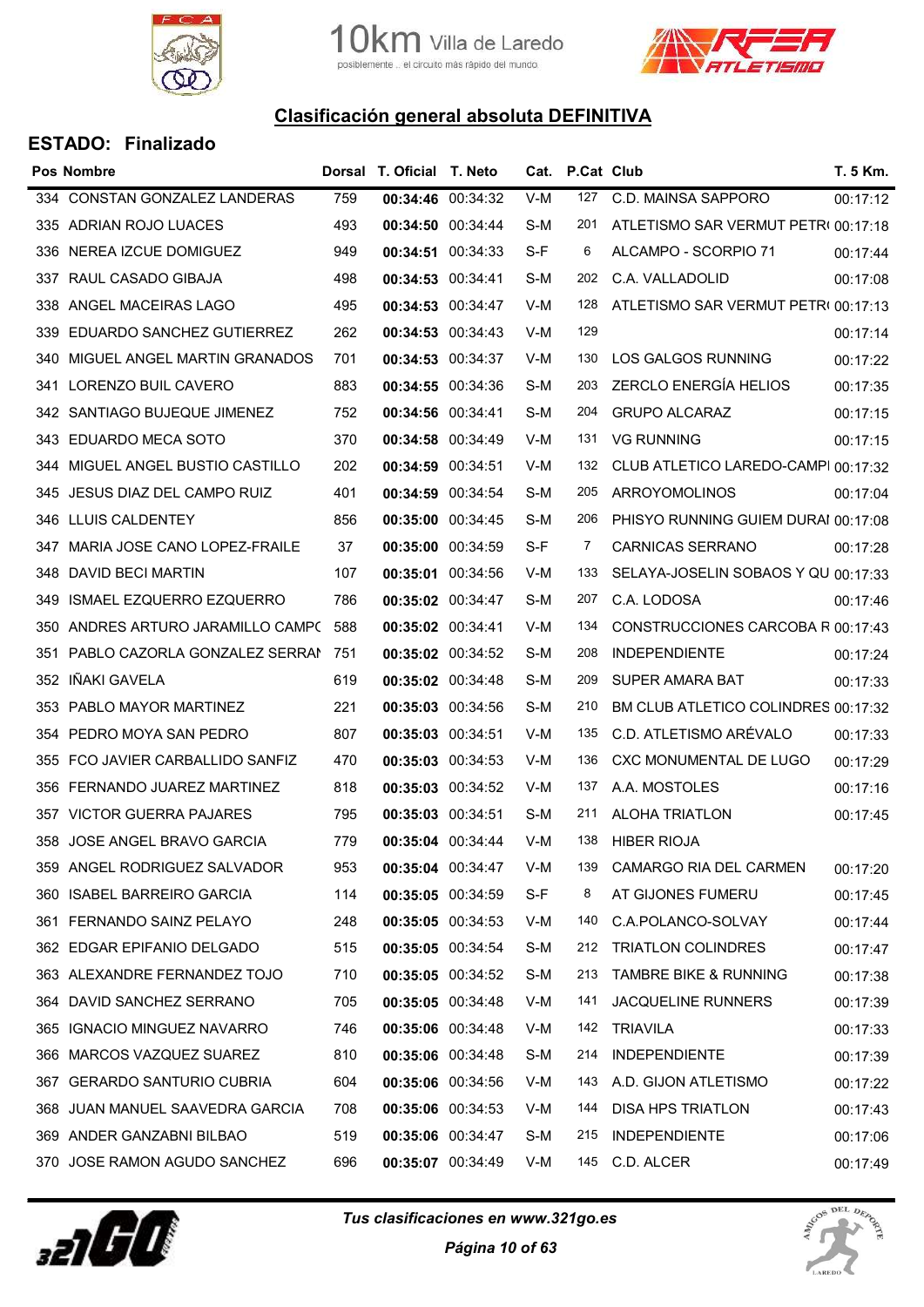



|      | <b>Pos Nombre</b>                |      | Dorsal T. Oficial T. Neto |                   |     | Cat. P.Cat Club |                                      | T. 5 Km. |
|------|----------------------------------|------|---------------------------|-------------------|-----|-----------------|--------------------------------------|----------|
|      | 371 BORJA RUIZIBAÑEZ             | 745  | 00:35:07 00:34:53         |                   | V-M | 146             | LA RIOJA ATLETISMO                   | 00:17:45 |
|      | 372 IVAN LOPEZ DE OÑATE RUIZ     | 678  | 00:35:07 00:34:43         |                   | V-M | 147             | <b>CALAGURRIS ATLETICO</b>           | 00:17:44 |
|      | 373 JORGE HERENCIAS JUAREZ       | 525  | 00:35:08 00:34:53         |                   | V-M | 148             | CANGURO A.A.C.                       | 00:17:45 |
|      | 374 PAULA SANZ DEL RIO           | 135  | 00:35:09 00:34:58         |                   | S-F | 9               | <b>PIELAGOS</b>                      | 00:17:46 |
|      | 375 JAVIER GARCIA EIJO           | 469  | 00:35:09 00:34:57         |                   | S-M | 216             | <b>RECTA FINAL - TOSCAF</b>          | 00:17:30 |
| 376  | ENRIQUE ARPON AMATRIAIN          | 409  | 00:35:09 00:35:00         |                   | V-M | 149             | <b>FERRER SPORT</b>                  | 00:17:24 |
|      | 377 MARTA CASTROVIEJO BERMEJO    | 167  | 00:35:10 00:35:05         |                   | S-F | 10              | <b>FERRER SPORT</b>                  | 00:17:22 |
| 378  | SANTI SIERRA DAMIAN              | 595  | 00:35:10 00:34:57         |                   | V-M | 150             | <b>FERRER SPORT</b>                  | 00:17:22 |
|      | 379 MANUEL PICO BENNASAR         | 785  | 00:35:11 00:34:51         |                   | V-M | 151             | C.D. FERRER HOTELS                   | 00:17:40 |
| 380  | DIEGO BRINGAS VARONA             | 713  | 00:35:11 00:34:47         |                   | S-M | 217             | CONSTRUCCIONES CARCOBA R 00:17:48    |          |
| 381  | VICTOR MANUEL ORIA LASO          | 131  | 00:35:12 00:35:06         |                   | V-M | 152             | POLANCO-SOLVAY                       | 00:17:17 |
|      | 382 SANDRA KARINA CORDOBA OTERO  | 31   | 00:35:13 00:35:11         |                   | V-F | 3               | C.A. JUVENTUD ATL. DE ELCHE 00:17:30 |          |
| 383  | JOSE MANUEL SOLANA GARCIA        | 770  | 00:35:13 00:35:04         |                   | V-M | 153             | CONSTRUCCIONES CARCOBA R 00:17:44    |          |
|      | 384 LUIS JAVIER CASAS BIEDMA     | 141  | 00:35:13 00:35:07         |                   | S-M | 218             | CAYON HELIOS DICA                    | 00:17:32 |
| 385  | SANTIAGO VIÑAS TEJERO            | 204  | 00:35:14 00:35:08         |                   | V-M | 154             | <b>BM ATLETICO COLINDRES</b>         | 00:17:33 |
|      | 386 MIGUEL HERNANDO GONZALEZ     | 669  | 00:35:15 00:35:03         |                   | S-M | 219             | <b>INDEPENDIENTE</b>                 | 00:17:36 |
| 387  | <b>BORJA GOMEZ SANZ</b>          | 67   | 00:35:17 00:35:14         |                   | S-M | 220             | AÑARES RIOJA                         | 00:17:29 |
| 388  | MARGARITA FUENTES-PILA ORTIZ     | 39   | 00:35:18 00:35:18         |                   | V-F | 4               | <b>PIELAGOS</b>                      | 00:17:30 |
| 389  | FRANCISCO GARCIA MALVAR GUTIEF   | 854  | 00:35:18 00:34:56         |                   | V-M | 155             | <b>CORRIENDO POR PALENCIA</b>        | 00:18:18 |
| 390  | CRISTIAN GARCIA SANTAMARIA       | 804  | 00:35:19 00:34:59         |                   | S-M | 221             | A.D. CAPISCOL                        | 00:17:48 |
|      | 391 RAUL HIJOSA RODRIGUEZ        | 445  | 00:35:20 00:35:09         |                   | S-M | 222             | <b>CLUB CORREDORES</b>               | 00:17:38 |
|      | 392 MIKEL ETXAMENDI VILLANUEVA   | 338  | 00:35:20 00:35:13         |                   | S-M | 223             | <b>HIRU-HERRI</b>                    | 00:16:21 |
|      | 393 HECTOR VACAS LAPRESTA        | 599  | 00:35:21 00:35:03         |                   | V-M | 156             | STADIUM CASABLANCA                   | 00:17:33 |
|      | 394 ADRIAN SERVENT BELOQUI       | 816  | 00:35:21 00:35:05         |                   | S-M | 224             | <b>HIRU-HERRI</b>                    | 00:17:57 |
|      | 395 JOSE MANUEL GUTIERREZ PELAYO | 136  |                           | 00:35:23 00:35:12 | S-M | 225             | EDM CAYON-HELIOS DICA                | 00:17:48 |
|      | 396 NOEMI CANO LOPEZ             | 33   | 00:35:23 00:35:12         |                   | S-F | 11              | <b>PIELAGOS</b>                      | 00:17:45 |
|      | 397 JUAN ZALDUONDO ETXEANDIA     | 485  |                           | 00:35:25 00:35:15 | V-M | 157             | C.A. GETXO                           | 00:17:26 |
|      | 398 JOSE PEDRO BAYON             | 486  | 00:35:26 00:35:10         |                   | V-M | 158             | ATLETISMO LA SOLANA                  | 00:17:52 |
|      | 399 FERNANDO ROCA MESEGUER       | 594  |                           | 00:35:27 00:35:12 | S-M | 226             | <b>GRUPO ALCARAZ</b>                 | 00:17:46 |
|      | 400 ALBERTO CARREÑO GONZALEZ     | 685  | 00:35:27 00:35:13         |                   | V-M | 159             | <b>TRANKAS BARRANCAS</b>             | 00:17:21 |
|      | 401 DAVID PEREDA GARATE          | 832  | 00:35:28 00:35:14         |                   | V-M | 160             | <b>INDEPENDIENTE</b>                 | 00:17:46 |
| 402  | IÑAKI ELOLA CEBERIO              | 707  | 00:35:28 00:35:04         |                   | V-M | 161             | AZKOITRI T.T.                        | 00:17:54 |
|      | 403 EDUARDO ZORRILLA ANTON       | 108  | 00:35:29 00:35:24         |                   | V-M | 162             | MAINSA-SAPPORO                       | 00:16:33 |
| 404  | <b>JORGE MIR GARCIA</b>          | 1129 | 00:35:29 00:35:09         |                   | V-M | 163             | <b>BATIERRA ATLETISMO</b>            | 00:17:45 |
| 405  | JOSE ANTONIO MARICHAL PERERA     | 671  | 00:35:30 00:35:14         |                   | V-M | 164             | <b>INDEPENDIENTE</b>                 | 00:17:54 |
|      | 406 RUBEN BARREDA PLA            | 747  | 00:35:30 00:35:16         |                   | S-M | 227             | ATLETISMO VALLES PASIEGOS- 00:17:45  |          |
| 407. | MARCOS DEL ROSAL CHICO           | 300  | 00:35:30 00:35:21         |                   | V-M | 165             | <b>INDEPENDIENTE</b>                 | 00:17:46 |



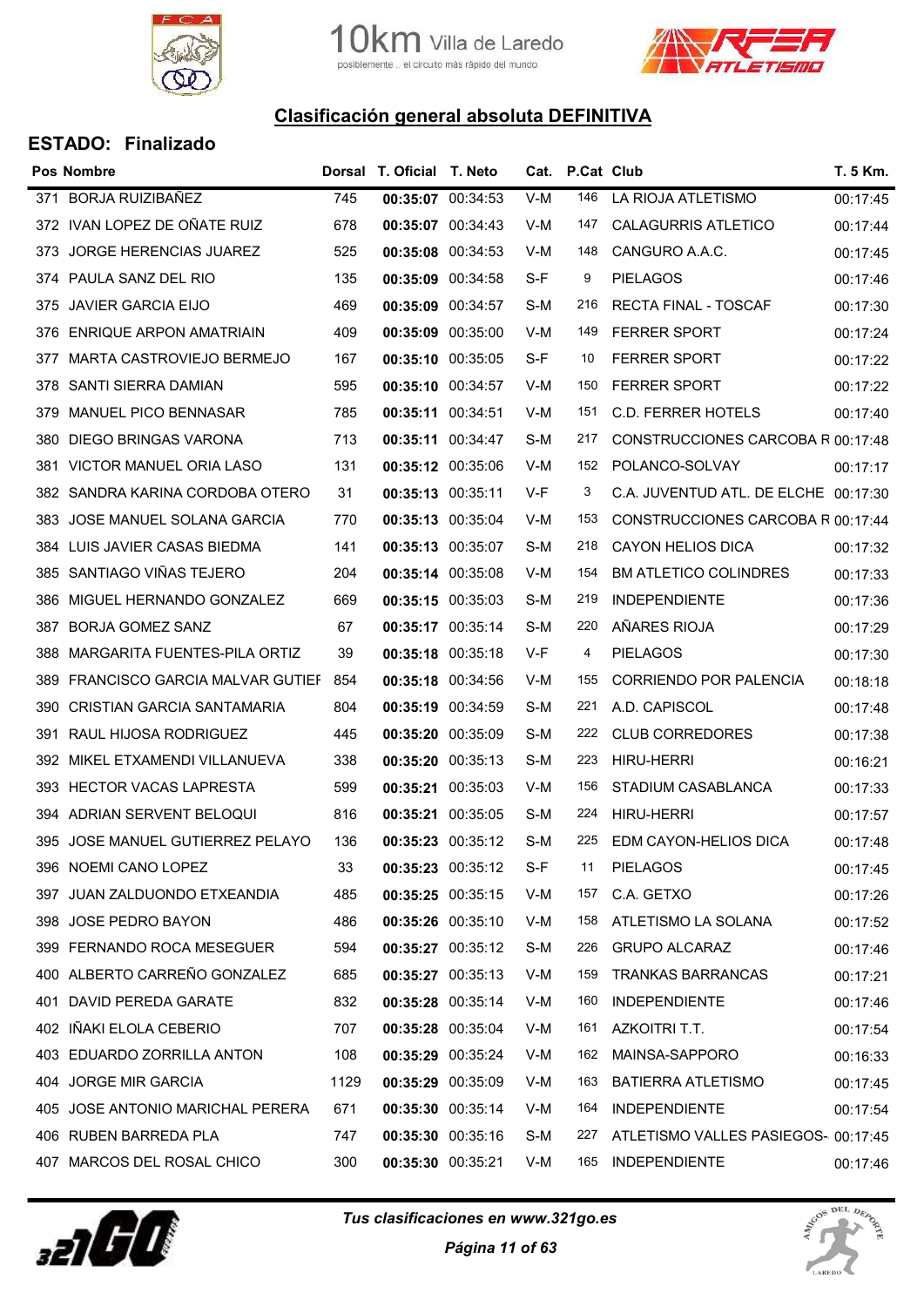



|     | <b>Pos Nombre</b>                   |     | Dorsal T. Oficial T. Neto |                   |     | Cat. P.Cat Club |                                      | T. 5 Km. |
|-----|-------------------------------------|-----|---------------------------|-------------------|-----|-----------------|--------------------------------------|----------|
|     | 408 DAVID GRILLE MARIN              | 608 | 00:35:31 00:35:09         |                   | S-M | 228             | U-RUN                                | 00:17:58 |
|     | 409 ALVARO VIELBA IGLESIAS          | 730 |                           | 00:35:31 00:35:13 | S-M | 229             | C.A. VALLADOLID                      | 00:17:44 |
|     | 410 HUMBERTO OTERO GONZALEZ         | 554 |                           | 00:35:32 00:35:16 | S-M | 230             | <b>INDEPENDIENTE</b>                 | 00:17:48 |
| 411 | DARIO PELLITERO DE JUAN             | 688 | 00:35:33 00:35:20         |                   | V-M | 166             | CENADOR RUA NOVA RUNNING 00:17:50    |          |
|     | 412 ALEJANDRO ROMERO GOMEZ          | 830 |                           | 00:35:33 00:35:19 | S-M | 231             | ALDEARRODRIGO CORRE                  | 00:17:28 |
|     | 413 JEROME GRACIET                  | 898 |                           | 00:35:34 00:35:19 | V-M | 167             | <b>AVIRON BAYONNE</b>                | 00:17:56 |
|     | 414 DAVID GUERRA FERNANDEZ          | 242 |                           | 00:35:34 00:35:25 | V-M | 168             | <b>CLUB TRIATLO CONSELL</b>          | 00:17:10 |
|     | 415 EDUARDO CASAS HOYO              | 528 |                           | 00:35:35 00:35:13 | V-M | 169             | AVIA RENEDO PICON PIELAGOS 00:17:59  |          |
|     | 416 RAFAEL ZABALLA GOMEZ            | 579 | 00:35:36 00:35:21         |                   | V-M | 170             | C.A. CORRECASTRO                     | 00:17:50 |
| 417 | DAVID AMOROS CANDELA                | 418 |                           | 00:35:36 00:35:28 | S-M | 232             | C.A. CREVILLENT                      | 00:16:56 |
|     | 418 VICENT PLANCHA CHORRO           | 768 | 00:35:36 00:35:17         |                   | V-M | 171             | <b>INDEPENDIENTE</b>                 | 00:17:54 |
|     | 419 JAVIER MARTIN HIDALGO           | 727 | 00:35:38 00:35:24         |                   | V-M | 172             | <b>INDEPENDIENTE</b>                 | 00:17:33 |
|     | 420 DANIEL LOPEZ LLORENTE           | 562 |                           | 00:35:38 00:35:15 | V-M | 173             | C.D. RUN FASTER JUAN CARLOS 00:17:58 |          |
|     | 421 MARIA EUGENIA TORRE ARABAOLAZ   | 123 |                           | 00:35:39 00:35:36 | V-F | 5               | CDE SANTA CRUZ DE BEZANA             | 00:17:54 |
|     | 422 JAVIER RAMIREZ DE ARELLANO TORI | 294 | 00:35:39 00:35:30         |                   | S-M | 233             | A.D. SPRINT                          | 00:16:10 |
|     | 423 DANIEL MEHATS                   | 947 |                           | 00:35:39 00:35:25 | V-M | 174             | PAYS BASQUE ATHLÉTISME               | 00:17:56 |
|     | 424 JOSE ANGEL FREIRE RANEDO        | 748 |                           | 00:35:39 00:35:25 | V-M | 175             | ATLETICO SORRAVIDES                  | 00:17:59 |
|     | 425 LORENA LORENZO SANCHEZ          | 324 | 00:35:39 00:35:27         |                   | S-F | 12              | A.D. SPRINT                          | 00:18:03 |
| 426 | <b>JORDI GARCIA LASHERAS</b>        | 734 |                           | 00:35:40 00:35:26 | V-M | 176             | C.D. INFERNO                         | 00:17:54 |
| 427 | OMAR MARTIN HERMOSO                 | 732 | 00:35:42 00:35:20         |                   | S-M | 234             | <b>INDEPENDIENTE</b>                 | 00:17:53 |
|     | 428 GUIEM DURAN GALLETERO           | 240 |                           | 00:35:42 00:35:33 | S-M | 235             | PHISYO RUNNING GUIEM DURAI 00:17:30  |          |
|     | 429 RAUL GARCIA DE LA HERA          | 869 | 00:35:43 00:35:29         |                   | S-M | 236             | <b>INDEPENDIENTE</b>                 | 00:17:44 |
|     | 430 JORGE ARCEIZ BAQUERO            | 794 |                           | 00:35:43 00:35:28 | S-M | 237             | ATLETISMO ARENTEIRO                  | 00:17:59 |
| 431 | FERNANDO PEREZ REBOREDO             | 614 |                           | 00:35:44 00:35:29 | V-M | 177             | ATLETISMO ARENTEIRO                  | 00:17:59 |
|     | 432 OMAR RUEDA GARCIA               | 479 |                           | 00:35:44 00:35:37 | S-M | 238             | C.A. LEÓN                            | 00:17:09 |
|     | 433 JULIAN ITURRI IGLESIAS          | 761 |                           | 00:35:45 00:35:33 | V-M | 178             | ATLETICO ESPAÑA DE CUETO             | 00:17:53 |
|     | 434 ALEJANDRO GOMEZ IRIBERRI        | 766 |                           | 00:35:45 00:35:30 | V-M | 179             | C.A. CORRECASTRO                     | 00:17:45 |
|     | 435 MIGUEL RUIZ FERNANDEZ           | 673 |                           | 00:35:46 00:35:33 | S-M | 239             | <b>INDEPENDIENTE</b>                 | 00:17:45 |
|     | 436 YESICA MAS CASTANY              | 99  |                           | 00:35:47 00:35:47 | S-F | 13              | ATLETISMO ALICANTE                   | 00:17:10 |
|     | 437 JORGE BERNARDO GARCIA           | 656 |                           | 00:35:47 00:35:37 | V-M | 180             | A.D. GIJON ATLETISMO                 | 00:17:37 |
|     | 438 ENRIQUE ARISTE PUENTE           | 250 |                           | 00:35:48 00:35:37 | V-M | 181             | C.A.POLANCO-SOLVAY                   | 00:17:47 |
|     | 439 JAVIER DE LUZ MEDINA            | 743 |                           | 00:35:50 00:35:32 | V-M | 182             | C.A. FUENLABRADA                     | 00:18:09 |
|     | 440 VICTOR LOPEZ IZQUIERDO          | 101 |                           | 00:35:50 00:35:46 | S-M | 240             | C.A. FUENLABRADA                     | 00:18:09 |
|     | 441 ANA LLORENS                     | 607 |                           | 00:35:51 00:35:38 | V-F | 6               | <b>BATHCO RUNNING TEAM</b>           | 00:17:49 |
|     | 442 HUGO IGLESIAS GUTIERREZ         | 956 |                           | 00:35:51 00:35:41 | S-M | 241             | <b>INDEPENDIENTE</b>                 | 00:18:11 |
|     | 443 JESUS MIGUEL VALLEJO MOLINERO   | 687 |                           | 00:35:52 00:35:37 | S-M | 242             | <b>INDEPENDIENTE</b>                 | 00:18:05 |
|     | 444 RAFAEL CORDOBA REY              | 610 |                           | 00:35:53 00:35:36 | S-M | 243             | <b>CABRA RUNNING</b>                 | 00:17:56 |



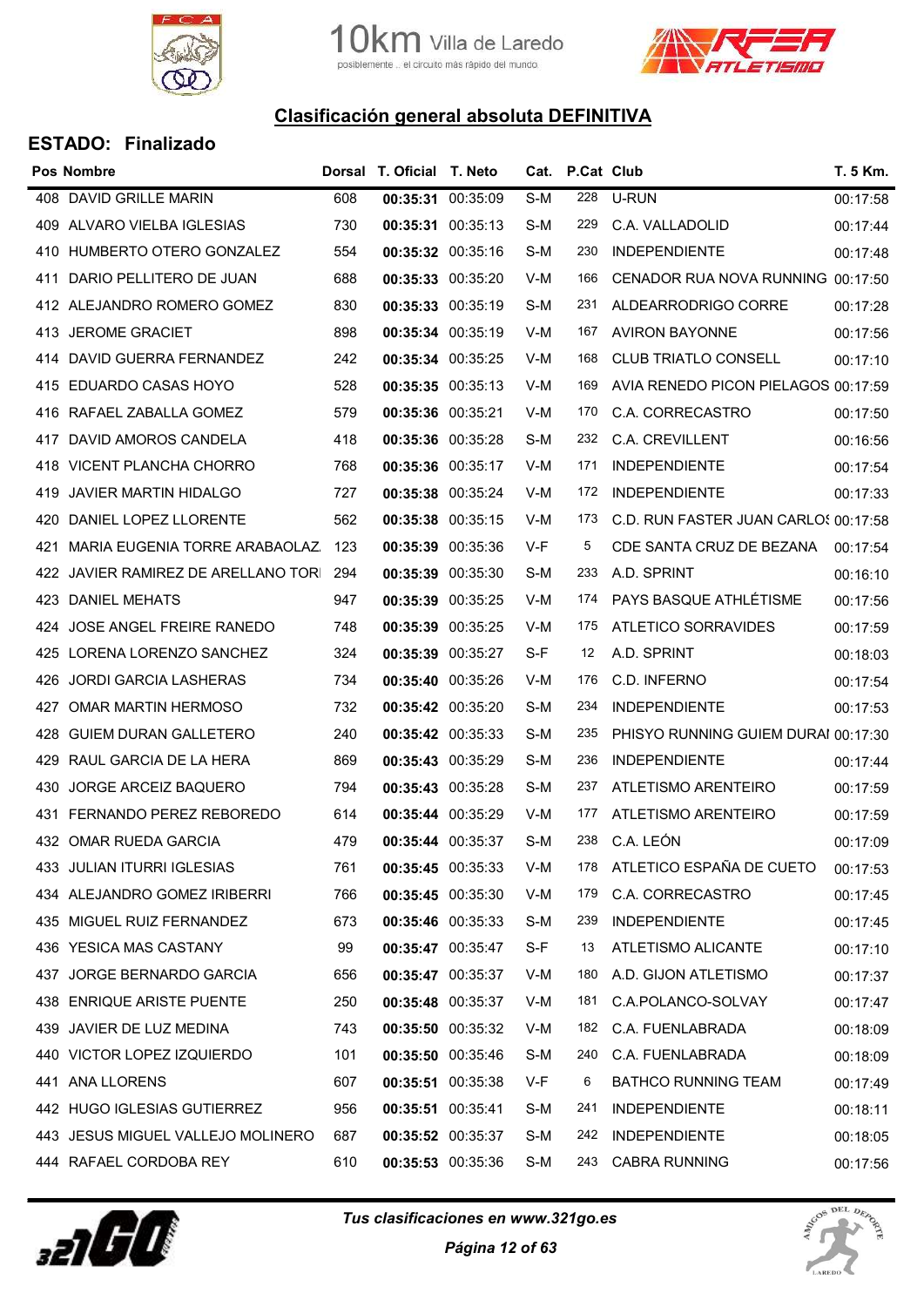



| <b>ESTADO: Finalizado</b> |  |
|---------------------------|--|
|---------------------------|--|

|      | <b>Pos Nombre</b>                  |      | Dorsal T. Oficial T. Neto |                   |     | Cat. P.Cat Club |                                          | T. 5 Km. |
|------|------------------------------------|------|---------------------------|-------------------|-----|-----------------|------------------------------------------|----------|
|      | 445 JESUS HERRERO PAREJA           | 314  | 00:35:53 00:35:46         |                   | S-M | 244             | <b>CABRA RUNNING</b>                     | 00:17:23 |
|      | 446 JOSE GARCIA GONZALEZ           | 700  | 00:35:53 00:35:34         |                   | V-M | 183             | <b>SCD RIBADESELLA</b>                   | 00:17:58 |
|      | 447 JOSE ANGEL SAIZ                | 833  | 00:35:54 00:35:26         |                   | V-M | 184             | ATLETICO POLANCO SOLVAY                  | 00:18:14 |
|      | 448 JUAN RAMON GALAN BOLANO        | 945  | 00:35:54 00:35:42         |                   | V-M | 185             | KUKURRUSTU KIROL KLUBA                   | 00:17:46 |
|      | 449 JESUS FERNANDEZ DE MIGUEL      | 791  | 00:35:55 00:35:37         |                   | V-M | 186             | AÑARES RIOJA                             | 00:18:07 |
| 450  | NACHO RODRIGUEZ BARQUIN            | 254  | 00:35:55 00:35:46         |                   | V-M | 187             | CDE INDACCESS                            | 00:18:09 |
|      | 451 JON UNZUETA LATXA              | 834  | 00:35:57 00:35:31         |                   | S-M | 245             | BIDEZABAL ATLETIKO TALDEA                | 00:18:09 |
|      | 452 JOSUA SAIZ VILLEGAS            | 1140 | 00:35:58 00:35:36         |                   | S-M | 246             | <b>CD TRION</b>                          | 00:18:12 |
|      | 453 GUILLERMO GARCIA TRICIO        | 792  | 00:35:58 00:35:47         |                   | S-M | 247             | ALCAMPO - SCORPIO 71                     | 00:17:47 |
| 454  | JAVIER ROBLES CASTAÑERA            | 703  | 00:35:59 00:35:42         |                   | V-M | 188             | <b>JACQUELINE RUNNERS</b>                | 00:18:09 |
|      | 455 FELIX ANGEL ALCALDE VARGAS     | 385  | 00:36:00 00:35:53         |                   | V-M | 189             | <b>TRYNERS HARO</b>                      | 00:17:27 |
|      | 456 FRANCOIS IRIARTE               | 899  | 00:36:00 00:35:40         |                   | V-M | 190             | <b>AVIRON BAYONNE</b>                    | 00:17:56 |
|      | 457 JAVIER OLIVARES HERRANZ        | 677  | 00:36:00 00:35:43         |                   | V-M | 191             | <b>TRIAVILA</b>                          | 00:17:57 |
|      | 458 IVAN REGO POSE                 | 676  | 00:36:00 00:35:49         |                   | S-M | 248             | ATLETISMO MILLADOIRO                     | 00:17:52 |
| 459  | JAVIER ABAD CASTILLO               | 976  | 00:36:00 00:35:44         |                   | S-M | 249             | <b>INDEPENDIENTE</b>                     | 00:17:59 |
|      | 460 PABLO MARTIN DELGADO           | 694  | 00:36:01 00:35:48         |                   | V-M | 192             | <b>INDEPENDIENTE</b>                     | 00:18:13 |
| 461  | <b>JUAN MANUEL PALACIO ROCILLO</b> | 203  | 00:36:01 00:35:54         |                   | V-M | 193             | <b>BM ATLETICO COLINDRES</b>             | 00:17:33 |
|      | 462 GABRIEL BOMBIN RUIZ            | 760  | 00:36:01 00:35:39         |                   | V-M | 194             | ATLETISMO PIELAGOS                       | 00:18:02 |
| 463  | <b>JUAN PEREZ SIMON</b>            | 661  | 00:36:01 00:35:45         |                   | V-M | 195             | C.A. S.S. DE LOS REYES - CLINI( 00:18:13 |          |
| 464. | JORGE CUETO PEREZ                  | 1025 | 00:36:02 00:35:32         |                   | S-M | 250             | <b>TRIFLAVI</b>                          | 00:18:27 |
|      | 465 VICTOR MANUEL LEON JIMENEZ     | 961  | 00:36:03 00:35:42         |                   | V-M | 196             | TIGERS RUNNING CLUB                      | 00:18:11 |
| 466  | JOSE FRANCISCO HERNANDEZ HERF      | 706  | 00:36:04 00:35:47         |                   | V-M | 197             | <b>JACQUELINE RUNNERS</b>                | 00:18:09 |
|      | 467 ARATZ RODRIGUEZ BILBAO         | 261  | 00:36:05 00:35:55         |                   | S-F | 14              | <b>SUPER AMARA BAT</b>                   | 00:18:00 |
|      | 468 RUBEN SAIZ ORTIZ               | 852  | 00:36:05 00:35:45         |                   | S-M | 251             | <b>ZORROS RUN</b>                        | 00:17:53 |
|      | 469 PABLO REGUERA VENCEDOR         | 583  | 00:36:06 00:35:50         |                   | S-M | 252             | <b>MUNABI KIROL KLUBA</b>                | 00:18:06 |
|      | 470 DAVID ENCABO SAEZ              | 997  | 00:36:09 00:35:57         |                   | S-M | 253             | <b>TRIAVILA</b>                          | 00:17:44 |
|      | 471 PABLO DIAZ SANCHEZ             | 675  | 00:36:09 00:35:55         |                   | V-M | 198             | <b>INDEPENDIENTE</b>                     | 00:18:05 |
|      | 472 KAREEM AJLANI CARLES           | 361  | 00:36:10 00:36:03         |                   | S-M | 254             | A.A. MOSTOLES                            | 00:17:50 |
|      | 473 MANUEL JESUS GAYOSO REAL       | 797  | 00:36:11 00:35:51         |                   | V-M | 199             | FLUVIAL DE LUGO MONTE SEGA 00:18:19      |          |
|      | 474 JAVIER BERNAL ROMAN            | 1054 | 00:36:11 00:35:51         |                   | V-M | 200             | <b>TRAINING OSCAR</b>                    | 00:18:15 |
|      | 475 ELENA SILVESTRE SORIANO        | 260  | 00:36:12 00:36:03         |                   | S-F | 15              | C.A. SAN SEBASTIAN                       | 00:17:54 |
|      | 476 DANIEL VICTORIA LOPEZ          | 823  | 00:36:13 00:35:55         |                   | S-M | 255             | <b>INDEPENDIENTE</b>                     | 00:18:13 |
| 477  | <b>JUAN TRESSERRAS VADILLO</b>     | 1587 | 00:36:14 00:35:29         |                   | S-M | 256             | <b>INDEPENDIENTE</b>                     | 00:18:35 |
| 478  | DOLORES MARCO OYARZABAL            | 124  | 00:36:14 00:36:08         |                   | V-F | 7               | KON SPORTS                               | 00:18:01 |
| 479. | DAVID LAHERA LLANERA               | 132  | 00:36:14 00:36:08         |                   | V-M | 201             | KON SPORTS                               | 00:18:00 |
|      | 480 ANTONIO SACO HERRERA           | 726  |                           | 00:36:14 00:35:58 | V-M | 202             | C.A. S.S. DE LOS REYES - CLINI( 00:18:14 |          |
|      | 481 LUIS MARIA POLICANO CALLEJA    | 612  | 00:36:15 00:36:01         |                   | V-M | 203             | C.A. APOL-ANA TOTUM SPORT 00:17:54       |          |
|      |                                    |      |                           |                   |     |                 |                                          |          |



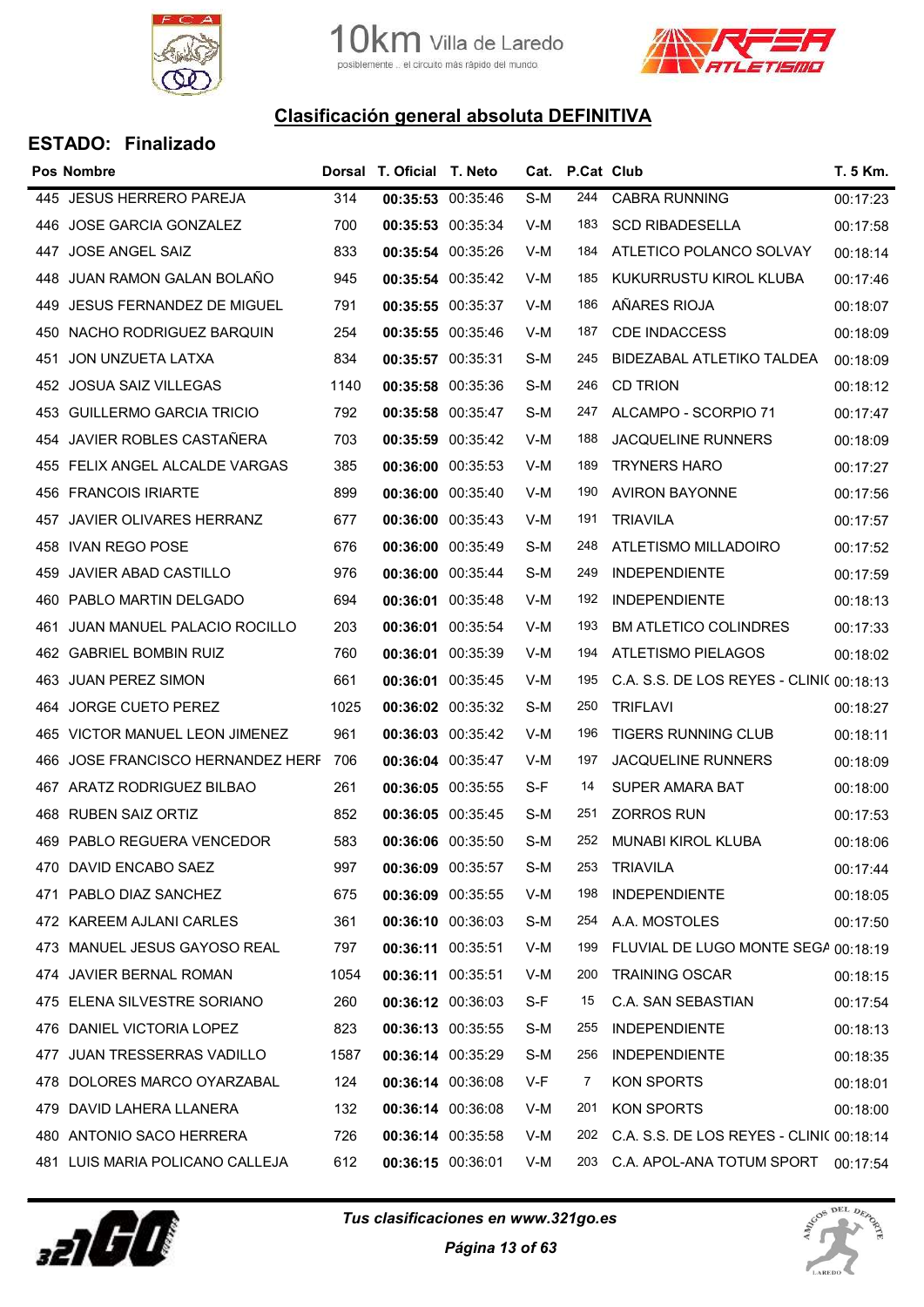



|     | <b>Pos Nombre</b>                   |     | Dorsal T. Oficial T. Neto |                   |     | Cat. P.Cat Club |                                      | T. 5 Km. |
|-----|-------------------------------------|-----|---------------------------|-------------------|-----|-----------------|--------------------------------------|----------|
|     | 482 JOSE LUIS CABELLO GARCIA        | 981 | 00:36:15 00:35:56         |                   | S-M | 257             | <b>VIRIATO PROMESAS</b>              | 00:18:21 |
|     | 483 DAVID SENRA MARTINEZ            | 682 | 00:36:16 00:36:01         |                   | S-M | 258             | <b>TAMBRE BIKE &amp; RUNNING</b>     | 00:18:11 |
|     | 484 MARIO SANTOS                    | 822 | 00:36:17 00:36:01         |                   | V-M | 204             | <b>INDEPENDIENTE</b>                 | 00:18:05 |
|     | 485 MARCOS DIAZ GOMEZ               | 407 | 00:36:17 00:36:06         |                   | S-M | 259             | EDM CAYON-HELIOS DICA                | 00:17:45 |
|     | 486 SEVERINO J MENDEZ SUAREZ        | 821 | 00:36:18 00:35:56         |                   | V-M | 205             | <b>SCD RIBADESELLA</b>               | 00:18:15 |
| 487 | JUAN JESUS HERNANDEZ MOYANO         | 875 | 00:36:19 00:35:53         |                   | V-M | 206             | <b>ZORROS RUN</b>                    | 00:18:29 |
| 488 | MIGUEL ANGEL FERRI DURA             | 789 | 00:36:19 00:36:00         |                   | V-M | 207             | <b>TRIATLO ONTINYENT</b>             | 00:18:27 |
| 489 | JOSE MANUEL FRESNEDO BURGOS         | 200 | 00:36:20 00:36:10         |                   | V-M | 208             | <b>INDEPENDIENTE</b>                 | 00:17:59 |
|     | 490 CESAR GALAN SEGOVIA             | 893 |                           | 00:36:20 00:35:58 | V-M | 209             | <b>TRIAVILA</b>                      | 00:18:10 |
| 491 | OSCAR VARONA MARTIN                 | 864 | 00:36:21 00:36:00         |                   | S-M | 260             | UNO PUBLICIDAD TRAGALEGUA 00:18:17   |          |
|     | 492 IMANOL RECALDE                  | 954 | 00:36:23 00:36:12         |                   | S-M | 261             | ATLETISMO PIELAGOS                   | 00:17:45 |
|     | 493 DANIEL ZAMBRANO                 | 668 | 00:36:25 00:36:09         |                   | S-M | 262             | RUIZCA RIBERA ATLETICO               | 00:18:03 |
|     | 494 ROBERTO BAZ CERMEÑO             | 363 | 00:36:27 00:36:15         |                   | V-M | 210             | VAILLANT RACING VALLADOLID 00:17:59  |          |
| 495 | FERNANDO LAGUILLO RIVERO            | 638 | 00:36:27 00:35:59         |                   | V-M | 211             | POLANCO-SOLVAY                       | 00:18:16 |
| 496 | MARCOS DE LA FUENTE BARROSO         | 817 | 00:36:27 00:36:11         |                   | S-M | 263             | <b>INDEPENDIENTE</b>                 | 00:18:12 |
| 497 | JAVIER MATIACCI CORTES              | 984 | 00:36:27 00:36:04         |                   | S-M | 264             | <b>VG RUNNING</b>                    | 00:18:20 |
| 498 | IMANOL OIARBIDE GOIKOETXEA          | 634 | 00:36:27 00:36:04         |                   | V-M | 212             | <b>TXINDOKI AT</b>                   | 00:18:27 |
| 499 | JOSE SANZ ESTEBAN                   | 551 | 00:36:28 00:36:19         |                   | V-M | 213             | <b>INDEPENDIENTE</b>                 | 00:18:12 |
| 500 | ROBERTO TANCO ARTETA                | 168 | 00:36:28 00:36:23         |                   | V-M | 214             | <b>BESTE IRUÑA</b>                   | 00:17:59 |
| 501 | MIGUEL VIÑUALES BARRANCO            | 934 | 00:36:29 00:36:09         |                   | S-M | 265             | <b>INDEPENDIENTE</b>                 | 00:18:17 |
|     | 502 MARTIN GARCIA VEGA              | 728 | 00:36:29 00:36:11         |                   | V-M | 215             | CLUB ATLETAS VETERANOS DE 00:18:00   |          |
| 503 | MIGUEL A SEVILLANO ARROYO           | 781 | 00:36:29 00:36:10         |                   | V-M | 216             | <b>CAZABACHES</b>                    | 00:17:55 |
|     | 504 CESAR TERAN ROMANO              | 969 | 00:36:29 00:36:18         |                   | V-M | 217             | C.D. OZONO                           | 00:18:04 |
| 505 | FERNANDO CRESPO ROLDAN              | 372 | 00:36:30 00:36:18         |                   | V-M | 218             | C.D. RUN FASTER JUAN CARLOS 00:17:08 |          |
|     | 506 SERGIO MONTERO MODINO           | 784 |                           | 00:36:30 00:36:08 | V-M | 219             | ATENAT                               | 00:18:18 |
|     | 507 CARLOS ARNEDO LADRON            | 871 | 00:36:31 00:36:14         |                   | S-M | 266             | RIOJA TRIATLÓN                       | 00:18:03 |
|     | 508 MIGUEL ANGEL CARNICERO DE LA CI | 793 | 00:36:31 00:36:06         |                   | V-M | 220             | VAILLANT RACING VALLADOLID 00:18:29  |          |
|     | 509 RAMIRO RUIZ MENDIGUREN          | 674 | 00:36:33 00:36:19         |                   | S-M | 267             | <b>INDEPENDIENTE</b>                 | 00:18:11 |
|     | 510 JONAS MANUEL RODRIGUEZ PEREZ    | 655 | 00:36:33 00:36:18         |                   | V-M | 221             | C.A. AGUERE                          | 00:18:03 |
|     | 511 FERNANDO OSUNA CASARES          | 725 | 00:36:34 00:36:15         |                   | V-M | 222             | <b>INDEPENDIENTE</b>                 | 00:18:11 |
|     | 512 LUIS ORTIZ OLMEDA               | 849 | 00:36:34 00:36:13         |                   | V-M | 223             | <b>CLUB CORREDORES</b>               | 00:18:17 |
|     | 513 DAVID BUZON SANCHEZ             | 721 | 00:36:35 00:36:12         |                   | V-M | 224             | RUNNING PALENCIA EL CHIVO            | 00:18:12 |
|     | 514 CLAUDE MEHATS                   | 896 | 00:36:35 00:36:16         |                   | V-M | 225             | PAYS BASQUE ATHLÉTISME               | 00:18:11 |
|     | 515 MARIA GONZALEZ ALVAREZ          | 628 | 00:36:35 00:36:22         |                   | S-F | 16              | <b>CLUB CORREDORES</b>               | 00:18:09 |
|     | 516 DAVID FERNANDEZ MARTINEZ        | 740 | 00:36:36 00:36:20         |                   | S-M | 268             | C.A. TORRELAVEGA                     | 00:18:02 |
|     | 517 ALVARO ALONSO FERREIRA          | 836 | 00:36:37 00:36:15         |                   | S-M | 269             | <b>VG RUNNING</b>                    | 00:18:20 |
|     | 518 AMABLE FDEZ GRIJALVO            | 888 | 00:36:39 00:36:23         |                   | V-M | 226             | <b>INDEPENDIENTE</b>                 | 00:18:22 |



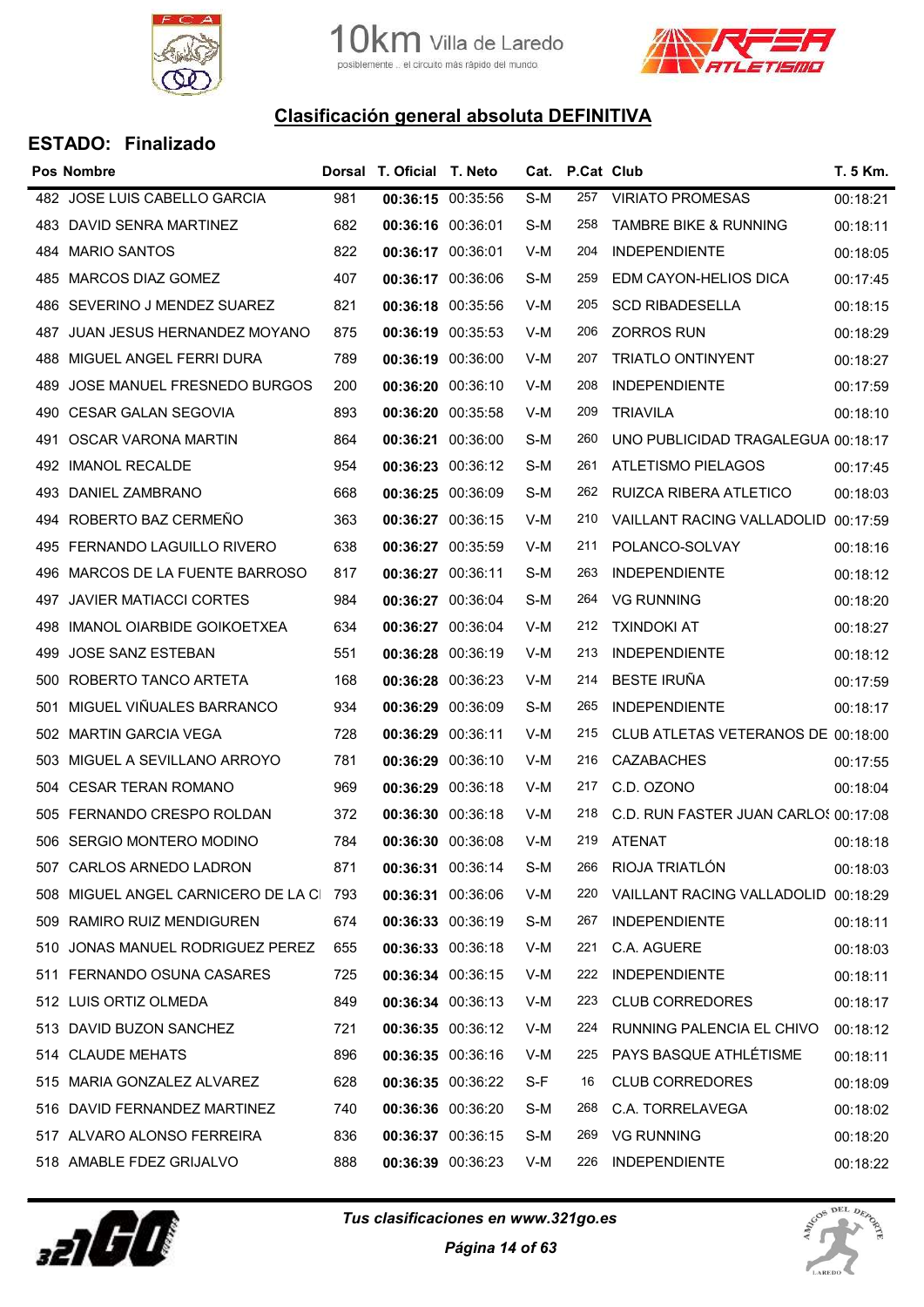



|     | <b>Pos Nombre</b>                     |      | Dorsal T. Oficial T. Neto |                   |     | Cat. P.Cat Club |                                    | T. 5 Km. |
|-----|---------------------------------------|------|---------------------------|-------------------|-----|-----------------|------------------------------------|----------|
|     | 519 ALBERTO JIMENEZ MARTINEZ          | 666  | 00:36:40 00:36:28         |                   | V-M | 227             | <b>LM TRAINER</b>                  | 00:18:03 |
| 520 | <b>IHIDOY XABI</b>                    | 884  | 00:36:42 00:36:23         |                   | S-M | 270             | <b>XIBEROTARRAK</b>                | 00:18:14 |
| 521 | <b>MARCOS LUNA SANGUINO</b>           | 859  | 00:36:44 00:36:20         |                   | S-M | 271             | C.A. ALCORCON                      | 00:18:00 |
| 522 | DIEGO F CANO PEÑA                     | 589  | 00:36:44 00:36:27         |                   | V-M | 228             | C.D.B. PARIS                       | 00:18:04 |
|     | 523 EDUARDO BEGEGA ORDIZ              | 650  | 00:36:45 00:36:35         |                   | S-M | 272             | <b>CD BARETTINI</b>                | 00:18:17 |
| 524 | DAVID AJA GARCIA                      | 543  | 00:36:45 00:36:31         |                   | S-M | 273             | <b>INDEPENDIENTE</b>               | 00:17:48 |
|     | 525 MANUEL MONTILLA FRIGOLS           | 574  | 00:36:46 00:36:29         |                   | V-M | 229             | <b>INDEPENDIENTE</b>               | 00:18:12 |
| 526 | <b>IGNACIO IZQUIERDO DIAZ</b>         | 458  | 00:36:47 00:36:42         |                   | V-M | 230             | CONSTRUCCIONES CARCOBA R 00:17:31  |          |
| 527 | TONY GARCIA MARTINEZ                  | 699  | 00:36:47 00:36:27         |                   | V-M | 231             | C.A. MIERES                        | 00:18:18 |
| 528 | <b>JOSE GUERRA FERNANDEZ</b>          | 241  | 00:36:47 00:36:38         |                   | V-M | 232             | <b>CLUB TRIATLO CONSELL</b>        | 00:18:07 |
| 529 | <b>CARLOS MOTOSO</b>                  | 1053 | 00:36:47 00:36:15         |                   | V-M | 233             | <b>GAIKAR KIROL KLUBA</b>          | 00:18:36 |
| 530 | <b>SERGIO LAJE PAREDES</b>            | 962  | 00:36:47 00:36:32         |                   | S-M | 274             | <b>INDEPENDIENTE</b>               | 00:18:31 |
| 531 | <b>RUBEN BENAVIDES LOPEZ</b>          | 567  | 00:36:48 00:36:31         |                   | V-M | 234             | <b>INDEPENDIENTE</b>               | 00:17:56 |
| 532 | CARLOS FERNANDEZ ALVAREZ              | 848  | 00:36:48 00:36:31         |                   | V-M | 235             | S.A.TREGA-TOMIÑO                   | 00:18:24 |
| 533 | ANDRES BLANCO AGUILAR                 | 356  | 00:36:50 00:36:44         |                   | S-M | 275             | A.A. MOSTOLES                      | 00:17:55 |
|     | 534 ARAN CID ANTORAN                  | 958  | 00:36:51 00:36:29         |                   | S-M | 276             | <b>ESCUELA RUSA</b>                | 00:18:34 |
| 535 | JAVIER DE LUCAS GARCIA                | 952  | 00:36:52 00:36:41         |                   | V-M | 236             | <b>INDEPENDIENTE</b>               | 00:18:34 |
| 536 | URKO GOIKOLEA AJURIAGUERRA            | 1109 | 00:36:53 00:36:28         |                   | S-M | 277             | <b>INDEPENDIENTE</b>               | 00:18:23 |
| 537 | <b>IRAITZ SENAR ASURABARRENA</b>      | 404  | 00:36:53 00:36:46         |                   | S-M | 278             | <b>BESTE IRUÑA</b>                 | 00:17:44 |
| 538 | ABDELAAZIZ BENKERT ELALAOUI           | 1203 | 00:36:54 00:36:33         |                   | S-M | 279             | A.D. GIJON ATLETISMO               | 00:18:21 |
| 539 | AIERT MUÑOZ AÑIBARRO                  | 559  | 00:36:55 00:36:33         |                   | V-M | 237             | C.D. BILBAO                        | 00:18:08 |
| 540 | <b>JAVIER LOZANO CEBRONES</b>         | 843  | 00:36:56 00:36:34         |                   | V-M | 238             | <b>MUÑATONES</b>                   | 00:18:24 |
| 541 | <b>JESUS MARIA GASCON RODRIGUEZ</b>   | 957  | 00:36:57 00:36:37         |                   | V-M | 239             | <b>CAZABACHES</b>                  | 00:18:28 |
|     | 542 OSCAR MARTIN GONZALEZ             | 782  | 00:36:57 00:36:37         |                   | V-M | 240             | C.A. VETERANOS CASABLANCA 00:18:11 |          |
|     | 543 VICTOR MUGICA PUENTE              | 905  | 00:36:59 00:36:44         |                   | V-M | 241             | C.A. ESPAÑA DE CUETO               | 00:18:26 |
|     | 544 JUAN CARLOS FERRERO CUETO         | 863  | 00:36:59 00:36:33         |                   | V-M |                 | 242 C.A. LEÓN                      | 00:18:30 |
|     | 545 SERGIO LOPEZ IZQUIERDO            | 102  |                           | 00:36:59 00:36:54 | S-M | 280             | C.A. FUENLABRADA                   | 00:18:27 |
|     | 546 RUBEN CONDE ALVAREZ               | 839  | 00:36:59 00:36:32         |                   | V-M | 243             | <b>INDEPENDIENTE</b>               | 00:17:56 |
|     | 547 TONHO ALVES                       | 620  |                           | 00:36:59 00:36:48 | V-M |                 | 244 USC                            | 00:17:52 |
|     | 548 GUILLERMO JURADO VILLACAÑAS       | 894  | 00:36:59 00:36:42         |                   | S-M | 281             | C.A. FUENLABRADA                   | 00:18:27 |
|     | 549 ANGEL F MORENO CASAO              | 798  | 00:37:00 00:36:38         |                   | V-M | 245             | ESCUELA RUSA                       | 00:18:31 |
|     | 550 VICTOR QUINONES ACIN              | 841  | 00:37:00 00:36:43         |                   | S-M |                 | 282 A PIE                          | 00:18:22 |
|     | 551 JUAN MANUEL ABASCAL INCHAUSPE 649 |      | 00:37:00 00:36:40         |                   | V-M | 246             | <b>BM ATLETICO COLINDRES</b>       | 00:18:01 |
|     | 552 PEDRO SANZ SANZ                   | 773  | 00:37:01 00:36:51         |                   | V-M | 247             | A.A. MORATALAZ                     | 00:17:52 |
|     | 553 EFREN MATEO SANTOS                | 998  | 00:37:02 00:36:44         |                   | V-M | 248             | PERICO'S TEAM                      | 00:18:46 |
|     | 554 FERNANDO BENITO DEL AMOR LOPE 672 |      | 00:37:02 00:36:45         |                   | V-M | 249             | SONS OF RUNNING                    | 00:18:23 |
|     | 555 RUBEN ESTRADA CERRA               | 684  | 00:37:02 00:36:49         |                   | V-M | 250             | CENADOR RUA NOVA RUNNING 00:18:20  |          |
|     |                                       |      |                           |                   |     |                 |                                    |          |



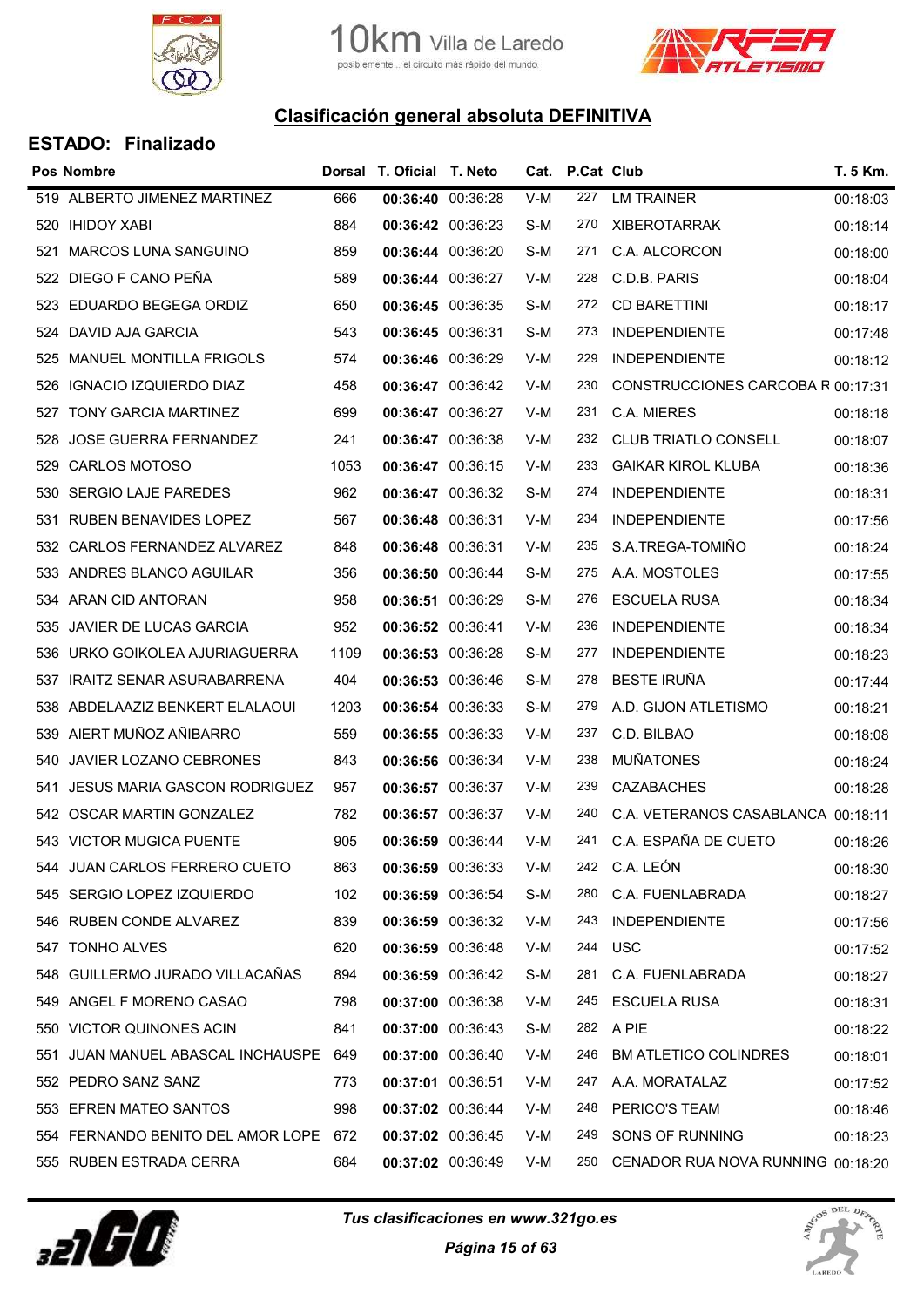



|     | <b>Pos Nombre</b>                 |      | Dorsal T. Oficial T. Neto |       | Cat. P.Cat Club |                              | T. 5 Km. |
|-----|-----------------------------------|------|---------------------------|-------|-----------------|------------------------------|----------|
|     | 556 THOMAS CHAUBADINDEGUY         | 1060 | 00:37:03 00:36:35         | $V-M$ | 251             | <b>AVIRON BAYONNE</b>        | 00:18:19 |
|     | 557 OSCAR VILA DIEGUEZ            | 246  | 00:37:03 00:36:49         | S-M   | 283             | C.A.POLANCO-SOLVAY           | 00:17:56 |
| 558 | MIKEL AGUIRREBEÑA ITURBE          | 844  | 00:37:04 00:36:48         | S-M   | 284             | <b>INDEPENDIENTE</b>         | 00:18:22 |
| 559 | <b>JORGE MIGUEL DIEZ DIEZ</b>     | 881  | 00:37:04 00:36:42         | S-M   | 285             | A.D. CAPISCOL                | 00:18:19 |
|     | 560 DIEGO SAN EMETERIO ROYO       | 714  | 00:37:05 00:36:40         | V-M   | 252             | <b>CALAGURRIS ATLETICO</b>   | 00:18:49 |
| 561 | <b>JUAN PEREZ MORAN</b>           | 350  | 00:37:06 00:37:01         | V-M   | 253             | C.A. GETXO                   | 00:16:59 |
|     | 562 ALBERTO ALONSO LOMA           | 1028 | 00:37:07 00:36:37         | V-M   | 254             | VAILLANT RACING VALLADOLID   | 00:18:46 |
| 563 | DIEGO GUERRA HERBELLO             | 1067 | 00:37:07 00:36:41         | S-M   | 286             | <b>HIRU-HERRI</b>            | 00:18:46 |
|     | 564 RAEL ARROYO MARTINEZ          | 1033 | 00:37:08 00:36:21         | V-M   | 255             | <b>TRIATLON TORRELAVEGA</b>  | 00:18:50 |
| 565 | IÑAKI SAEZ LARRUCEA               | 992  | 00:37:08 00:36:46         | V-M   | 256             | C.A. LAUDIO                  | 00:18:32 |
|     | 566 LAURA VILCHEZ SEQUERA         | 1116 | 00:37:09 00:36:43         | S-F   | 17              | C.E. I RUN WITH LEIVA        | 00:18:48 |
|     | 567 ALBERTO SANTOS SOMOHANO       | 1046 | 00:37:10 00:36:50         | V-M   | 257             | CAMARGO RIA DEL CARMEN       | 00:18:27 |
| 568 | MIGUEL PEREZ CANO                 | 494  | 00:37:10 00:37:00         | V-M   | 258             | <b>C.D. SOLORUNNERS</b>      | 00:18:18 |
|     | 569 SERGIO SUAREZ ALVAREZ         | 1231 | 00:37:12 00:36:38         | V-M   | 259             | <b>WOLVES RUN PROJECT</b>    | 00:18:55 |
| 570 | MODESTO FERNANDEZ LLOPART         | 1072 | 00:37:12 00:36:41         | V-M   | 260             | <b>INDEPENDIENTE</b>         | 00:18:45 |
| 571 | <b>JESUS MORLOTE EXPOSITO</b>     | 576  | 00:37:12 00:36:57         | V-M   | 261             | <b>INDEPENDIENTE</b>         | 00:18:18 |
|     | 572 JAVIER MARTINEZ ESPIGA        | 999  | 00:37:12 00:36:58         | V-M   | 262             | C.A. CALCEATENSE             | 00:18:34 |
|     | 573 DAVID REVUELTA AJA            | 647  | 00:37:12 00:36:59         | V-M   | 263             | <b>RASINES TRAIL</b>         | 00:18:18 |
|     | 574 IVAN NIETO TURIENZOS          | 652  | 00:37:14 00:36:51         | V-M   | 264             | <b>COMERCIAL ULSA</b>        | 00:18:16 |
|     | 575 ALEJANDRO DIEZ VEGA           | 648  | 00:37:14 00:36:53         | V-M   | 265             | <b>INDEPENDIENTE</b>         | 00:18:28 |
| 576 | MIKEL GABIRONDO ZUBELDIA          | 963  | 00:37:14 00:36:50         | S-M   | 287             | <b>INDEPENDIENTE</b>         | 00:18:48 |
| 577 | SANTIAGO MARCOS DOMINGUEZ         | 1190 | 00:37:17 00:36:54         | V-M   | 266             | POLICÍA LOCAL SALAMANCA      | 00:18:48 |
|     | 578 DIEGO IBAÑEZ CABALLERO        | 665  | 00:37:18 00:36:53         | V-M   | 267             | AÑARES RIOJA                 | 00:18:56 |
| 579 | DAVID GARCIA SERRANO              | 983  | 00:37:18 00:37:00         | V-M   | 268             | C.A. VILLANUEVA DE LA TORRE  | 00:18:41 |
|     | 580 KATJA FISCHER                 | 259  | 00:37:19 00:37:15         | S-F   | 18              | LAV STADTWERKE TUBINGEN      | 00:18:06 |
|     | 581 TIMO GOHLER                   | 68   | 00:37:19 00:37:16         | S-M   | 288             | LAV STADTWERKE TUBINGEN      | 00:18:06 |
|     | 582 JAVIER LOPEZ PASCUAL          | 829  | 00:37:19 00:37:01         | V-M   | 269             | <b>CITYCAMINOS</b>           | 00:18:25 |
|     | 583 IÑIGO ITURBE                  | 1255 | 00:37:19 00:36:53         | V-M   | 270             | <b>INDEPENDIENTE</b>         | 00:18:49 |
|     | 584 ROBERTO LLAMOSAS CONDE        | 1089 | 00:37:20 00:36:45         | V-M   | 271             | <b>CORRIENDOENSANTANDER</b>  | 00:18:43 |
|     | 585 FRANCISCO JAVIER HERAS MARTIN | 516  | 00:37:20 00:37:09         | S-M   | 289             | <b>TRIATLON ZAGROS SPORT</b> | 00:18:34 |
|     | 586 WILLIAM TERAN RUIZ            | 709  | 00:37:20 00:37:04         | V-M   | 272             | C.A. TORRELAVEGA             | 00:18:57 |
|     | 587 ALVARO VILLAR ALONSO          | 1139 | 00:37:22 00:36:54         | V-M   | 273             | RIOJA TRIATLÓN               | 00:18:49 |
|     | 588 VICTOR MARTINEZ RODRIGUEZ     | 980  | 00:37:22 00:36:56         | S-M   | 290             | C.A. LEÓN                    | 00:18:51 |
| 589 | JUAN ANTONIO PEREZ GARCIA         | 1043 | 00:37:22 00:36:53         | V-M   | 274             | ATLETICO ESPAÑA DE CUETO     | 00:18:36 |
|     | 590 EDUARDO LUIS ALOS             | 1165 | 00:37:23 00:36:51         | V-M   | 275             | <b>INTEC ZOITI</b>           | 00:18:55 |
|     | 591 FRANCISCO PEREZ DEVESA        | 866  | 00:37:23 00:37:10         | S-M   | 291             | C.A. LA NUCIA                | 00:18:43 |
|     | 592 JAVIER CALVO DIEZ             | 982  | 00:37:24 00:37:11         | V-M   | 276             | C.D. ARANDA CORRE            | 00:18:40 |



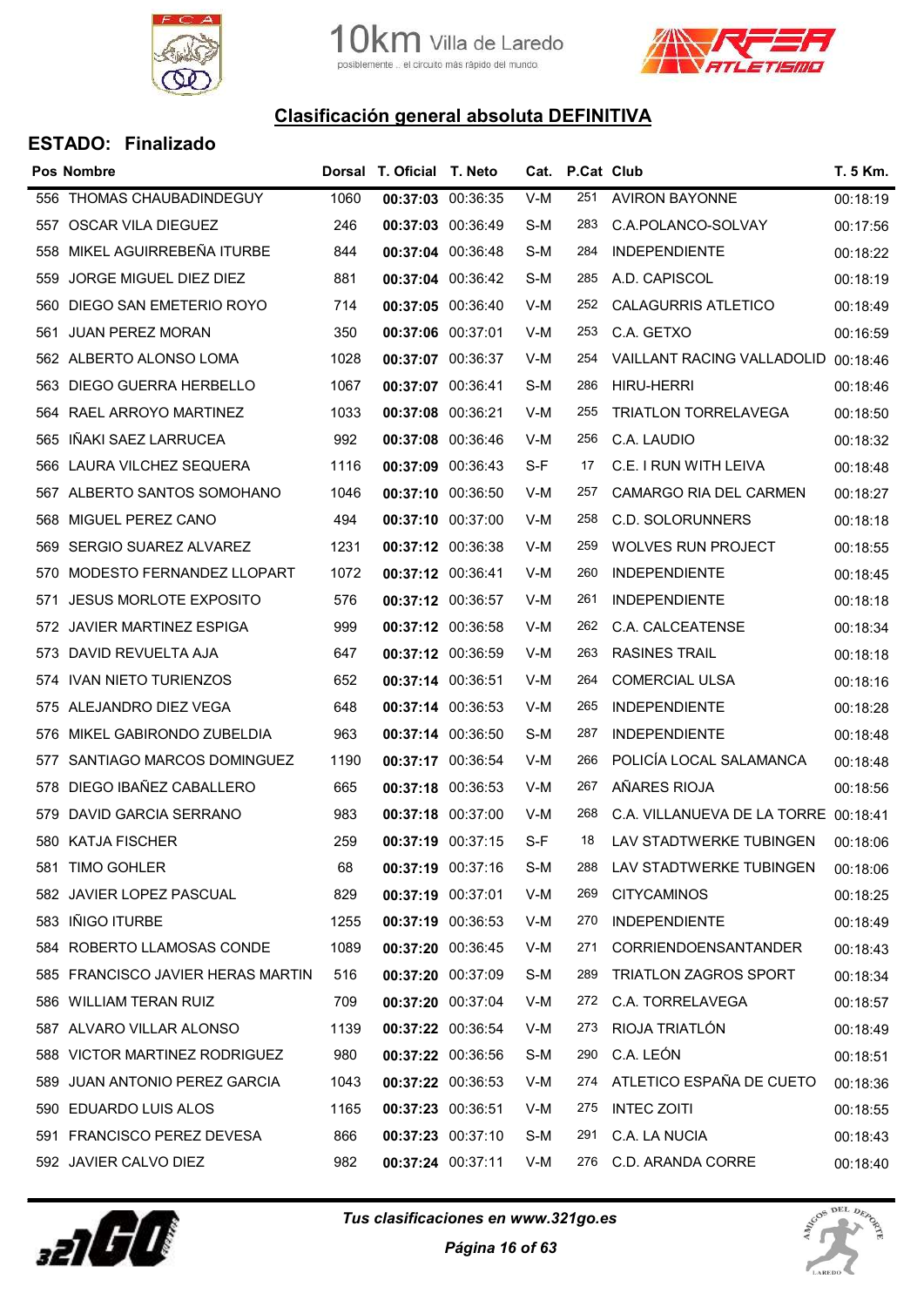

10 Km. Villa de Laredo<br>posiblemente .. el circuito más rápido del mundo.



## Clasificación general absoluta DEFINITIVA

|     | <b>Pos Nombre</b>                      |      | Dorsal T. Oficial T. Neto |       | Cat. P.Cat Club |                                     | T. 5 Km. |
|-----|----------------------------------------|------|---------------------------|-------|-----------------|-------------------------------------|----------|
| 593 | <b>TINA FERNANDEZ</b>                  | 978  | 00:37:24 00:37:07         | $V-F$ | 8               | ATLETISMO SAR VERMUT PETR(00:18:48  |          |
|     | 594 REBECA HEVIA COSME                 | 641  | 00:37:24 00:37:06         | V-F   | 9               | C.A.POLANCO-SOLVAY                  | 00:18:56 |
| 595 | MARIO DE PRADO MARTINEZ                | 1056 | 00:37:25 00:36:56         | V-M   | 277             | C.D.B. PARIS                        | 00:18:55 |
| 596 | RAFA VALERIO BERBES                    | 368  | 00:37:25 00:37:01         | V-M   | 278             | CALAGURRIS ATLETICO                 | 00:18:55 |
|     | 597 IVAN CAMARERO TALAVERS             | 497  | 00:37:25 00:37:12         | V-M   | 279             | <b>INDEPENDIENTE</b>                | 00:18:40 |
| 598 | ALBERTO PRIETO SANCHEZ                 | 1055 | 00:37:25 00:36:57         | S-M   | 292             | <b>INDEPENDIENTE</b>                | 00:18:39 |
| 599 | JON IMAZ PEREZ DE ARRILUCEA            | 1051 | 00:37:26 00:37:02         | V-M   | 280             | ZUMEATARRA                          | 00:18:49 |
| 600 | <b>JORDI MARIA RAMON</b>               | 886  | 00:37:26 00:37:20         | V-M   | 281             | <b>GAES RUNNING TEAM</b>            | 00:18:14 |
| 601 | JONATAN PEÑA MARTINEZ                  | 596  | 00:37:27 00:37:06         | S-M   | 293             | <b>RUNNING AGUILAR</b>              | 00:18:44 |
|     | 602 ADRIAN CASTRO RODRIGUEZ            | 651  | 00:37:27 00:37:06         | S-M   | 294             | FLUVIAL DE LUGO MONTE SEGA 00:18:20 |          |
|     | 603 ROBERTO BECERRIL GARCIA            | 1173 | 00:37:27 00:37:00         | V-M   | 282             | <b>INDEPENDIENTE</b>                | 00:19:01 |
| 604 | JOSE MARIA PEREZ MERA                  | 1027 | 00:37:27 00:36:50         | S-M   | 295             | C.A. CARMONA PAEZ                   | 00:19:12 |
|     | 605 ALEJANDRO LABRADA SOTO             | 249  | 00:37:27 00:37:01         | V-M   | 283             | POLANCO-SOLVAY                      | 00:19:10 |
| 606 | JORGE VIDAL LOPEZ                      | 613  | 00:37:28 00:37:15         | S-M   | 296             | ATLETISMO MACOTERA PERSIA 00:18:09  |          |
| 607 | SANTI RODRIGUEZ GOMEZ                  | 1047 | 00:37:28 00:36:51         | V-M   | 284             | C.A. FUENLABRADA                    | 00:19:01 |
| 608 | <b>RAPHAEL FILLON</b>                  | 720  | 00:37:30 00:37:05         | V-M   | 285             | <b>XIBEROTARRAK</b>                 | 00:19:05 |
| 609 | FRANCISCO JAVIER BALDEON CASO          | 1197 | 00:37:31 00:36:59         | S-M   | 297             | <b>INDEPENDIENTE</b>                | 00:18:56 |
| 610 | UNAI CONDE SAN MARTIN                  | 1194 | 00:37:31 00:37:09         | S-M   | 298             | <b>ORKATZAK</b>                     | 00:18:48 |
| 611 | <b>CARLOS RODRIGUEZ MONTES</b>         | 736  | 00:37:32 00:37:16         | V-M   | 286             | <b>INDEPENDIENTE</b>                | 00:18:39 |
|     | 612 FRANCISCO IGLESIAS                 | 1075 | 00:37:33 00:37:03         | V-M   | 287             | <b>INDEPENDIENTE</b>                | 00:18:55 |
|     | 613 PEDRO TOLEDO CASTRO                | 654  | 00:37:33 00:37:12         | V-M   | 288             | <b>TIGERS RUNNING CLUB</b>          | 00:19:00 |
|     | 614 ANTONIO HERNANDEZ SANCHEZ          | 891  | 00:37:34 00:37:08         | V-M   | 289             | ATLETISMO NAVALCÁN                  | 00:18:50 |
| 615 | IKER ALONSO GANUZA                     | 550  | 00:37:34 00:37:18         | V-M   | 290             | <b>INDEPENDIENTE</b>                | 00:18:45 |
| 616 | DAVID CASTANDER DIAZ                   | 243  | 00:37:34 00:37:21         | S-M   | 299             | <b>CLUB CORREDORES</b>              | 00:18:32 |
|     | 617 NICANOR VALENTIN DIAZ              | 658  | 00:37:35 00:37:20         | V-M   | 291             | EDUCERESPORT - LEVANTAPOL 00:18:40  |          |
|     | 618 ALVARO NUÑO MARTIN                 | 532  | 00:37:35 00:37:14         | S-M   | 300             | <b>INDEPENDIENTE</b>                | 00:18:05 |
|     | 619 ALAIN ORTIZ LOPEZ                  | 502  | 00:37:36 00:37:16         | V-M   | 292             | <b>CORRE SIERO</b>                  | 00:18:48 |
| 620 | <b>JESUS HERNANDEZ CABEZAS</b>         | 683  | 00:37:36 00:37:36         | V-M   | 293             | VAILLANT RACING VALLADOLID 00:18:34 |          |
|     | 621 CARLOS JAUREGUI MARTINEZ DE MC 812 |      | 00:37:36 00:37:16         | V-M   | 294             | BESTE IRUÑA                         | 00:18:42 |
|     | 622 MARKEL ELEXGARAI BARRENETXEA 1135  |      | 00:37:37 00:37:07         | S-M   | 301             | <b>GERNIKA ATLETISMO</b>            | 00:18:38 |
|     | 623 IGOR DIEGUEZ GARABAYA              | 1096 | 00:37:38 00:36:56         | V-M   | 295             | APUNTO                              | 00:19:03 |
|     | 624 DAVID CARRASCO CONDE               | 1057 | 00:37:38 00:37:11         | V-M   | 296             | ADSL                                | 00:18:39 |
|     | 625 LAURA SEGURA ASTURIAS              | 862  | 00:37:39 00:37:23         | S-F   | 19              | <b>IMAGE FDR</b>                    | 00:18:57 |
|     | 626 RAEL GARCIA GARCIA                 | 702  | 00:37:40 00:37:21         | V-M   | 297             | C.D. IVECO RUNNING                  | 00:18:46 |
| 627 | <b>ENEKO FRAILE GARCIA</b>             | 1049 | 00:37:40 00:37:13         | V-M   | 298             | C.A. LABEGANE                       | 00:19:11 |
|     | 628 ANGEL DIAZ LECETA                  | 1185 | 00:37:41 00:37:08         | S-M   | 302             | C.A. LA ESPERANZA                   | 00:18:50 |
|     | 629 PABLO FERNANDEZ MUÑOZ              | 513  | 00:37:41 00:37:14         | V-M   | 299             | <b>INDEPENDIENTE</b>                | 00:18:41 |



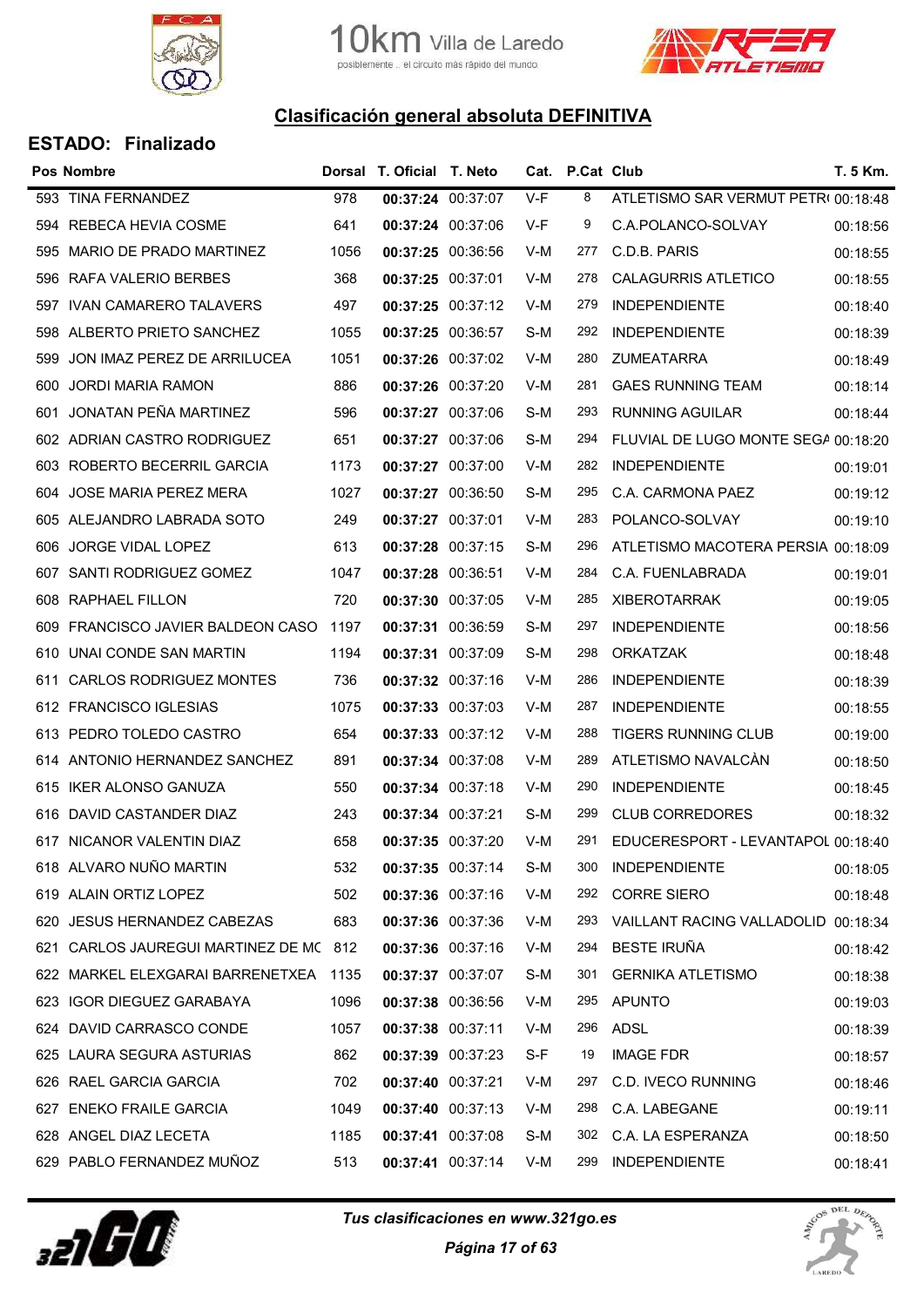



|     | <b>Pos Nombre</b>                  |      | Dorsal T. Oficial T. Neto |     | Cat. P.Cat Club |                                  | T. 5 Km. |
|-----|------------------------------------|------|---------------------------|-----|-----------------|----------------------------------|----------|
|     | 630 MAXIMO SEVILLA DOMINGUEZ       | 1187 | 00:37:42 00:37:13         | V-M | 300             | <b>TEAM RUN&amp;GO</b>           | 00:19:02 |
|     | 631 ANTONIO JOSE CASTRO AREA       | 1301 | 00:37:42 00:37:12         | V-M | 301             | <b>INDEPENDIENTE</b>             | 00:18:59 |
| 632 | <b>IBON MARCOS MARDONES</b>        | 1118 | 00:37:43 00:37:20         | S-M | 303             | <b>ALOHA TRIATLON</b>            | 00:18:49 |
| 633 | DAVID MANJARRES BLANCO             | 1038 | 00:37:44 00:37:12         | V-M | 302             | <b>RUNNING AGUILAR</b>           | 00:19:10 |
|     | 634 FABRICE ELDUAYEN               | 1117 | 00:37:44 00:36:56         | V-M | 303             | <b>AVIRON BAYONNE</b>            | 00:19:13 |
|     | 635 ANDRES PLATAS IGLESIAS         | 1035 | 00:37:45 00:37:13         | V-M | 304             | <b>BATHCO RUNNING TEAM</b>       | 00:18:43 |
|     | 636 ALBERTO FERNANDEZ LOPEZ        | 549  | 00:37:46 00:37:32         | V-M | 305             | <b>INDEPENDIENTE</b>             | 00:19:03 |
|     | 637 ALEJANDRO HERNANDEZ TAPIA      | 977  | 00:37:48 00:37:37         | S-M | 304             | <b>RUNNING BOBADILLA</b>         | 00:18:33 |
|     | 638 DAVID VALLESPIN RUIZ           | 1189 | 00:37:48 00:37:11         | V-M | 306             | <b>INDEPENDIENTE</b>             | 00:19:07 |
| 639 | ANDREU ORELL                       | 964  | 00:37:50 00:37:28         | S-M | 305             | <b>TIGERS RUNNING CLUB</b>       | 00:19:01 |
|     | 640 GUILLERMO CANO SANCHEZ         | 723  | 00:37:51 00:37:27         | S-M | 306             | C.A. GETAFE                      | 00:18:57 |
|     | 641 JOSE BODEGA MORALES            | 873  | 00:37:51 00:37:28         | S-M | 307             | C.A. LA ESPERANZA                | 00:18:59 |
|     | 642 JUAN ANTONIO SIERRA LOPEZ OCHC | 851  | 00:37:51 00:37:33         | V-M | 307             | C.A. LA ESPERANZA                | 00:18:59 |
|     | 643 RAUL GALAN SEGOVIA             | 1300 | 00:37:52 00:37:15         | V-M | 308             | <b>PUENTE ROMANILLOS</b>         | 00:19:32 |
|     | 644 FABRICE LATAPY                 | 948  | 00:37:52 00:37:25         | V-M | 309             | <b>AVIRON BAYONNE</b>            | 00:18:54 |
|     | 645 RAUL CORREDOR DIEZ             | 857  | 00:37:52 00:37:35         | V-M | 310             | DESAFIO RUNNING MOSTOLES         | 00:19:05 |
|     | 646 KOLDOBIKA BAROJA FERNANDEZ     | 967  | 00:37:53 00:37:33         | V-M | 311             | DURANGO KIROL TALDEA             | 00:18:29 |
|     | 647 DAVID GOMEZ AGRAS              | 1270 | 00:37:54 00:37:31         | V-M | 312             | PASA OU ENTORNA                  | 00:18:57 |
|     | 648 YANN PRADEL                    | 1069 | 00:37:54 00:37:27         | V-M | 313             | <b>AVIRON BAYONNE</b>            | 00:18:59 |
|     | 649 JOSE GONZALEZ IGLESIAS         | 959  | 00:37:55 00:37:34         | V-M | 314             | C.A. PORTUGALETE                 | 00:18:12 |
|     | 650 ALVARO BOTIAS BENEDIT          | 985  | 00:37:55 00:37:35         | S-M | 308             | C.A. VELEZ                       | 00:19:19 |
| 651 | <b>JUAN RAMON FERREIRO LOPEZ</b>   | 1134 | 00:37:58 00:37:26         | V-M | 315             | <b>TAMBRE BIKE &amp; RUNNING</b> | 00:18:58 |
|     | 652 CARLOS RODRIGUEZ ECHEVARRIA    | 640  | 00:37:59 00:37:39         | V-M | 316             | C.A. POLANCO SOLVAY              | 00:19:03 |
| 653 | JAVIER RODRIGUEZ CARRASCAL         | 1114 | 00:37:59 00:37:56         | S-M | 309             | <b>CD TRION</b>                  | 00:18:35 |
|     | 654 FRANCISCO REPULLO RUIZ         | 1178 | 00:38:00 00:37:31         | V-M | 317             | SE NOS VA LA PINZA               | 00:19:20 |
|     | 655 ADRIAN SOLARES                 | 987  | 00:38:01 00:37:41         | S-M | 310             | <b>INDEPENDIENTE</b>             | 00:18:47 |
|     | 656 DAVID LERENA BECERRA           | 570  | 00:38:01 00:37:36         | V-M | 318             | C.D. MAINSA SAPPORO              | 00:19:10 |
|     | 657 RAUL GONZALEZ GARCIA           | 571  | 00:38:01 00:37:36         | V-M | 319             | C.D. MAINSA SAPPORO              | 00:19:11 |
|     | 658 ANGEL FUENTES BENITEZ          | 1115 | 00:38:01 00:37:21         | V-M | 320             | <b>CLUB CORREDORES</b>           | 00:19:04 |
|     | 659 ADRIANO MOLINA MONAGO          | 524  | 00:38:01 00:37:44         | V-M | 321             | <b>INDEPENDIENTE</b>             | 00:18:51 |
|     | 660 CRISTIAN TARRAGA BOTELLA       | 1169 | 00:38:02 00:37:42         | S-M | 311             | MEDITERRÁNEA VALNEA              | 00:18:40 |
|     | 661 IRENE SEGURA                   | 1439 | 00:38:03 00:37:35         | S-F | 20              | HIRU-HERRI                       | 00:19:14 |
|     | 662 KIKO RODRIGUEZ CRESPO          | 867  | 00:38:06 00:37:47         | V-M | 322             | <b>INDEPENDIENTE</b>             | 00:18:29 |
|     | 663 DANI IBARROLA DELGADO          | 518  | 00:38:07 00:37:46         | V-M | 323             | C.A. LAUDIO                      | 00:18:55 |
|     | 664 FREDERIC REBY                  | 1174 | 00:38:08 00:37:20         | V-M | 324             | <b>AVIRON BAYONNE</b>            | 00:19:13 |
|     | 665 JUAN JOSE DE LA FUENTE PARAMO  | 1195 | 00:38:08 00:37:34         | V-M | 325             | C.A. VILLACIENZO                 | 00:19:18 |
|     | 666 DIEGO ANDRES LOPEZ             | 1172 | 00:38:10 00:37:22         | S-M | 312             | <b>INDEPENDIENTE</b>             | 00:19:31 |



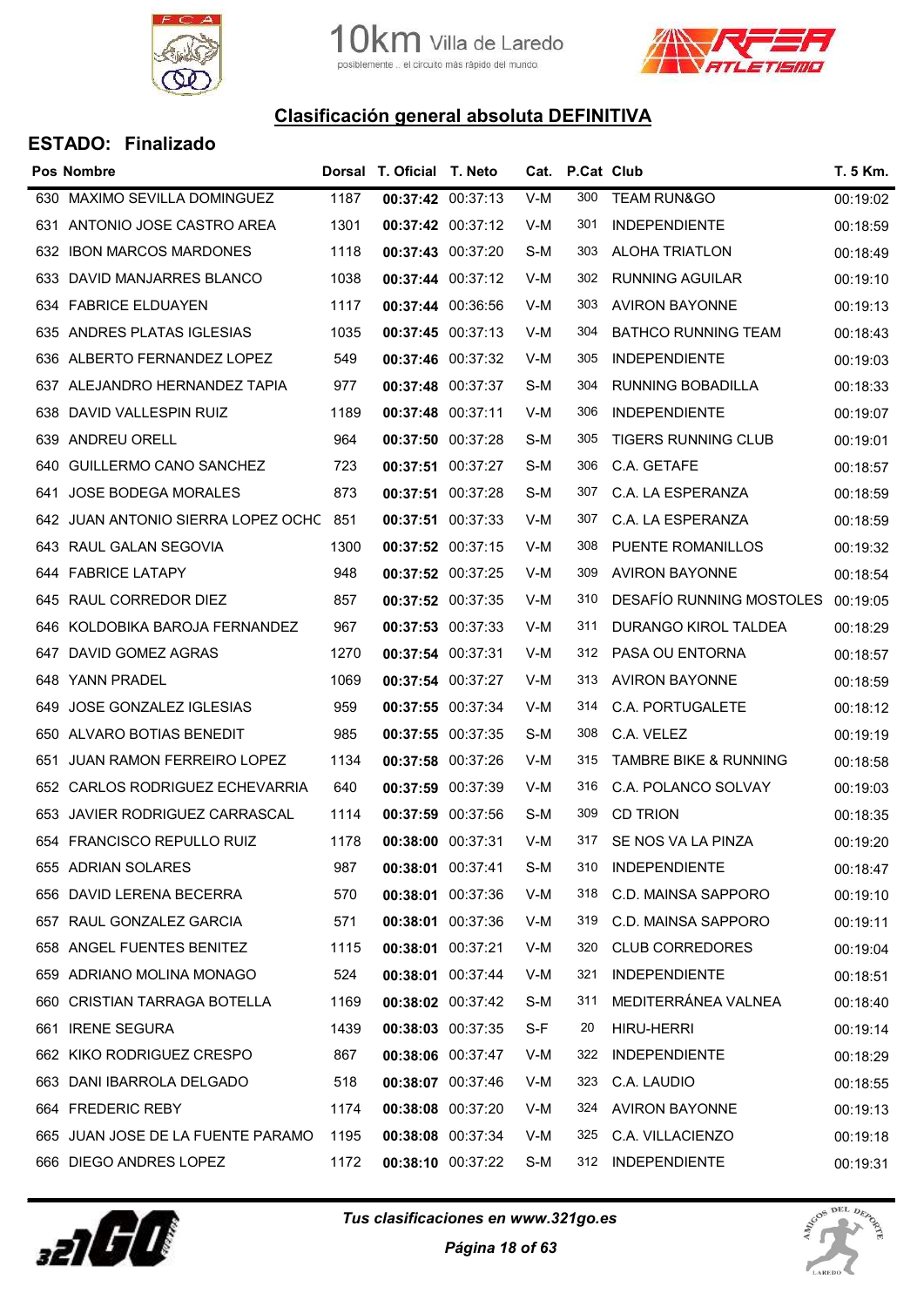



|      | <b>Pos Nombre</b>                       |      | Dorsal T. Oficial T. Neto |                       |     | Cat. P.Cat Club |                                      | T. 5 Km. |
|------|-----------------------------------------|------|---------------------------|-----------------------|-----|-----------------|--------------------------------------|----------|
| 667  | ADELE KERBAOL                           | 1319 |                           | 00:38:10 00:37:41     | S-F | 21              | AZUR OLYMPIQUE CHARENTON 00:19:37    |          |
| 668  | <b>ESTEBAN AMIEVA HERAS</b>             | 824  |                           | 00:38:11 00:37:52     | S-M | 313             | <b>ORIENTE ATLETISMO</b>             | 00:18:58 |
| 669  | DANIEL SOLER GANDARILLAS                | 1376 |                           | 00:38:11 00:37:48     | V-M | 326             | <b>INDEPENDIENTE</b>                 | 00:19:18 |
| 670  | JAVIER SALAS MARAÑA                     | 838  |                           | 00:38:12 00:37:46     | S-M | 314             | <b>INDEPENDIENTE</b>                 | 00:18:57 |
| 671  | JOSE MANUEL CASTRO GUTIERREZ            | 1152 |                           | 00:38:12 00:37:43     | V-M | 327             | ATLETISMO VALLES PASIEGOS- 00:19:37  |          |
|      | 672 ASIER LAVADO GARCIA                 | 737  |                           | 00:38:13 00:37:39     | V-M | 328             | <b>INDEPENDIENTE</b>                 | 00:19:34 |
|      | 673 ANDER ESLAVA DE MIGUEL              | 951  |                           | 00:38:13 00:37:57     | S-M | 315             | <b>HIRU-HERRI</b>                    | 00:18:07 |
| 674  | ALBERTO MARCOS LAVIN                    | 1034 |                           | 00:38:13 00:37:25     | V-M | 329             | C.D. MAINSA SAPPORO                  | 00:19:10 |
|      | 675 DAVID LAMAS SAN BLAS                | 973  |                           | 00:38:14 00:37:50     | S-M | 316             | C.D. ALCER                           | 00:18:57 |
| 676  | ADRIAN VALLE CRESPO                     | 1234 |                           | 00:38:14 00:37:46     | S-M | 317             | RIOJA TRIATLÓN                       | 00:19:00 |
| 677  | OSCAR RUANO PADILLA                     | 1120 |                           | 00:38:14 00:38:02     | V-M | 330             | <b>LEONES</b>                        | 00:18:53 |
| 678  | RIGOBERTO CORTEJOSO GUTIERRE. 1832      |      |                           | 00:38:14 00:37:55     | V-M | 331             | <b>INDEPENDIENTE</b>                 | 00:18:48 |
| 679  | JOSE JAVIER GARCIA BENGOECHEA           | 775  |                           | 00:38:15 00:37:49     | V-M | 332             | CAMARGO RIA DEL CARMEN               | 00:19:01 |
| 680  | DAVID PONS ALIAGA                       | 1074 |                           | 00:38:17 00:37:50     | V-M | 333             | C.A. CARNICAS SERRANO                | 00:19:03 |
| 681  | URKO VILLANUEVA JIMENEZ                 | 826  |                           | 00:38:18 00:37:56     | V-M | 334             | SANTURTZIKO TRIATLOI TALDE/ 00:19:23 |          |
|      | 682 AITOR ALVARE BENITEZ                | 1103 |                           | 00:38:18 00:37:29     | S-M | 318             | <b>INDEPENDIENTE</b>                 | 00:19:36 |
| 683  | JAVIER MUELA HERRERA                    | 861  |                           | 00:38:18 00:37:51     | V-M | 335             | <b>INDEPENDIENTE</b>                 | 00:19:22 |
| 684  | JUAN CARLOS ARAGON OLALLA               | 975  |                           | 00:38:18 00:37:55     | V-M | 336             | FONDISTAS DEL OLIVAR                 | 00:19:11 |
| 685  | DAVID RODRIGUEZ CAMPOS                  | 979  |                           | 00:38:18 00:37:53     | V-M | 337             | SONS OF RUNNING                      | 00:19:13 |
| 686  | ADRIAN QUINTEIRO COBO                   | 996  |                           | 00:38:20 00:38:04     | S-M | 319             | <b>CMA</b>                           | 00:18:55 |
| 687  | EMILIO MINCHERO GARCIA                  | 1154 |                           | 00:38:20 00:37:52     | V-M | 338             | TRAIL COSTA QUEBRADA                 | 00:18:49 |
| 688  | JOSE AURELIO LOPEZ HERNANDEZ            | 994  |                           | 00:38:20 00:38:08     | V-M | 339             | ATLETICO ESPAÑA DE CUETO             | 00:18:56 |
| 689  | <b>MARIA CAMPO ITURBE</b>               | 939  |                           | 00:38:20 00:38:07     | S-F | 22              | <b>INDEPENDIENTE</b>                 | 00:19:08 |
| 690  | DANIEL CABEZAS FERNANDEZ                | 1223 |                           | 00:38:21 00:37:45     | V-M | 340             | <b>ORIENTE ATLETISMO</b>             | 00:18:59 |
|      | 691 LANDER AZPIAZU GARAY                | 1098 |                           | $00:38:21$ $00:37:39$ | S-M | 320             | <b>INDEPENDIENTE</b>                 | 00:19:31 |
|      | 692 BRUNO VILLAZON SOSA                 | 224  |                           | 00:38:21 00:38:07     | S-M | 321             | <b>INFICANT VILLA DE NOJA</b>        | 00:19:10 |
|      | 693 EMILIO MARTIN LOPEZ                 | 633  |                           | 00:38:22 00:38:02     | S-M | 322             | <b>CLUB CORREDORES</b>               | 00:19:19 |
|      | 694 OSCAR MONTEJANO SANCHEZ BRAV 717    |      |                           | 00:38:22 00:38:07     | V-M | 341             | MUNICIPAL DE ARGANDA                 | 00:19:10 |
|      | 695 JON BERASATEGI ZABALA               | 756  |                           | 00:38:22 00:37:55     | V-M | 342             | C.A. BIKILA                          | 00:19:21 |
| 696  | DANIEL GOMEZ MORENO                     | 597  |                           | 00:38:22 00:38:11     | S-M | 323             | <b>CIUDAD DE RIVAS</b>               | 00:18:17 |
|      | 697 DAVID GUERRERO CAVADA               | 538  |                           | 00:38:22 00:38:00     | V-M | 343             | <b>INDEPENDIENTE</b>                 | 00:19:07 |
|      | 698 ROSAURA CASADO PRIETO               | 1126 |                           | 00:38:22 00:38:10     | V-F | 10              | <b>SEOANE PAMPIN</b>                 | 00:19:03 |
|      | 699 DANIEL ARIZNABARRETA RODRIGUE. 1229 |      |                           | 00:38:23 00:37:55     | V-M | 344             | C.A. SANTURTZI                       | 00:19:12 |
| 700  | JESUS DIEZ ASON                         | 1036 |                           | 00:38:23 00:37:38     | V-M | 345             | C.D. BEZANA                          | 00:19:29 |
| 701. | DANIEL PEREZ VAZ                        | 1162 |                           | 00:38:24 00:37:38     | V-M | 346             | LA MAREA AZUL TRI TORRELAVI 00:19:50 |          |
|      | 702 GORKA ABASCAL MUÑOZ                 | 986  |                           | 00:38:24 00:38:09     | V-M | 347             | C.A. OINKARIAK                       | 00:18:55 |
|      | 703 ADRIAN OLTRA ROCAMORA               | 803  |                           | 00:38:26 00:38:10     | S-M | 324             | C.A. TRIKILOMETROS ALMORAD 00:18:34  |          |



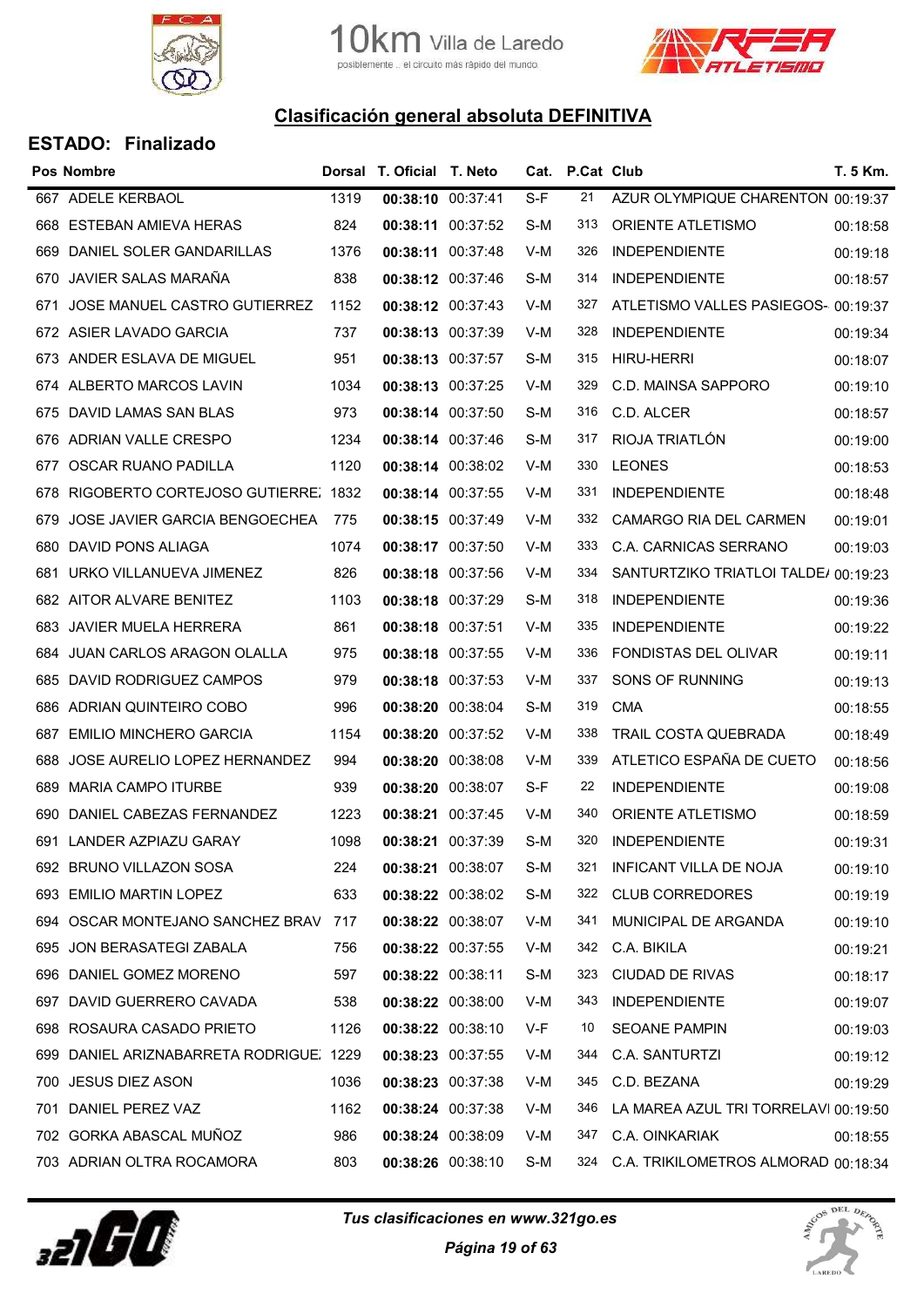

10 Km. Villa de Laredo<br>posiblemente .. el circuito más rápido del mundo.



## Clasificación general absoluta DEFINITIVA

|      | <b>Pos Nombre</b>                      |      | Dorsal T. Oficial T. Neto |     | Cat. P.Cat Club |                                          | <b>T. 5 Km.</b> |
|------|----------------------------------------|------|---------------------------|-----|-----------------|------------------------------------------|-----------------|
|      | 704 CARLOS GARCIA                      | 1192 | 00:38:26 00:37:59         | V-M | 348             | <b>INDEPENDIENTE</b>                     | 00:19:21        |
| 705  | BEATRIZ MARTINEZ CUELLO MARTIN         | 968  | 00:38:27 00:38:03         | S-F | 23              | <b>INTEC ZOITI</b>                       | 00:19:09        |
|      | 706 IKER MARTINEZ DE GUEREÑU PEREZ 988 |      | 00:38:27 00:38:10         | V-M | 349             | TRIATLON VALLE DE ARANGURI 00:19:23      |                 |
| 707. | FRANCISCO JESUS ARROYO FERNAN 1196     |      | 00:38:27 00:37:56         | V-M | 350             | C.A. S.S. DE LOS REYES - CLINIC 00:18:58 |                 |
|      | 708 JOSE TORIJA HOMBRADOS              | 526  | 00:38:28 00:38:13         | V-M | 351             | CANGURO A.A.C.                           | 00:18:57        |
|      | 709 VICTOR ANGULO GOMEZ                | 1199 | 00:38:28 00:38:03         | S-M | 325             | <b>INDEPENDIENTE</b>                     | 00:19:30        |
|      | 710 MANUEL FERNANDEZ VAZQUEZ           | 735  | 00:38:28 00:38:03         | V-M | 352             | <b>CALAGURRIS ATLETICO</b>               | 00:19:20        |
| 711  | JOSE MARIA JIMENEZ ANDRES              | 847  | 00:38:28 00:38:10         | V-M | 353             | <b>GLOBEROS ALMAZÁN</b>                  | 00:19:08        |
|      | 712 ALBERTO FERNANDEZ BONILLA          | 1052 | 00:38:29 00:37:58         | S-M | 326             | CANGURO A.A.C.                           | 00:19:28        |
|      | 713 ALONSO SAEZ SERRANO                | 1083 | 00:38:30 00:38:01         | S-M | 327             | <b>KITROC RUNNER</b>                     | 00:19:56        |
|      | 714 SERGIO GARCIA PEREZ                | 1362 | 00:38:31 00:37:55         | V-M | 354             | <b>CORRER POR MIRANDA</b>                | 00:19:25        |
|      | 715 RUBEN FERNANDEZ ALONSO             | 1092 | 00:38:31 00:37:52         | V-M | 355             | <b>CAO NAVIA</b>                         | 00:19:07        |
|      | 716 ENRIQUE GONZALEZ MATUTE            | 689  | 00:38:31 00:38:20         | V-M | 356             | <b>CORRER POR MIRANDA</b>                | 00:18:50        |
|      | 717 JAVIER GUILARTE                    | 1483 | 00:38:32 00:37:56         | V-M | 357             | CORRER POR MIRANDA                       | 00:19:22        |
|      | 718 ANA CRISTINA PORTILLO MUÑOZ        | 1201 | 00:38:32 00:38:21         | S-F | 24              | <b>INDEPENDIENTE</b>                     | 00:19:30        |
|      | 719 FRANCISCO JAVIER PEREZ REDONDO     | 850  | 00:38:32 00:38:11         | V-M | 358             | C.A. ALCOBENDAS                          | 00:19:28        |
| 720  | JOSE ANTONIO DE PABLO MOZO             | 245  | 00:38:33 00:38:22         | V-M | 359             | RACING VALLADOLID                        | 00:19:30        |
| 721  | JOSE MANUEL ALVAREZ RIVAS              | 811  | 00:38:34 00:38:14         | V-M | 360             | ESCUELA ATLÉTICA LUCENSE                 | 00:19:18        |
| 722. | KOLDO ZABALAANDIKOETXEA SOLAL 1144     |      | 00:38:34 00:37:49         | V-M | 361             | ZORROTZAKO GAZTEEN TRIATL 00:19:13       |                 |
| 723. | DANIEL VAQUERO MATO                    | 1110 | 00:38:34 00:37:45         | V-M | 362             | C.D. SOLORUNNERS                         | 00:19:34        |
|      | 724 JULIO CASARES MEDRANO              | 1186 | 00:38:35 00:38:12         | V-M | 363             | C.A. LOS TROTONES                        | 00:19:30        |
| 725  | IGNACIO LANCHARES DE PABLO             | 1360 | 00:38:38 00:38:01         | V-M | 364             | LA RIOJA ATLETISMO                       | 00:19:44        |
| 726  | JORGE ALONSO GONZALEZ                  | 1136 | 00:38:38 00:37:58         | S-M | 328             | <b>OCHOBRE</b>                           | 00:19:35        |
| 727  | <b>GUILLERMO MORALES</b>               | 1086 | 00:38:39 00:38:01         | S-M | 329             | <b>INDEPENDIENTE</b>                     | 00:19:34        |
|      | 728 HECTOR PEREZ ROMERO                | 344  | 00:38:39 00:38:31         | V-M | 365             | <b>KONSPORTS</b>                         | 00:18:51        |
|      | 729 TOMAS FERNANDEZ GARCIA             | 639  | 00:38:40 00:38:26         | V-M | 366             | C.A. POLANCO-SOLVAY                      | 00:19:03        |
|      | 730 RICHARD WHITEHEAD MARTINEZ         | 1253 | 00:38:41 00:38:15         | S-M | 330             | C.A. GETXO                               | 00:19:16        |
| 731  | <b>JOSE ALONSO FERNANDEZ</b>           | 1070 | 00:38:42 00:38:13         | V-M | 367             | C.D.B. PARIS                             | 00:19:31        |
|      | 732 JONATAN SALCINES GARCIA            | 1141 | 00:38:43 00:38:11         | S-M | 331             | <b>INDEPENDIENTE</b>                     | 00:18:55        |
| 733. | NOEMI PEÑA LANTARON                    | 1294 | 00:38:45 00:38:00         | V-F | 11              | <b>INDEPENDIENTE</b>                     | 00:19:55        |
|      | 734 SAMUEL VADA GUTIERREZ              | 527  | 00:38:45 00:38:33         | V-M | 368             | CLUB ATLETICO LAREDO CAMPI 00:19:10      |                 |
| 735  | PILAR MORAN CUBILLO                    | 1166 | 00:38:45 00:38:14         | V-F | 12              | ALIMCO-RUNNINGFIZ                        | 00:19:29        |
| 736. | DANIEL MINGUEZ PEREZ                   | 1252 | 00:38:45 00:38:20         | V-M | 369             | <b>TRIATLON ALBACETE</b>                 | 00:19:48        |
| 737  | GUILLERMO MARTINEZ RUIZ CLAVIJC 1102   |      | 00:38:45 00:38:05         | V-M | 370             | <b>ENTREVIÑAS</b>                        | 00:19:34        |
| 738. | ANGEL JOSE HERRERA CUADRADO            | 742  | 00:38:46 00:38:01         | V-M | 371             | <b>INDEPENDIENTE</b>                     | 00:19:55        |
|      | 739 PAULO ROMAN MARTIN                 | 1161 | 00:38:46 00:38:10         | V-M | 372             | PISTEROS, MIRANDA                        | 00:19:37        |
|      | 740 DAVID DE HARO PASTOR               | 1132 | 00:38:46 00:37:59         | V-M | 373             | AÑARES RIOJA                             | 00:19:37        |



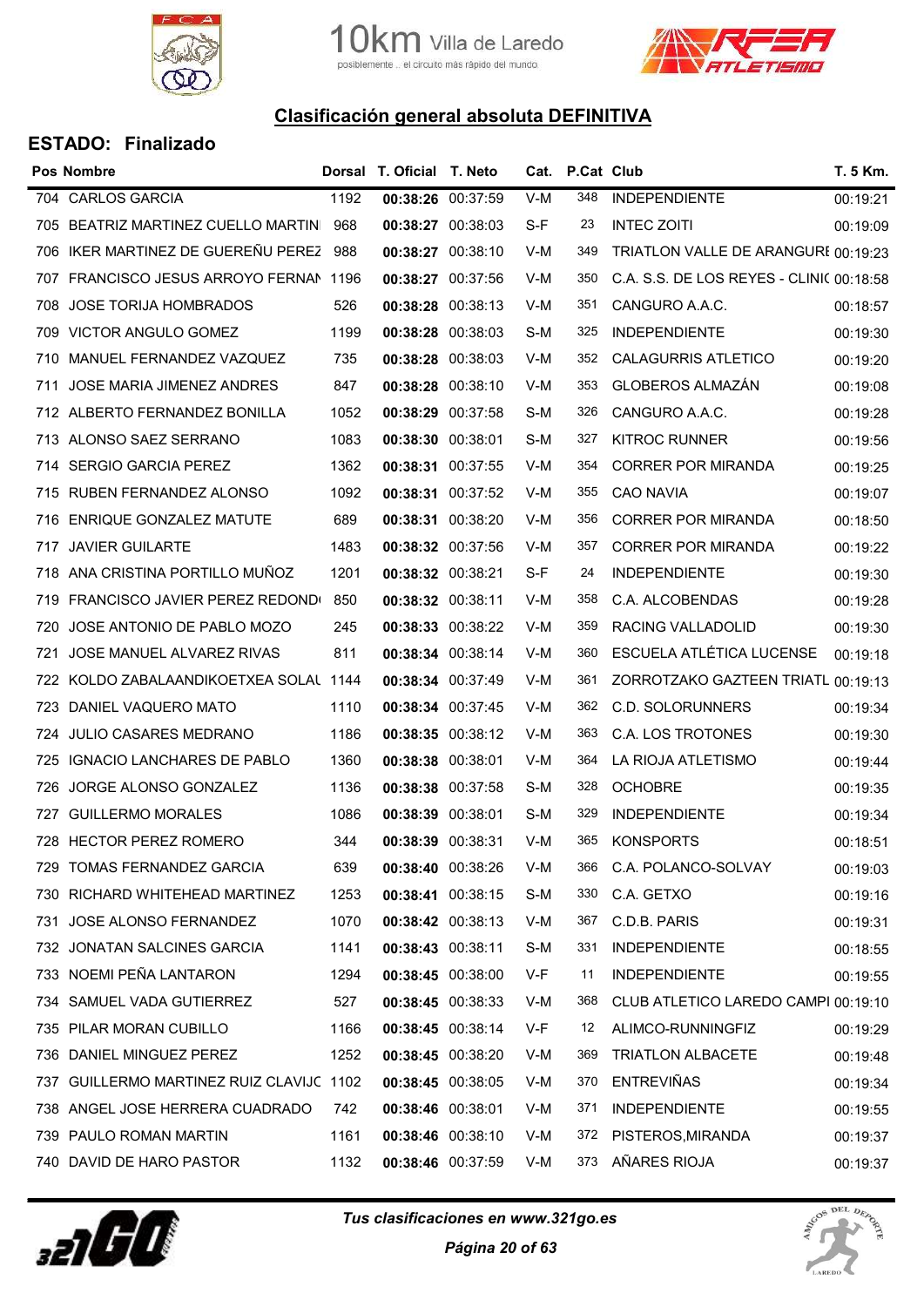



|     | Pos Nombre                        |      | Dorsal T. Oficial T. Neto |                   |     | Cat. P.Cat Club |                                      | T. 5 Km. |
|-----|-----------------------------------|------|---------------------------|-------------------|-----|-----------------|--------------------------------------|----------|
|     | 741 SERGIO SAN JOSE VAY           | 1170 | 00:38:47 00:37:59         |                   | V-M | 374             | <b>INDEPENDIENTE</b>                 | 00:19:55 |
|     | 742 JOSE LUIS URIEN PINEDO        | 1344 | 00:38:47 00:38:12         |                   | V-M | 375             | <b>KITROC RUNNER</b>                 | 00:19:21 |
|     | 743 GERARD PONS MORENO            | 621  | 00:38:48 00:38:29         |                   | S-M | 332             | <b>CORNELLÀ ATLÈTIC</b>              | 00:17:51 |
|     | 744 JUAN CALVO MEDEL              | 1137 | 00:38:48 00:38:11         |                   | V-M | 376             | RUIZCA RIBERA ATLETICO               | 00:19:17 |
|     | 745 MIQUEL MANRESA BINIMELIS      | 1337 | 00:38:48 00:38:13         |                   | S-M | 333             | PHISYO RUNNING GUIEM DURAI 00:19:28  |          |
|     | 746 RUBEN ARRIBAS                 | 1171 | 00:38:48 00:38:00         |                   | V-M | 377             | <b>SESTAOTRIATLOITALDEA</b>          | 00:19:37 |
|     | 747 ANGEL FERNANDO FRANCISCO LAZA | 808  | 00:38:48 00:38:35         |                   | V-M | 378             | CAMARGO RIA DEL CARMEN               | 00:19:15 |
| 748 | MIGUEL GUTIERREZ GAY              | 1205 | 00:38:49 00:38:05         |                   | V-M | 379             | <b>ENTREVIÑAS</b>                    | 00:19:53 |
| 749 | JESUS JOSE SANCHEZ MORATA         | 1441 | 00:38:50 00:38:17         |                   | V-M | 380             | <b>BESTE IRUÑA</b>                   | 00:19:22 |
| 750 | OSCAR ENCABO SAEZ                 | 460  | 00:38:50 00:38:40         |                   | V-M | 381             | <b>LM TRAINER</b>                    | 00:18:53 |
| 751 | IGNACIO CERVERA DE LOS SANTOS     | 1225 | 00:38:51 00:38:21         |                   | V-M | 382             | <b>VG RUNNING</b>                    | 00:19:44 |
|     | 752 SALVADOR DE CASTRO NAVARRO    | 691  | 00:38:51 00:38:34         |                   | V-M | 383             | AMIGOS DE VALDEMORO GO FI1 00:19:33  |          |
|     | 753 ALVARO PALACIOS CRESPO        | 1193 | 00:38:51 00:38:18         |                   | S-M | 334             | <b>DESAFÍO RUNNING MOSTOLES</b>      | 00:19:20 |
|     | 754 DARIO SAN MARTIN GRINAN       | 840  | 00:38:52 00:38:33         |                   | V-M | 384             | C.A. SUANZES                         | 00:19:39 |
| 755 | <b>ARQUERO NIETO</b>              | 1266 | 00:38:52 00:38:08         |                   | V-M | 385             | <b>BEER RUNNERS</b>                  | 00:19:40 |
| 756 | BORJA DE DIEGO GONZALEZ           | 236  | 00:38:53 00:38:31         |                   | V-M | 386             | C.D. SOLORUNNERS                     | 00:18:47 |
| 757 | ROBERTO CUESTA SOTO               | 876  | 00:38:53 00:38:31         |                   | V-M | 387             | <b>IMAGE FDR</b>                     | 00:18:47 |
|     | 758 RICARDO MURILLO CEJUDO        | 1031 | 00:38:54 00:38:10         |                   | V-M | 388             | <b>INDEPENDIENTE</b>                 | 00:19:56 |
| 759 | LUIS PEREZ MARTINEZ               | 1099 | 00:38:56 00:38:26         |                   | V-M | 389             | <b>OCHOBRE</b>                       | 00:19:23 |
| 760 | ISMAEL MENESES BADALA             | 868  | 00:38:56 00:38:30         |                   | V-M | 390             | TRAIL COSTA QUEBRADA                 | 00:19:19 |
| 761 | MONICA ARIAS VAZQUEZ              | 1328 | 00:38:57 00:38:24         |                   | V-F | 13              | <b>BATHCO RUNNING TEAM</b>           | 00:19:37 |
|     | 762 ROBERTO LLANES CAVIA          | 1157 | 00:38:57 00:38:23         |                   | V-M | 391             | <b>TECOSAN</b>                       | 00:19:31 |
|     | 763 DANIEL HORNERO MARIN          | 545  | 00:38:58 00:38:34         |                   | V-M | 392             | <b>BAT BI TRI</b>                    | 00:19:34 |
|     | 764 ADOLFO ESPLIGARES ZUECO       | 1159 | 00:38:58 00:38:30         |                   | V-M | 393             | C.A. TRIALS ZARAGOZA                 | 00:19:35 |
|     | 765 BEGOÑA CAMPOS GUTIERREZ       | 1565 | 00:38:58 00:38:11         |                   | V-F | 14              | <b>INDEPENDIENTE</b>                 | 00:19:32 |
|     | 766 ENRIQUE BALUFO HERRERA        | 631  |                           | 00:38:58 00:38:37 | V-M | 394             | TRIATLON SAN SEBASTIAN DE L 00:19:28 |          |
|     | 767 XABIER CASTRO FERNANDEZ       | 1130 | 00:38:59 00:38:27         |                   | V-M | 395             | <b>TAMBRE BIKE &amp; RUNNING</b>     | 00:19:33 |
| 768 | <b>JON ARRARTE</b>                | 1396 | 00:38:59 00:38:13         |                   | V-M | 396             | <b>INDEPENDIENTE</b>                 | 00:20:00 |
|     | 769 IGOR GOMEZ GUTIERREZ          | 1218 | 00:38:59 00:38:27         |                   | V-M | 397             | <b>OSTRUKA</b>                       | 00:20:00 |
| 770 | JOSE MARIA SOMALO ALVAREZ         | 1184 | 00:38:59 00:38:13         |                   | V-M | 398             | CANGURO A.A.C.                       | 00:19:58 |
|     | 771 JUAN CARLOS IRAGO CASAL       | 1147 | 00:39:01 00:38:15         |                   | V-M | 399             | AÑARES RIOJA                         | 00:19:34 |
|     | 772 JON ANDER RUIZ FOMBELLIDA     | 1032 | 00:39:03 00:38:26         |                   | S-M | 335             | <b>INDEPENDIENTE</b>                 | 00:19:42 |
|     | 773 IVAN GARBI RODRIGUEZ          | 1143 |                           | 00:39:03 00:38:32 | S-M | 336             | <b>INDEPENDIENTE</b>                 | 00:18:37 |
|     | 774 ADRIAN FERNANDEZ ROIZ         | 1450 | 00:39:05 00:38:21         |                   | S-M | 337             | C.C. DEMANDA CICLOS                  | 00:19:47 |
|     | 775 ANDRES DIAZ MAS               | 552  | 00:39:05 00:38:41         |                   | V-M | 400             | <b>B.M.ATLETICO COLINDRES</b>        | 00:19:34 |
|     | 776 VICENTE MARTINEZ LUJAN        | 542  |                           | 00:39:06 00:38:52 | V-M | 401             | LLORONES DEL RUNNING                 | 00:19:11 |
|     | 777 SONIA SOLAR SAN JUAN          | 223  | 00:39:06 00:38:54         |                   | S-F | 25              | KON SPORTS                           | 00:19:11 |



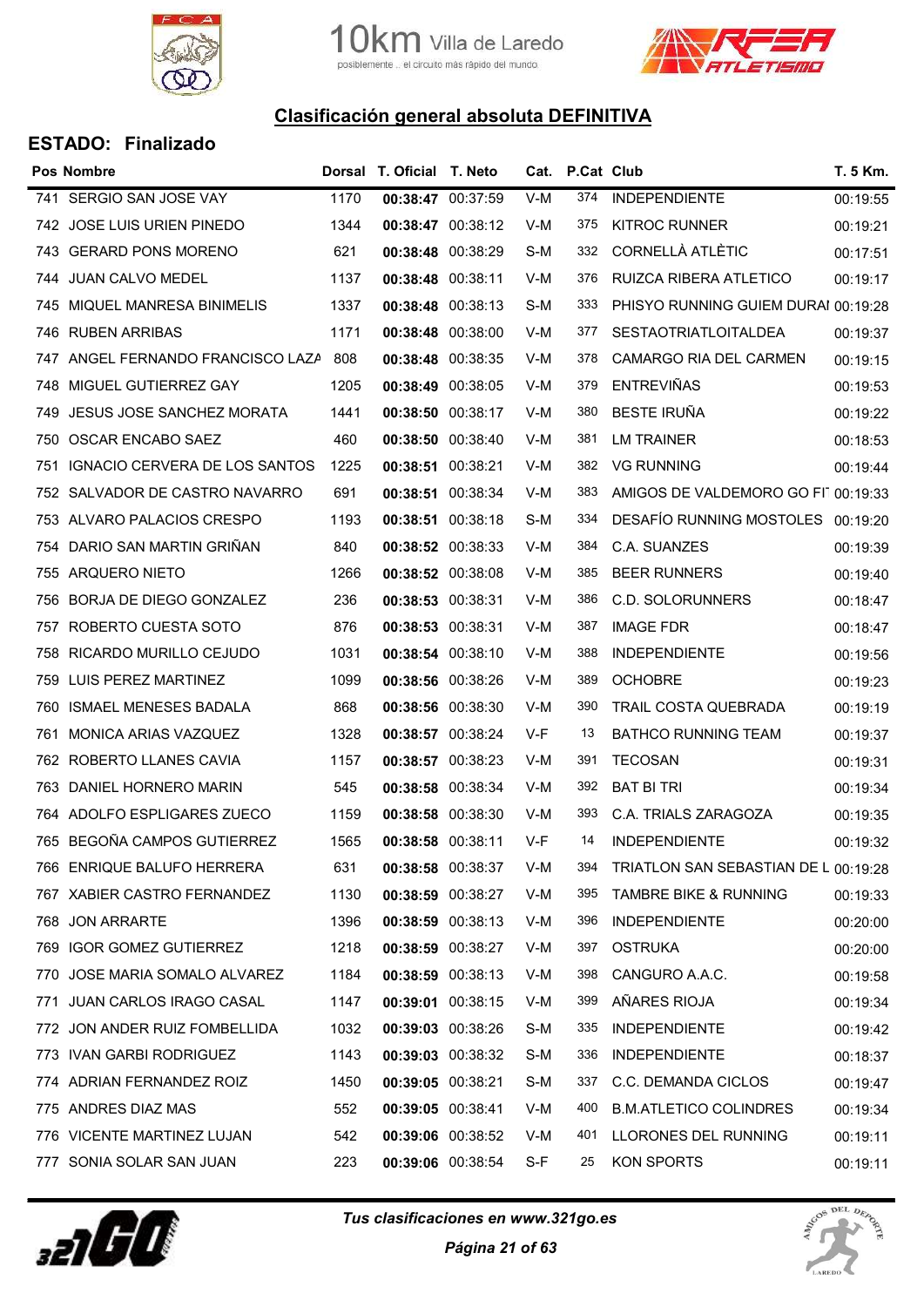



| <b>ESTADO: Finalizado</b> |  |
|---------------------------|--|
|---------------------------|--|

|      | <b>Pos Nombre</b>                      |      | Dorsal T. Oficial T. Neto |       | Cat. P.Cat Club |                                  | T. 5 Km. |
|------|----------------------------------------|------|---------------------------|-------|-----------------|----------------------------------|----------|
| 778  | CARLOS SEA LONGARELA                   | 777  | 00:39:07 00:38:53         | $V-M$ | 402             | CANGURO A.A.C.                   | 00:17:46 |
| 779  | JAIME CASTELLANOS SAEZ                 | 1453 | 00:39:08 00:38:33         | S-M   | 338             | <b>KITROC RUNNER</b>             | 00:19:57 |
| 780  | <b>MIREN APRAIZ ROMERO</b>             | 1320 | 00:39:08 00:38:26         | S-F   | 26              | <b>INDEPENDIENTE</b>             | 00:20:00 |
| 781  | <b>FERNANDO GOMEZ BEDIA</b>            | 1291 | 00:39:10 00:38:35         | V-M   | 403             | <b>INDEPENDIENTE</b>             | 00:19:34 |
|      | 782 MANUEL GONZALEZ BLAZQUEZ           | 1138 | 00:39:10 00:38:47         | V-M   | 404             | TRIATLÓN CHARRO                  | 00:19:39 |
| 783  | <b>BORJA ETXEITA GOIENOLA</b>          | 1262 | 00:39:10 00:38:41         | V-M   | 405             | C.A. PORTUGALETE                 | 00:19:39 |
|      | 784 IGNACIO GONZALEZ VELASCO           | 1158 | 00:39:12 00:38:29         | V-M   | 406             | <b>INDEPENDIENTE</b>             | 00:20:02 |
| 785  | ROBERTO SENRA ALVAREZ                  | 1388 | 00:39:13 00:38:41         | V-M   | 407             | <b>TAMBRE BIKE &amp; RUNNING</b> | 00:19:41 |
| 786  | AMANCIO RAÑA RECOUSO                   | 769  | 00:39:14 00:38:57         | V-M   | 408             | <b>TAMBRE BIKE &amp; RUNNING</b> | 00:20:05 |
| 787  | <b>CESAR DELEYTO SELDAS</b>            | 1105 | 00:39:15 00:38:49         | S-M   | 339             | <b>CORREMOLINOS CONSUEGRA</b>    | 00:19:31 |
| 788  | DANIEL FERRER PEREZ                    | 1210 | 00:39:16 00:38:37         | S-M   | 340             | <b>SERRUNNER</b>                 | 00:20:12 |
| 789  | ROBERTO SAÑUDO PEREZ                   | 1329 | 00:39:17 00:38:32         | S-M   | 341             | VALLE DE TORANZO                 | 00:19:33 |
| 790  | <b>ENEKO OLMO</b>                      | 1761 | 00:39:17 00:38:25         | S-M   | 342             | <b>INDEPENDIENTE</b>             | 00:20:04 |
|      | 791 ANTONIO GONZALEZ ALONSO            | 1462 | 00:39:18 00:38:49         | V-M   | 409             | <b>INDEPENDIENTE</b>             | 00:19:39 |
| 792  | MIKEL ORTIZ ESCORIAL                   | 1456 | 00:39:19 00:38:50         | V-M   | 410             | <b>INDEPENDIENTE</b>             | 00:19:50 |
|      | 793 VICENTE CAUSERA VALERO             | 1445 | 00:39:20 00:38:41         | S-M   | 343             | <b>SEAGRAF</b>                   | 00:19:47 |
| 794. | PABLO DE SANTIAGO FORN                 | 1408 | 00:39:20 00:38:37         | V-M   | 411             | <b>CCVM RUNNERS</b>              | 00:20:20 |
|      | 795 NATALIA BUSTAMANTE RODRIGUEZ       | 1062 | 00:39:20 00:38:50         | V-F   | 15              | <b>CAMARGO SALGAR</b>            | 00:19:33 |
| 796  | ALEJANDRO GARBI RODRIGUEZ              | 1142 | 00:39:21 00:38:49         | S-M   | 344             | <b>INDEPENDIENTE</b>             | 00:19:27 |
| 797  | ROBERTO CAMPO GALINDEZ                 | 1176 | 00:39:21 00:39:00         | V-M   | 412             | <b>INDEPENDIENTE</b>             | 00:19:19 |
| 798  | LUIS FERNANDO RODRIGUEZ GARCI/ 1188    |      | 00:39:22 00:39:11         | V-M   | 413             | <b>RUNNING AGUILAR</b>           | 00:19:21 |
| 799  | <b>EMILIO MARTINEZ SAN MIGUEL</b>      | 364  | 00:39:22 00:39:11         | V-M   | 414             | <b>REINOSA RUNNING</b>           | 00:19:21 |
|      | 800 VICENTE MARTINEZ PEREZ             | 1016 | 00:39:22 00:38:51         | V-M   | 415             | <b>RASINES TRAIL</b>             | 00:19:33 |
| 801  | <b>JOSE ALFONSO RUIZ BUSTO</b>         | 1681 | 00:39:22 00:38:43         | V-M   | 416             | <b>CORRER POR MIRANDA</b>        | 00:19:41 |
|      | 802 OSCAR LOPEZ GUTIERREZ              | 637  | 00:39:23 00:39:03         | V-M   | 417             | C.A.POLANCO-SOLVAY               | 00:19:14 |
|      | 803 ANDER AGUIRRE CHACON               | 1801 | 00:39:23 00:38:22         | S-M   | 345             | <b>CLUB DELTECO</b>              | 00:20:06 |
|      | 804 MARTA GARCIA BRIONES               | 1704 | 00:39:24 00:39:08         | S-F   | 27              | <b>CLUB CORREDORES</b>           | 00:19:32 |
|      | 805 BRUNO SIMAO DOS SANTOS             | 630  | 00:39:24 00:39:08         | S-M   | 346             | <b>CLUB CORREDORES</b>           | 00:19:32 |
|      | 806 LANDER MARTINEZ IBARROLA           | 1250 | 00:39:25 00:38:51         | S-M   | 347             | <b>INDEPENDIENTE</b>             | 00:19:49 |
|      | 807 GERARDO MATE                       | 1428 | 00:39:25 00:38:59         | V-M   | 418             | C.A. CORRECASTRO                 | 00:19:50 |
|      | 808 GORKA FERNANDEZ CORREDERA          | 546  | 00:39:26 00:39:04         | V-M   | 419             | C.A. COLINDRES                   | 00:19:53 |
|      | 809 FRANCISCO FERNANDEZ DE NAVARF 1327 |      | 00:39:26 00:38:38         | S-M   | 348             | <b>INDEPENDIENTE</b>             | 00:20:18 |
|      | 810 GONZALO BRAVO MENA                 | 1281 | 00:39:26 00:38:36         | S-M   | 349             | ATLETISMO VALDEIGLESIAS          | 00:20:15 |
| 811  | MIGUEL CASTAÑEDA FERNANDEZ             | 790  | 00:39:27 00:39:02         | V-M   | 420             | <b>TRIATLON CARABANCHEL</b>      | 00:19:31 |
|      | 812 ALEJANDRO FERNANDEZ                | 577  | 00:39:27 00:39:17         | V-M   | 421             | <b>CORRIENDOENSANTANDER</b>      | 00:17:20 |
|      | 813 DANIEL LOPEZ DE LA RIVA            | 1317 | 00:39:27 00:39:00         | V-M   | 422             | A.D. SAN LORENZO                 | 00:20:06 |
|      | 814 MIGUEL ANGEL GONZALEZ HONTALV 553  |      | 00:39:28 00:39:06         | V-M   | 423             | <b>BM ATLETICO COLINDRES</b>     | 00:19:34 |
|      |                                        |      |                           |       |                 |                                  |          |



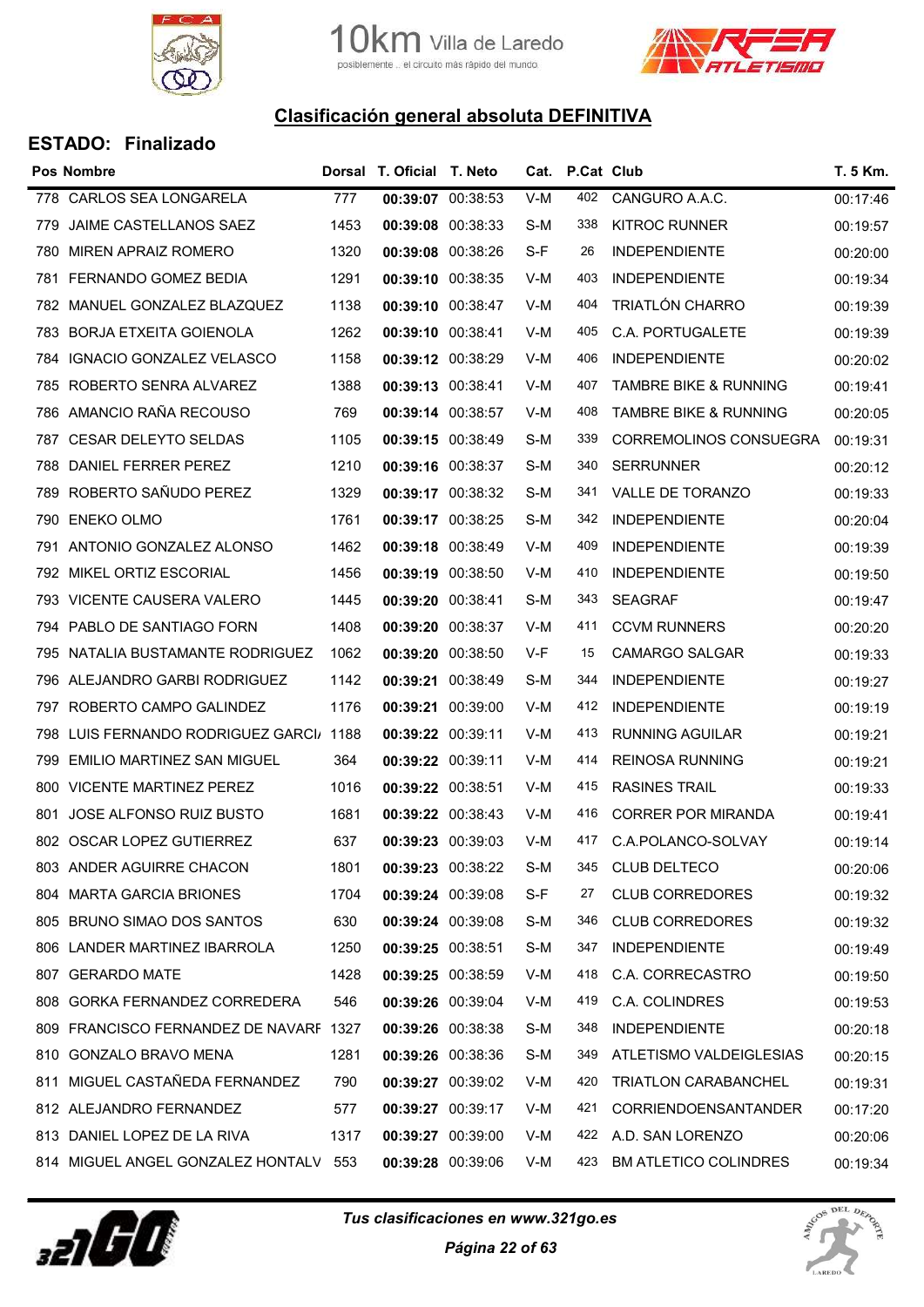



|                              |                                                                                                                                                                                                                                                                                                                                                                                                                                                                                                                                                                                                                                                                                                                                                                                            |                                                                                   |                                                                                                                                                                                                                                                                                                                                                                                                                                                                                                                                                                                                                                                                                                                                                                                                                                    |     |                                      | T. 5 Km.                            |
|------------------------------|--------------------------------------------------------------------------------------------------------------------------------------------------------------------------------------------------------------------------------------------------------------------------------------------------------------------------------------------------------------------------------------------------------------------------------------------------------------------------------------------------------------------------------------------------------------------------------------------------------------------------------------------------------------------------------------------------------------------------------------------------------------------------------------------|-----------------------------------------------------------------------------------|------------------------------------------------------------------------------------------------------------------------------------------------------------------------------------------------------------------------------------------------------------------------------------------------------------------------------------------------------------------------------------------------------------------------------------------------------------------------------------------------------------------------------------------------------------------------------------------------------------------------------------------------------------------------------------------------------------------------------------------------------------------------------------------------------------------------------------|-----|--------------------------------------|-------------------------------------|
|                              | 1182                                                                                                                                                                                                                                                                                                                                                                                                                                                                                                                                                                                                                                                                                                                                                                                       |                                                                                   | $V-M$                                                                                                                                                                                                                                                                                                                                                                                                                                                                                                                                                                                                                                                                                                                                                                                                                              | 424 | <b>CLUB CORREDORES</b>               | 00:19:27                            |
|                              | 1238                                                                                                                                                                                                                                                                                                                                                                                                                                                                                                                                                                                                                                                                                                                                                                                       |                                                                                   | V-M                                                                                                                                                                                                                                                                                                                                                                                                                                                                                                                                                                                                                                                                                                                                                                                                                                | 425 | <b>CLUB CORREDORES</b>               | 00:19:55                            |
| <b>MARIA RAMIS ESTEVA</b>    | 1325                                                                                                                                                                                                                                                                                                                                                                                                                                                                                                                                                                                                                                                                                                                                                                                       |                                                                                   | V-F                                                                                                                                                                                                                                                                                                                                                                                                                                                                                                                                                                                                                                                                                                                                                                                                                                | 16  | CLUB MARATÓN MALLORCA                | 00:19:44                            |
|                              | 1645                                                                                                                                                                                                                                                                                                                                                                                                                                                                                                                                                                                                                                                                                                                                                                                       |                                                                                   | V-M                                                                                                                                                                                                                                                                                                                                                                                                                                                                                                                                                                                                                                                                                                                                                                                                                                | 426 | RIOJA TRIATLÓN                       | 00:19:49                            |
|                              | 1209                                                                                                                                                                                                                                                                                                                                                                                                                                                                                                                                                                                                                                                                                                                                                                                       |                                                                                   | V-M                                                                                                                                                                                                                                                                                                                                                                                                                                                                                                                                                                                                                                                                                                                                                                                                                                | 427 | <b>ENKARTERRI TRIATLOI</b>           | 00:19:41                            |
| KEPA JOSU GOMEZ GUTIERREZ    | 1434                                                                                                                                                                                                                                                                                                                                                                                                                                                                                                                                                                                                                                                                                                                                                                                       |                                                                                   | V-M                                                                                                                                                                                                                                                                                                                                                                                                                                                                                                                                                                                                                                                                                                                                                                                                                                | 428 | MUNABI KIROL KLUBA                   | 00:19:55                            |
| JON ANSOTEGI GURUZIAGA       | 1133                                                                                                                                                                                                                                                                                                                                                                                                                                                                                                                                                                                                                                                                                                                                                                                       |                                                                                   | V-M                                                                                                                                                                                                                                                                                                                                                                                                                                                                                                                                                                                                                                                                                                                                                                                                                                | 429 | C.D. ZORNOTZA                        | 00:20:00                            |
|                              | 1431                                                                                                                                                                                                                                                                                                                                                                                                                                                                                                                                                                                                                                                                                                                                                                                       |                                                                                   | V-M                                                                                                                                                                                                                                                                                                                                                                                                                                                                                                                                                                                                                                                                                                                                                                                                                                | 430 | CC CALÇONASSOS                       | 00:20:12                            |
|                              | 1454                                                                                                                                                                                                                                                                                                                                                                                                                                                                                                                                                                                                                                                                                                                                                                                       |                                                                                   | V-M                                                                                                                                                                                                                                                                                                                                                                                                                                                                                                                                                                                                                                                                                                                                                                                                                                | 431 | <b>CHANCLETAS DE MESONES</b>         | 00:19:49                            |
| <b>MANUEL PLAZA</b>          | 1443                                                                                                                                                                                                                                                                                                                                                                                                                                                                                                                                                                                                                                                                                                                                                                                       |                                                                                   | V-M                                                                                                                                                                                                                                                                                                                                                                                                                                                                                                                                                                                                                                                                                                                                                                                                                                | 432 | <b>RUNNING COMPANY</b>               | 00:20:15                            |
| <b>MARIO DA COSTA GARCIA</b> | 1044                                                                                                                                                                                                                                                                                                                                                                                                                                                                                                                                                                                                                                                                                                                                                                                       |                                                                                   | V-M                                                                                                                                                                                                                                                                                                                                                                                                                                                                                                                                                                                                                                                                                                                                                                                                                                | 433 | <b>INFICANT VILLA DE NOJA</b>        | 00:20:13                            |
|                              | 1334                                                                                                                                                                                                                                                                                                                                                                                                                                                                                                                                                                                                                                                                                                                                                                                       |                                                                                   | V-M                                                                                                                                                                                                                                                                                                                                                                                                                                                                                                                                                                                                                                                                                                                                                                                                                                | 434 | C.A. PUERTO CRUZ REALEJOS            | 00:19:50                            |
| JAVIER SAEZ BARRAGAN         | 1048                                                                                                                                                                                                                                                                                                                                                                                                                                                                                                                                                                                                                                                                                                                                                                                       |                                                                                   | S-M                                                                                                                                                                                                                                                                                                                                                                                                                                                                                                                                                                                                                                                                                                                                                                                                                                | 350 | C.D.B. PARIS                         | 00:20:05                            |
| HUGO ALVAREZ ZEÑIGA          | 1308                                                                                                                                                                                                                                                                                                                                                                                                                                                                                                                                                                                                                                                                                                                                                                                       |                                                                                   | S-M                                                                                                                                                                                                                                                                                                                                                                                                                                                                                                                                                                                                                                                                                                                                                                                                                                | 351 | <b>INDEPENDIENTE</b>                 | 00:20:12                            |
| SANCHO ALVAREZ ZEÑIGA        | 762                                                                                                                                                                                                                                                                                                                                                                                                                                                                                                                                                                                                                                                                                                                                                                                        |                                                                                   | S-M                                                                                                                                                                                                                                                                                                                                                                                                                                                                                                                                                                                                                                                                                                                                                                                                                                | 352 | <b>VENTA MAGULLO SEGOVIA</b>         | 00:17:25                            |
| JONATHAN DIAZ CUERVO         | 215                                                                                                                                                                                                                                                                                                                                                                                                                                                                                                                                                                                                                                                                                                                                                                                        |                                                                                   | S-M                                                                                                                                                                                                                                                                                                                                                                                                                                                                                                                                                                                                                                                                                                                                                                                                                                | 353 | <b>VG RUNNING</b>                    | 00:20:21                            |
| <b>IGNACIO SAEZ DOMINGO</b>  | 1341                                                                                                                                                                                                                                                                                                                                                                                                                                                                                                                                                                                                                                                                                                                                                                                       |                                                                                   | V-M                                                                                                                                                                                                                                                                                                                                                                                                                                                                                                                                                                                                                                                                                                                                                                                                                                | 435 | <b>INDEPENDIENTE</b>                 | 00:19:57                            |
|                              | 763                                                                                                                                                                                                                                                                                                                                                                                                                                                                                                                                                                                                                                                                                                                                                                                        |                                                                                   | V-M                                                                                                                                                                                                                                                                                                                                                                                                                                                                                                                                                                                                                                                                                                                                                                                                                                | 436 | C.A. AUTOMOCION MOLL                 | 00:19:43                            |
|                              | 1245                                                                                                                                                                                                                                                                                                                                                                                                                                                                                                                                                                                                                                                                                                                                                                                       |                                                                                   | S-M                                                                                                                                                                                                                                                                                                                                                                                                                                                                                                                                                                                                                                                                                                                                                                                                                                | 354 | <b>VG RUNNING</b>                    | 00:20:22                            |
|                              | 611                                                                                                                                                                                                                                                                                                                                                                                                                                                                                                                                                                                                                                                                                                                                                                                        |                                                                                   | V-M                                                                                                                                                                                                                                                                                                                                                                                                                                                                                                                                                                                                                                                                                                                                                                                                                                | 437 | C.A. AUTOMOCION MOLL                 | 00:18:29                            |
| JOSE MANUEL TRILLO RUIZ      | 1198                                                                                                                                                                                                                                                                                                                                                                                                                                                                                                                                                                                                                                                                                                                                                                                       |                                                                                   | V-M                                                                                                                                                                                                                                                                                                                                                                                                                                                                                                                                                                                                                                                                                                                                                                                                                                | 438 | <b>TIGERS RUNNING CLUB</b>           | 00:20:05                            |
|                              | 1263                                                                                                                                                                                                                                                                                                                                                                                                                                                                                                                                                                                                                                                                                                                                                                                       |                                                                                   | V-M                                                                                                                                                                                                                                                                                                                                                                                                                                                                                                                                                                                                                                                                                                                                                                                                                                | 439 | <b>INDEPENDIENTE</b>                 | 00:19:49                            |
|                              | 895                                                                                                                                                                                                                                                                                                                                                                                                                                                                                                                                                                                                                                                                                                                                                                                        |                                                                                   | V-M                                                                                                                                                                                                                                                                                                                                                                                                                                                                                                                                                                                                                                                                                                                                                                                                                                | 440 | ATLÉTICO COLINDRES                   | 00:19:56                            |
| JAVIER JIMENEZ SANZ          | 1373                                                                                                                                                                                                                                                                                                                                                                                                                                                                                                                                                                                                                                                                                                                                                                                       |                                                                                   | V-M                                                                                                                                                                                                                                                                                                                                                                                                                                                                                                                                                                                                                                                                                                                                                                                                                                | 441 | <b>DESAFÍO RUNNING MOSTOLES</b>      | 00:20:06                            |
|                              | 1312                                                                                                                                                                                                                                                                                                                                                                                                                                                                                                                                                                                                                                                                                                                                                                                       |                                                                                   | S-M                                                                                                                                                                                                                                                                                                                                                                                                                                                                                                                                                                                                                                                                                                                                                                                                                                | 355 | <b>INDEPENDIENTE</b>                 | 00:20:05                            |
|                              | 1314                                                                                                                                                                                                                                                                                                                                                                                                                                                                                                                                                                                                                                                                                                                                                                                       |                                                                                   | V-M                                                                                                                                                                                                                                                                                                                                                                                                                                                                                                                                                                                                                                                                                                                                                                                                                                | 442 |                                      | 00:19:49                            |
|                              | 1348                                                                                                                                                                                                                                                                                                                                                                                                                                                                                                                                                                                                                                                                                                                                                                                       |                                                                                   | S-M                                                                                                                                                                                                                                                                                                                                                                                                                                                                                                                                                                                                                                                                                                                                                                                                                                | 356 | <b>ENTREVIÑAS</b>                    | 00:20:38                            |
|                              | 1084                                                                                                                                                                                                                                                                                                                                                                                                                                                                                                                                                                                                                                                                                                                                                                                       |                                                                                   | V-M                                                                                                                                                                                                                                                                                                                                                                                                                                                                                                                                                                                                                                                                                                                                                                                                                                | 443 | U-RUN                                | 00:20:28                            |
|                              | 1160                                                                                                                                                                                                                                                                                                                                                                                                                                                                                                                                                                                                                                                                                                                                                                                       |                                                                                   | V-M                                                                                                                                                                                                                                                                                                                                                                                                                                                                                                                                                                                                                                                                                                                                                                                                                                | 444 | B/S/H/ FACTORIA DE SANTANDE 00:20:03 |                                     |
|                              |                                                                                                                                                                                                                                                                                                                                                                                                                                                                                                                                                                                                                                                                                                                                                                                            |                                                                                   | S-M                                                                                                                                                                                                                                                                                                                                                                                                                                                                                                                                                                                                                                                                                                                                                                                                                                | 357 | <b>INDEPENDIENTE</b>                 | 00:20:09                            |
|                              | 1797                                                                                                                                                                                                                                                                                                                                                                                                                                                                                                                                                                                                                                                                                                                                                                                       |                                                                                   | S-M                                                                                                                                                                                                                                                                                                                                                                                                                                                                                                                                                                                                                                                                                                                                                                                                                                | 358 | <b>INDEPENDIENTE</b>                 | 00:20:20                            |
|                              | 1085                                                                                                                                                                                                                                                                                                                                                                                                                                                                                                                                                                                                                                                                                                                                                                                       |                                                                                   | V-M                                                                                                                                                                                                                                                                                                                                                                                                                                                                                                                                                                                                                                                                                                                                                                                                                                | 445 | <b>INDEPENDIENTE</b>                 | 00:19:02                            |
|                              | 729                                                                                                                                                                                                                                                                                                                                                                                                                                                                                                                                                                                                                                                                                                                                                                                        |                                                                                   | V-M                                                                                                                                                                                                                                                                                                                                                                                                                                                                                                                                                                                                                                                                                                                                                                                                                                | 446 | <b>BESTE IRUÑA</b>                   | 00:19:20                            |
|                              | 1267                                                                                                                                                                                                                                                                                                                                                                                                                                                                                                                                                                                                                                                                                                                                                                                       |                                                                                   | V-M                                                                                                                                                                                                                                                                                                                                                                                                                                                                                                                                                                                                                                                                                                                                                                                                                                | 447 | <b>INDEPENDIENTE</b>                 | 00:20:03                            |
|                              |                                                                                                                                                                                                                                                                                                                                                                                                                                                                                                                                                                                                                                                                                                                                                                                            |                                                                                   | S-M                                                                                                                                                                                                                                                                                                                                                                                                                                                                                                                                                                                                                                                                                                                                                                                                                                | 359 | 42195.ES                             | 00:20:09                            |
|                              | 974                                                                                                                                                                                                                                                                                                                                                                                                                                                                                                                                                                                                                                                                                                                                                                                        |                                                                                   | V-M                                                                                                                                                                                                                                                                                                                                                                                                                                                                                                                                                                                                                                                                                                                                                                                                                                | 448 | <b>CALAGURRIS ATLETICO</b>           | 00:20:14                            |
|                              | 1429                                                                                                                                                                                                                                                                                                                                                                                                                                                                                                                                                                                                                                                                                                                                                                                       |                                                                                   | S-F                                                                                                                                                                                                                                                                                                                                                                                                                                                                                                                                                                                                                                                                                                                                                                                                                                | 28  | HIRU-HERRI                           | 00:20:04                            |
| 821<br>827<br>829<br>838     | <b>Pos Nombre</b><br>815 JAVIER SANZ PRIETO<br>816 LUCIANO GATELL ABRE<br>817<br>ROBERTO ANDRES MERINO<br>818<br>819 PEDRO ABAD LAZKANO<br>820<br>822<br>DANIEL JUAN PLANELLS PEREYRA<br>MIGUEL BURGA ANRANGO<br>823<br>824<br>825<br>826<br>PEDRO GARCIA ESTEVEZ<br>828<br>830<br>832 JOSE MARTINEZ BERNALDEZ<br>DANIEL CASARRUBIO DE LA CRUZ<br>833<br>834 ANTONIO MORANT MARTINEZ<br>835<br><b>IBON URIOSTE</b><br>836<br>837 JUAN JIMENEZ MORAL<br>839 ALVARO DE LA CAL LOPEZ<br>840 ALBERTO HERRERA DEL MONTE<br>841 JAVIER SANTA ADELAIDA RUIZ<br>842 JESUS MARTIN<br>843 PEDRO VEGA CLIMENT<br>845 GORKA ARRIZABALAGA UNZUETA<br>846 JOSE LUIS GARCIA GAZAPO<br>847 RAUL IRUJO DIEZ DE ARIZALETA<br>848 EDUARDO DE LA CRUZ<br>850 JAVIER HITA MARTINEZ<br>851 ITZIAR VIZCAY IRIARTE | 844 LUIS ANTONIO BUITRAGO VALBUENA 1002<br>849 CARLOS SAENZ DE VILLAVERDE SAN 853 | Dorsal T. Oficial T. Neto<br>00:39:29 00:39:00<br>00:39:29 00:38:48<br>00:39:30 00:38:49<br>00:39:31 00:38:57<br>00:39:32 00:39:06<br>00:39:32 00:38:52<br>00:39:33 00:38:57<br>00:39:33 00:38:58<br>00:39:34 00:38:55<br>00:39:36 00:38:45<br>00:39:36 00:39:00<br>00:39:37 00:39:11<br>00:39:37 00:39:08<br>00:39:38 00:38:56<br>00:39:39 00:39:23<br>00:39:41 00:38:50<br>00:39:41 00:39:05<br>00:39:42 00:39:22<br>00:39:42 00:38:51<br>00:39:42 00:39:24<br>00:39:43 00:38:59<br>00:39:44 00:39:13<br>00:39:44 00:39:19<br>00:39:44 00:39:10<br>00:39:44 00:39:21<br>00:39:44 00:39:16<br>00:39:44 00:39:04<br>00:39:45 00:38:58<br>00:39:45 00:39:06<br>00:39:45 00:39:02<br>00:39:46 00:38:47<br>00:39:47 00:39:26<br>00:39:47 00:39:35<br>00:39:48 00:39:16<br>00:39:48 00:39:15<br>00:39:48 00:39:23<br>00:39:49 00:39:23 |     |                                      | Cat. P.Cat Club<br>A.D. SAN LORENZO |



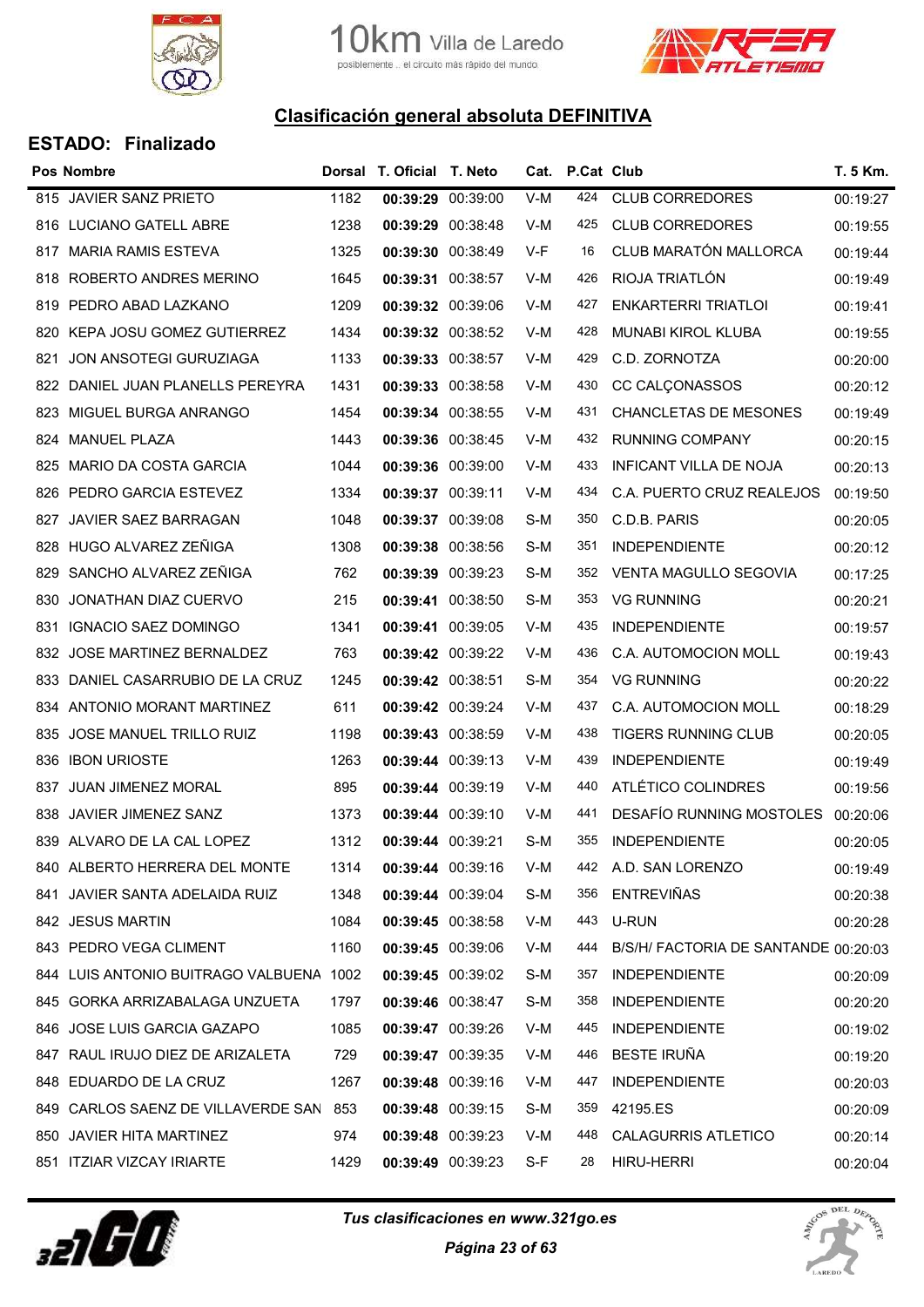



#### ESTADO: Finalizado

|     | Pos Nombre                              |      | Dorsal T. Oficial T. Neto |          |     | Cat. P.Cat Club |                                     | T. 5 Km. |
|-----|-----------------------------------------|------|---------------------------|----------|-----|-----------------|-------------------------------------|----------|
|     | 852 MARKEL GARAIOA                      | 1232 | 00:39:49                  | 00:39:21 | S-M | 360             | <b>HIRU-HERRI</b>                   | 00:20:02 |
|     | 853 EDUARDO SABATER ARTIGAS             | 1236 | 00:39:50 00:39:16         |          | S-M | 361             | <b>INDEPENDIENTE</b>                | 00:20:18 |
| 854 | UNAI NARBAIZA GANTXEGI                  | 842  | 00:39:50 00:39:27         |          | V-M | 449             | <b>INDEPENDIENTE</b>                | 00:20:12 |
| 855 | ROCIO APARICIO MARTINEZ                 | 1784 | 00:39:50                  | 00:39:25 | S-F | 29              | <b>C.D. SOLORUNNERS</b>             | 00:20:19 |
| 856 | JUAN CARLOS GRANADO PELAYO              | 1783 | 00:39:50 00:39:26         |          | V-M | 450             | C.D. SOLORUNNERS                    | 00:20:19 |
| 857 | MIREIA SUÑE GALAN                       | 645  | 00:39:51 00:39:24         |          | S-F | 30              | F.C. BARCELONA                      | 00:19:50 |
| 858 | JOSE LUIS RODRIGUEZ CASTEJON            | 1227 | 00:39:51 00:39:05         |          | V-M | 451             | SONS OF RUNNING                     | 00:20:24 |
| 859 | JANIRE FERNANDEZ DE OLANO               | 1094 | 00:39:51 00:39:24         |          | S-F | 31              | <b>SUPER AMARA BAT</b>              | 00:20:17 |
|     | 860 HUE NGUYEN LE                       | 1393 | 00:39:51 00:39:17         |          | S-F | 32              | CAPOL                               | 00:20:20 |
| 861 | <b>MANEL LEBRON SEGOVIA</b>             | 1304 | 00:39:52 00:39:17         |          | V-M | 452             | <b>CORRIENDOENSANTANDER</b>         | 00:20:09 |
|     | 862 MARIA LOPEZ SANZ                    | 1093 | 00:39:53 00:39:25         |          | S-F | 33              | SIMPLY SCORPIO 71                   | 00:20:17 |
|     | 863 JAGOBA BAZAGA                       | 1306 | 00:39:53 00:39:06         |          | S-M | 362             | <b>INDEPENDIENTE</b>                | 00:20:27 |
|     | 864 ALBERTO REBOREDO DURAN              | 1180 | 00:39:55 00:39:16         |          | S-M | 363             | ATLETISMO SAR VERMUT PETRI 00:20:13 |          |
| 865 | JUAN CARLOS VIADERO SALCINES            | 535  | 00:39:55 00:39:33         |          | V-M | 453             | <b>B.M.ATLETICO COLINDRES</b>       | 00:19:47 |
| 866 | <b>JAVIER LOZA HERBELLA</b>             | 1467 | 00:39:55 00:39:26         |          | V-M | 454             | ATLÉTICO ANTORCHA                   | 00:20:21 |
| 867 | DAVID GOROSTIZA MACHO                   | 548  | 00:39:57 00:39:39         |          | S-M | 364             | <b>INDEPENDIENTE</b>                | 00:18:49 |
| 868 | CARLOS ABAJO ODRIOZOLA                  | 506  | 00:39:57 00:39:36         |          | S-M | 365             | <b>INDEPENDIENTE</b>                | 00:20:05 |
| 869 | LUIS ALADUEÑA SANCHEZ                   | 1237 | 00:39:59 00:39:15         |          | V-M | 455             | <b>INDEPENDIENTE</b>                | 00:19:52 |
| 870 | LAURA MARTINEZ CABAÑAS                  | 1100 | 00:40:00 00:39:14         |          | S-F | 34              | <b>TRIATLON CARABANCHEL</b>         | 00:20:13 |
| 871 | <b>GUILLERMO JARA LUENGOS</b>           | 454  | 00:40:00 00:39:49         |          | V-M | 456             | A.A. MOSTOLES                       | 00:16:51 |
|     | 872 PEDRO GORGAS GARCIA                 | 1384 | 00:40:01 00:39:26         |          | V-M | 457             | <b>SEOANE PAMPIN</b>                | 00:19:54 |
|     | 873 AINARA ALCUAZ RODIGUEZ              | 1425 | 00:40:02 00:39:35         |          | S-F | 35              | <b>HIRU-HERRI</b>                   | 00:20:03 |
|     | 874 EDUARDO BURDIEL MARTINEZ            | 1282 | 00:40:03 00:39:19         |          | S-M | 366             | <b>MARLINS TRIATLON</b>             | 00:20:19 |
| 875 | PEDRO HERVAS GARRACHON                  | 539  | 00:40:03 00:39:43         |          | V-M | 458             | <b>CORRECASTRO EUROSPORT</b>        | 00:18:44 |
|     | 876 ALEJANDRO GONZALEZ                  | 1289 | 00:40:05 00:39:39         |          | S-M | 367             | <b>INDEPENDIENTE</b>                | 00:19:59 |
|     | 877 JOSE LUIS ANGUIANO MARIÑAN          | 1477 | 00:40:05 00:39:21         |          | V-M | 459             | <b>TRIATLON MIRANDA</b>             | 00:19:55 |
|     | 878 JULIAN MONTES ESTEBAN               | 1213 | 00:40:05 00:39:21         |          | V-M | 460             | SONS OF RUNNING                     | 00:20:24 |
|     | 879 RUBEN ANTON                         | 1394 | 00:40:06 00:39:17         |          | V-M | 461             | C.D. OZONO                          | 00:20:24 |
|     | 880 NICOLAS CASILLAS HERNANDEZ          | 1800 | 00:40:06 00:39:03         |          | V-M | 462             | <b>CAZABACHES</b>                   | 00:20:50 |
|     | 881 VICENTE BAZAGA                      | 1307 | 00:40:06 00:39:20         |          | V-M | 463             | <b>INDEPENDIENTE</b>                | 00:20:28 |
|     | 882 JOSE GUILLERMO BUENADICHA SANI 1349 |      | 00:40:06 00:39:39         |          | V-M | 464             | <b>ECOSPORT</b>                     | 00:20:02 |
|     | 883 FELIX HERREROS GARCIA               | 1497 | 00:40:06 00:39:22         |          | V-M | 465             | SONS OF RUNNING                     | 00:20:23 |
|     | 884 ELENA SANCHEZ BARBUDO               | 1350 | 00:40:07 00:39:36         |          | V-F | 17              | KITROC RUNNER                       | 00:20:20 |
|     | 885 NOEMI MORAL NAVAZO                  | 1383 | 00:40:07 00:39:36         |          | V-F | 18              | C.A. SADA                           | 00:20:20 |
|     | 886 ABEL ROYO RUIZ                      | 1415 | 00:40:08 00:39:39         |          | S-M | 368             | RUNNER DEL MONCAYO                  | 00:19:55 |
|     | 887 AITANA GIL                          | 1123 | 00:40:08 00:39:32         |          | S-F | 36              | PARQUETS GERMAN-RIBERA AT 00:20:34  |          |
|     | 888 URTZI ERRAZQUIN MINTEGUI            | 1419 | 00:40:09 00:39:29         |          | V-M | 466             | MUNARRI ATLETISMO TALDEA            | 00:20:10 |



Tus clasificaciones en www.321go.es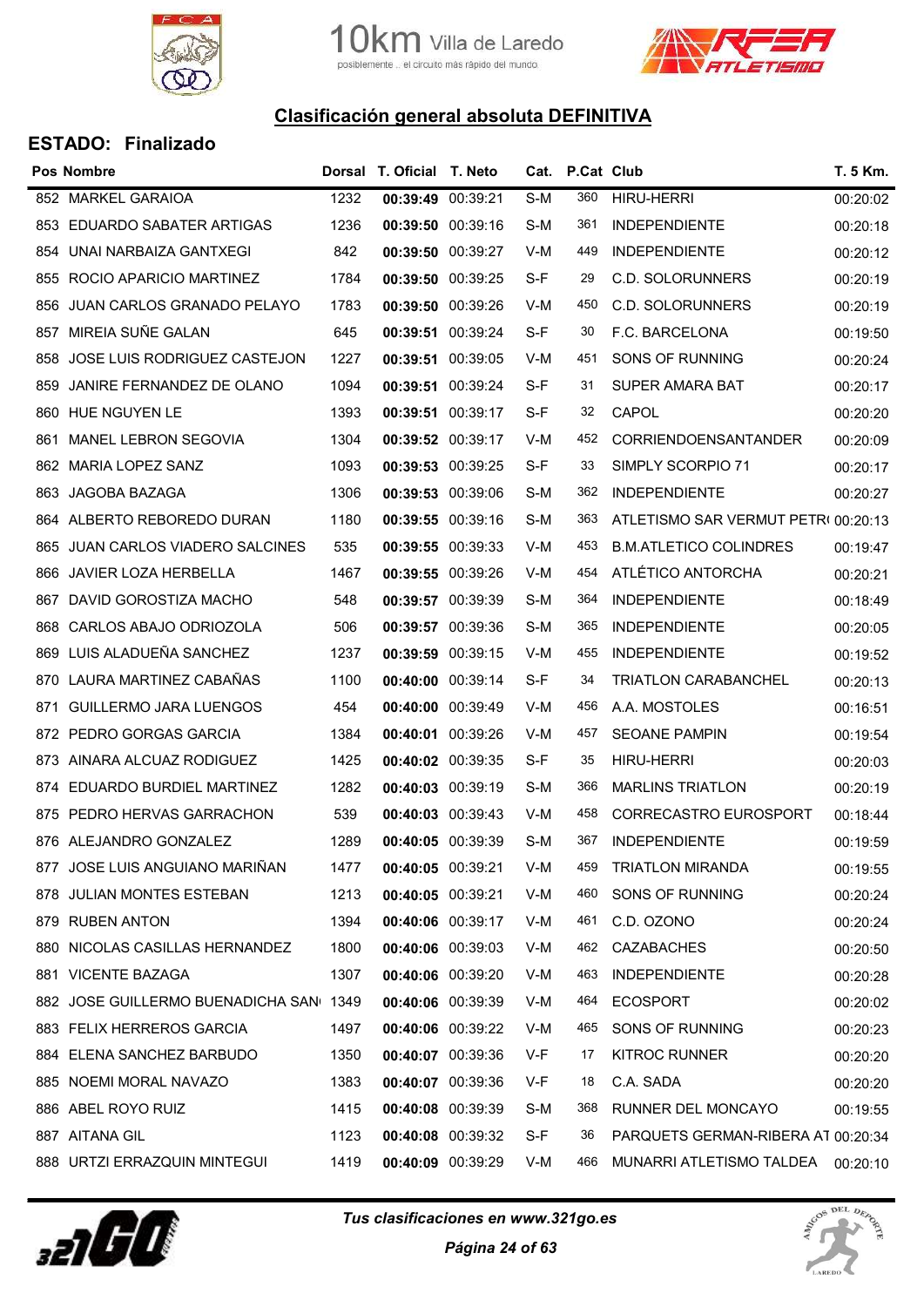



|     | <b>Pos Nombre</b>                       |      | Dorsal T. Oficial T. Neto |                   |     | Cat. P.Cat Club |                                       | T. 5 Km. |
|-----|-----------------------------------------|------|---------------------------|-------------------|-----|-----------------|---------------------------------------|----------|
| 889 | JOSE ALBERTO RUIZ OJEMBARRENA 1449      |      | 00:40:10 00:39:45         |                   | V-M | 467             | G14Y+                                 | 00:20:11 |
|     | 890 JAVIER GOMEZ GUTIERREZ              | 1264 | 00:40:11 00:39:36         |                   | V-M | 468             | VALDEOLEA                             | 00:20:03 |
| 891 | <b>MARIANO GONZALEZ</b>                 | 1385 | 00:40:11 00:39:22         |                   | V-M | 469             | <b>TRAIL CANTOS</b>                   | 00:20:12 |
|     | 892 RAUL OLANO BARTUREN                 | 1243 | 00:40:12 00:39:46         |                   | V-M | 470             | <b>GETXOTRI</b>                       | 00:20:07 |
|     | 893 UNAI IRASUEGUI                      | 1486 | 00:40:12 00:39:41         |                   | V-M | 471             | MUNABI KIROL KLUBA                    | 00:20:03 |
|     | 894 LUIS MANUEL NORIEGA SANCHEZ         | 904  | 00:40:13 00:39:55         |                   | V-M | 472             | <b>INDEPENDIENTE</b>                  | 00:19:55 |
|     | 895 ALVARO MILLAN GUTIERREZ             | 1458 | 00:40:13 00:39:43         |                   | S-M | 369             | <b>REINOSA RUNNING</b>                | 00:19:29 |
| 896 | YOLANDA SANTOS LAMATA                   | 1254 | 00:40:14 00:39:43         |                   | V-F | 19              | KUKIMBIA NAVALCARNERO                 | 00:20:22 |
|     | 897 GUILLERMO MERINO SANCHEZ            | 1146 | 00:40:14 00:39:30         |                   | V-M | 473             | <b>INDEPENDIENTE</b>                  | 00:20:21 |
| 898 | PEDRO COBO MORALES                      | 1242 | 00:40:14 00:39:32         |                   | S-M | 370             | SONS OF RUNNING                       | 00:20:35 |
|     | 899 NOELIA BERNAD HERNANDEZ             | 1452 | 00:40:14 00:39:47         |                   | V-F | 20              | RUNNING ZGZ - FISIO ZARAGOZ 00:20:02  |          |
|     | 900 DAVID INCERA LOSA                   | 522  | 00:40:15 00:39:53         |                   | V-M | 474             | CLUB ATLETICO LAREDO CAMPI 00:20:04   |          |
| 901 | <b>EMILIO RIVAS MAZAS</b>               | 1403 | 00:40:16 00:39:34         |                   | V-M | 475             | KTT IBEX 35                           | 00:20:37 |
|     | 902 CESAR VECI MARTINEZ                 | 533  | 00:40:16 00:39:56         |                   | S-M | 371             | LLORONES DEL RUNNING                  | 00:20:00 |
| 903 | MARIA MARTINEZ URANGA                   | 1432 | 00:40:17 00:39:35         |                   | V-F | 21              | C.A. CORRECASTRO                      | 00:20:37 |
|     | 904 JAVIER RAMOS FERNANDEZ              | 1077 | 00:40:17 00:39:48         |                   | V-M | 476             | <b>REINOSA RUNNING</b>                | 00:19:53 |
| 905 | <b>KRISTIAN QUINTANS DOMINGUEZ</b>      | 1448 | 00:40:17 00:39:35         |                   | S-M | 372             | <b>INDEPENDIENTE</b>                  | 00:20:37 |
|     | 906 RAMON V ROMAN ALONSO                | 1402 | 00:40:18 00:39:36         |                   | V-M | 477             | KTT TRIATLÓN                          | 00:20:38 |
| 907 | <b>JESUS GARCIA PEREZ</b>               | 1090 | 00:40:18 00:39:46         |                   | V-M | 478             | PERSONAL RUNNING                      | 00:19:49 |
|     | 908 NOEL MERAYO RODRIGUEZ               | 1459 | 00:40:19 00:39:43         |                   | S-M | 373             | TRIATLÓN BIERZO                       | 00:20:14 |
|     | 909 VICTOR DELGADO OYARBIDE             | 1156 | 00:40:19 00:39:44         |                   | V-M | 479             | <b>INDEPENDIENTE</b>                  | 00:20:27 |
|     | 910 ARIANA GONZALEZ VERDE               | 1119 | 00:40:20 00:39:54         |                   | V-F | 22              | S.A.TREGA-TOMIÑO                      | 00:19:44 |
|     | 911 LAURA CASTILLO JODAR                | 1356 | 00:40:21 00:40:00         |                   | S-F | 37              | <b>C.A. CARNICAS SERRANO</b>          | 00:19:55 |
|     | 912 GORKA GONZALEZ                      | 1066 | 00:40:22 00:39:40         |                   | V-M | 480             | <b>INDEPENDIENTE</b>                  | 00:20:00 |
|     | 913 ALBERTO MARQUES GONZALEZ            | 1168 | 00:40:23 00:39:47         |                   | V-M | 481             | <b>ULTRAFONDO</b>                     | 00:20:09 |
|     | 914 MIGUEL ANGEL ALADRO CRUCES          | 1259 | 00:40:24 00:39:55         |                   | V-M | 482             | <b>INDEPENDIENTE</b>                  | 00:20:04 |
|     | 915 JAVIER PRIETO MARTIN                | 1095 | 00:40:24 00:39:37         |                   | V-M | 483             | <b>TIGERS RUNNING CLUB</b>            | 00:20:29 |
|     | 916 PEDRO LUIS GUTIERREZ DIAZ           | 1426 | 00:40:25 00:39:39         |                   | V-M | 484             | <b>TRIATLON TORRELAVEGA</b>           | 00:20:38 |
|     | 917 FRANCISCO JAVIER RUILOBA SORDC 1277 |      |                           | 00:40:25 00:39:39 | V-M | 485             | <b>INDEPENDIENTE</b>                  | 00:20:38 |
|     | 918 JOSE MANUEL CELORRIO PEREZ          | 1244 | 00:40:25 00:39:51         |                   | V-M | 486             | <b>CALAGURRIS ATLETICO</b>            | 00:20:36 |
|     | 919 ROBERTO SILVA LOPEZ                 | 1442 | 00:40:25 00:39:52         |                   | S-M | 374             | C.D.E. TRIATLON SAN SEBASTIA 00:20:32 |          |
| 920 | CARMELO MEDRANO MORAL                   | 1290 | 00:40:26 00:39:51         |                   | V-M | 487             | ESCUELA ATLETISMO CALAHOR 00:20:37    |          |
|     | 921 FERNANDO ALONSO VALLEDOR            | 1106 | 00:40:26 00:39:46         |                   | V-M | 488             | <b>INDEPENDIENTE</b>                  | 00:20:03 |
|     | 922 JUAN ANTONIO GUTIERREZ ABASCAI 635  |      | 00:40:27 00:40:07         |                   | V-M | 489             | AMIGOS DEL DEPORTE                    | 00:19:50 |
|     | 923 ROMAIN PURRO                        | 1211 | 00:40:27 00:40:05         |                   | V-M | 490             | <b>INDEPENDIENTE</b>                  | 00:20:28 |
|     | 924 JORGE SAN MARTIN DIEZ               | 724  | 00:40:27 00:40:14         |                   | S-M | 375             | CONSTRUCCIONES CARCOBA R 00:18:19     |          |
|     | 925 FERNANDO GONZALEZ LOSADA            | 625  | 00:40:28 00:39:46         |                   | V-M | 491             | KON SPORTS                            | 00:20:37 |



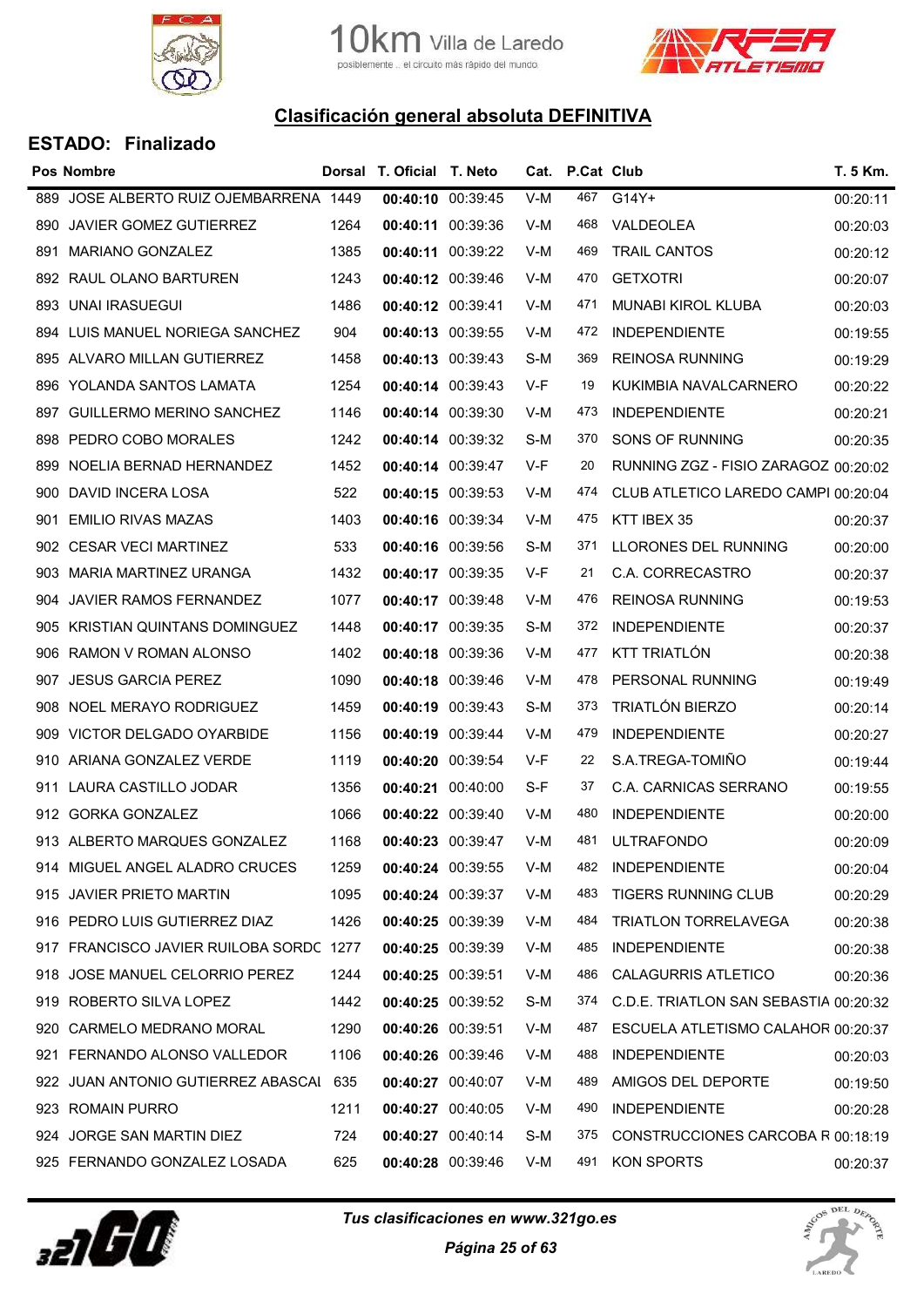



|     | <b>Pos Nombre</b>                      |      | Dorsal T. Oficial T. Neto |                   |     | Cat. P.Cat Club |                                      | T. 5 Km. |
|-----|----------------------------------------|------|---------------------------|-------------------|-----|-----------------|--------------------------------------|----------|
| 926 | MARCEL VEZETEU CAMPIAN                 | 664  | 00:40:28 00:40:06         |                   | V-M | 492             | <b>ESCUELA RUSA</b>                  | 00:20:08 |
| 927 | <b>FRANCISCO RODRIGUEZ CUEVAS</b>      | 1017 | 00:40:28 00:39:47         |                   | V-M | 493             | MAINSA-SAPPORO                       | 00:20:37 |
|     | 928 ELOY MIER ESPINA                   | 1202 | 00:40:28 00:39:51         |                   | V-M | 494             | <b>INDEPENDIENTE</b>                 | 00:19:55 |
|     | 929 ABEL FERNANDEZ ARDURA              | 1022 | 00:40:28 00:39:40         |                   | S-M | 376             | <b>INDEPENDIENTE</b>                 | 00:19:56 |
|     | 930 GLORIA RODRIGUEZ FERNANDEZ         | 1336 | 00:40:29 00:39:58         |                   | V-F | 23              | <b>KITROC RUNNER</b>                 | 00:20:21 |
| 931 | EDUARDO VALDERRAMA SANSEGUN            | 622  | 00:40:29 00:39:47         |                   | V-M | 495             | SERRANO CLUB ATLETISMO               | 00:20:37 |
|     | 932 CARLOS JAVIER RINCON GUTIERREZ 624 |      | 00:40:29 00:39:48         |                   | V-M | 496             | C.D.DUESO                            | 00:20:38 |
| 933 | DANIEL NAVARRO DIAZ                    | 1366 | 00:40:29 00:39:52         |                   | S-M | 377             | PHISYO RUNNING GUIEM DURAI 00:20:40  |          |
| 934 | PEDRO LUIS GARCINUÑO ENRIQUEZ 1080     |      | 00:40:31 00:40:06         |                   | S-M | 378             | C.A. APOL-ANA TOTUM SPORT            | 00:20:25 |
| 935 | IGNACIO DEL BUSTO SANCHEZ              | 813  | 00:40:31 00:39:57         |                   | V-M | 497             | <b>SCD RIBADESELLA</b>               | 00:20:18 |
| 936 | ALEXANDER ROSON CALERO                 | 1311 | 00:40:32 00:39:53         |                   | S-M | 379             | <b>RUNNING BILBAO</b>                | 00:20:24 |
| 937 | NOELIA MENENDEZ FERNANDEZ              | 1391 | 00:40:32 00:39:58         |                   | S-F | 38              | <b>SCD RIBADESELLA</b>               | 00:20:19 |
| 938 | MARCOS NIETO FERNANDEZ                 | 1026 | 00:40:33 00:39:59         |                   | V-M | 498             | <b>TEAM RUN&amp;GO</b>               | 00:20:28 |
| 939 | JOSE MANUEL GUZMAN RIPOLL              | 1272 | 00:40:33 00:40:00         |                   | V-M | 499             | C.A. LA NUCIA                        | 00:20:35 |
| 940 | JOSE ANTONIO DE LA MORENA SANC 1151    |      | 00:40:33 00:40:02         |                   | V-M | 500             | C.D. ARANDA CORRE                    | 00:20:37 |
| 941 | Luis Narro Fernandez                   | 1382 | 00:40:34 00:39:48         |                   | V-M | 501             | C.A. LA ESPERANZA                    | 00:20:21 |
| 942 | MIGUEL ANGEL CATALAN SAEZ              | 1275 | 00:40:35 00:39:45         |                   | V-M | 502             | C.D. RUN FASTER JUAN CARLOS 00:20:42 |          |
|     | 943 SONIA MENENDEZ FERNANDEZ           | 1390 | 00:40:36 00:40:02         |                   | S-F | 39              | <b>SCD RIBADESELLA</b>               | 00:20:20 |
| 944 | SANTIAGO GARCIA OLAVE                  | 1241 | 00:40:38 00:40:00         |                   | S-M | 380             | LA RIOJA ATLETISMO                   | 00:20:22 |
|     | 945 HECTOR SANCHEZ DIAZ                | 828  | 00:40:42 00:40:22         |                   | V-M | 503             | <b>DESAFÍO RUNNING MOSTOLES</b>      | 00:19:15 |
| 946 | IÑIGO JIMENEZ LANDIN                   | 1088 | 00:40:44 00:40:14         |                   | V-M | 504             | BASAJAUN MENDI TALDEA                | 00:20:36 |
| 947 | <b>JAVIER MARTINEZ LEON</b>            | 1398 | 00:40:45 00:40:08         |                   | V-M | 505             | <b>INDEPENDIENTE</b>                 | 00:20:48 |
| 948 | OSCAR GOMEZ MERCHAN                    | 1475 | 00:40:45 00:40:16         |                   | V-M | 506             | <b>CORREDORES IMPERIAL</b>           | 00:20:29 |
| 949 | IGNACIO GONZALEZ MARTIN LABORE 1888    |      | 00:40:46 00:40:10         |                   | V-M | 507             | CORRERENMADRID                       | 00:20:04 |
|     | 950 JOSE LUIS FERNANDEZ LOPEZ          | 1309 | 00:40:47 00:40:02         |                   | V-M | 508             | CLUB RUNNING METROPOLITAN 00:20:27   |          |
|     | 951 DAVID PASCUAL JORRETO              | 1313 | 00:40:48 00:40:19         |                   | V-M | 509             | A.D. SAN LORENZO                     | 00:20:29 |
|     | 952 JESUS BEAMONTE AJURIA              | 1249 | 00:40:48 00:40:03         |                   | V-M | 510             | MUNARRI ATLETISMO TALDEA             | 00:20:36 |
|     | 953 ANTONIO MEDINA RODENES             | 820  | 00:40:50 00:40:26         |                   | V-M | 511             | <b>INDEPENDIENTE</b>                 | 00:19:33 |
|     | 954 MARIO GARCIA GIL                   | 1164 |                           | 00:40:51 00:40:13 | V-M | 512             | C.A. FUENLABRADA                     | 00:20:35 |
| 955 | <b>ISMAEL PEREZ TORRES</b>             | 1387 | 00:40:51 00:40:01         |                   | V-M | 513             | <b>INDEPENDIENTE</b>                 | 00:20:20 |
|     | 956 GONZALO MORAL LOPEZ                | 1436 |                           | 00:40:51 00:40:00 | V-M | 514             | PUENTEDURA-CRECE                     | 00:20:49 |
| 957 | <b>HUGO COBO ITURBE</b>                | 1857 | 00:40:52 00:39:45         |                   | V-M | 515             | ATLETISMO VALLES PASIEGOS- 00:20:56  |          |
| 958 | JORGE GUTIERREZ SANCHEZ                | 1806 | 00:40:53 00:40:02         |                   | V-M | 516             | <b>KITROC RUNNER</b>                 | 00:20:27 |
| 959 | JUAN MANUEL CARDABA HERGUEDA 1345      |      | 00:40:53 00:40:20         |                   | V-M | 517             | <b>KITROC RUNNER</b>                 | 00:20:45 |
| 960 | JESUS TALLEDO BUSTILLO                 | 514  |                           | 00:40:53 00:40:25 | V-M | 518             | <b>INDEPENDIENTE</b>                 | 00:20:26 |
|     | 961 FRANCISCO GONZALEZ MAESTEGUI 1296  |      | 00:40:53 00:40:19         |                   | V-M | 519             | BOMBERS GENERALITAT VALEN 00:20:35   |          |
|     | 962 MIGUEL ANGEL HERNANDEZ CASAMI 1634 |      | 00:40:54 00:39:25         |                   | V-M | 520             | <b>INDEPENDIENTE</b>                 | 00:21:17 |



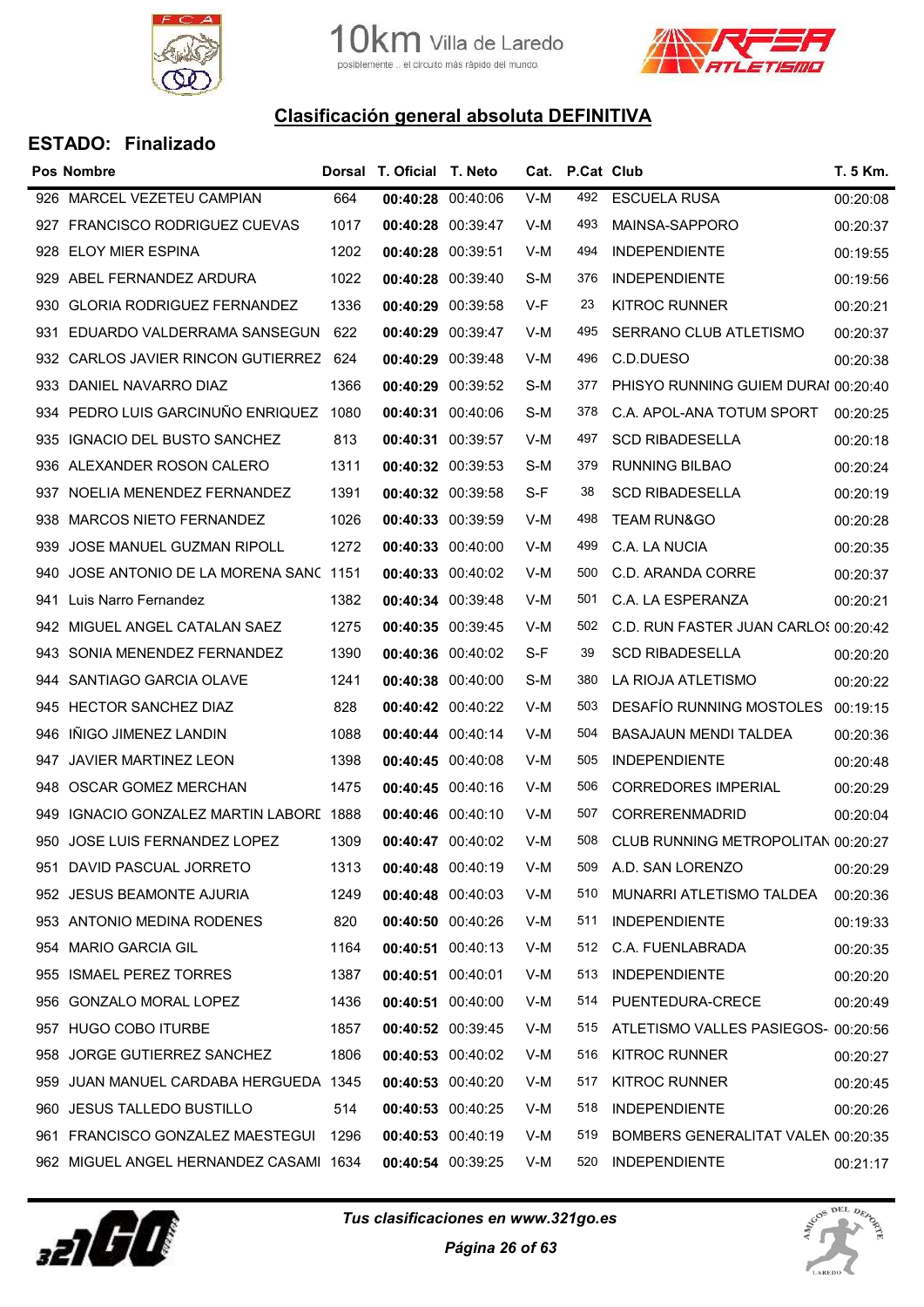



|     | <b>Pos Nombre</b>                |      | Dorsal T. Oficial T. Neto |       | Cat. P.Cat Club |                                     | T. 5 Km. |
|-----|----------------------------------|------|---------------------------|-------|-----------------|-------------------------------------|----------|
|     | 963 JOSE ANTONIO VALLE FERNANDEZ | 1332 | 00:40:54 00:40:24         | $V-M$ | 521             | S.D. KORRIKAZALEAK                  | 00:20:16 |
|     | 964 RUBEN FRIAS BULLY            | 1490 | 00:40:55 00:40:17         | V-M   | 522             | <b>CITYCAMINOS</b>                  | 00:20:36 |
|     | 965 PABLO SORDO DEL OJO          | 1679 | 00:40:56 00:40:20         | V-M   | 523             | <b>TRIATLON SANTANDER</b>           | 00:20:27 |
| 966 | DAVID HERNANDEZ BERMEJO          | 1862 | 00:40:56 00:39:48         | V-M   | 524             | <b>CORREDORES</b>                   | 00:21:12 |
|     | 967 IVAN CAMPOS FERNANDEZ        | 1494 | 00:40:58 00:40:16         | V-M   | 525             | <b>INDEPENDIENTE</b>                | 00:20:38 |
| 968 | ANA GOMEZ GONZALEZ               | 765  | 00:41:00 00:40:42         | V-F   | 24              | <b>BATHCO RUNNING TEAM</b>          | 00:20:29 |
|     | 969 SONIA DE LA CALLE GOMEZ      | 1421 | 00:41:00 00:40:11         | V-F   | 25              | <b>VELOX SEGOVIA</b>                | 00:21:10 |
| 970 | <b>JAVIER PEREZ MARTIN</b>       | 1247 | 00:41:00 00:40:30         | V-M   | 526             | <b>ATLETISMO MELGAR</b>             | 00:20:37 |
|     | 971 NOEMI ALONSO MARTINEZ        | 1933 | 00:41:00 00:39:58         | V-F   | 26              | <b>INDEPENDIENTE</b>                | 00:20:49 |
|     | 972 ANDONI NOVALES CALVO         | 1573 | 00:41:01 00:40:23         | V-M   | 527             | <b>INDEPENDIENTE</b>                | 00:20:13 |
|     | 973 DAVID LAGUNILLA GONZALEZ     | 1401 | 00:41:01 00:40:28         | V-M   | 528             | FUNDACIÓN C.R. BURGOS               | 00:20:36 |
|     | 974 JAVIER BRINGAS CAMPO         | 1014 | 00:41:01 00:40:12         | V-M   | 529             | <b>INDEPENDIENTE</b>                | 00:21:14 |
|     | 975 LUCIA MARIA MOCHOLI          | 1365 | 00:41:01 00:40:13         | S-F   | 40              | <b>REDOLAT TEAM</b>                 | 00:20:26 |
|     | 976 FAUSTINO CAÑON NOGALEDO      | 1087 | 00:41:02 00:40:21         | V-M   | 530             | C.A. LEÓN                           | 00:20:22 |
| 977 | TOMAS GOMEZ OCEJO                | 1330 | 00:41:02 00:40:17         | V-M   | 531             | <b>INDEPENDIENTE</b>                | 00:20:49 |
|     | 978 FRANCISCO SANMARCO SANTOS    | 1273 | 00:41:02 00:40:24         | V-M   | 532             | ATLETISMO SAR VERMUT PETRI 00:20:39 |          |
| 979 | <b>GUILLERMO PEREZ PEREZ</b>     | 1073 | 00:41:02 00:40:33         | V-M   | 533             | <b>INDEPENDIENTE</b>                | 00:20:32 |
|     | 980 FERMIN ASIN DUSERM           | 1042 | 00:41:02 00:40:19         | V-M   | 534             | <b>CALAGURRIS ATLETICO</b>          | 00:20:51 |
| 981 | PABLO ANTON DE COS               | 1489 | 00:41:05 00:40:28         | V-M   | 535             | <b>INDEPENDIENTE</b>                | 00:20:53 |
|     | 982 MARCOS MOSQUERA INCERA       | 508  | 00:41:05 00:40:44         | V-M   | 536             | LLORONES DEL RUNNING                | 00:20:16 |
|     | 983 NOE PAVON CAMPSAULINAS       | 1361 | 00:41:06 00:40:21         | V-M   | 537             | SONS OF RUNNING                     | 00:20:25 |
| 984 | <b>RICARDO RIVERO PACHECO</b>    | 921  | 00:41:06 00:40:22         | V-M   | 538             | <b>INDEPENDIENTE</b>                | 00:21:13 |
| 985 | JOSE LUIS BENITO COLINA          | 930  | 00:41:06 00:40:44         | V-M   | 539             | <b>INDEPENDIENTE</b>                | 00:20:27 |
| 986 | PABLO IBAÑEZ RUIZ                | 1676 | 00:41:07 00:39:36         | V-M   | 540             | APOLO ATLETISMO BURGOS              | 00:21:27 |
|     | 987 OSCAR ARANSAY MARTINEZ       | 1822 | 00:41:08 00:40:18         | V-M   | 541             | C.A. CALCEATENSE                    | 00:20:34 |
|     | 988 IÑAKI URRESTI SERRA          | 1481 | 00:41:08 00:40:23         | V-M   | 542             | <b>INDEPENDIENTE</b>                | 00:20:44 |
| 989 | <b>EMILIO MORCILLO GARCIA</b>    | 1346 | 00:41:10 00:40:24         | V-M   | 543             | C.A. CHINCHILLA                     | 00:20:58 |
|     | 990 JESUS LOPEZ ORTEGA           | 1217 | 00:41:13 00:40:31         | V-M   | 544             | <b>INDEPENDIENTE</b>                | 00:20:53 |
|     | 991 DAVID MARTIN PERIBANEZ       | 1260 | 00:41:14 00:40:32         | V-M   | 545             | <b>JACQUELINE RUNNERS</b>           | 00:20:26 |
|     | 992 VICTOR VEGA ABAD             | 1216 | 00:41:16 00:40:29         | V-M   | 546             | <b>TORRECILLA</b>                   | 00:20:37 |
|     | 993 DAVID MIGUEZ DACOSTA         | 193  | 00:41:18 00:41:15         | V-M   | 547             | CXC MONUMENTAL DE LUGO              | 00:19:57 |
|     | 994 ITZIAR LOPEZ DIAZ            | 1794 | 00:41:19 00:40:50         | S-F   | 41              | UNION ATLETICA COSLADA              | 00:20:54 |
|     | 995 DAVID PEREZ CUBILLO          | 1397 | 00:41:20 00:40:46         | V-M   | 548             | <b>BIKE TIME TRI</b>                | 00:20:31 |
|     | 996 JAVIER DOMOSTI PENAS         | 933  | 00:41:20 00:40:53         | S-M   | 381             | <b>INDEPENDIENTE</b>                | 00:20:41 |
|     | 997 GONZALO TAZO ARENILLAS       | 1466 | 00:41:23 00:40:52         | V-M   | 549             | <b>KITROC RUNNER</b>                | 00:20:22 |
|     | 998 DANIEL DOMINGUEZ PIÑEIRO     | 1288 | 00:41:24 00:40:36         | V-M   | 550             | C.D. OZONO                          | 00:21:13 |
|     | 999 NACHO ORTIZ GARMENDIA        | 1324 | 00:41:24 00:40:43         | V-M   | 551             | <b>INDEPENDIENTE</b>                | 00:20:18 |
|     |                                  |      |                           |       |                 |                                     |          |



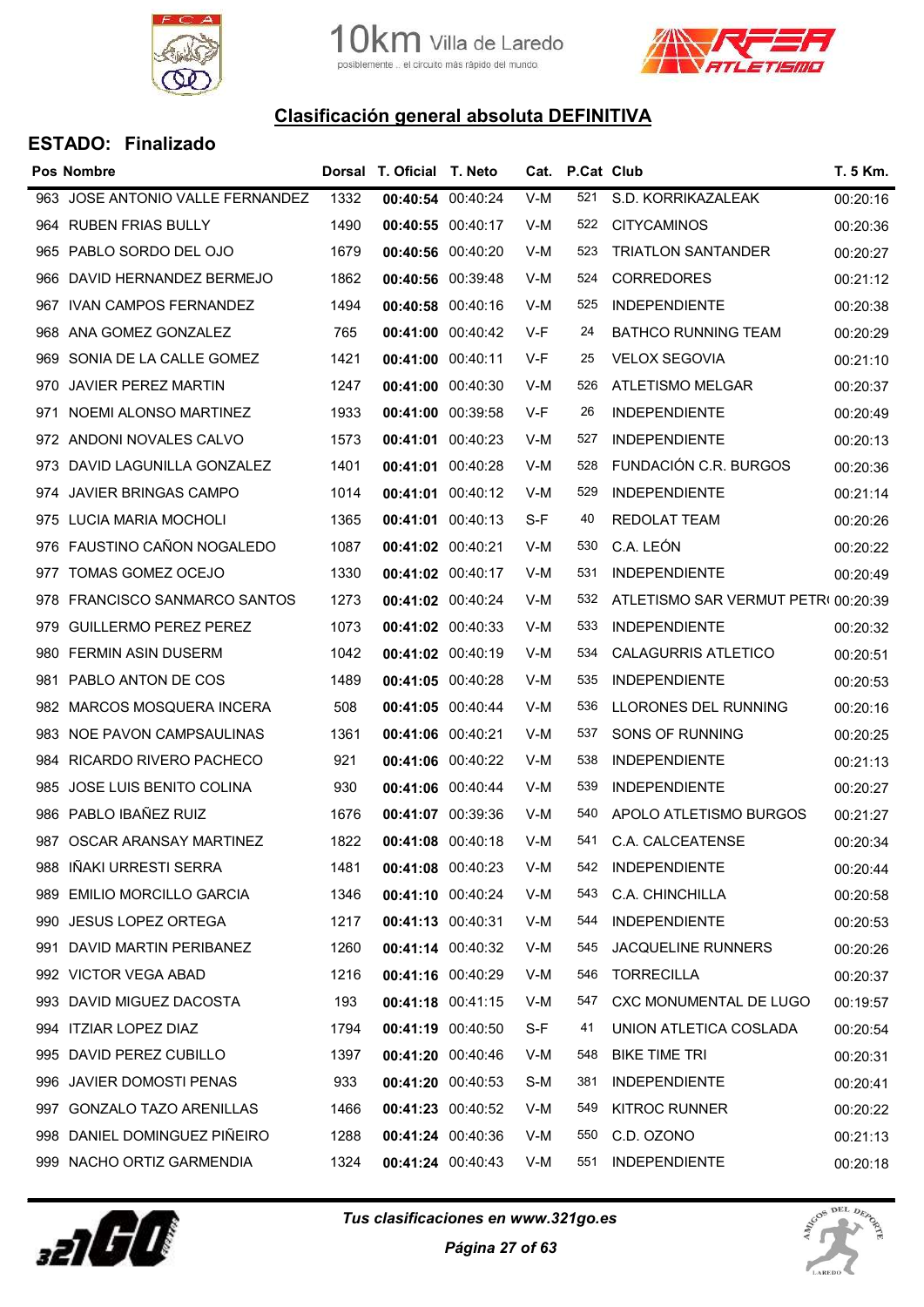



| Pos Nombre                              |      | Dorsal T. Oficial T. Neto |                   |     | Cat. P.Cat Club |                                     | T. 5 Km. |
|-----------------------------------------|------|---------------------------|-------------------|-----|-----------------|-------------------------------------|----------|
| 1000 JAVIER CUENA JULIAN                | 1404 | 00:41:26 00:40:53         |                   | S-M | 382             | TRIATLÓN AGUILARENSE ALBEF 00:20:36 |          |
| 1001 DAVID MARTIN GRANADOS              | 1911 | 00:41:27 00:40:20         |                   | V-M | 552             | <b>INDEPENDIENTE</b>                | 00:21:20 |
| 1002 JOAQUIN SOSA ROSELL                | 1433 |                           | 00:41:28 00:41:00 | V-M | 553             | C.D.B. PARIS                        | 00:20:41 |
| 1003 IKER RODRIGUEZ ALVAREZ             | 529  | 00:41:28 00:41:04         |                   | S-M | 383             | <b>INDEPENDIENTE</b>                | 00:20:31 |
| 1004 PAULINO BRINGAS                    | 1293 |                           | 00:41:29 00:40:58 | V-M | 554             | <b>INDEPENDIENTE</b>                | 00:20:53 |
| 1005 MARIO GALAN BARRAJON               | 1235 | 00:41:29 00:40:54         |                   | S-M | 384             | <b>INDEPENDIENTE</b>                | 00:20:40 |
| 1006 VICTOR RODRIGUEZ CARRASCO          | 1039 | 00:41:30 00:40:55         |                   | S-M | 385             | <b>CLUB CORREDORES</b>              | 00:20:40 |
| 1007 RODRIGO ROBLES FERRERAS            | 874  | 00:41:30 00:41:06         |                   | V-M | 555             | C.A. LA ESPERANZA                   | 00:20:10 |
| 1008 MARIANO VALLEJO CAMARGO            | 1656 | 00:41:30 00:40:42         |                   | V-M | 556             | <b>PARQUE SPORT</b>                 | 00:21:01 |
| 1009 TRINIDAD ROMERO VILLAR             | 1353 | 00:41:30 00:40:56         |                   | V-F | 27              | <b>BATHCO RUNNING TEAM</b>          | 00:20:40 |
| 1010 FRANCISCO JAVIER GUTIERREZ RUIZ    | 922  | 00:41:31 00:41:10         |                   | V-M | 557             | ATLETICO LAREDO-CAMPING LA 00:20:50 |          |
| 1011 IGOR CAMINO ALONSO                 | 1226 |                           | 00:41:31 00:40:53 | V-M | 558             | C.A. LAUDIO                         | 00:20:57 |
| 1012 LUIS ALFONSO SANZ DIEZ             | 2021 | 00:41:31 00:40:36         |                   | V-M | 559             | <b>KITROC RUNNER</b>                | 00:20:45 |
| 1013 RUBEN GAMARRA ROMAN                | 1338 | 00:41:32 00:41:00         |                   | V-M | 560             | C.D. ARANDA CORRE                   | 00:20:57 |
| 1014 JOSE MARIA ACEBES CID              | 1221 | 00:41:32 00:41:02         |                   | V-M | 561             | <b>VAILLANT RACING VALLADOLID</b>   | 00:20:17 |
| 1015 MAXI ARNAUDIN                      | 1669 | 00:41:34 00:40:44         |                   | V-M | 562             | CAMPO ACTIVO                        | 00:21:06 |
| 1016 MARIA GOMEZ ALMENDARIZ             | 1713 | 00:41:34 00:40:46         |                   | V-F | 28              | <b>CLUB CORREDORES</b>              | 00:20:51 |
| 1017 JESUS BARCENILLA GONZALEZ          | 1368 | 00:41:35 00:40:47         |                   | V-M | 563             | CAMARGO RIA DEL CARMEN              | 00:21:17 |
| 1018 LUCIA BLANCO ARRIOLA               | 1447 |                           | 00:41:36 00:41:09 | V-F | 29              | <b>INDEPENDIENTE</b>                | 00:20:50 |
| 1019 AITOR LAZPITA AJURIA               | 512  |                           | 00:41:37 00:41:00 | V-M | 564             | <b>BM ATLETICO COLINDRES</b>        | 00:20:54 |
| 1020 FRANCISCO GUZMAN RIPOLL            | 1148 | 00:41:37 00:41:05         |                   | V-M | 565             | C.A. LA NUCIA                       | 00:21:06 |
| 1021 RUBEN LOPEZ GARCIA                 | 1127 | 00:41:40 00:40:52         |                   | S-M | 386             | <b>INDEPENDIENTE</b>                | 00:21:20 |
| 1022 ANTONIO PEREZ ABASCAL              | 995  | 00:41:41 00:41:16         |                   | V-M | 566             | <b>INDEPENDIENTE</b>                | 00:20:20 |
| 1023 JUAN OSCAR GONZALEZ CALLEJA        | 1224 | 00:41:41 00:40:56         |                   | V-M | 567             | <b>BEER RUNNERS</b>                 | 00:21:10 |
| 1024 CARLOS SANCHEZ GOMEZ               | 889  | 00:41:42 00:41:18         |                   | V-M | 568             | <b>TEAM RUN&amp;GO</b>              | 00:20:21 |
| 1025 DAVID MARTINEZ NICOLAS             | 1097 | 00:41:42 00:41:16         |                   | V-M | 569             | <b>INDEPENDIENTE</b>                | 00:20:06 |
| 1026 CHRISTIAN BOTO                     | 1352 |                           | 00:41:42 00:40:56 | S-M | 387             | <b>TIGERS RUNNING CLUB</b>          | 00:20:34 |
| 1027 RODRIGO LOZANO IBEAS               | 1675 |                           | 00:41:43 00:40:12 | V-M | 570             | <b>INDEPENDIENTE</b>                | 00:21:41 |
| 1028 JESUS AJURIA FERNANDEZ             | 1354 | 00:41:43 00:41:08         |                   | V-M | 571             | C.A. AKILES                         | 00:20:30 |
| 1029 MOISES ABRIL LOPEZ                 | 505  | 00:41:44 00:41:27         |                   | V-M | 572             | <b>RUNNING MOYCHE</b>               | 00:20:40 |
| 1030 CARLOS MARTIN MORENO               | 1671 | 00:41:46 00:40:53         |                   | V-M | 573             | <b>HERCULES TERMARIA</b>            | 00:21:03 |
| 1031 JOSE MANUEL FERNANDEZ RODRIGL 1323 |      | 00:41:46 00:41:18         |                   | S-M | 388             | EDM CAYON-HELIOS DICA               | 00:20:54 |
| 1032 RAFAEL FERRERUELA CAÑERO           | 1389 |                           | 00:41:47 00:41:07 | V-M | 574             | <b>INDEPENDIENTE</b>                | 00:20:42 |
| 1033 JAVIER SANCHEZ SANTOS              | 1684 | 00:41:49 00:40:59         |                   | S-M | 389             | <b>INDEPENDIENTE</b>                | 00:21:08 |
| 1034 ANDRES FERNANDEZ MARTINEZ          | 1628 | 00:41:49 00:40:42         |                   | S-M | 390             | CORREDORES MONTECARMEL( 00:21:02    |          |
| 1035 JULIO CESAR JIMENEZ GONZALEZ       | 2149 | 00:41:50 00:41:07         |                   | V-M | 575             | <b>INDEPENDIENTE</b>                | 00:21:05 |
| 1036 JOSE LUIS GOMEZ RODRIGUEZ          | 1926 | 00:41:50 00:40:48         |                   | V-M | 576             | <b>INDEPENDIENTE</b>                | 00:21:26 |
|                                         |      |                           |                   |     |                 |                                     |          |



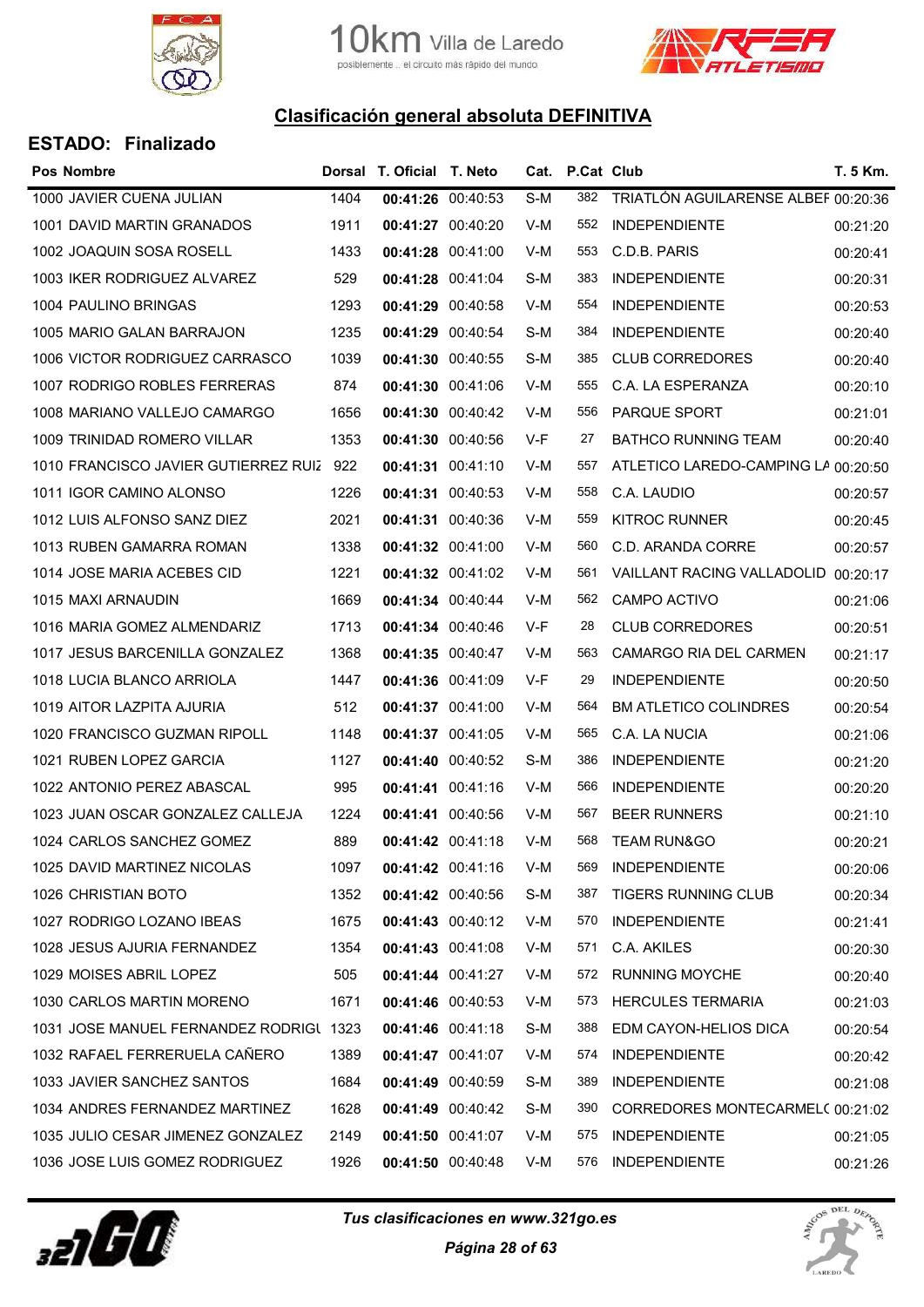

10 Km. Villa de Laredo<br>posiblemente .. el circuito más rápido del mundo.



## Clasificación general absoluta DEFINITIVA

| <b>Pos Nombre</b>                       |      | Dorsal T. Oficial T. Neto |                   | Cat.  | P.Cat Club |                                          | T. 5 Km. |
|-----------------------------------------|------|---------------------------|-------------------|-------|------------|------------------------------------------|----------|
| 1037 RAFAEL ESTEO LOZANO                | 1768 |                           | 00:41:50 00:40:56 | $V-M$ | 577        | <b>INDEPENDIENTE</b>                     | 00:21:29 |
| 1038 JULIO CESAR FERNANDEZ GONZALE 1220 |      | 00:41:50 00:41:03         |                   | V-M   | 578        | GM--BYM                                  | 00:21:04 |
| 1039 PABLO GONZALEZ SIMON               | 1295 |                           | 00:41:50 00:41:26 | V-M   | 579        | C.A. TORRELAVEGA                         | 00:20:56 |
| 1040 CLAUDIA CENTURION                  | 1484 |                           | 00:41:51 00:41:23 | S-F   | 42         | C.A. S.S. DE LOS REYES - CLINIC 00:20:43 |          |
| 1041 EDUARDO HERNANDEZ SANCHEZ          | 1670 |                           | 00:41:51 00:40:26 | V-M   | 580        | <b>INDEPENDIENTE</b>                     | 00:21:27 |
| 1042 BORJA SAIZ SOMARRIBA               | 1648 | 00:41:52 00:40:41         |                   | S-M   | 391        | LA MAREA AZUL TRI TORRELAVI 00:21:33     |          |
| 1043 RUBEN MARTIN PEÑA                  | 1952 |                           | 00:41:53 00:40:48 | V-M   | 581        | <b>INDEPENDIENTE</b>                     | 00:21:28 |
| 1044 MIGUEL ANGEL SAIZ HERRERO          | 932  |                           | 00:41:54 00:41:35 | V-M   | 582        | <b>INDEPENDIENTE</b>                     | 00:21:02 |
| 1045 JON ARRIZABALAGA UNZUETA           | 2005 |                           | 00:41:54 00:40:55 | S-M   | 392        | <b>INDEPENDIENTE</b>                     | 00:20:30 |
| 1046 JON SANTISTEBAN                    | 1685 |                           | 00:41:54 00:41:03 | S-M   | 393        | <b>INDEPENDIENTE</b>                     | 00:21:24 |
| 1047 ISRAEL LAZARO CABAÑES              | 342  |                           | 00:41:54 00:41:42 | S-M   | 394        | <b>ZORROS RUN</b>                        | 00:19:43 |
| 1048 IVAN URTASUN PASCUAL               | 580  | 00:41:55 00:41:41         |                   | S-M   | 395        | <b>HIRU-HERRI</b>                        | 00:18:25 |
| 1049 TOMAS PASCUAL ESCAGEDO             | 1633 |                           | 00:41:55 00:41:02 | V-M   | 583        | <b>INDEPENDIENTE</b>                     | 00:21:24 |
| 1050 EGOITZ MORAN GOMEZ                 | 1649 |                           | 00:41:58 00:40:45 | V-M   | 584        | TRAIL TEAM BIZKAIA                       | 00:21:11 |
| 1051 RICARDO BARBADO MARTIN             | 1331 |                           | 00:41:59 00:41:12 | V-M   | 585        | <b>RUNNERS 40450</b>                     | 00:20:17 |
| 1052 JAVIER FERNANDEZ ANTON             | 1410 |                           | 00:41:59 00:41:26 | V-M   | 586        | <b>INDEPENDIENTE</b>                     | 00:20:56 |
| 1053 MERCEDES MENENDEZ PEREZ            | 1756 |                           | 00:42:00 00:40:46 | V-F   | 30         | <b>TOSCAF RECTA FINAL</b>                | 00:21:42 |
| 1054 FLORIN BADEA                       | 819  |                           | 00:42:00 00:41:43 | V-M   | 587        | CANGURO A.A.C.                           |          |
| 1055 ANGEL BARBERA TABLADO              | 1686 |                           | 00:42:00 00:40:59 | V-M   | 588        | <b>RUNNING COMPANY</b>                   | 00:21:28 |
| 1056 FRANCISCO ORTEGA GARCIA            | 1287 | 00:42:00 00:41:37         |                   | V-M   | 589        | C.A. SUANZES                             | 00:20:31 |
| 1057 ANTONIO SUÑER TORRES               | 1805 |                           | 00:42:00 00:41:30 | V-M   | 590        | C.A. PITIUS                              | 00:20:46 |
| 1058 FRANCISCO RUBIN MALHO              | 1271 |                           | 00:42:00 00:41:22 | V-M   | 591        | CLUB ATLETAS VETERANOS DE 00:20:42       |          |
| 1059 IDOIA IZAGUIRRE CASTILLO           | 1378 |                           | 00:42:00 00:41:35 | S-F   | 43         | <b>INDEPENDIENTE</b>                     | 00:20:34 |
| 1060 NOELIA ORTEGA MARTIN               | 1286 |                           | 00:42:01 00:41:38 | S-F   | 44         | A.D. MARATON                             | 00:20:31 |
| 1061 IVAN ARANDA LORENZO                | 1815 |                           | 00:42:01 00:41:10 | S-M   | 396        | <b>INDEPENDIENTE</b>                     | 00:21:03 |
| 1062 MARINA HERNANDEZ GONZALEZ          | 1655 |                           | 00:42:02 00:41:12 | V-F   | 31         | CLUB RUNNING METROPOLITAN 00:21:15       |          |
| 1063 JAIME ONTORIA                      | 1651 |                           | 00:42:02 00:41:12 | V-M   | 592        | <b>INDEPENDIENTE</b>                     | 00:21:12 |
| 1064 MARIA JARA LARA                    | 1632 |                           | 00:42:03 00:41:42 | V-F   | 32         | C.A. ALCORCON                            | 00:21:08 |
| 1065 CARLOS SANCHEZ BLAS                | 1755 |                           | 00:42:04 00:41:13 | V-M   | 593        | <b>VG RUNNING</b>                        | 00:20:47 |
| 1066 ESTELA BIAIN SANCHEZ               | 1790 |                           | 00:42:04 00:41:12 | V-F   | 33         | C.A. LA BLANCA                           | 00:21:15 |
| 1067 ALBERTO DE LA FUENTE MORENO        | 1496 |                           | 00:42:06 00:41:23 | V-M   | 594        | ARSAN                                    | 00:20:23 |
| 1068 ALBERTO BARRAGAN DIEZ              | 1257 |                           | 00:42:09 00:41:22 | V-M   | 595        | GYM-BYM                                  | 00:21:01 |
| 1069 FRANCISCO TURON GALAN              | 1386 | 00:42:10 00:41:27         |                   | V-M   | 596        | <b>JACQUELINE RUNNERS</b>                | 00:21:05 |
| 1070 ANDER LOPEZ HERNANDEZ              | 907  |                           | 00:42:11 00:41:45 | S-M   | 397        | <b>INDEPENDIENTE</b>                     | 00:21:08 |
| 1071 VICTOR MANUEL IGLESIAS GONZALE 642 |      |                           | 00:42:13 00:41:44 | V-M   | 597        | <b>INDEPENDIENTE</b>                     | 00:21:27 |
| 1072 EDUARDO CASTRO MERINO              | 1418 |                           | 00:42:13 00:41:23 | V-M   | 598        | <b>INDEPENDIENTE</b>                     | 00:21:15 |
| 1073 FELIPE BETANCOURT LANGA            | 1764 |                           | 00:42:13 00:41:15 | V-M   | 599        | <b>INDEPENDIENTE</b>                     | 00:21:07 |



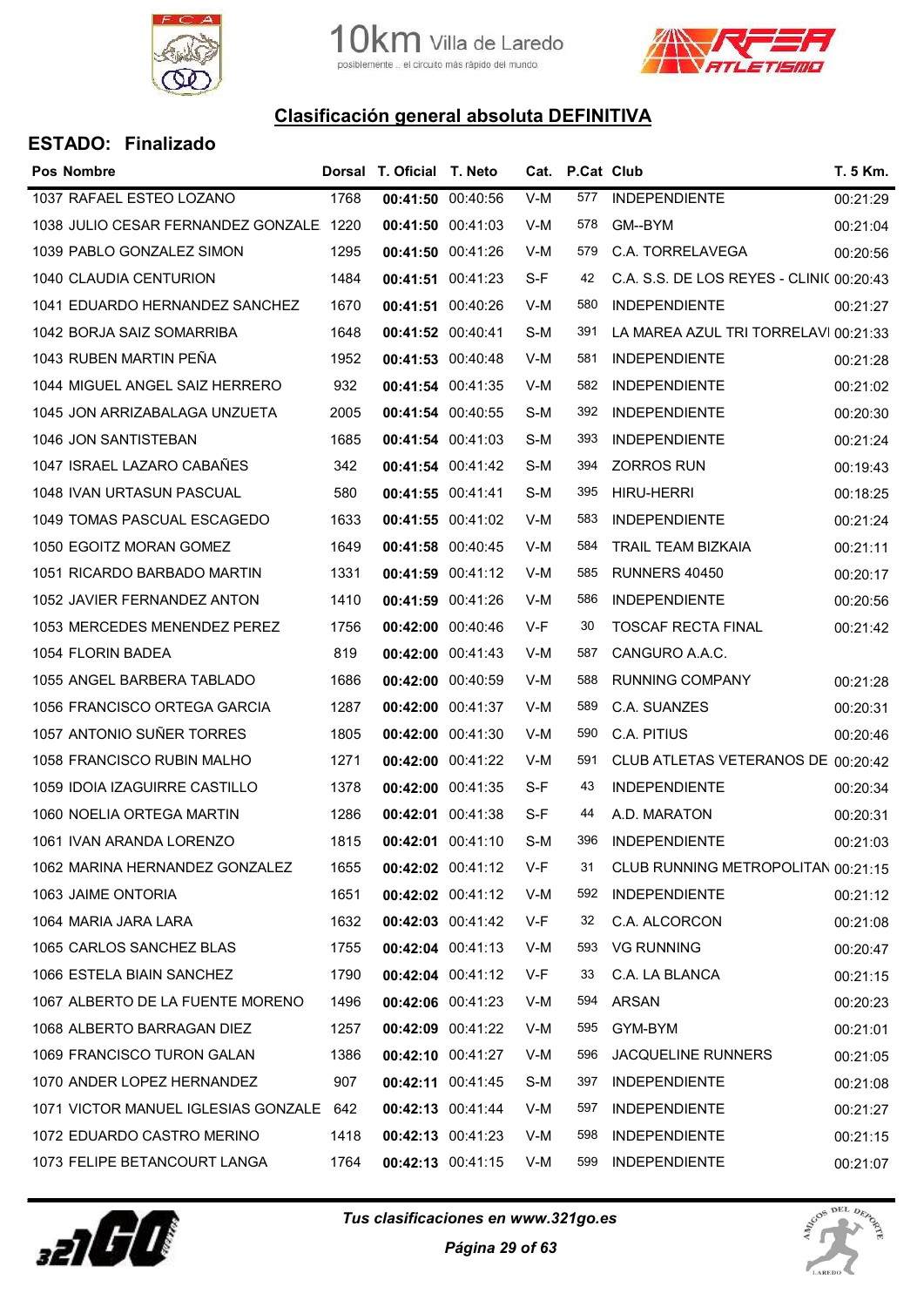



| <b>ESTADO: Finalizado</b> |  |
|---------------------------|--|
|---------------------------|--|

| <b>Pos Nombre</b>                        |      | Dorsal T. Oficial T. Neto |                   |     | Cat. P.Cat Club |                                          | T. 5 Km. |
|------------------------------------------|------|---------------------------|-------------------|-----|-----------------|------------------------------------------|----------|
| 1074 JUAN CONDE                          | 1488 | 00:42:13 00:41:34         |                   | V-M | 600             | <b>INDEPENDIENTE</b>                     | 00:21:12 |
| 1075 BEATRIZ MARTINEZ NARANJO            | 1772 | 00:42:13 00:40:52         |                   | S-F | 45              | ATLETISMO VALLES PASIEGOS- 00:21:48      |          |
| 1076 CARLOS PERIAÑEZ CARRASCO            | 1629 | 00:42:13 00:41:17         |                   | S-M | 398             | <b>INDEPENDIENTE</b>                     | 00:21:20 |
| 1077 JORGE CALLE SANCHEZ                 | 1856 | 00:42:14 00:41:26         |                   | S-M | 399             | A.D. SAN LORENZO                         | 00:21:05 |
| 1078 JOSE FRANCISCO SANCHEZ JIMENEZ 1278 |      | 00:42:14 00:41:33         |                   | S-M | 400             | <b>INDEPENDIENTE</b>                     | 00:21:09 |
| 1079 SERGIO MARTINEZ ALONSO              | 845  | 00:42:14 00:41:31         |                   | V-M | 601             | <b>INDEPENDIENTE</b>                     | 00:20:53 |
| 1080 JUAN MANUEL GIL MATEO               | 1427 | 00:42:14 00:41:24         |                   | V-M | 602             | C.A. LABEGANE                            | 00:21:27 |
| 1081 ELSA RAMOS MATEOS                   | 1760 | 00:42:15 00:41:30         |                   | V-F | 34              | C.A. LA BLANCA                           | 00:21:15 |
| 1082 REBECCA BRASSINGTON                 | 1121 | 00:42:16 00:41:46         |                   | S-F | 46              | C.A. S.S. DE LOS REYES - CLINI( 00:20:47 |          |
| 1083 INMA SAINZ VALER                    | 1208 | 00:42:16 00:41:48         |                   | V-F | 35              | <b>HIRU-HERRI</b>                        | 00:20:19 |
| 1084 MIKEL GARCIA ESCOCIA                | 163  | 00:42:16 00:41:32         |                   | S-M | 401             | <b>INDEPENDIENTE</b>                     | 00:20:50 |
| 1085 ANTONIO JIMENEZ PEREZ               | 1050 | 00:42:19 00:41:35         |                   | S-M | 402             | <b>INDEPENDIENTE</b>                     | 00:20:50 |
| 1086 JAIRO ELECHIGUERRA CANO             | 1809 | 00:42:21 00:41:27         |                   | V-M | 603             | <b>INDEPENDIENTE</b>                     | 00:21:32 |
| 1087 RAMON TORRE PUENTE                  | 1559 | 00:42:21 00:41:44         |                   | V-M | 604             | <b>INDEPENDIENTE</b>                     | 00:20:55 |
| 1088 MARCOS LOPEZ FEIJOO                 | 2055 | 00:42:23 00:41:36         |                   | S-M | 403             | <b>INDEPENDIENTE</b>                     | 00:21:28 |
| 1089 DAVID ALVAREZ ARAGON                | 646  | 00:42:24 00:41:59         |                   | V-M | 605             | MAINSA-SAPPORO                           | 00:20:40 |
| 1090 MARCOS BRA TORRE                    | 936  | 00:42:24 00:42:11         |                   | V-M | 606             | AMIGOS DEL DEPORTE                       | 00:20:59 |
| 1091 ANGELA FERNANDEZ ALONSO             | 555  | 00:42:24 00:41:58         |                   | S-F | 47              | C.A.LAREDO-CAMPING LAREDO 00:20:40       |          |
| 1092 ARTURO BRA TORRE                    | 935  | 00:42:24 00:42:09         |                   | V-M | 607             | AMIGOS DEL DEPORTE                       | 00:21:00 |
| 1093 RUBEN GALVEZ CAMPOS                 | 1787 | 00:42:24 00:41:18         |                   | S-M | 404             | <b>INDEPENDIENTE</b>                     | 00:22:02 |
| 1094 CARLOS MONTALVO GIBAJA              | 1646 | 00:42:25 00:41:33         |                   | S-M | 405             | LOS FRICUÑAOS                            | 00:21:14 |
| 1095 ANDRES LERA RAMIREZ                 | 741  | 00:42:25 00:41:34         |                   | V-M | 608             | <b>BIKE TIME TRI</b>                     | 00:21:15 |
| 1096 FERNANDO FRADE CENTENO              | 1059 | 00:42:27 00:41:53         |                   | V-M | 609             | <b>INDEPENDIENTE</b>                     | 00:21:46 |
| 1097 DAVID HARDISSON HERNAEZ             | 1890 | 00:42:29 00:41:31         |                   | V-M | 610             | C.A. AKILES                              | 00:21:41 |
| 1098 ROCIO RUEDA HOYA                    | 643  | 00:42:33 00:42:13         |                   | V-F | 36              | <b>INDEPENDIENTE</b>                     | 00:21:08 |
| 1099 OSCAR LASTRA GOMEZ                  | 1665 | 00:42:33 00:41:08         |                   | V-M | 611             | <b>INDEPENDIENTE</b>                     | 00:21:55 |
| 1100 FELIX FERNANDEZ NATES               | 556  |                           | 00:42:35 00:42:07 | V-M | 612             | C.A.LAREDO-CAMPING LAREDO 00:21:07       |          |
| 1101 LUIS MIGUEL SAN SEGUNDO GOMEZ 1688  |      | 00:42:36 00:41:32         |                   | V-M | 613             | TRIAVILA                                 | 00:21:47 |
| 1102 DANIEL TERRAZAS MARTINEZ            | 1758 | 00:42:37 00:41:38         |                   | V-M | 614             | <b>INDEPENDIENTE</b>                     | 00:21:42 |
| 1103 MIGUEL ANGEL GARCIA FERNANDEZ 1833  |      | 00:42:38 00:42:08         |                   | V-M | 615             | <b>INDEPENDIENTE</b>                     | 00:20:58 |
| 1104 PATXI DOMINGUEZ CARO                | 1932 | 00:42:39 00:41:33         |                   | V-M | 616             | <b>INDEPENDIENTE</b>                     | 00:21:32 |
| 1105 JUAN RODRIGUEZ VITURRO              | 1695 | 00:42:39 00:41:36         |                   | V-M | 617             | <b>INDEPENDIENTE</b>                     | 00:21:12 |
| 1106 ERITZ CAMPOS ARETXAGA               | 1754 | 00:42:40 00:41:36         |                   | S-M | 406             | <b>INDEPENDIENTE</b>                     | 00:22:03 |
| 1107 ISRAEL MARTINEZ                     | 1672 | 00:42:40 00:41:20         |                   | V-M | 618             | <b>INDEPENDIENTE</b>                     | 00:21:54 |
| 1108 JACINTO DURAN GALVAN                | 1008 | 00:42:40 00:42:00         |                   | V-M | 619             | <b>CLUB CORREDORES</b>                   | 00:21:37 |
| 1109 IRIS SALAS                          | 1652 |                           | 00:42:41 00:41:52 | S-F | 48              | BORN2RUN                                 | 00:21:19 |
| 1110 JOSE LUIS MARTIN GURPEGUI           | 1163 |                           | 00:42:41 00:42:12 | V-M | 620             | <b>INDEPENDIENTE</b>                     | 00:20:27 |



Tus clasificaciones en www.321go.es

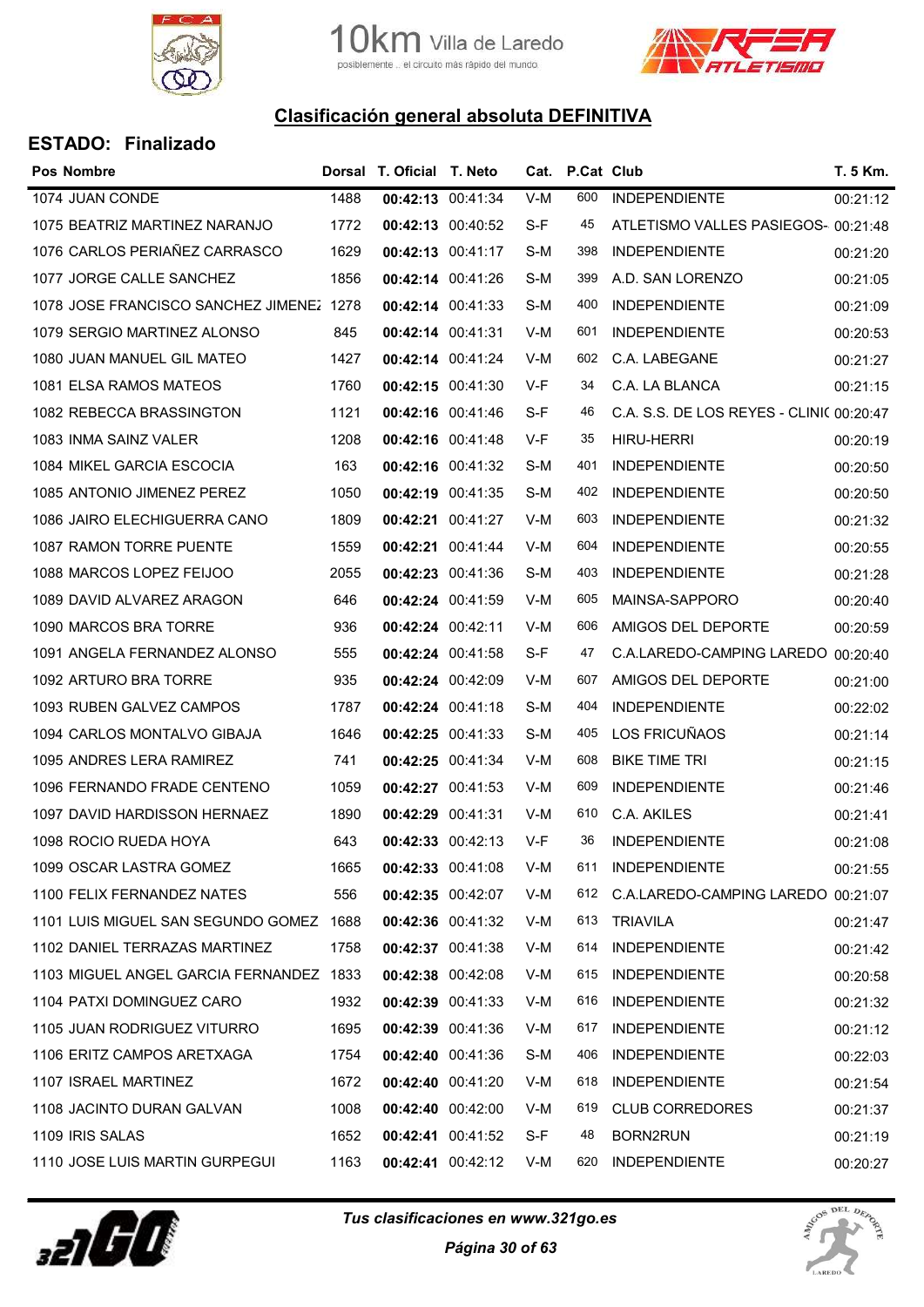



| <b>Pos Nombre</b>                  |      | Dorsal T. Oficial T. Neto |                   |     | Cat. P.Cat Club |                                     | T. 5 Km. |
|------------------------------------|------|---------------------------|-------------------|-----|-----------------|-------------------------------------|----------|
| 1111 EDUARDO AVELLANEDA SANCHEZ    | 1975 |                           | 00:42:41 00:41:35 | V-M | 621             | MUNARRI ATLETISMO TALDEA            | 00:21:40 |
| 1112 PEDRO JERONIMO YERA PALOMINO  | 938  | 00:42:41 00:42:27         |                   | S-M | 407             | <b>INDEPENDIENTE</b>                | 00:20:33 |
| 1113 RAUL PASCUAL                  | 1851 |                           | 00:42:41 00:41:43 | S-M | 408             | HIRUKO TRIATLOI TALDEA              | 00:21:17 |
| 1114 ERLANTZ MENCIA REDONDO        | 1610 |                           | 00:42:43 00:41:46 | S-M | 409             | <b>INDEPENDIENTE</b>                | 00:21:29 |
| 1115 VICTOR AGUDO GOMEZ            | 1775 |                           | 00:42:44 00:41:55 | V-M | 622             | ATLETISMO TRASMIERA                 | 00:21:26 |
| 1116 MANUEL ESCALLADA DE LA FUENTE | 913  |                           | 00:42:44 00:42:05 | V-M | 623             | <b>INDEPENDIENTE</b>                | 00:20:48 |
| 1117 CESAR AJA ORTIZ               | 1678 | 00:42:46 00:41:57         |                   | V-M | 624             | <b>INDEPENDIENTE</b>                | 00:21:49 |
| 1118 VERONICA GUTIERREZ DIEGO      | 1011 | 00:42:46 00:42:14         |                   | V-F | 37              | C.A. POLANCO-SOLVAY                 | 00:21:23 |
| 1119 ESTEBAN CERRO TORRE           | 531  | 00:42:46 00:42:25         |                   | S-M | 410             | <b>TRIATLON SANTANDER</b>           | 00:21:29 |
| 1120 EVELIN CEBALLOS LEZCANO       | 1773 |                           | 00:42:46 00:41:53 | S-F | 49              | <b>VG RUNNING</b>                   | 00:21:51 |
| 1121 LAURA FERNANDEZ GARCIA        | 1971 |                           | 00:42:46 00:41:33 | S-F | 50              | UNO PUBLICIDAD TRAGALEGUA 00:21:53  |          |
| 1122 ASIER TELLETXEA GARAI         | 1700 |                           | 00:42:48 00:41:52 | V-M | 625             | TELLETXEA TEAM                      | 00:21:46 |
| 1123 OSCAR CASAS COUSELO           | 1830 |                           | 00:42:48 00:41:50 | V-M | 626             | <b>TAMBRE BIKE &amp; RUNNING</b>    | 00:22:09 |
| 1124 DAVID SAIZ IZAGUIRRE          | 1370 |                           | 00:42:48 00:42:08 | V-M | 627             | <b>INDEPENDIENTE</b>                | 00:21:22 |
| 1125 JUAN MIGUEL MAILLO CANTERO    | 316  |                           | 00:42:49 00:41:55 | V-M | 628             | <b>ADAS PROINOR</b>                 | 00:21:50 |
| 1126 IMANOL IBAÑEZ TRICIO          | 1474 | 00:42:51 00:42:07         |                   | S-M | 411             | <b>CORRER POR MIRANDA</b>           | 00:21:35 |
| 1127 OSCAR PEÑA BARRIO             | 1900 | 00:42:51 00:41:39         |                   | V-M | 629             | <b>CORRER POR MIRANDA</b>           | 00:22:13 |
| 1128 PEDRO NADAL CEBEY             | 1228 |                           | 00:42:52 00:42:15 | V-M | 630             | PHISYO RUNNING GUIEM DURAI 00:21:45 |          |
| 1129 JESUS LUIS PUENTE             | 1897 |                           | 00:42:52 00:41:24 | V-M | 631             | <b>MIERCOLES A CORRER</b>           | 00:22:28 |
| 1130 RAUL GONZALEZ SOTO            | 1774 |                           | 00:42:55 00:41:57 | V-M | 632             | <b>INDEPENDIENTE</b>                | 00:21:22 |
| 1131 IAGO BUA NUÑEZ                | 1409 |                           | 00:42:58 00:42:04 | V-M | 633             | <b>INDEPENDIENTE</b>                | 00:22:08 |
| 1132 SERGIO REXACH ZUNZUNEGUI      | 540  |                           | 00:42:59 00:42:16 | S-M | 412             | <b>KTT GRUPO ZEM</b>                | 00:21:02 |
| 1133 JUAN MARIA BENITO ALEJO       | 1818 |                           | 00:43:00 00:41:39 | V-M | 634             | SONS OF RUNNING                     | 00:21:49 |
| 1134 JAVIER LUENGO ANGULO          | 1662 | 00:43:00 00:41:43         |                   | V-M | 635             | <b>CCVM RUNNERS</b>                 | 00:22:16 |
| 1135 LUIS MIGUEL RUIZ MANTECA      | 1339 |                           | 00:43:01 00:42:13 | S-M | 413.            | ATLETISMO VALLES PASIEGOS- 00:21:39 |          |
| 1136 VICTOR GONZALEZ ARLANZON      | 1335 |                           | 00:43:02 00:42:29 | V-M | 636             | <b>KITROC RUNNER</b>                | 00:21:55 |
| 1137 ALVARO PEREA CONDE            | 1438 |                           | 00:43:02 00:42:18 | S-M | 414             | <b>TRIATLON MIRANDA</b>             | 00:21:11 |
| 1138 JULIO IVAN MORALES JUEZ       | 1640 |                           | 00:43:02 00:42:29 | V-M | 637             | <b>KITROC RUNNER</b>                | 00:21:55 |
| 1139 DAVID MAYO LOPEZ              | 1514 |                           | 00:43:04 00:42:25 | V-M | 638             | <b>INDEPENDIENTE</b>                | 00:21:30 |
| 1140 ERIK FERNANDEZ ZORRILLA       | 805  |                           | 00:43:04 00:42:45 | S-M | 415             | <b>INDEPENDIENTE</b>                | 00:21:15 |
| 1141 VICTOR PEREZ MARCANO          | 1664 |                           | 00:43:08 00:42:20 | V-M | 639             | <b>INDEPENDIENTE</b>                | 00:21:40 |
| 1142 RICARDO CENZANO LEON          | 1482 | 00:43:08 00:42:32         |                   | V-M | 640             | <b>CALAGURRIS ATLETICO</b>          | 00:21:25 |
| 1143 JAVIER COLL ROSSELLO          | 1478 | 00:43:08 00:42:31         |                   | S-M | 416             | PHISYO RUNNING GUIEM DURAI 00:21:45 |          |
| 1144 EMILIO JOSE NAVEIRA CANO      | 1355 |                           | 00:43:09 00:42:42 | V-M | 641             | <b>INDEPENDIENTE</b>                | 00:21:11 |
| 1145 IGNACIO PERNIA MARTIN         | 1792 |                           | 00:43:10 00:41:59 | V-M | 642             | <b>COBRECES RUNNING</b>             | 00:21:42 |
| 1146 HECTOR ALONSO VALLE           | 1639 |                           | 00:43:10 00:42:35 | V-M | 643             | CAMARGO RIA DEL CARMEN              | 00:21:02 |
| 1147 TONI BAUZA FULLANA            | 1473 |                           | 00:43:11 00:42:31 | V-M | 644             | <b>INDEPENDIENTE</b>                | 00:22:18 |



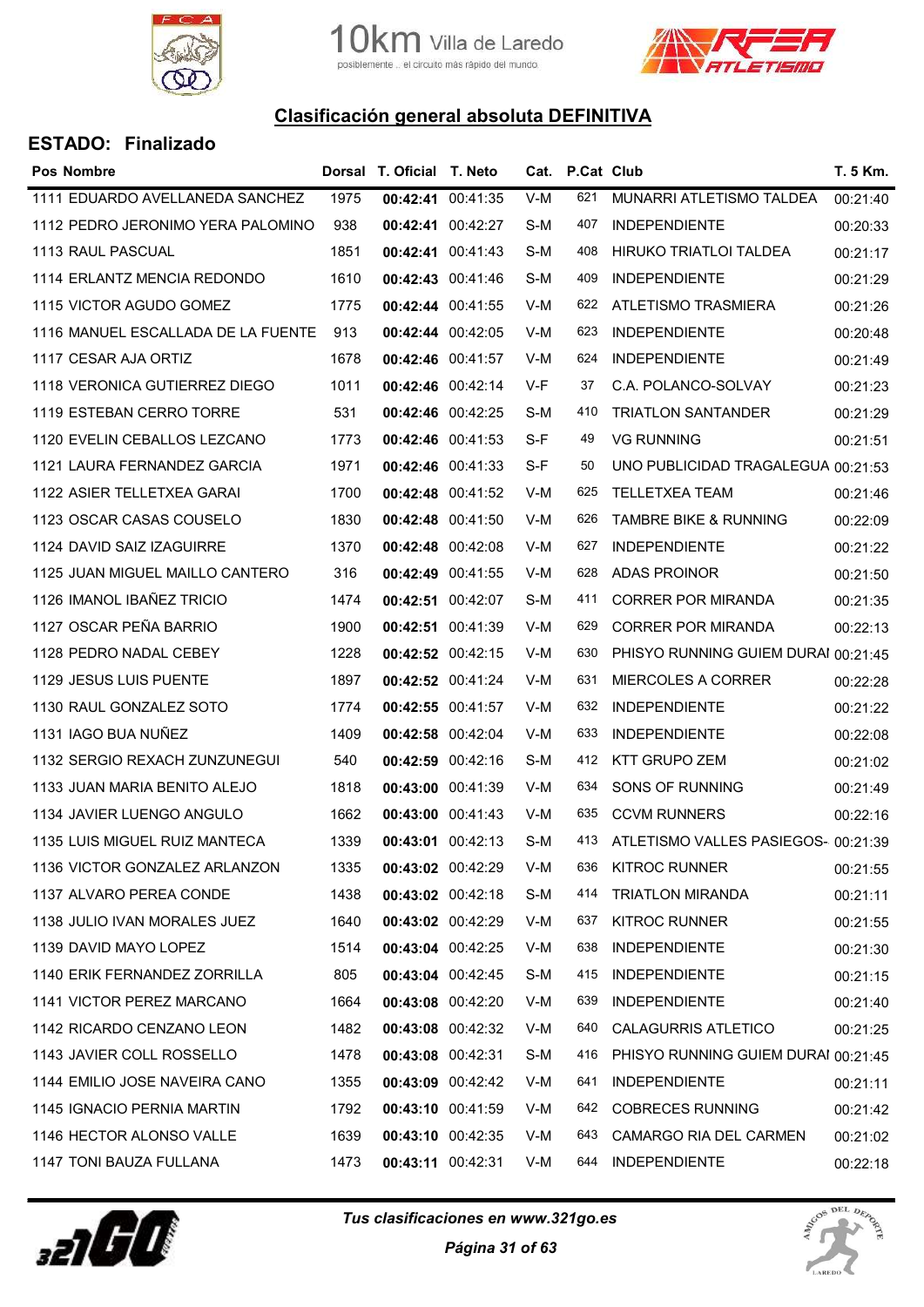



| <b>Pos Nombre</b>                        |      | Dorsal T. Oficial T. Neto |                   |     | Cat. P.Cat Club |                                     | T. 5 Km. |
|------------------------------------------|------|---------------------------|-------------------|-----|-----------------|-------------------------------------|----------|
| 1148 ALFONSO QUINTANS VAZQUEZ            | 1440 |                           | 00:43:11 00:42:26 | S-M | 417             | <b>INDEPENDIENTE</b>                | 00:22:06 |
| 1149 GUILLEM MUNAR BAUZA                 | 1358 |                           | 00:43:11 00:42:36 | V-M | 645             | C.A. MANACOR                        | 00:21:32 |
| 1150 CRISTINA SAÑUDO SEDANO              | 511  | 00:43:13 00:42:44         |                   | V-F | 38              | SELAYA-JOSELIN SOBAOS Y QU 00:21:29 |          |
| 1151 JUAN MANUEL FERNANDEZ RUBIO         | 1636 | 00:43:13 00:42:29         |                   | V-M | 646             | <b>TRIFLAVI</b>                     | 00:21:42 |
| 1152 ASAAD YOUSEFI                       | 1763 |                           | 00:43:15 00:42:04 | V-M | 647             | <b>INDEPENDIENTE</b>                | 00:21:49 |
| 1153 SILVIA SANZ CAMPOS                  | 627  | 00:43:18 00:42:51         |                   | S-F | 51              | PLAYAS DE CASTELLON                 | 00:21:47 |
| 1154 PASCUAL SANZ PATROCINIO             | 626  | 00:43:18 00:42:51         |                   | V-M | 648             | <b>MASSAMAGREL</b>                  | 00:21:47 |
| 1155 EDUARDO GIMENO HERNANZ              | 1395 | 00:43:19 00:42:46         |                   | V-M | 649             | <b>KITROC RUNNER</b>                | 00:21:55 |
| 1156 DAVID DIAZ BUSTAMANTE               | 503  |                           | 00:43:19 00:43:00 | V-M | 650             | AMIGOS DEL DEPORTE                  | 00:21:42 |
| 1157 NATALIA MARIA MOCHOLI               | 1207 |                           | 00:43:19 00:42:30 | S-F | 52              | <b>REDOLAT TEAM</b>                 | 00:20:27 |
| 1158 CARLOS SOBRINO TEJA                 | 1451 | 00:43:19 00:42:03         |                   | S-M | 418             | <b>INDEPENDIENTE</b>                | 00:22:46 |
| 1159 ANE GARAI LOPEZ                     | 1852 |                           | 00:43:19 00:42:06 | S-F | 53              | <b>INDEPENDIENTE</b>                | 00:22:17 |
| 1160 PEDRO VILLEGAS RODRIGUEZ            | 1532 |                           | 00:43:19 00:42:43 | V-M | 651             | <b>INDEPENDIENTE</b>                | 00:21:09 |
| 1161 YOUNSS NAGHMOUCHI NAGHMOUCH 1040    |      |                           | 00:43:20 00:42:34 | S-M | 419             | <b>INDEPENDIENTE</b>                | 00:21:53 |
| 1162 MIGUEL ANGEL GARCIA ALVAREZ         | 1886 |                           | 00:43:20 00:42:07 | V-M | 652             | <b>INDEPENDIENTE</b>                | 00:22:16 |
| 1163 NESTOR FERNANDEZ SAINZ MAZA         | 1369 |                           | 00:43:20 00:42:40 | V-M | 653             | C.A. BARAKALDO                      | 00:21:30 |
| 1164 RUBEN BLASCO                        | 1417 |                           | 00:43:21 00:42:38 | S-M | 420             | <b>INDEPENDIENTE</b>                | 00:22:10 |
| 1165 NACHO RODRIGUEZ SAIZ                | 1363 |                           | 00:43:22 00:42:34 | V-M | 654             | <b>INDEPENDIENTE</b>                | 00:21:40 |
| 1166 SONIA SANCHEZ DIEZ                  | 1901 |                           | 00:43:22 00:42:19 | V-F | 39              | <b>CAZABACHES</b>                   | 00:22:06 |
| 1167 JOSE ZABALETA ESTANDIA              | 919  | 00:43:23 00:43:04         |                   | V-M | 655             | <b>INDEPENDIENTE</b>                | 00:21:42 |
| 1168 JULIO HERNANDEZ RODRIGUEZ           | 1299 |                           | 00:43:24 00:42:46 | S-M | 421             | <b>TRIAVILA</b>                     | 00:20:52 |
| 1169 MIGUEL GARCIA ALONSO                | 1131 | 00:43:25 00:42:44         |                   | V-M | 656             | <b>OCHOBRE</b>                      | 00:22:02 |
| 1170 PEDRO PABLO REVUELTA BRAVO          | 1972 |                           | 00:43:27 00:42:54 | V-M | 657             | <b>KITROC RUNNER</b>                | 00:21:54 |
| 1171 JACOBO DIEZ DIAZ                    | 1793 |                           | 00:43:28 00:42:30 | V-M | 658             | CAMARGO SALGAR                      | 00:21:50 |
| 1172 CESAR GARCIA FERNANDEZ              | 1693 |                           | 00:43:28 00:42:10 | V-M | 659             | <b>INDEPENDIENTE</b>                | 00:21:48 |
| 1173 EDUARDO MANUEL GORDILLO ALCAZ 1824  |      | 00:43:28 00:42:07         |                   | S-M |                 | 422 A PIE                           | 00:22:38 |
| 1174 CARLOS TORIJA HOMBRADOS             | 910  |                           | 00:43:29 00:43:14 | V-M | 660             | <b>INDEPENDIENTE</b>                | 00:21:37 |
| 1175 LUIS ROSENDE FUENTES                | 1461 | 00:43:29 00:43:01         |                   | V-M | 661             | <b>TAMBRE BIKE &amp; RUNNING</b>    | 00:21:17 |
| 1176 MARIA JESUS BARBOLLA MIGUEL         | 909  |                           | 00:43:30 00:43:14 | V-F | 40              | CANGURO A.A.C.                      | 00:21:40 |
| 1177 PABLO VILLANUEVA PASCUA             | 1779 | 00:43:30 00:42:31         |                   | V-M | 662             | <b>INDEPENDIENTE</b>                | 00:21:56 |
| 1178 FRANCISCO JAVIER GONZALEZ ARR/ 1808 |      |                           | 00:43:31 00:42:29 | V-M | 663             | <b>INDEPENDIENTE</b>                | 00:21:53 |
| 1179 MARINA DURAN PAREJO                 | 1004 |                           | 00:43:32 00:42:52 | S-F | 54              | <b>CLUB CORREDORES</b>              | 00:21:47 |
| 1180 JAVIER RODRIGUEZ CACHO              | 1834 | 00:43:32 00:42:07         |                   | V-M | 664             | ATLETICO ESPAÑA DE CUETO            | 00:22:15 |
| 1181 JAVIER UGALDE ASTEINZA              | 1791 |                           | 00:43:33 00:42:10 | V-M | 665             | DEUSTUKO MENDITARRAK                | 00:22:29 |
| 1182 ISMAEL BOTI LUCAS                   | 2166 |                           | 00:43:35 00:42:34 | S-M | 423             | <b>INDEPENDIENTE</b>                | 00:21:56 |
| 1183 IOSU ALONSO VALLE                   | 1896 |                           | 00:43:35 00:42:59 | V-M | 666             | <b>INDEPENDIENTE</b>                | 00:21:55 |
| 1184 ALEJANDRO OLIVA HERNANDEZ           | 1658 |                           | 00:43:36 00:42:42 | S-M | 424             | <b>INDEPENDIENTE</b>                | 00:21:16 |



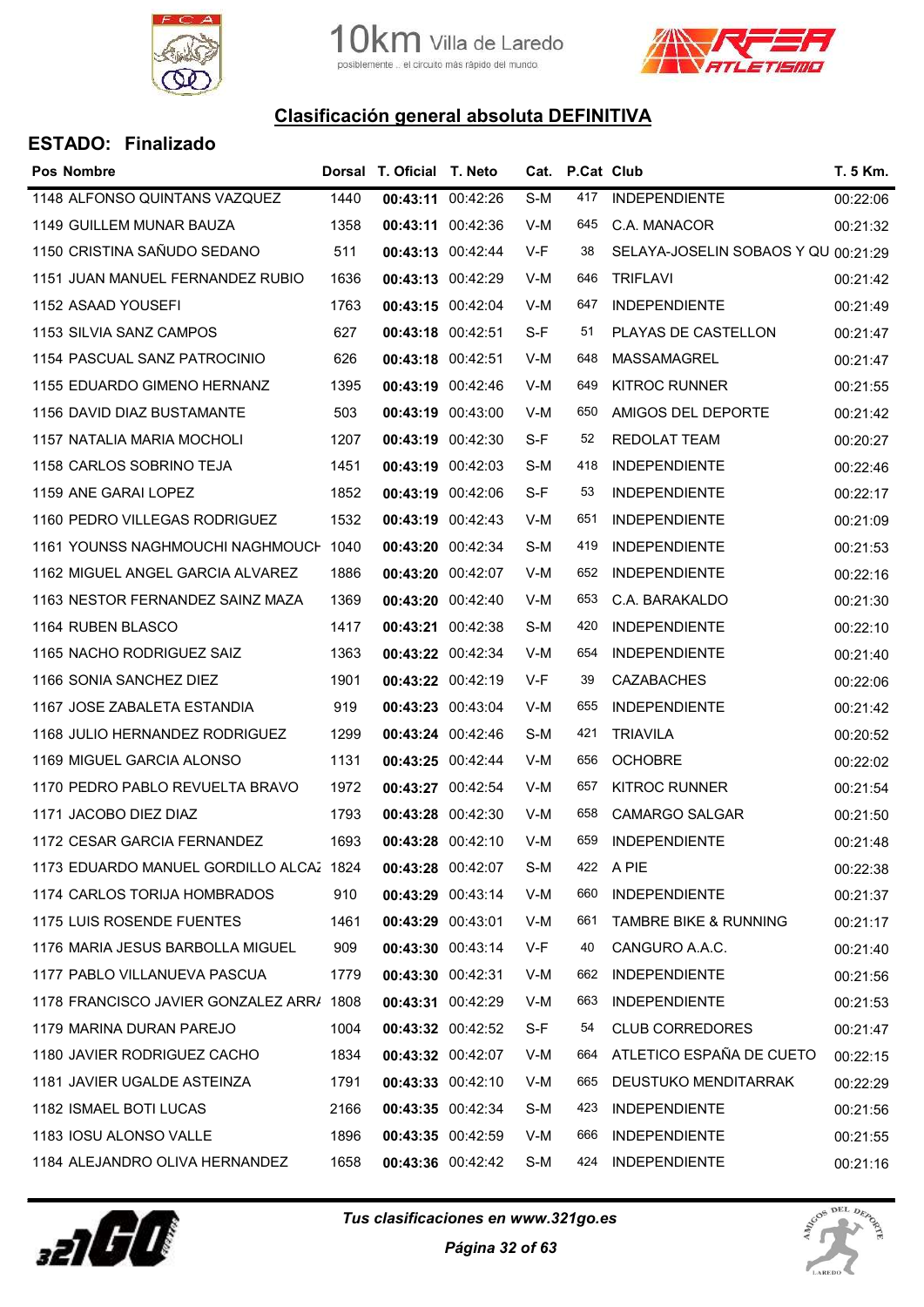



| <b>ESTADO: Finalizado</b> |  |  |
|---------------------------|--|--|
|                           |  |  |

| <b>Pos Nombre</b>                 |      | Dorsal T. Oficial T. Neto |                   |     | Cat. P.Cat Club |                                      | T. 5 Km. |
|-----------------------------------|------|---------------------------|-------------------|-----|-----------------|--------------------------------------|----------|
| 1185 EUGENIO BOMBIN RUIZ          | 2279 | 00:43:36 00:42:52         |                   | V-M | 667             | <b>ULTRAFONDO</b>                    | 00:22:09 |
| 1186 JESUS GARCIA PENA            | 1850 | 00:43:37 00:42:39         |                   | V-M | 668             | <b>TAMBRE BIKE &amp; RUNNING</b>     | 00:22:23 |
| 1187 MARCOS CAMPORRO DIAZ         | 1371 | 00:43:37 00:42:27         |                   | V-M | 669             | <b>INDEPENDIENTE</b>                 | 00:22:19 |
| 1188 XABIER GOITIA ARITZA         | 1125 | 00:43:39 00:43:00         |                   | V-M | 670             | <b>INDEPENDIENTE</b>                 | 00:20:57 |
| 1189 OSKAR CASADO ALONSO          | 1694 | 00:43:40 00:42:49         |                   | V-M | 671             | <b>INDEPENDIENTE</b>                 | 00:21:44 |
| 1190 REGIS MOLOWNY LOPEZ          | 1789 | 00:43:42 00:42:26         |                   | V-M | 672             | CLUB DE CAMPO Y VILLA DE MA 00:22:20 |          |
| 1191 JOSE LUIS SAINZ PARDO SAINZ  | 1817 | 00:43:42 00:42:36         |                   | S-M | 425             | ATLETISMO VALLES PASIEGOS- 00:22:27  |          |
| 1192 ANTONIO ORCAJADA MARTINEZ    | 799  | 00:43:44 00:43:30         |                   | V-M | 673             | C.A. LA NUCIA                        | 00:21:47 |
| 1193 LUIS MERCHAN NEGRETE         | 537  |                           | 00:43:44 00:43:19 | V-M | 674             | <b>INDEPENDIENTE</b>                 | 00:21:46 |
| 1194 ROMAN SAIZ VARGA             | 1869 | 00:43:44 00:43:06         |                   | V-M | 675             | <b>RUNNING BILBAO</b>                | 00:22:12 |
| 1195 SAMI BOURAS HERRERO          | 1854 | 00:43:45 00:42:41         |                   | V-M | 676             | <b>INDEPENDIENTE</b>                 | 00:22:00 |
| 1196 JOSE ANTONIO RESONDO ARAUJO  | 1630 | 00:43:45 00:42:30         |                   | V-M | 677             | <b>LEONES</b>                        | 00:22:26 |
| 1197 JUAN CARLOS DE LA OSSA YUNTA | 21   |                           | 00:43:46 00:42:55 | V-M | 678             | <b>RUN FUSTER</b>                    | 00:21:42 |
| 1198 CESAR MONCALEAN GOMEZ        | 1882 | 00:43:46 00:42:56         |                   | V-M | 679             | <b>AMPUERO</b>                       | 00:21:47 |
| 1199 MARIA VICTORIA ALONSO AYUSO  | 1274 | 00:43:46 00:42:56         |                   | S-F | 55              | C.D. RUN FASTER JUAN CARLOS 00:21:43 |          |
| 1200 SEBASTIAN SANTOS MARTIN      | 1683 | 00:43:47 00:43:00         |                   | V-M | 680             | A.D. SAN LORENZO                     | 00:21:39 |
| 1201 CESAR CAGIGAS MONTES         | 1733 |                           | 00:43:49 00:42:40 | V-M | 681             | <b>INDEPENDIENTE</b>                 | 00:22:10 |
| 1202 VIRGINIA SANROMAN PAULES     | 1298 | 00:43:51 00:43:25         |                   | S-F | 56              | GRUPO MONTAÑA SABIÑANIGO 00:21:18    |          |
| 1203 SATUR PRIETO OTEO            | 1864 | 00:43:51 00:42:39         |                   | V-M | 682             | <b>INDEPENDIENTE</b>                 | 00:22:07 |
| 1204 JUAN CARLOS SAIZ HERRERO     | 2122 | 00:43:52 00:42:48         |                   | V-M | 683             | ATLETICO LAREDO CAMPING LA 00:22:54  |          |
| 1205 SERGIO ESTEBAN BARBERAN      | 1945 | 00:43:52 00:42:57         |                   | S-M | 426             | <b>INDEPENDIENTE</b>                 | 00:22:02 |
| 1206 VICTOR DORADO GONZALEZ       | 1268 | 00:43:52 00:43:07         |                   | V-M | 684             | SONS OF RUNNING                      | 00:20:54 |
| 1207 ALBERTO FONTECHA HERAS       | 1012 | 00:43:54 00:43:21         |                   | V-M | 685             | <b>INDEPENDIENTE</b>                 | 00:21:51 |
| 1208 NESTOR TOREA MOLEDO          | 1915 | 00:43:54 00:43:01         |                   | V-M | 686             | <b>INDEPENDIENTE</b>                 | 00:21:39 |
| 1209 DANIEL RASILLO HUELGA        | 1666 | 00:43:55 00:43:05         |                   | S-M | 427             | <b>INDEPENDIENTE</b>                 | 00:21:22 |
| 1210 ARMANDO NIETO GOMEZ          | 1716 |                           | 00:43:56 00:42:42 | V-M | 687             | <b>CLUB CORREDORES</b>               | 00:22:29 |
| 1211 DIEGO MARTINEZ FRANCO        | 1041 | 00:43:58 00:43:15         |                   | V-M | 688             | <b>CALAGURRIS ATLETICO</b>           | 00:21:44 |
| 1212 NURIA DE PEDRO SANCHEZ       | 1785 | 00:43:58 00:42:51         |                   | V-F | 41              | <b>TRIATLON GUADALAJARA</b>          | 00:22:20 |
| 1213 VALLE PASCUAL ARTACHO        | 1948 |                           | 00:43:59 00:43:08 | V-F | 42              | <b>CITYCAMINOS</b>                   | 00:22:43 |
| 1214 RAMON ZABALBEITIA JAYO       | 1981 | 00:44:00 00:43:18         |                   | S-M | 428             | <b>INDEPENDIENTE</b>                 | 00:21:28 |
| 1215 JOSE LUIS REVUELTA MANTILLA  | 1536 | 00:44:00 00:43:13         |                   | V-M | 689             | <b>INDEPENDIENTE</b>                 | 00:21:42 |
| 1216 MARTA VILLARROEL SAINZ       | 1782 | 00:44:05 00:43:14         |                   | S-F | 57              | <b>C.D. SOLORUNNERS</b>              | 00:21:47 |
| 1217 DAVID LORBADA MANZANEDO      | 1871 | 00:44:05 00:42:57         |                   | S-M | 429             | <b>TIGERS RUNNING CLUB</b>           | 00:22:44 |
| 1218 JOSE MARIA LOPEZ BRASA       | 1925 | 00:44:05 00:43:17         |                   | V-M | 690             | ULTRAFONDO CANTABRIA                 | 00:22:23 |
| 1219 IBON ZARATE LORENZO          | 1318 | 00:44:07 00:43:36         |                   | S-M | 430             | <b>TRIRUNNERS</b>                    | 00:21:33 |
| 1220 ALVARO COLAS TAUSIA          | 1560 |                           | 00:44:07 00:43:05 | S-M | 431             | <b>INDEPENDIENTE</b>                 | 00:22:41 |
| 1221 AITOR ARRIAGA ARRATE         | 1261 | 00:44:07 00:43:36         |                   | V-M | 691             | <b>INDEPENDIENTE</b>                 | 00:22:44 |



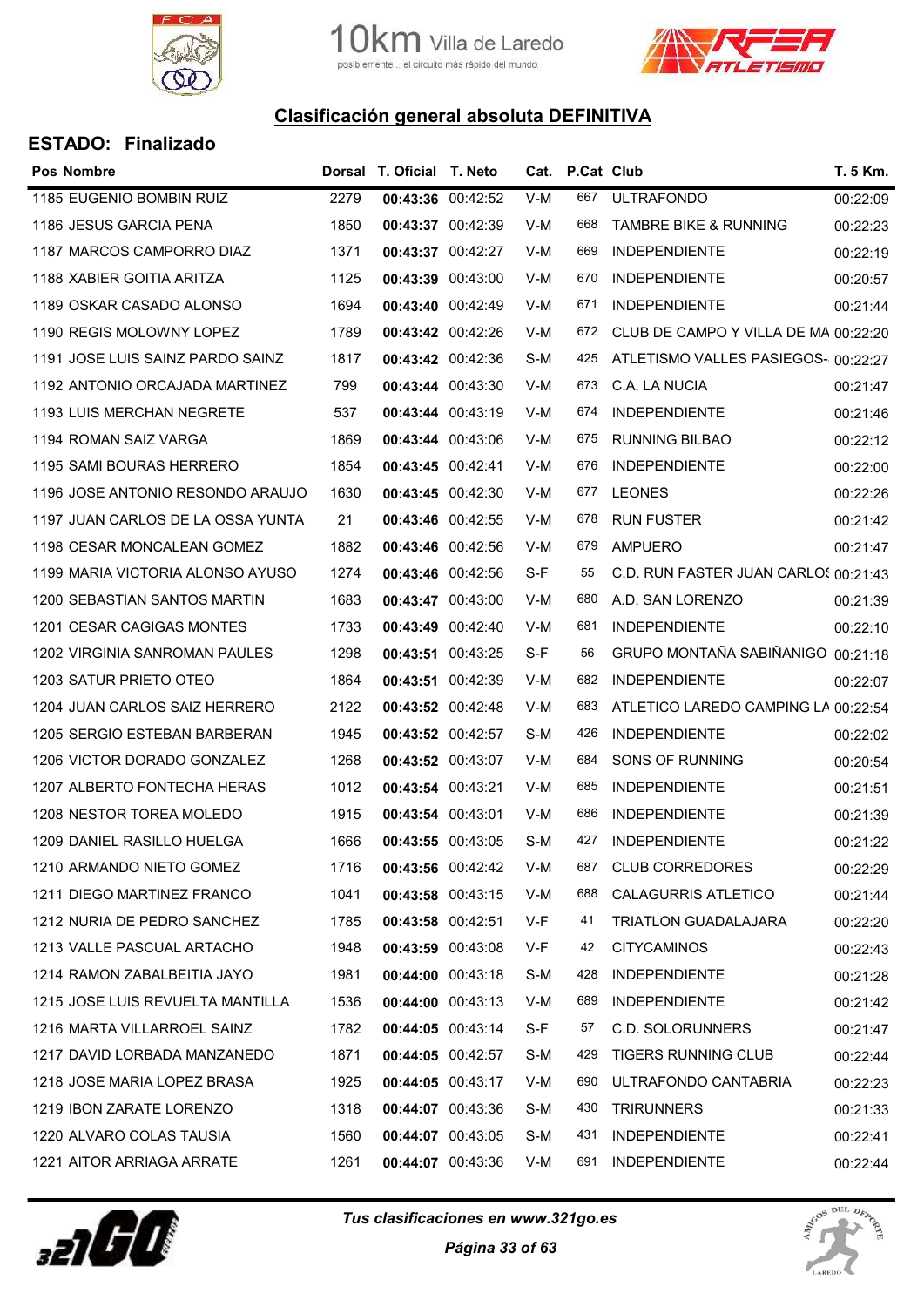



| Pos Nombre                                |      | Dorsal T. Oficial T. Neto |     | Cat. P.Cat Club |                                   | T. 5 Km. |
|-------------------------------------------|------|---------------------------|-----|-----------------|-----------------------------------|----------|
| 1222 MIGUEL ANGEL PEREZ ABERASTURI        | 1635 | 00:44:09 00:42:56         | V-M | 692             | <b>CORRER POR MIRANDA</b>         | 00:23:15 |
| 1223 RAFAEL LEON JURADO                   | 1682 | 00:44:13 00:43:25         | V-M | 693             | BORN2RUN                          | 00:21:55 |
| 1224 CARLOS MONTERO JUAN                  | 1844 | 00:44:14 00:43:10         | V-M | 694             | ATLETAS ARGIXAO                   | 00:22:34 |
| 1225 DIEGO GONZALEZ FERNANDEZ             | 1364 | 00:44:15 00:43:28         | S-M | 432             | <b>COMERCIAL ULSA</b>             | 00:21:36 |
| 1226 GALDER DE ARANA ARELLANO             | 1819 | 00:44:17 00:43:02         | V-M | 695             | <b>INDEPENDIENTE</b>              | 00:22:44 |
| 1227 MIGUEL GARCIA ESCANDELL              | 1078 | 00:44:17 00:43:30         | S-M | 433             | MASQUEUNCUERPO CROSSTR/ 00:21:01  |          |
| 1228 JOSE ANGEL LOPEZ LASO                | 1840 | 00:44:19 00:43:07         | V-M | 696             | <b>INDEPENDIENTE</b>              | 00:22:49 |
| 1229 MARIANO ROBLEDO RENERO               | 1849 | 00:44:20 00:43:03         | V-M | 697             | C.D. OZONO                        | 00:22:54 |
| 1230 JAIME TEJ IBAÑEZ                     | 1863 | 00:44:20 00:42:57         | V-M | 698             | CONSTRUCCIONES CARCOBA R 00:22:45 |          |
| 1231 JONATHAN MURILLO FERNANDEZ           | 1957 | 00:44:20 00:43:22         | S-M | 434             | <b>INDEPENDIENTE</b>              | 00:22:37 |
| 1232 VICTOR ARGUESO JORRIN                | 1668 | 00:44:20 00:43:03         | V-M | 699             | <b>INDEPENDIENTE</b>              | 00:22:55 |
| 1233 GUILERMO SANTAMARIA                  | 1965 | 00:44:21 00:43:00         | S-M | 435             | <b>ZORROS RUN</b>                 | 00:22:22 |
| 1234 JOSE MIGUEL SUCASAS MEJUTO           | 1007 | 00:44:23 00:43:42         | V-M | 700             | <b>CLUB CORREDORES</b>            | 00:22:09 |
| 1235 ERNESTO GARCIA USILLOS               | 1842 | 00:44:23 00:43:10         | V-M | 701             | <b>CORRER POR MIRANDA</b>         | 00:22:48 |
| 1236 PABLO DANIEL BENITEZ                 | 1825 | 00:44:23 00:43:09         | V-M | 702             | <b>LEONES</b>                     | 00:22:27 |
| 1237 EMILIO MANUEL COSTA ESPINOSA         | 1744 | 00:44:23 00:43:09         | V-M | 703             | <b>INDEPENDIENTE</b>              | 00:23:14 |
| 1238 BORJA GARCIAOGARA PINEDA             | 2125 | 00:44:26 00:43:00         | S-M | 436             | <b>INDEPENDIENTE</b>              | 00:22:18 |
| 1239 BELEN ANDREUS RAMOS                  | 1689 | 00:44:26 00:43:40         | V-F | 43              | <b>ADSL</b>                       | 00:22:16 |
| 1240 IGNACIO BATRES CASADO                | 1498 | 00:44:27 00:43:46         | V-M | 704             | DESAFIO RUNNING MOSTOLES          | 00:22:03 |
| 1241 JOSE ANGEL REAL LISASO               | 1743 | 00:44:27 00:43:29         | V-M | 705             | <b>INDEPENDIENTE</b>              | 00:22:51 |
| 1242 JAVIER DE LA FUENTE DE LA TORRE 2065 |      | 00:44:29 00:43:09         | V-M | 706             | <b>CORRER POR MIRANDA</b>         | 00:22:43 |
| 1243 GORKA ARCOCHA                        | 1423 | 00:44:29 00:43:50         | V-M | 707             | <b>INDEPENDIENTE</b>              | 00:21:33 |
| 1244 JOSE ANTONIO GUTIERREZ CRUZ          | 1885 | 00:44:30 00:43:31         | V-M | 708             | <b>INDEPENDIENTE</b>              | 00:22:35 |
| 1245 RUBEN REVUELTA MARTINEZ              | 1013 | 00:44:30 00:44:04         | V-M | 709             | <b>INDEPENDIENTE</b>              | 00:22:24 |
| 1246 JUAN PABLO GRACIA ORTIZ              | 1400 | 00:44:30 00:43:53         | V-M | 710             | <b>INDEPENDIENTE</b>              | 00:22:03 |
| 1247 DAVID VALDES URRACA                  | 1847 | 00:44:30 00:43:41         | V-M | 711             | <b>BORN2RUN</b>                   | 00:22:30 |
| 1248 ANGELICA HERRERO IÑIGUEZ             | 2049 | 00:44:31 00:43:17         | V-F | 44              | <b>CORRER POR MIRANDA</b>         | 00:22:40 |
| 1249 FRANCISCO MARTINEZ ROLAN             | 1644 | 00:44:31 00:43:18         | V-M | 712             | <b>CORRER POR MIRANDA</b>         | 00:22:39 |
| 1250 AIDA GOMEZ BOLAÑOS                   | 1531 | 00:44:32 00:43:29         | S-F | 58              | <b>INDEPENDIENTE</b>              | 00:22:49 |
| 1251 VALENTIN RABAGO                      | 1827 | 00:44:32 00:43:53         | V-M | 713             | <b>INDEPENDIENTE</b>              | 00:22:07 |
| 1252 LUIS PEREZ                           | 1781 | 00:44:33 00:43:10         | V-M | 714             | <b>FERRER SPORT</b>               | 00:23:05 |
| 1253 JESUS TRUEBA SAN EMETERIO            | 1528 | 00:44:34 00:43:32         | V-M | 715             | <b>INDEPENDIENTE</b>              | 00:22:42 |
| 1254 MIGUEL ANGEL PEREZ MARTINO           | 1535 | 00:44:35 00:43:50         | V-M | 716             | <b>SCD RIBADESELLA</b>            | 00:22:26 |
| 1255 CESAR LLAVE CORREAS                  | 1420 | 00:44:36 00:43:15         | V-M | 717             | SONS OF RUNNING                   | 00:22:49 |
| 1256 JOSE LUIS SAN MILLAN GIL             | 1529 | 00:44:37 00:43:33         | V-M | 718             | <b>INDEPENDIENTE</b>              | 00:22:51 |
| 1257 DIEGO ENRIQUE GARCIA CUEVAS          | 1457 | 00:44:38 00:44:03         | S-M | 437             | UNIVERSIDAD BURGOS                | 00:22:19 |
| 1258 DANIEL CASTELLANO GONZALEZ           | 1757 | 00:44:39 00:43:19         | V-M |                 | 719 C.A. PRAVIA                   | 00:23:04 |
|                                           |      |                           |     |                 |                                   |          |



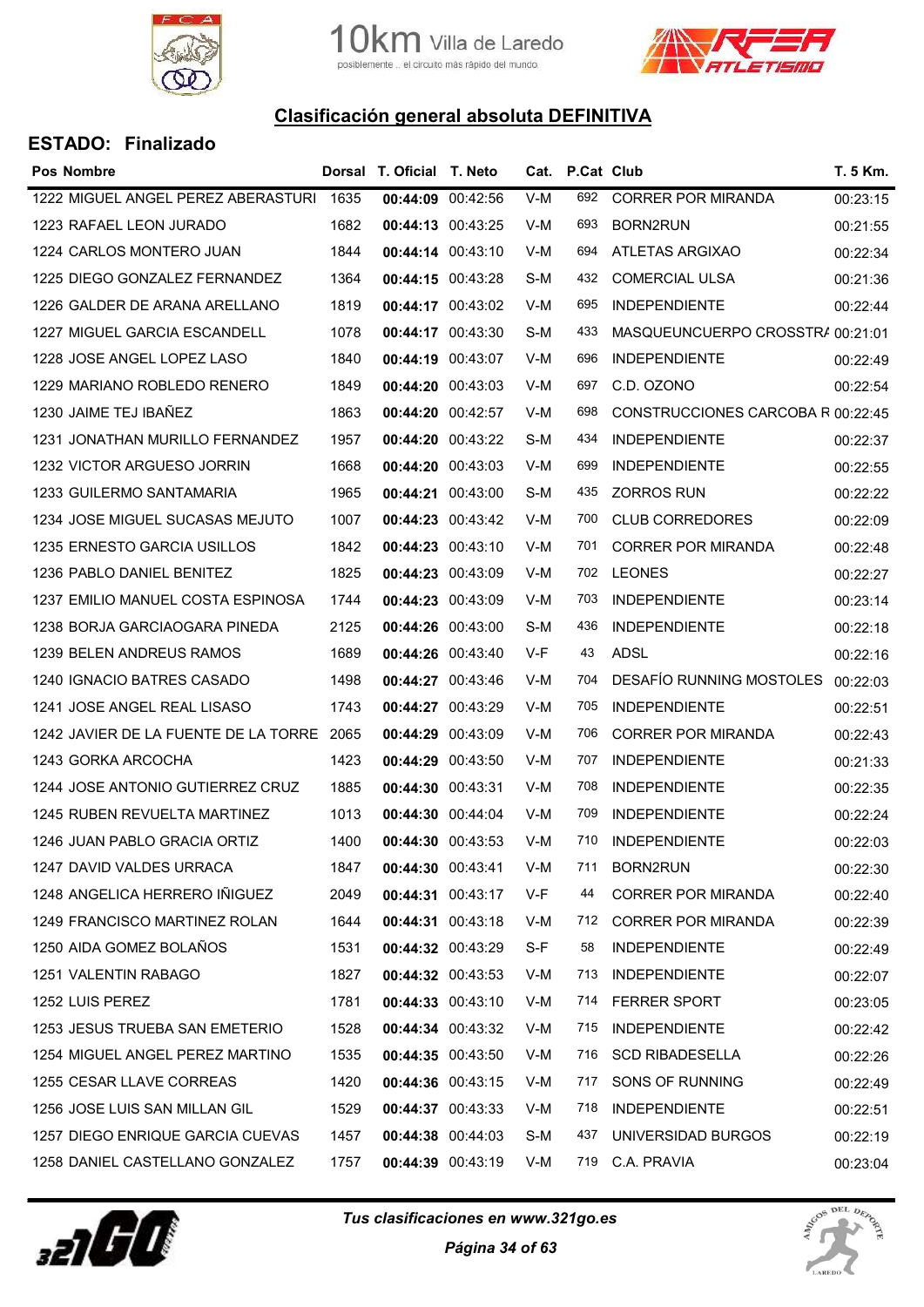



| <b>Pos Nombre</b>                       |      | Dorsal T. Oficial T. Neto |     | Cat. P.Cat Club |                                      | T. 5 Km. |
|-----------------------------------------|------|---------------------------|-----|-----------------|--------------------------------------|----------|
| 1259 ALEXANDER CONDE ESTEBANEZ          | 1937 | 00:44:39 00:43:49         | S-M | 438             | <b>INDEPENDIENTE</b>                 | 00:22:19 |
| 1260 JUAN VAZQUEZ GUILLEN               | 1788 | 00:44:39 00:43:23         | V-M | 720             | CLUB DE CAMPO Y VILLA DE MA 00:23:04 |          |
| 1261 DAVID FERNANDEZ PEREZ              | 1868 | 00:44:40 00:43:25         | S-M | 439             | <b>INDEPENDIENTE</b>                 | 00:22:48 |
| 1262 FERNANDO ORTIGADO ALVAREZ          | 1735 | 00:44:42 00:43:19         | V-M | 721             | <b>INDEPENDIENTE</b>                 | 00:23:10 |
| 1263 ANA HARO RUIZ                      | 1923 | 00:44:42 00:43:41         | S-F | 59              | <b>INDEPENDIENTE</b>                 | 00:22:55 |
| 1264 JOSE BENAITE RODRIGUEZ             | 1859 | 00:44:42 00:43:20         | V-M | 722             | <b>RAQUEROS</b>                      | 00:23:20 |
| 1265 IMANOL MADRID GARCIA               | 1175 | 00:44:43 00:43:42         | S-M | 440             | <b>INDEPENDIENTE</b>                 | 00:22:54 |
| 1266 SERGIO FERNANDEZ PUENTE            | 1991 | 00:44:43 00:43:17         | V-M | 723             | <b>INDEPENDIENTE</b>                 | 00:22:56 |
| 1267 DIEGO SUAREZ GARCIA                | 1753 | 00:44:44 00:43:53         | S-M | 441             | <b>INDEPENDIENTE</b>                 | 00:22:44 |
| 1268 JAIME MONTEJANO SANCHEZ BRAVC 1471 |      | 00:44:44 00:44:13         | V-M | 724             | <b>INDEPENDIENTE</b>                 | 00:22:22 |
| 1269 VANESA MACHO GONZALEZ              | 1472 | 00:44:45 00:43:55         | V-F | 45              | <b>INDEPENDIENTE</b>                 | 00:22:48 |
| 1270 FRANCISCO PORTAL LLANEZA           | 1770 | 00:44:45 00:43:45         | V-M | 725             | <b>BT RUN</b>                        | 00:22:08 |
| 1271 DAVID MARCOS ALCOCER               | 1910 | 00:44:46 00:43:49         | V-M | 726             | <b>INDEPENDIENTE</b>                 | 00:22:54 |
| 1272 MARKO GALIANA SAIZ                 | 1881 | 00:44:47 00:43:49         | V-M | 727             | <b>INDEPENDIENTE</b>                 | 00:22:00 |
| 1273 JOSEBA ANDONI ALONSO RUESGAS       | 105  | 00:44:48 00:44:24         | V-M | 728             | <b>BM ATLETICO COLINDRES</b>         | 00:21:08 |
| 1274 AURORA JIMENEZ SANCHEZ             | 1413 | 00:44:48 00:44:14         | V-F | 46              | <b>ECOSPORT</b>                      | 00:22:05 |
| 1275 SERGIO DE SANTIAGO MICIECES        | 1600 | 00:44:49 00:44:16         | V-M | 729             | <b>INDEPENDIENTE</b>                 | 00:22:09 |
| 1276 CARLOS GUTIERREZ GUTIERREZ         | 1908 | 00:44:49 00:43:47         | V-M | 730             | <b>INDEPENDIENTE</b>                 | 00:22:45 |
| 1277 FERNANDO PALAZUELO TALLEDO         | 1798 | 00:44:49 00:43:28         | V-M | 731             | C.A. CAMPING LAREDO                  | 00:22:54 |
| 1278 MELANIE RAMIREZ DE LA ANTONIA      | 1870 | 00:44:50 00:43:41         | V-F | 47              | A.A. MOSTOLES                        | 00:23:06 |
| 1279 MIGUEL ANGEL JIMENEZ JIMENEZ       | 1412 | 00:44:50 00:44:16         | V-M | 732             | <b>ECOSPORT</b>                      | 00:22:05 |
| 1280 MIGUEL GARCIA FERNANDEZ            | 1430 | 00:44:50 00:44:15         | V-M | 733             | <b>ECOSPORT</b>                      | 00:22:05 |
| 1281 RUFO LARRUCEA BILBAO               | 1674 | 00:44:51 00:43:22         | V-M | 734             | <b>INDEPENDIENTE</b>                 | 00:23:27 |
| 1282 ELENA ARNAIZ                       | 1865 | 00:44:51 00:43:49         | S-F | 60              | TRAGALEGUAS.ORG                      | 00:22:45 |
| 1283 JOSE LUIS LIANES PEREIRA           | 1717 | 00:44:51 00:43:41         | S-M | 442             | <b>INDEPENDIENTE</b>                 | 00:22:46 |
| 1284 SERGIO MATAMALA REDONDO            | 1468 | 00:44:55 00:44:12         | V-M | 735             | <b>CORREDORES GOFIT</b>              | 00:22:14 |
| 1285 ANA BUSTAMANTE VELEZ               | 1916 | 00:44:56 00:43:38         | V-F | 48              | <b>CORRIENDOENSANTANDER</b>          | 00:23:13 |
| 1286 LADISLAO REDONDO GARCIA            | 1872 | 00:44:56 00:43:47         | S-M | 443             | <b>INDEPENDIENTE</b>                 | 00:22:44 |
| 1287 JUAN TORRE AGUADO                  | 931  | 00:44:57 00:44:16         | V-M | 736             | <b>INFICANT VILLA DE NOJA</b>        | 00:22:46 |
| 1288 MONICA SOFIA FERNANDEZ FERON       | 1771 | 00:44:58 00:43:49         | V-F | 49              | <b>INDEPENDIENTE</b>                 | 00:22:41 |
| 1289 ANA RIELO BALLESTEROS              | 918  | 00:44:58 00:44:32         | V-F | 50              | C.D. TRIATLÓN PISUERGA               | 00:22:20 |
| 1290 JORGE LERA FERNANDEZ               | 1347 | 00:44:59 00:44:25         | S-M | 444             | <b>KITROC RUNNER</b>                 | 00:22:07 |
| 1291 EMILIANO HARO CISNEROS             | 1246 | 00:45:02 00:44:34         | V-M | 737             | AMIGOS DEL DEPORTE                   | 00:22:07 |
| 1292 PAULINO MANUEL GARCIA PELAEZ       | 1214 | 00:45:02 00:44:27         | S-M | 445             | <b>INDEPENDIENTE</b>                 | 00:21:53 |
| 1293 SONIA CONTRERAS GARCIA             | 1902 | 00:45:02 00:43:39         | V-F | 51              | TRAIL COSTA QUEBRADA                 | 00:23:08 |
| 1294 CARMELO HERNANDEZ GARCIA           | 1659 | 00:45:03 00:44:09         | V-M | 738             | <b>INDEPENDIENTE</b>                 | 00:22:37 |
| 1295 FRANCISCO JAVIER TELLO LOPEZ       | 2041 | 00:45:03 00:44:07         | V-M | 739             | <b>INDEPENDIENTE</b>                 | 00:22:38 |



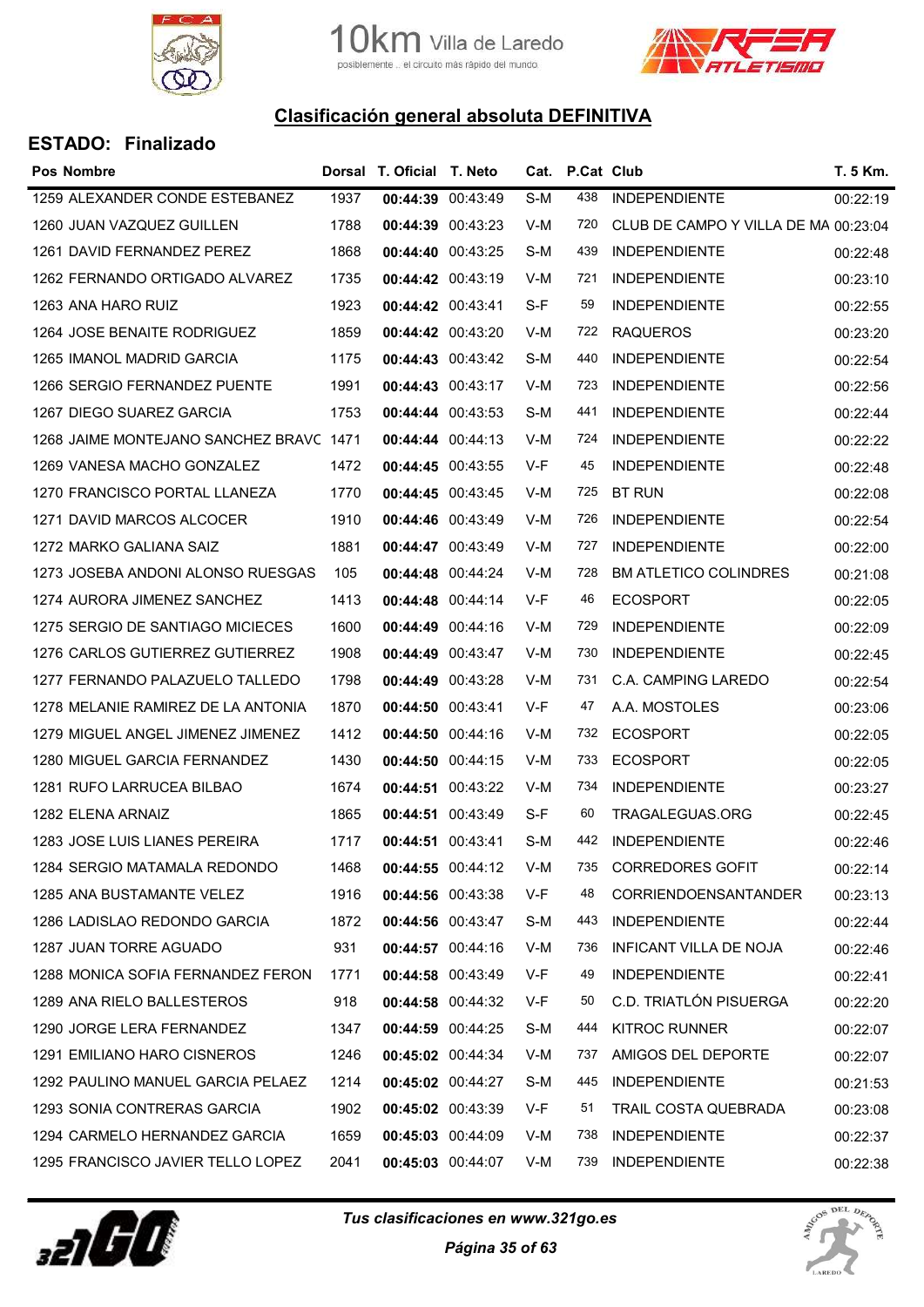



| <b>Pos Nombre</b>                       |      | Dorsal T. Oficial T. Neto |                   |       | Cat. P.Cat Club |                                    | T. 5 Km. |
|-----------------------------------------|------|---------------------------|-------------------|-------|-----------------|------------------------------------|----------|
| 1296 IRENE MIYAR FERNANDEZ              | 1918 | 00:45:03 00:44:11         |                   | $S-F$ | 61              | <b>BORN2RUN</b>                    | 00:22:50 |
| 1297 CARMELO DE LA FUENTE PARAMO        | 1734 |                           | 00:45:05 00:43:33 | V-M   | 740             | <b>INDEPENDIENTE</b>               | 00:23:44 |
| 1298 VICENTE ALVAREZ ZABALO             | 1823 | 00:45:05 00:43:55         |                   | V-M   | 741             | <b>INDEPENDIENTE</b>               | 00:22:55 |
| 1299 SOFIA SANZ CASADO                  | 2037 |                           | 00:45:06 00:44:12 | S-F   | 62              | <b>KITROC RUNNER</b>               | 00:23:14 |
| 1300 JOSE LUIS ESPUÑES ESPINOSA         | 1455 |                           | 00:45:06 00:44:13 | V-M   | 742             | <b>KITROC RUNNER</b>               | 00:23:14 |
| 1301 LUIS FERNANDO RUBIO GOMEZ          | 1924 |                           | 00:45:06 00:43:40 | V-M   | 743             | <b>INDEPENDIENTE</b>               | 00:22:30 |
| 1302 ROBERTO DIEGO RODRIGUEZ GARCI 1879 |      | 00:45:08 00:44:11         |                   | V-M   | 744             | CAMARGO RIA DEL CARMEN             | 00:22:42 |
| 1303 JOSE FERNANDEZ SISNIEGA            | 1861 | 00:45:14 00:44:27         |                   | V-M   | 745             | <b>BERANGA</b>                     | 00:22:25 |
| 1304 ALFONSO DEL PORTILLO               | 1778 | 00:45:14 00:44:19         |                   | V-M   | 746             | <b>INDEPENDIENTE</b>               | 00:23:04 |
| 1305 JOKIN CAMIRUAGA MORENO             | 2012 | 00:45:17 00:44:15         |                   | S-M   | 446             | <b>INDEPENDIENTE</b>               | 00:22:47 |
| 1306 JOSEBA BERMEJO AURREKOETXEA        | 855  | 00:45:17 00:45:01         |                   | S-M   | 447             | <b>BESTE BIRA</b>                  | 00:19:25 |
| 1307 ANTONIO NATES FLORENTINO           | 1525 |                           | 00:45:18 00:44:46 | V-M   | 747             | C.A.LAREDO-CAMPING LAREDO          | 00:22:21 |
| 1308 SERGIO GOMEZ VILLACORTA            | 937  | 00:45:18 00:45:03         |                   | S-M   | 448             | <b>INDEPENDIENTE</b>               | 00:21:49 |
| 1309 ANTONIO MARTIN HERNANDEZ           | 1845 |                           | 00:45:18 00:44:02 | V-M   | 748             | <b>JACQUELINE RUNNERS</b>          | 00:22:38 |
| 1310 BERTA PASCUAL SOLANO               | 1780 |                           | 00:45:20 00:44:22 | V-F   | 52              | <b>CALAGURRIS ATLETICO</b>         | 00:22:52 |
| 1311 ENEIDA SALDIAS MUGICA              | 1903 | 00:45:22 00:44:31         |                   | S-F   | 63              | <b>INDEPENDIENTE</b>               | 00:22:53 |
| 1312 ASIER ORIVE POZO                   | 1986 | 00:45:23 00:43:59         |                   | V-M   | 749             | <b>INDEPENDIENTE</b>               | 00:23:15 |
| 1313 SARA SARDINA ALAMO                 | 1836 | 00:45:25 00:44:05         |                   | S-F   | 64              | ZORROTZAKO GAZTEEN TRIATL 00:22:48 |          |
| 1314 JAVIER ARCE CALLE                  | 1947 | 00:45:25 00:44:26         |                   | V-M   | 750             | <b>INDEPENDIENTE</b>               | 00:22:48 |
| 1315 SERGIO AZNAR MAGALLON              | 1495 | 00:45:25 00:44:37         |                   | V-M   | 751             | <b>INDEPENDIENTE</b>               | 00:22:45 |
| 1316 RAMON CABO AGUEROS                 | 1444 |                           | 00:45:26 00:44:24 | V-M   | 752             | <b>LOS TRONCOS</b>                 | 00:23:37 |
| 1317 ANA MUÑOZ MARTIN                   | 2056 |                           | 00:45:26 00:44:32 | S-F   | 65              | <b>KITROC RUNNER</b>               | 00:23:14 |
| 1318 JAVIER CARRASCO SANCHEZ            | 1974 |                           | 00:45:27 00:44:13 | V-M   | 753             | <b>INDEPENDIENTE</b>               | 00:23:33 |
| 1319 JOSE BOLUDA REVERT                 | 1009 | 00:45:27 00:44:48         |                   | V-M   | 754             | <b>CLUB CORREDORES</b>             | 00:22:31 |
| 1320 SUSANA NUÑEZ CASTILLO              | 1766 |                           | 00:45:28 00:44:34 | V-F   | 53              | <b>KITROC RUNNER</b>               | 00:23:13 |
| 1321 HILARIO DE MIGUEL PARDO            | 908  | 00:45:28 00:45:04         |                   | V-M   | 755             | <b>INDEPENDIENTE</b>               | 00:22:10 |
| 1322 ADRIANO LUENGOS FIDALGO            | 1065 | 00:45:28 00:44:46         |                   | S-M   | 449             | C.A. LEÓN                          | 00:23:07 |
| 1323 JONATHAN LOZANO NIETO              | 1889 | 00:45:30 00:44:16         |                   | V-M   | 756             | <b>INDEPENDIENTE</b>               | 00:23:33 |
| 1324 JUAN MANUEL REÑON MIELGO           | 1977 |                           | 00:45:31 00:44:24 | V-M   | 757             | <b>INDEPENDIENTE</b>               | 00:23:17 |
| 1325 JAIME ASUA GONZALEZ                | 644  |                           | 00:45:32 00:45:12 | V-M   | 758             | <b>INDEPENDIENTE</b>               | 00:22:56 |
| 1326 RAMON ALVAREZ SAINZ                | 623  | 00:45:32 00:44:00         |                   | V-M   | 759             | AMIGOS DEL DEPORTE                 | 00:23:58 |
| 1327 MIGUEL MORON MARTIN                | 2054 |                           | 00:45:34 00:44:46 | V-M   | 760             | <b>INDEPENDIENTE</b>               | 00:22:55 |
| 1328 VIOLETA IBAÑEZ                     | 1518 | 00:45:36 00:44:31         |                   | V-F   | 54              | <b>INDEPENDIENTE</b>               | 00:23:14 |
| 1329 PATRICIA PASCUAL DE HITA           | 1708 |                           | 00:45:36 00:44:47 | S-F   | 66              | <b>CLUB CORREDORES</b>             | 00:23:08 |
| 1330 JUAN CARLOS TEMIÑO MANSO           | 1407 |                           | 00:45:36 00:44:52 | V-M   | 761             | C.A. MARTA DOMINGUEZ               | 00:22:48 |
| 1331 JAIME MAHILLO MARTINEZ             | 1907 | 00:45:37 00:44:16         |                   | S-M   | 450             | A PIE                              | 00:23:20 |
| 1332 DANIEL FUERTES PUEYO               | 2133 |                           | 00:45:38 00:44:46 | S-M   | 451             | <b>INDEPENDIENTE</b>               | 00:23:36 |



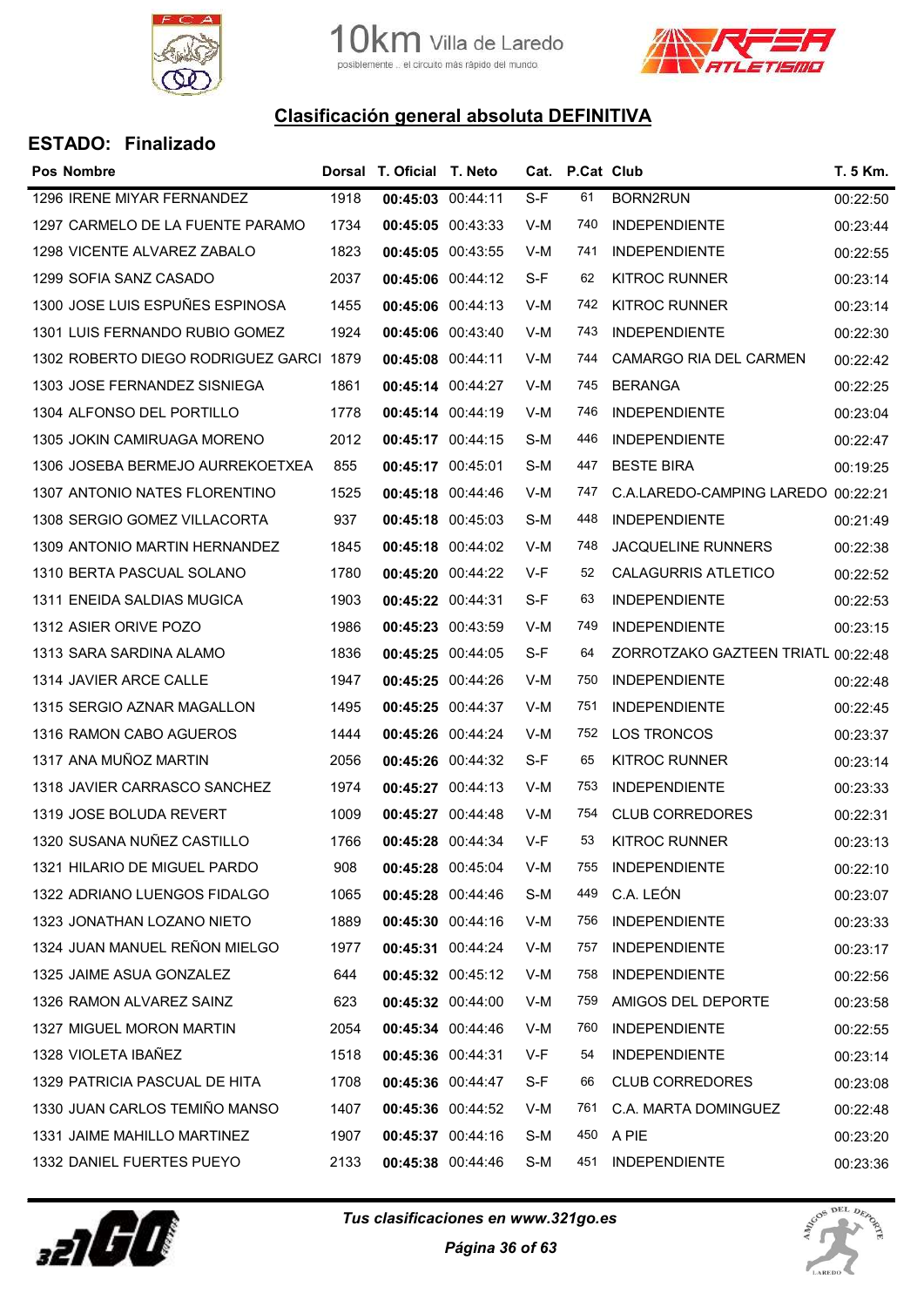



| <b>Pos Nombre</b>                  |      | Dorsal T. Oficial T. Neto |                   |       | Cat. P.Cat Club |                                      | T. 5 Km. |
|------------------------------------|------|---------------------------|-------------------|-------|-----------------|--------------------------------------|----------|
| 1333 PABLO DANIEL MATEOS JORNA     | 1846 | 00:45:41 00:44:35         |                   | $V-M$ | 762             | <b>INDEPENDIENTE</b>                 | 00:22:57 |
| 1334 JAVIER GUTIERREZ              | 1653 | 00:45:42 00:44:17         |                   | V-M   | 763             | <b>INDEPENDIENTE</b>                 | 00:23:49 |
| 1335 SARA GARCIA DOMINGO           | 1469 | 00:45:42 00:45:22         |                   | S-F   | 67              | <b>INDEPENDIENTE</b>                 | 00:21:58 |
| 1336 MIGUEL HORRACH MONSERRAT      | 1942 | 00:45:46 00:44:58         |                   | S-M   | 452             | PHISYO RUNNING GUIEM DURAI 00:23:12  |          |
| 1337 ALBA GALAN FRAILE             | 1837 | 00:45:47 00:44:49         |                   | S-F   | 68              | <b>INDEPENDIENTE</b>                 | 00:22:43 |
| 1338 MARINO ALEJANDRO ALVAREZ RUIZ | 940  |                           | 00:45:48 00:45:12 | V-M   | 764             | <b>INDEPENDIENTE</b>                 | 00:23:18 |
| 1339 ENRIQUE ALVAREZ RUIZ          | 1623 | 00:45:49 00:45:11         |                   | V-M   | 765             | <b>INDEPENDIENTE</b>                 | 00:23:18 |
| 1340 TOÑI MIGUEL MARTINEZ          | 1989 | 00:45:51 00:44:52         |                   | $V-F$ | 55              | <b>ENTREVIÑAS</b>                    | 00:23:14 |
| 1341 ANTONIO GONZALEZ BARROSO      | 2010 | 00:45:53 00:44:50         |                   | V-M   | 766             | <b>INDEPENDIENTE</b>                 | 00:23:38 |
| 1342 RAUL SANCHEZ FERNANDEZ        | 2028 | 00:45:53 00:45:04         |                   | V-M   | 767             | <b>INDEPENDIENTE</b>                 | 00:22:56 |
| 1343 SANTIAGO JUAN FERNANDEZ ORTIZ | 2023 | 00:45:54 00:44:41         |                   | V-M   | 768             | A PIE                                | 00:23:19 |
| 1344 CRISTINA GONZALEZ SANCHEZ     | 1954 |                           | 00:45:54 00:45:02 | V-F   | 56              | <b>INDEPENDIENTE</b>                 | 00:23:21 |
| 1345 ANGEL RAYKO HERNANDEZ FALCON  | 1955 | 00:45:55 00:45:02         |                   | V-M   | 769             | <b>INDEPENDIENTE</b>                 | 00:23:21 |
| 1346 JAVIER LARROSA BUJO           | 2071 |                           | 00:45:55 00:44:29 | V-M   | 770             | <b>CORRER POR MIRANDA</b>            | 00:23:31 |
| 1347 IRMA AGUADO                   | 1705 | 00:45:55 00:44:44         |                   | $S-F$ | 69              | <b>CLUB CORREDORES</b>               | 00:23:42 |
| 1348 NURIA ALMENDRO RUBIO          | 1759 | 00:45:56 00:44:58         |                   | V-F   | 57              | ASESORÍA JURÍDICA BALLESTEI 00:23:08 |          |
| 1349 IÑIGO MORENTIN FRESCO         | 1816 | 00:45:56 00:44:41         |                   | S-M   | 453             | <b>TRIFLAVI</b>                      | 00:22:34 |
| 1350 RAUL CASAS CASTRILLO          | 2029 | 00:45:57 00:44:28         |                   | V-M   | 771             | <b>MIERCOLES A CORRER</b>            | 00:24:07 |
| 1351 JUAN AROZAMENA LLAMOSAS       | 2116 | 00:45:58 00:45:14         |                   | V-M   | 772             | MERCEDES BENZ AGUINAGA               | 00:23:18 |
| 1352 JOSE LUIS GONZALEZ ORTIZ      | 534  | 00:45:59 00:45:33         |                   | V-M   | 773             | CLUB ATLETICO LAREDO-CAMPI 00:22:28  |          |
| 1353 MARCOS HIDALGO GARCIA         | 1874 | 00:46:01 00:45:04         |                   | V-M   | 774             | <b>INDEPENDIENTE</b>                 | 00:23:28 |
| 1354 ALFONSO FERNANDEZ ROS         | 1769 | 00:46:01 00:45:05         |                   | V-M   | 775             | ABLITAS RUNNERS                      | 00:23:28 |
| 1355 DAVID GARCIA JIMENO           | 1811 | 00:46:01 00:45:04         |                   | V-M   | 776             | <b>INDEPENDIENTE</b>                 | 00:23:27 |
| 1356 TONI HOYA GARCIA              | 1569 | 00:46:01 00:45:14         |                   | V-M   | 777             | <b>INDEPENDIENTE</b>                 | 00:22:36 |
| 1357 JOSE ANDRES RUIZ MEDINA       | 1599 | 00:46:01 00:45:28         |                   | V-M   | 778             | <b>INDEPENDIENTE</b>                 | 00:22:15 |
| 1358 EIDER DELAS                   | 2014 |                           | 00:46:03 00:45:13 | S-F   | 70              | <b>HIRU-HERRI</b>                    | 00:23:28 |
| 1359 PEDRO HERNANDO GARCIA         | 1912 | 00:46:04 00:44:41         |                   | V-M   | 779             | A PIE                                | 00:23:20 |
| 1360 CARLOS ALVAREZ DIAZ           | 2002 |                           | 00:46:05 00:44:46 | V-M   | 780             | C.A. PRAVIA                          | 00:23:47 |
| 1361 JAVIER IZAGUIRRE RODRIGUEZ    | 2004 |                           | 00:46:06 00:44:47 | V-M   | 781             | C.A. PRAVIA                          | 00:23:47 |
| 1362 PATRICIA MOYANO LOZANO        | 1839 | 00:46:06 00:45:09         |                   | S-F   | 71              | <b>JACQUELINE RUNNERS</b>            | 00:22:41 |
| 1363 PABLO GONZALEZ GOMEZ          | 1891 |                           | 00:46:08 00:44:56 | S-M   | 454             | <b>INDEPENDIENTE</b>                 | 00:23:28 |
| 1364 DIEGO ARAMBARRI CABREDO       | 1985 | 00:46:08 00:44:54         |                   | V-M   | 782             | <b>INDEPENDIENTE</b>                 | 00:24:05 |
| 1365 MANUEL HUERTA RUGAMA          | 1737 | 00:46:09 00:44:51         |                   | V-M   | 783             | <b>BAJO ASON</b>                     | 00:23:54 |
| 1366 PEDRO VAL MELUS               | 1922 | 00:46:09 00:44:48         |                   | V-M   | 784             | <b>CORRER POR MIRANDA</b>            | 00:23:47 |
| 1367 JESUS TAJADURA SAEZ           | 1813 | 00:46:10 00:44:58         |                   | V-M   | 785             | <b>CORRER POR MIRANDA</b>            | 00:22:50 |
| 1368 NACHO BUEN FUENTESPILA        | 2020 |                           | 00:46:12 00:44:39 | S-M   | 455             | <b>INDEPENDIENTE</b>                 | 00:23:59 |
| 1369 BEATRIZ RUIZ GUTIERREZ        | 1853 |                           | 00:46:12 00:44:50 | V-F   | 58              | <b>INDEPENDIENTE</b>                 | 00:23:31 |



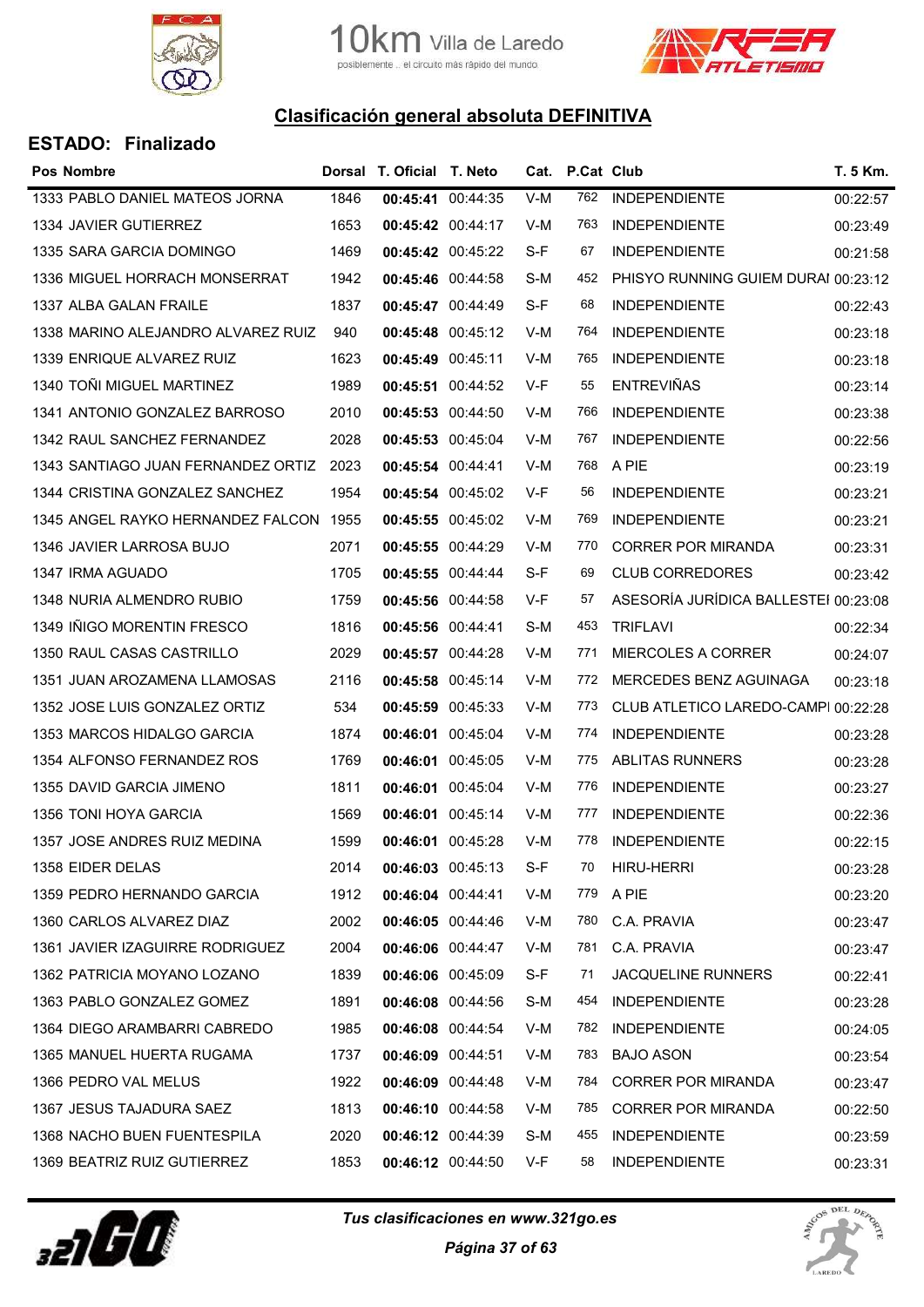



| <b>Pos Nombre</b>                        |      | Dorsal T. Oficial T. Neto |                   |       | Cat. P.Cat Club |                            | T. 5 Km. |
|------------------------------------------|------|---------------------------|-------------------|-------|-----------------|----------------------------|----------|
| 1370 ARANTXA MOYA GUTIERREZ              | 1996 | 00:46:12 00:44:50         |                   | $V-F$ | 59              | <b>CARCOBAS</b>            | 00:23:10 |
| 1371 MARIANA RODRIGUES PEREZ             | 1019 | 00:46:13 00:45:33         |                   | V-F   | 60              | <b>CLUB CORREDORES</b>     | 00:23:07 |
| 1372 DANIEL RUIZ MARTINEZ                | 1776 | 00:46:13 00:45:08         |                   | V-M   | 786             | <b>EDWARDS ATHLETIC</b>    | 00:22:39 |
| 1373 ROBERTO PINTOR MELLA                | 2035 | 00:46:13 00:45:15         |                   | V-M   | 787             | <b>BEER RUNNERS</b>        | 00:22:56 |
| 1374 PEDRO ZARCO TESO                    | 2066 | 00:46:15 00:45:11         |                   | V-M   | 788             | <b>INDEPENDIENTE</b>       | 00:24:02 |
| 1375 CARLOS GARCIA BURGADA               | 1904 | 00:46:18 00:45:30         |                   | V-M   | 789             | <b>INDEPENDIENTE</b>       | 00:23:19 |
| 1376 MARIA DE LA MAR PEREZ SANCHEZ       | 1807 | 00:46:18 00:45:31         |                   | V-F   | 61              | C.A. LA NUCIA              | 00:23:26 |
| <b>1377 LUCAS MARTIN BORBOLLA</b>        | 1739 | 00:46:23 00:45:04         |                   | V-M   | 790             | ALUCANT BAJO ASON          | 00:23:48 |
| 1378 INAXIO MUJICA ALONSO                | 2298 | 00:46:24 00:45:17         |                   | V-M   | 791             | <b>INDEPENDIENTE</b>       | 00:23:43 |
| 1379 SERGIO LOPEZ DE LOS MOZOS CRES 1959 |      |                           | 00:46:24 00:45:02 | S-M   | 456             | A PIE                      | 00:23:40 |
| 1380 JUAN ANTONIO REVUELTA VIDAL         | 1359 | 00:46:30 00:45:37         |                   | V-M   | 792             | <b>KITROC RUNNER</b>       | 00:23:16 |
| 1381 IÑAKI GUTIERREZ MARTINEZ            | 1820 | 00:46:31 00:45:36         |                   | V-M   | 793             | C.A. SANTURTZI             | 00:23:25 |
| 1382 CLEMENTE SANCHEZ                    | 1005 |                           | 00:46:33 00:45:52 | V-M   | 794             | <b>CLUB CORREDORES</b>     | 00:22:33 |
| 1383 ELENA LOZANO CLEMENTE               | 1909 |                           | 00:46:34 00:45:32 | V-F   | 62              | C.A. LA ESPERANZA          | 00:23:44 |
| 1384 DANIEL MARTINEZ INCERA              | 912  | 00:46:34 00:46:22         |                   | V-M   | 795             | <b>INDEPENDIENTE</b>       | 00:22:51 |
| 1385 JOSE ANTONIO MARGUELLO CARREF 1898  |      | 00:46:35 00:45:26         |                   | V-M   | 796             | <b>CLUB CORREDORES</b>     | 00:23:48 |
| 1386 PATRICIA LOPEZ                      | 2030 | 00:46:35 00:45:29         |                   | S-F   | 72              | <b>INDEPENDIENTE</b>       | 00:23:48 |
| 1387 SUSANA TAMARGO SIERRA               | 1762 | 00:46:36 00:45:20         |                   | V-F   | 63              | ADA ZUERA                  | 00:23:17 |
| 1388 JON PRIETO GUISASOLA                | 2089 | 00:46:37 00:45:26         |                   | S-M   | 457             | <b>INDEPENDIENTE</b>       | 00:23:35 |
| 1389 SILVIA M GARCIA FERNANDEZ           | 1487 | 00:46:38 00:45:51         |                   | V-F   | 64              | <b>SCD RIBADESELLA</b>     | 00:23:22 |
| 1390 JAVIER FOLGUERA FERNANDEZ           | 1984 | 00:46:38 00:45:21         |                   | V-M   | 797             | <b>INDEPENDIENTE</b>       | 00:24:28 |
| 1391 MANUEL RAMOS FERNANDEZ              | 2144 | 00:46:40 00:45:21         |                   | V-M   | 798             | C.D. OZONO                 | 00:23:47 |
| 1392 FEDERICO ENGELMANN                  | 1895 | 00:46:40 00:45:20         |                   | V-M   | 799             | <b>INDEPENDIENTE</b>       | 00:23:57 |
| 1393 BERNABE GONZALEZ MORALES            | 1741 | 00:46:45 00:45:27         |                   | V-M   | 800             | ALUCANT BAJO ASÓN          | 00:23:54 |
| 1394 ISAAC LANTAZON CALLER               | 1572 | 00:46:52 00:46:00         |                   | S-M   | 458             | <b>INDEPENDIENTE</b>       | 00:23:51 |
| 1395 RUBEN SALAN RODRIGUEZ               | 1835 | 00:46:53 00:45:47         |                   | V-M   | 801             | C.A. PORTUGALETE           | 00:23:25 |
| 1396 PABLO CORDOBA ASENJO                | 1999 |                           | 00:46:55 00:45:47 | V-M   | 802             | <b>INDEPENDIENTE</b>       | 00:23:30 |
| 1397 JAVIER TORRES SANTISTEBAN           | 1692 | 00:46:56 00:45:53         |                   | S-M   | 459             | <b>INDEPENDIENTE</b>       | 00:23:36 |
| 1398 CESAR RAMIREZ PEDRERO               | 2044 |                           | 00:46:59 00:46:03 | V-M   | 803             | BIKILA RUN WITH ME         | 00:23:10 |
| 1399 PEDRO PACIO LEGASPI                 | 1492 | 00:46:59 00:46:23         |                   | V-M   | 804             | <b>CALAGURRIS ATLETICO</b> | 00:23:16 |
| 1400 SANTI UCHA RUIZ                     | 1887 | 00:46:59 00:45:44         |                   | V-M   | 805             | <b>CALAGURRIS ATLETICO</b> | 00:23:48 |
| 1401 BEATRIZ MORENO MORENO               | 1637 | 00:47:00 00:46:06         |                   | V-F   | 65              | C.A. LABEGANE              | 00:22:52 |
| 1402 PEDRO V ORTIZ SERNA                 | 1740 | 00:47:00 00:45:42         |                   | V-M   | 806             | ALUCANT BAJO ASON          | 00:23:48 |
| 1403 JORGE MONASTERIO MATEO              | 1638 | 00:47:01 00:46:06         |                   | V-M   | 807             | C.A. LABEGANE              | 00:22:52 |
| 1404 DIEGO OLIVER LOPEZ                  | 2033 | 00:47:01 00:45:57         |                   | V-M   | 808             | <b>INDEPENDIENTE</b>       | 00:24:04 |
| 1405 PATRICIA SAINZ DE LA MAZA RUIZ      | 1562 | 00:47:01 00:46:27         |                   | V-F   | 66              | <b>INDEPENDIENTE</b>       | 00:23:37 |
| 1406 MARIA TERESA GARCIA FERNANDEZ 1867  |      |                           | 00:47:02 00:45:52 | V-F   | 67              | JMTEAM                     | 00:23:36 |



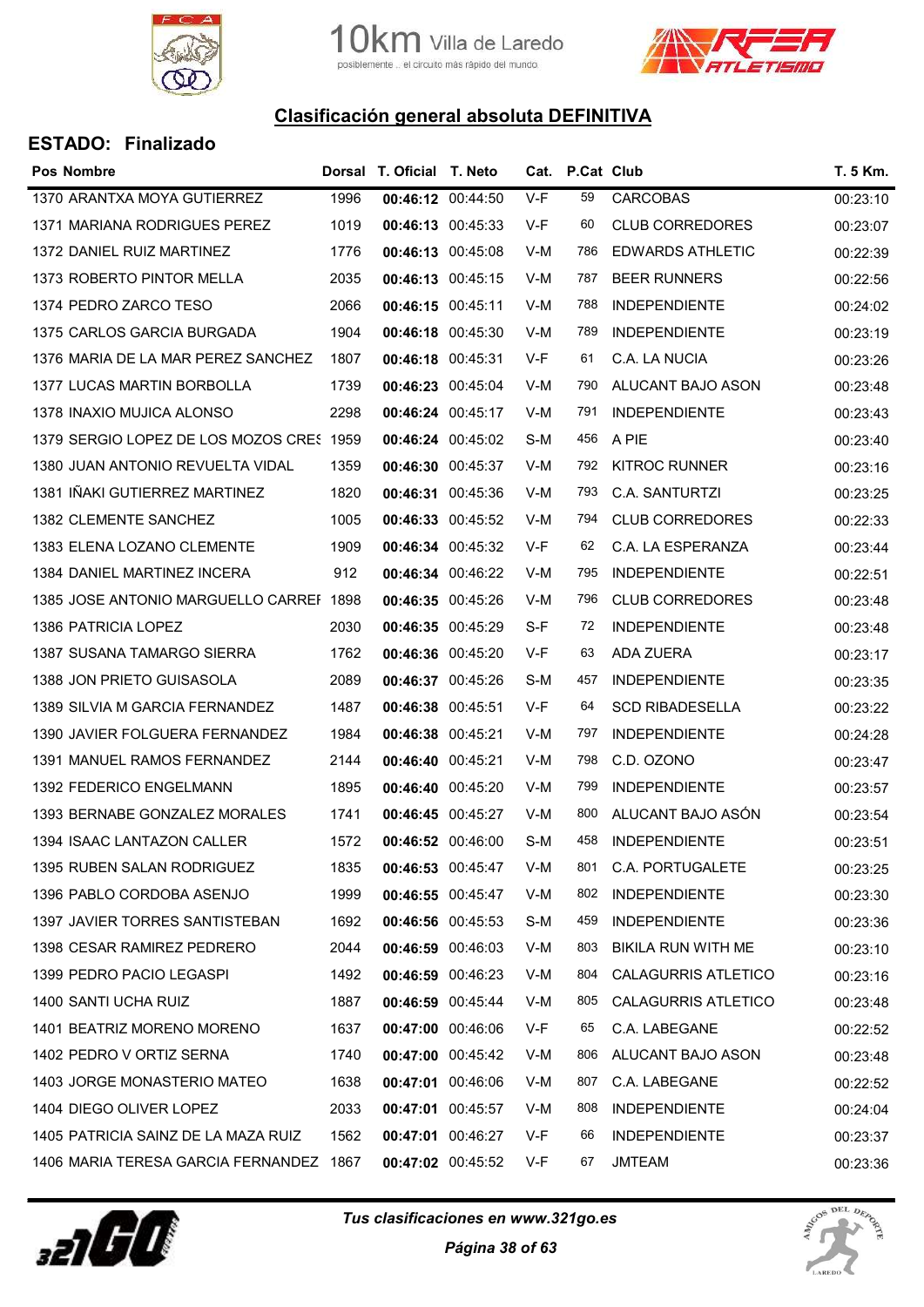



| <b>ESTADO: Finalizado</b>                |      |                           |                   |       |                 |                                      |          |
|------------------------------------------|------|---------------------------|-------------------|-------|-----------------|--------------------------------------|----------|
| <b>Pos Nombre</b>                        |      | Dorsal T. Oficial T. Neto |                   |       | Cat. P.Cat Club |                                      | T. 5 Km. |
| 1407 ANA ANGUITA ROVIRA                  | 1905 | 00:47:05 00:46:07         |                   | $V-F$ | 68              | CASTILLEJO & CACERES RUNNI 00:23:49  |          |
| 1408 RAUL GIL PEIRON                     | 806  |                           | 00:47:05 00:46:36 | V-M   | 809             | CASTILLEJO & CACERES RUNNI 00:20:52  |          |
| 1409 BENITO GONZALEZ VARELA              | 2067 | 00:47:07 00:46:11         |                   | V-M   | 810             | <b>TAMBRE BIKE &amp; RUNNING</b>     | 00:23:33 |
| 1410 MARIA VICTORIA SANTIAGO NAVARR 927  |      |                           | 00:47:07 00:46:39 | S-F   | 73              | <b>INDEPENDIENTE</b>                 | 00:23:28 |
| 1411 VICTOR BARAÑANO URQUIJO             | 916  |                           | 00:47:08 00:46:34 | V-M   | 811             | OH BILBAO                            | 00:23:30 |
| 1412 ALBERTO LASERNA MARQUEZ             | 1828 |                           | 00:47:10 00:46:08 | S-M   | 460             | <b>INDEPENDIENTE</b>                 | 00:23:51 |
| 1413 SANDRA ABECIA ALONSO                | 1875 |                           | 00:47:11 00:45:59 | V-F   | 69              | C.C. DEMANDA CICLOS                  | 00:23:24 |
| 1414 DAVID GOMEZ JIMENEZ                 | 2058 |                           | 00:47:14 00:45:58 | V-M   | 812             | C.D. RUN FASTER JUAN CARLOS 00:24:29 |          |
| 1415 RAFAEL XIMENEZ DE EMBUN MONJAI 2046 |      |                           | 00:47:16 00:45:58 | V-M   | 813             | <b>INDEPENDIENTE</b>                 | 00:24:28 |
| 1416 LAURA REDONDO FIDALGO               | 1995 |                           | 00:47:17 00:45:52 | S-F   | 74              | C.A. FUENLABRADA                     | 00:25:07 |
| 1417 DAVID LAGUILLO                      | 1654 |                           | 00:47:19 00:45:50 | V-M   | 814             | <b>INDEPENDIENTE</b>                 | 00:24:04 |
| 1418 FAUSTINO DIAZ REQUEJO               | 1928 |                           | 00:47:19 00:46:20 | V-M   | 815             | <b>INDEPENDIENTE</b>                 | 00:23:45 |
| 1419 RAMON GARCINUÑO MANJARIN            | 2022 |                           | 00:47:22 00:46:26 | V-M   | 816             | <b>INDEPENDIENTE</b>                 | 00:23:35 |
| 1420 ROBERTO VIDELA OUTEIRAL             | 2019 |                           | 00:47:25 00:46:37 | S-M   | 461             | MILER RUNNING CLUB                   | 00:24:12 |
| 1421 JOSE FRANCISCO CUEVA ALONSO         | 2034 |                           | 00:47:26 00:46:02 | V-M   | 817             | <b>INDEPENDIENTE</b>                 | 00:24:25 |
| 1422 ANTONIO LOPEZ LOPEZ                 | 1500 |                           | 00:47:27 00:46:46 | V-M   | 818             | <b>INDEPENDIENTE</b>                 | 00:24:03 |
| 1423 FERNANDO BRINGAS CAMINO             | 1930 |                           | 00:47:28 00:46:07 | V-M   | 819             | <b>INDEPENDIENTE</b>                 | 00:24:04 |
| 1424 ANTONIO ANTON CALVO                 | 2300 |                           | 00:47:29 00:46:47 | V-M   | 820             | <b>INDEPENDIENTE</b>                 | 00:24:03 |
| 1425 JAVIER GONZALEZ GONZALEZ            | 1920 |                           | 00:47:29 00:46:09 | V-M   | 821             | <b>INDEPENDIENTE</b>                 | 00:24:14 |
| 1426 SERGIO DIENTE ALONSO                | 2218 |                           | 00:47:38 00:46:15 | S-M   | 462             | <b>INDEPENDIENTE</b>                 | 00:23:57 |
| 1427 CARLOS TESTA TRAPIELLO              | 1642 |                           | 00:47:38 00:46:49 | V-M   | 822             | <b>INDEPENDIENTE</b>                 | 00:23:05 |
| 1428 ALEJANDRO HERNANDEZ CUETOS          | 911  |                           | 00:47:43 00:47:24 | V-M   | 823             | <b>INDEPENDIENTE</b>                 | 00:23:31 |
| 1429 FELIX BERLANGA MARTINEZ             | 1631 |                           | 00:47:43 00:46:43 | V-M   | 824             | <b>MARATON GUADALAJARA</b>           | 00:24:22 |
| 1430 GERMAN RODRIGUEZ GARCIA             | 1071 | 00:47:44 00:46:41         |                   | V-M   | 825             | <b>CAZABACHES</b>                    | 00:23:35 |
| 1431 BEATRIZ GARCES MAYOR                | 2025 |                           | 00:47:44 00:46:43 | V-F   | 70              | <b>MARATON GUADALAJARA</b>           | 00:24:22 |
| 1432 JOSEFA GARCIA CIUDAD                | 2016 |                           | 00:47:45 00:46:42 | V-F   | 71              | ATLETISMO MACOTERA PERSIA 00:23:36   |          |
| 1433 RAUL LAZARO VERDUGO                 | 1927 |                           | 00:47:46 00:46:30 | S-M   | 463             | C.D. RUN FASTER JUAN CARLOS 00:24:11 |          |
| 1434 PEDRO GARRIDO RODRIGUEZ             | 1446 |                           | 00:47:48 00:46:24 | V-M   | 826             | <b>TEAM RUN&amp;GO</b>               | 00:24:00 |
| 1435 JOSE SOLAETA FUENTES                | 1802 |                           | 00:47:48 00:46:24 | V-M   | 827             | ATLÉTICO ANTORCHA                    | 00:24:00 |
| 1436 RICARDO MELENDEZ FONTECILLA         | 1643 |                           | 00:47:49 00:46:25 | V-M   | 828             | ATLÉTICO ANTORCHA                    | 00:24:00 |
| 1437 LUIS CAMPOY SANCHEZ                 | 1712 |                           | 00:47:50 00:46:39 | S-M   | 464             | <b>INDEPENDIENTE</b>                 | 00:24:16 |
| 1438 DINARA SIMON CAMPOS                 | 1564 |                           | 00:47:51 00:47:05 | S-F   | 75              | <b>BAJO ASON</b>                     | 00:23:16 |
| 1439 MANUEL ROMERA GARCIA                | 504  |                           | 00:47:52 00:47:24 | V-M   | 829             | <b>RUNNING MOYCHE</b>                | 00:23:17 |
| 1440 JOSE BERMUDEZ DIAZ                  | 2053 |                           | 00:47:54 00:46:57 | V-M   | 830             | <b>BT RUN</b>                        | 00:24:21 |
| 1441 JAVIER FERNANDEZ PEGUERO            | 1595 |                           | 00:47:54 00:47:10 | V-M   | 831             | <b>INDEPENDIENTE</b>                 | 00:24:23 |
| 1442 IRIA ABEL PASCUAL                   | 1913 |                           | 00:47:56 00:46:54 | S-F   | 76              | C.A. LA ESPERANZA                    | 00:24:31 |
| 1443 ANA GONZALEZ GARCIA                 | 2294 |                           | 00:47:57 00:46:41 | V-F   | 72              | <b>CLUB CORREDORES</b>               | 00:24:01 |



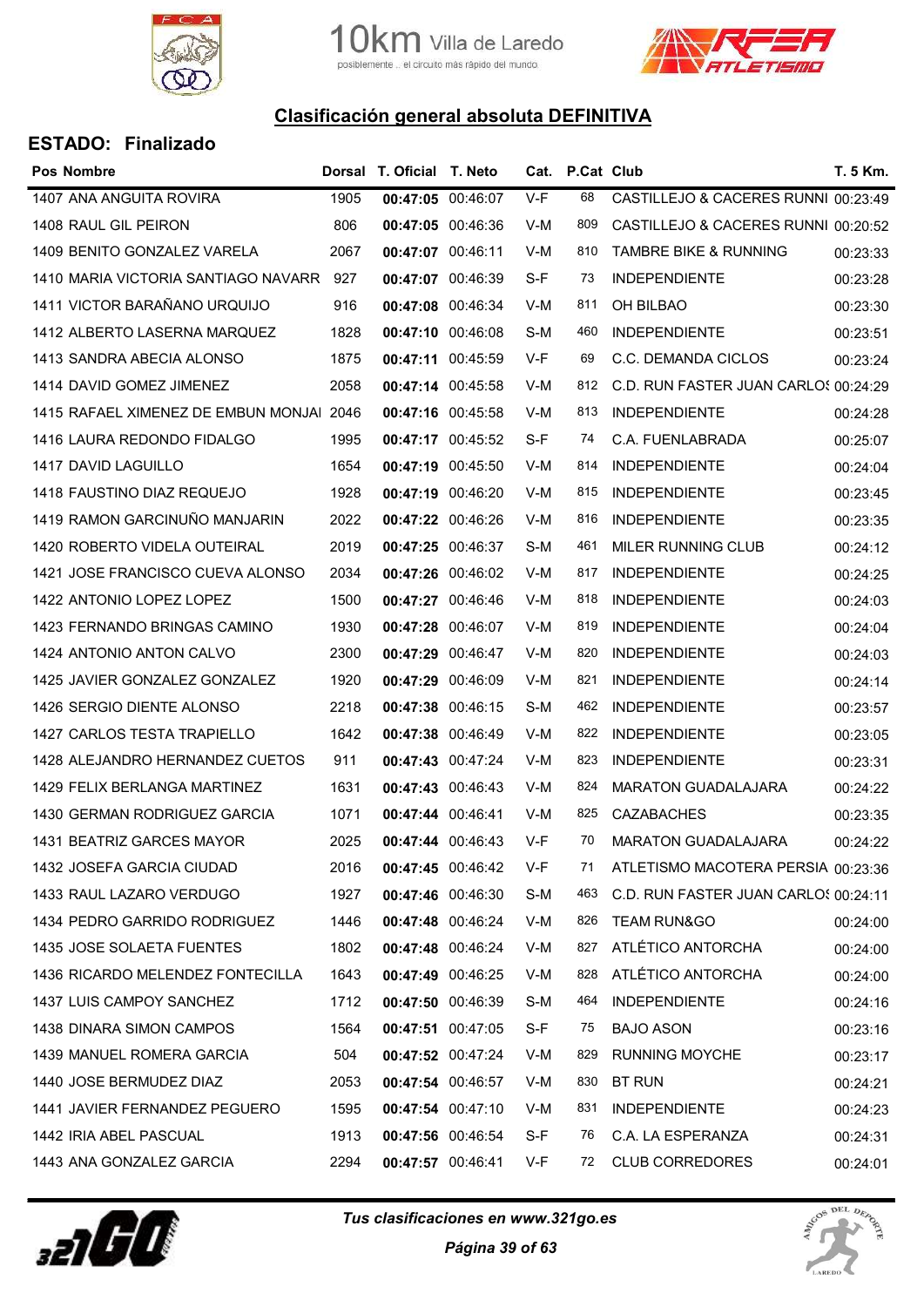



| <b>ESTADO: Finalizado</b> |  |  |
|---------------------------|--|--|
|                           |  |  |

| Pos Nombre                               |      | Dorsal T. Oficial T. Neto |       | Cat. P.Cat Club |                                    | T. 5 Km. |
|------------------------------------------|------|---------------------------|-------|-----------------|------------------------------------|----------|
| 1444 IGNACIO MARTIN GRANADOS             | 2062 | 00:47:58 00:46:51         | $V-M$ | 832             | <b>INDEPENDIENTE</b>               | 00:23:48 |
| <b>1445 JAVIER GUINEA ULIBARRI</b>       | 1990 | 00:47:58 00:46:25         | V-M   | 833             | <b>INDEPENDIENTE</b>               | 00:24:13 |
| 1446 ELENA FERNANDEZ TAMAYO              | 1917 | 00:47:58 00:46:52         | V-F   | 73              | <b>CLUB CORREDORES</b>             | 00:23:56 |
| 1447 PEDRO MIGUEL MUÑOZ FERRER           | 1647 | 00:47:58 00:47:04         | V-M   | 834             | <b>INDEPENDIENTE</b>               | 00:23:25 |
| 1448 ALBERTO VERDEJA GRIJUELA            | 2267 | 00:48:02 00:47:10         | V-M   | 835             | <b>INDEPENDIENTE</b>               | 00:23:00 |
| 1449 ALBERTO ROMAN ALVARADO              | 1979 | 00:48:05 00:47:08         | S-M   | 465             | <b>TRAILXTREME</b>                 | 00:23:44 |
| 1450 BEATRIZ GONZALEZ MARTINEZ           | 1980 | 00:48:05 00:47:09         | S-F   | 77              | <b>INDEPENDIENTE</b>               | 00:23:44 |
| 1451 VIRGINIA RODRIGUEZ PALENZUELA       | 1939 | 00:48:17 00:47:21         | S-F   | 78              | <b>INDEPENDIENTE</b>               | 00:24:48 |
| 1452 FERNANDO SUAREZ SANDOMINGO          | 2031 | 00:48:18 00:47:05         | V-M   | 836             | <b>INDEPENDIENTE</b>               | 00:24:09 |
| 1453 JAVIER ITURBE BLANCO                | 1998 | 00:48:19 00:46:54         | V-M   | 837             | CLUB RUNNING METROPOLITAN 00:25:21 |          |
| 1454 JUAN JESUS MENCIA ARNAIZ            | 1607 | 00:48:21 00:47:24         | V-M   | 838             | <b>INDEPENDIENTE</b>               | 00:24:21 |
| 1455 BEATRIZ JIMENEZ GOMEZ               | 1583 | 00:48:23 00:47:35         | S-F   | 79              | <b>INDEPENDIENTE</b>               | 00:24:29 |
| 1456 DAVID DIAZ MARTINEZ                 | 1581 | 00:48:23 00:47:35         | V-M   | 839             | <b>INDEPENDIENTE</b>               | 00:24:28 |
| 1457 NOEMI FERNANDEZ GARCIA              | 2179 | 00:48:23 00:47:15         | V-F   | 74              | RIOJA TRIATLÓN                     | 00:24:45 |
| 1458 EDUARDO ESCUDERO GONZALEZ           | 1504 | 00:48:29 00:47:38         | V-M   | 840             | <b>INDEPENDIENTE</b>               | 00:23:56 |
| 1459 JAVIER GONZALEZ LOBON GARCIA        | 2170 | 00:48:32 00:47:36         | V-M   | 841             | <b>BORN2RUN</b>                    | 00:24:27 |
| 1460 GONZALO ZUAZO FERNANDEZ             | 1621 | 00:48:32 00:47:33         | V-M   | 842             | <b>INDEPENDIENTE</b>               | 00:24:33 |
| 1461 DIANA PAOLA CABALLERO OBREGON 1950  |      | 00:48:33 00:47:31         | V-F   | 75              | EPAL - A TU RITMO                  | 00:24:04 |
| 1462 MARIA JIMENEZ AMO                   | 1976 | 00:48:35 00:47:40         | S-F   | 80              | <b>JACQUELINE RUNNERS</b>          | 00:24:09 |
| <b>1463 VICTOR GARCIA</b>                | 1603 | 00:48:36 00:47:18         | V-M   | 843             | <b>INDEPENDIENTE</b>               | 00:24:49 |
| 1464 ANTONIO PEREZ RUIZ                  | 2027 | 00:48:36 00:47:22         | V-M   | 844             | <b>INDEPENDIENTE</b>               | 00:25:04 |
| 1465 TXEMA BLANCO                        | 1931 | 00:48:37 00:47:31         | V-M   | 845             | <b>INDEPENDIENTE</b>               | 00:25:12 |
| 1466 JUSTO JOSE GANDARA GARCIA           | 1944 | 00:48:38 00:47:09         | V-M   | 846             | <b>INDEPENDIENTE</b>               | 00:24:41 |
| 1467 LAURA MANJARRES GARCIA              | 1941 | 00:48:40 00:47:41         | V-F   | 76              | <b>KITROC RUNNER</b>               | 00:24:56 |
| 1468 ISABEL MELGAREJO ORTUÑO             | 1010 | 00:48:42 00:48:04         | S-F   | 81              | <b>CLUB CORREDORES</b>             | 00:23:51 |
| 1469 MIKEL IRIARTE ARANBURU              | 1108 | 00:48:44 00:47:20         | V-M   | 847             | <b>GETAITRI</b>                    | 00:24:03 |
| 1470 RAQUEL ACEBES BLANCO                | 2057 | 00:48:46 00:47:44         | S-F   | 82              | <b>INDEPENDIENTE</b>               | 00:25:07 |
| 1471 MYRIAN YAZMIN FERNANDEZ BAHEN. 1725 |      | 00:48:46 00:47:56         | V-F   | 77              | <b>CLUB CORREDORES</b>             | 00:24:27 |
| 1472 ANA GUILLO RECUERDA                 | 2036 | 00:48:46 00:47:31         | V-F   | 78              | ATLETISMO VALDEIGLESIAS            | 00:25:06 |
| 1473 BEATRIZ ESCARDA                     | 1946 | 00:48:47 00:47:56         | V-F   | 79              | <b>GR-CANTABRIA</b>                | 00:24:14 |
| 1474 ENDIKA GARCIA GARCIA                | 2077 | 00:48:47 00:47:18         | S-M   | 466             | <b>INDEPENDIENTE</b>               | 00:25:01 |
| 1475 JULIA LEIRADO SILVA                 | 1723 | 00:48:54 00:47:39         | S-F   | 83              | <b>CLUB CORREDORES</b>             | 00:25:50 |
| 1476 JESUS REGUERA CONSUEGRA             | 2038 | 00:48:56 00:47:36         | S-M   | 467             | <b>INDEPENDIENTE</b>               | 00:25:52 |
| 1477 LUCIA VILLANUEVA FERNANDEZ          | 1464 | 00:48:56 00:47:35         | S-F   | 84              | <b>TOSCAF RECTA FINAL</b>          | 00:25:51 |
| 1478 ENDIKA FELICES PAEZ                 | 1523 | 00:48:57 00:48:19         | S-M   | 468             | <b>INDEPENDIENTE</b>               | 00:24:48 |
| 1479 ALBERTO MIGUEL MARTIN               | 1517 | 00:48:57 00:48:19         | V-M   | 848             | <b>INDEPENDIENTE</b>               | 00:24:48 |
| 1480 ROBERTO RUIZ JUBETE                 | 1575 | 00:48:57 00:48:19         | V-M   | 849             | <b>INDEPENDIENTE</b>               | 00:24:49 |
|                                          |      |                           |       |                 |                                    |          |



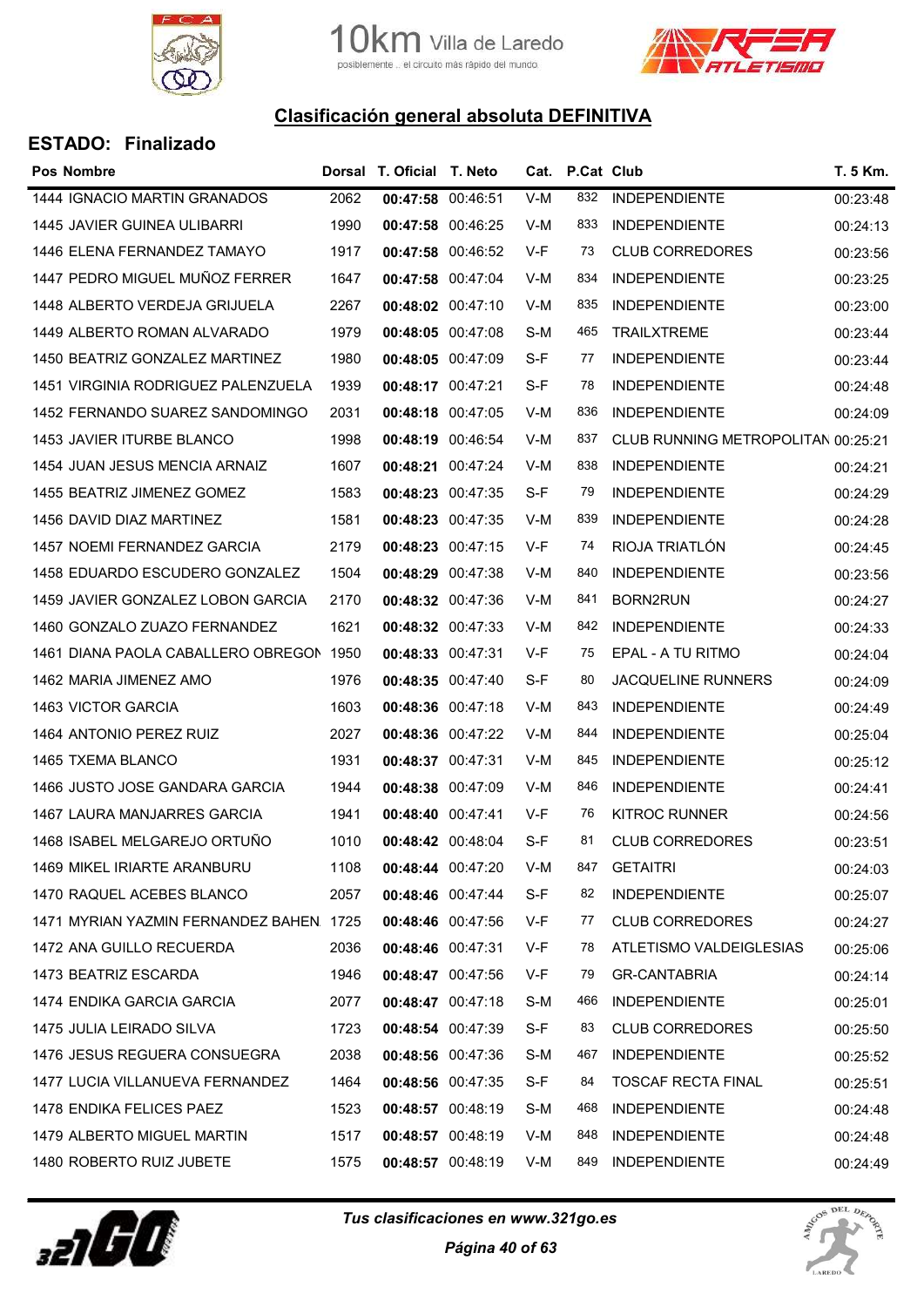



| <b>Pos Nombre</b>                       |      | Dorsal T. Oficial T. Neto |                   |     | Cat. P.Cat Club |                           | T. 5 Km. |
|-----------------------------------------|------|---------------------------|-------------------|-----|-----------------|---------------------------|----------|
| 1481 IRIS CHAPARRO BLANCO               | 1921 | 00:49:00 00:47:56         |                   | S-F | 85              | <b>RUNNING BILBAO</b>     | 00:24:32 |
| 1482 LUIS ANDRES MADRAZO SAN ROMAN 1617 |      | 00:49:00 00:47:38         |                   | V-M | 850             | <b>TRIATLON COLINDRES</b> | 00:24:28 |
| 1483 MARIA DEL CARMEN DELGADO FONT 1707 |      |                           | 00:49:02 00:48:12 | V-F | 80              | <b>CLUB CORREDORES</b>    | 00:24:22 |
| 1484 PEDRO SETIEN MARTINEZ              | 1585 | 00:49:03 00:48:36         |                   | V-M | 851             | <b>INDEPENDIENTE</b>      | 00:23:43 |
| 1485 JUANJO PASCUAL COCA                | 2115 |                           | 00:49:04 00:48:00 | V-M | 852             | <b>INDEPENDIENTE</b>      | 00:25:09 |
| 1486 MARIA DOLORES MARTIN MARQUEZ       | 1936 |                           | 00:49:08 00:47:47 | V-F | 81              | <b>CLUB CORREDORES</b>    | 00:25:08 |
| 1487 SILVIA CAPA RUIZ                   | 1993 | 00:49:10 00:47:44         |                   | V-F | 82              | <b>CORRER POR MIRANDA</b> | 00:25:18 |
| 1488 DIEGO RODRIGUEZ FERNANDEZ          | 1006 | 00:49:12 00:47:56         |                   | S-M | 469             | <b>CLUB CORREDORES</b>    | 00:25:36 |
| 1489 CESAR ARCE PASCUA                  | 1551 |                           | 00:49:14 00:48:22 | V-M | 853             | <b>INDEPENDIENTE</b>      | 00:24:40 |
| 1490 SERGIO GARCIA VILLASANTE           | 923  | 00:49:15 00:47:47         |                   | V-M | 854             | SPORT 101                 | 00:24:23 |
| 1491 ALVARO FUSTER                      | 2084 | 00:49:19 00:48:01         |                   | V-M | 855             | <b>CCVM RUNNERS</b>       | 00:25:15 |
| 1492 ANA BODEGA MORALES                 | 1914 | 00:49:27 00:48:24         |                   | V-F | 83              | C.A. LA ESPERANZA         | 00:24:33 |
| 1493 JESUS MARIA TURISO PEÑA            | 2076 |                           | 00:49:27 00:48:14 | V-M | 856             | ATLETICO ESPAÑA DE CUETO  | 00:24:39 |
| 1494 ALBERTO MARTOS DOMINGUEZ           | 2299 |                           | 00:49:28 00:48:33 | V-M | 857             | <b>INDEPENDIENTE</b>      | 00:24:05 |
| 1495 ALEX PEREZ NOVIO                   | 2026 |                           | 00:49:28 00:48:26 | V-M | 858             | <b>INDEPENDIENTE</b>      | 00:25:22 |
| 1496 JESUS MANCEÑIDO VELEZ              | 2171 | 00:49:30 00:48:33         |                   | V-M | 859             | <b>INDEPENDIENTE</b>      | 00:23:48 |
| 1497 JOSE MARIA FERRER CAMPO            | 2139 |                           | 00:49:33 00:48:16 | V-M | 860             | <b>CCVM RUNNERS</b>       | 00:25:11 |
| 1498 JOSE ANTONIO GOMEZ BANDERA         | 2112 |                           | 00:49:37 00:48:06 | V-M | 861             | <b>INDEPENDIENTE</b>      | 00:25:47 |
| 1499 DAVID MARTIN ALEJO                 | 2111 |                           | 00:49:37 00:48:06 | V-M | 862             | <b>INDEPENDIENTE</b>      | 00:25:47 |
| 1500 JESUS GOMEZ VELILLA                | 1987 | 00:49:37 00:49:37         |                   | V-M | 863             | C.D. INFERNO              | 00:25:33 |
| 1501 INES MERINO                        | 2086 |                           | 00:49:39 00:48:39 | V-F | 84              | <b>ENTREVIÑAS</b>         | 00:25:12 |
| 1502 MARIA LONGINA HERRAEZ MANCEBC 2032 |      | 00:49:40 00:48:37         |                   | V-F | 85              | <b>ECOSPORT</b>           | 00:25:12 |
| 1503 JOSE IGNACIO RUEDA GOMEZ           | 1522 | 00:49:47 00:49:09         |                   | V-M | 864             | <b>INDEPENDIENTE</b>      | 00:25:23 |
| 1504 JESUS DIEZ GOMEZ                   | 900  | 00:49:49 00:48:55         |                   | V-M | 865             | <b>INDEPENDIENTE</b>      | 00:25:12 |
| 1505 ANGEL CAMPOS GONZALEZ              | 1877 | 00:49:50 00:48:38         |                   | V-M | 866             | <b>INDEPENDIENTE</b>      | 00:24:57 |
| 1506 VICTO DE FELIPE BARANDA            | 1982 | 00:49:52 00:48:31         |                   | V-M | 867             | <b>INDEPENDIENTE</b>      | 00:24:58 |
| 1507 JAVIER PALACIO VIVANCO             | 2161 |                           | 00:49:52 00:48:55 | V-M | 868             | <b>INDEPENDIENTE</b>      | 00:25:22 |
| 1508 ALVARO IMAZ HELGUERA               | 1549 |                           | 00:49:53 00:49:15 | V-M | 869             | <b>INDEPENDIENTE</b>      | 00:25:22 |
| 1509 NARCISO GUEMES SAN EMETERIO        | 2185 |                           | 00:49:55 00:48:29 | V-M | 870             | <b>INDEPENDIENTE</b>      | 00:26:26 |
| 1510 BEATRIZ GONZALEZ GARCIA            | 2081 |                           | 00:49:55 00:48:34 | V-F | 86              | <b>INDEPENDIENTE</b>      | 00:25:19 |
| 1511 JORGE OLMOS MALLOL                 | 2114 |                           | 00:49:58 00:48:55 | S-M | 470             | EPAL - A TU RITMO         | 00:24:42 |
| 1512 MAYTE NUÑEZ SANCHEZ                | 1001 |                           | 00:49:59 00:49:10 | V-F | 87              | <b>CLUB CORREDORES</b>    | 00:25:05 |
| 1513 JOSE ANGEL EPIFANIO AMAVISCA       | 1544 | 00:50:01 00:49:20         |                   | V-M | 871             | <b>INDEPENDIENTE</b>      | 00:24:37 |
| 1514 LETICIA RICO ZAMPETTI              | 2063 | 00:50:03 00:48:51         |                   | S-F | 86              | <b>INDEPENDIENTE</b>      | 00:25:26 |
| 1515 JARA BONED CALVO                   | 2126 |                           | 00:50:03 00:49:10 | S-F | 87              | <b>ZOITI RUNNERS</b>      | 00:25:24 |
| 1516 IGNACIO RODRIGUEZ MAIDAGAN         | 2168 | 00:50:04 00:48:57         |                   | V-M | 872             | <b>INDEPENDIENTE</b>      | 00:25:42 |
| 1517 SANTIAGO PEREZ GREGORIO            | 1958 | 00:50:04 00:48:34         |                   | S-M | 471             | C.D. SOLORUNNERS          | 00:26:30 |



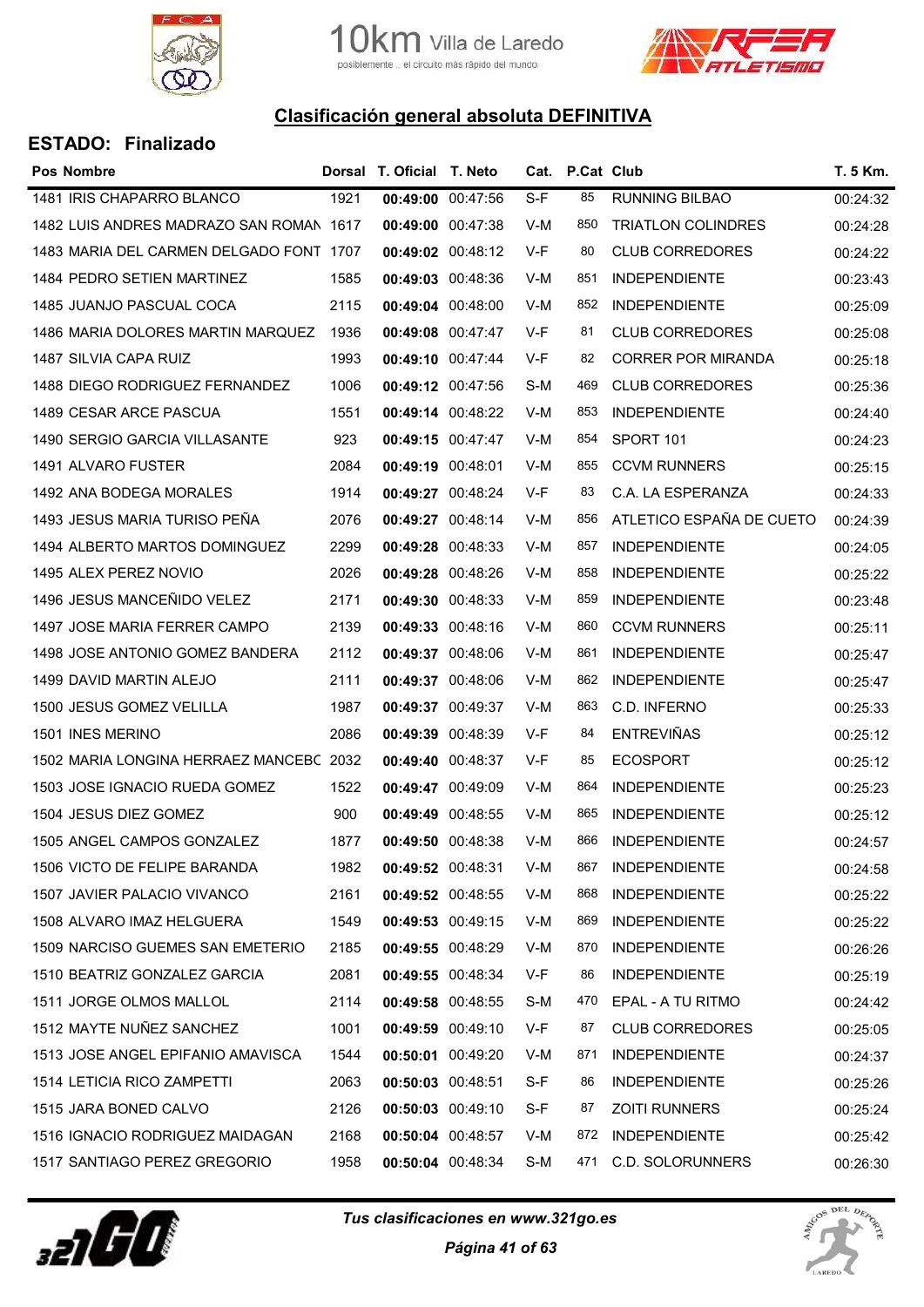



| Pos Nombre                               |      | Dorsal T. Oficial T. Neto |       | Cat. P.Cat Club |                           | T. 5 Km. |
|------------------------------------------|------|---------------------------|-------|-----------------|---------------------------|----------|
| 1518 MIGUEL ANGEL BAHILLO GUTIERREZ 2186 |      | 00:50:06 00:48:47         | $V-M$ | 873             | <b>INDEPENDIENTE</b>      | 00:25:18 |
| 1519 FELIPE RUEDA GOMEZ                  | 1524 | 00:50:07 00:49:29         | V-M   | 874             | <b>INDEPENDIENTE</b>      | 00:25:23 |
| 1520 MARIA JOSE GONZALEZ HERNANDEZ 1616  |      | 00:50:07 00:49:21         | V-F   | 88              | <b>INDEPENDIENTE</b>      | 00:25:27 |
| 1521 ALICIA PASCUAL PAREDES              | 1615 | 00:50:07 00:49:21         | V-F   | 89              | <b>INDEPENDIENTE</b>      | 00:25:27 |
| 1522 SILVIA FIDALGO HIDALGO              | 2083 | 00:50:10 00:48:54         | S-F   | 88              | <b>TRUEKERUN</b>          | 00:25:49 |
| 1523 OSCAR CABRILLO CAMPO                | 2000 | 00:50:14 00:48:56         | V-M   | 875             | <b>INDEPENDIENTE</b>      | 00:25:38 |
| 1524 JAVIER FABREGAS SAN EMETERIO        | 1988 | 00:50:16 00:48:48         | S-M   | 472             | <b>INDEPENDIENTE</b>      | 00:25:50 |
| 1525 CAROLINA RIPOLL MENENDEZ            | 2109 | 00:50:17 00:49:08         | S-F   | 89              | <b>INDEPENDIENTE</b>      | 00:25:55 |
| 1526 CARLOS LARRANDI GRACIA              | 901  | 00:50:18 00:49:25         | V-M   | 876             | <b>INDEPENDIENTE</b>      | 00:25:25 |
| 1527 DIEGO GONZALEZ MADERA               | 2040 | 00:50:20 00:48:47         | V-M   | 877             | <b>INDEPENDIENTE</b>      | 00:25:21 |
| 1528 RAUL FARIÑAS LUCAS                  | 2024 | 00:50:22 00:49:00         | V-M   | 878             | <b>INDEPENDIENTE</b>      | 00:25:52 |
| 1529 FERNANDO HERNANDEZ GARCIA           | 2182 | 00:50:22 00:48:55         | V-M   | 879             | <b>INTRO WORKS</b>        | 00:25:51 |
| 1530 JOSE MANUEL MARTIN MARTIN           | 2164 | 00:50:24 00:48:59         | V-M   | 880             | <b>CAZABACHES</b>         | 00:25:58 |
| <b>1531 JOSE ANGEL MARTIN BAUTISTA</b>   | 2236 | 00:50:25 00:48:59         | V-M   | 881             | <b>CAZABACHES</b>         | 00:25:58 |
| 1532 MARTA CALVO SANCHEZ                 | 2087 | 00:50:27 00:49:05         | S-F   | 90              | <b>INDEPENDIENTE</b>      | 00:25:32 |
| 1533 FRANCISCO CHICO JIMENEZ             | 1479 | 00:50:27 00:49:15         | V-M   | 882             | <b>CORRER POR MIRANDA</b> | 00:24:42 |
| 1534 RAMIRO PUELLAS MORALES              | 1951 | 00:50:33 00:49:27         | V-M   | 883             | <b>INDEPENDIENTE</b>      | 00:25:41 |
| 1535 IRENE NOVO                          | 2192 | 00:50:36 00:49:36         | S-F   | 91              | <b>INDEPENDIENTE</b>      | 00:25:34 |
| 1536 SERGIO GONZALEZ GARCIA              | 1706 | 00:50:41 00:49:17         | V-M   | 884             | <b>CLUB CORREDORES</b>    | 00:25:59 |
| 1537 JOSE MIGUEL VENERO HOYO             | 1566 | 00:50:43 00:49:50         | V-M   | 885             | C.A. HUESITOS             | 00:25:35 |
| 1538 JONATAN GARCIA MARQUEZ              | 1997 | 00:50:45 00:49:13         | S-M   | 473             | <b>INDEPENDIENTE</b>      | 00:25:27 |
| 1539 JUAN CARLOS LLAMOSAS CONDE          | 2060 | 00:50:45 00:49:53         | V-M   | 886             | <b>INDEPENDIENTE</b>      | 00:25:18 |
| 1540 JOSE MANUEL RIO PASCUAL             | 2121 | 00:50:47 00:49:41         | V-M   | 887             | <b>INDEPENDIENTE</b>      | 00:25:42 |
| 1541 FUENSANTA CASANOVA                  | 1711 | 00:50:48 00:49:38         | S-F   | 92              | <b>CLUB CORREDORES</b>    | 00:25:31 |
| 1542 JESUS YECORA CONDE                  | 2008 | 00:50:49 00:49:30         | V-M   | 888             | C.A. LABEGANE             | 00:25:34 |
| 1543 JOSE ANTONIO GONZALEZ FRAILE        | 2045 | 00:50:52 00:49:56         | V-M   | 889             | <b>INDEPENDIENTE</b>      | 00:24:43 |
| 1544 MARIANA BELVER                      | 1714 | 00:50:52 00:49:36         | S-F   | 93              | <b>CLUB CORREDORES</b>    | 00:25:31 |
| 1545 EDUARDO GUTIERREZ DEL RIO           | 926  | 00:50:58 00:50:17         | V-M   | 890             | <b>INDEPENDIENTE</b>      | 00:26:01 |
| 1546 JOSE LUIS ALONSO RODRIGUEZ          | 2119 | 00:51:00 00:49:51         | V-M   | 891             | <b>INDEPENDIENTE</b>      | 00:25:20 |
| 1547 MANUEL CASTILLO RUEDA               | 920  | 00:51:04 00:49:38         | V-M   | 892             | <b>INDEPENDIENTE</b>      | 00:26:06 |
| 1548 JULIAN FUENTECILLA AGUADO           | 1547 | 00:51:04 00:50:31         | V-M   | 893             | <b>INDEPENDIENTE</b>      | 00:25:27 |
| 1549 JAVIER ARTECHE PIÑAR                | 1969 | 00:51:08 00:50:04         | V-M   | 894             | <b>BEER RUNNERS</b>       | 00:25:50 |
| 1550 MARCOS GARCIA CABADAS               | 2143 | 00:51:08 00:50:09         | V-M   | 895             | <b>INDEPENDIENTE</b>      | 00:26:21 |
| <b>1551 VERONICA MARTIN NIETO</b>        | 2169 | 00:51:08 00:50:03         | V-F   | 90              | <b>BEER RUNNERS</b>       | 00:25:50 |
| 1552 JULIO ALFREDO GARCIA JORRETO        | 1963 | 00:51:08 00:49:56         | V-M   | 896             | <b>CORRER POR MIRANDA</b> | 00:25:29 |
| 1553 BEATRIZ SAN EMETERIO VARELA         | 2080 | 00:51:09 00:50:04         | V-F   | 91              | <b>INDEPENDIENTE</b>      | 00:26:07 |
| 1554 SILVIA GARAY GOMEZ                  | 1516 | 00:51:10 00:50:10         | S-F   | 94              | <b>INDEPENDIENTE</b>      | 00:24:48 |



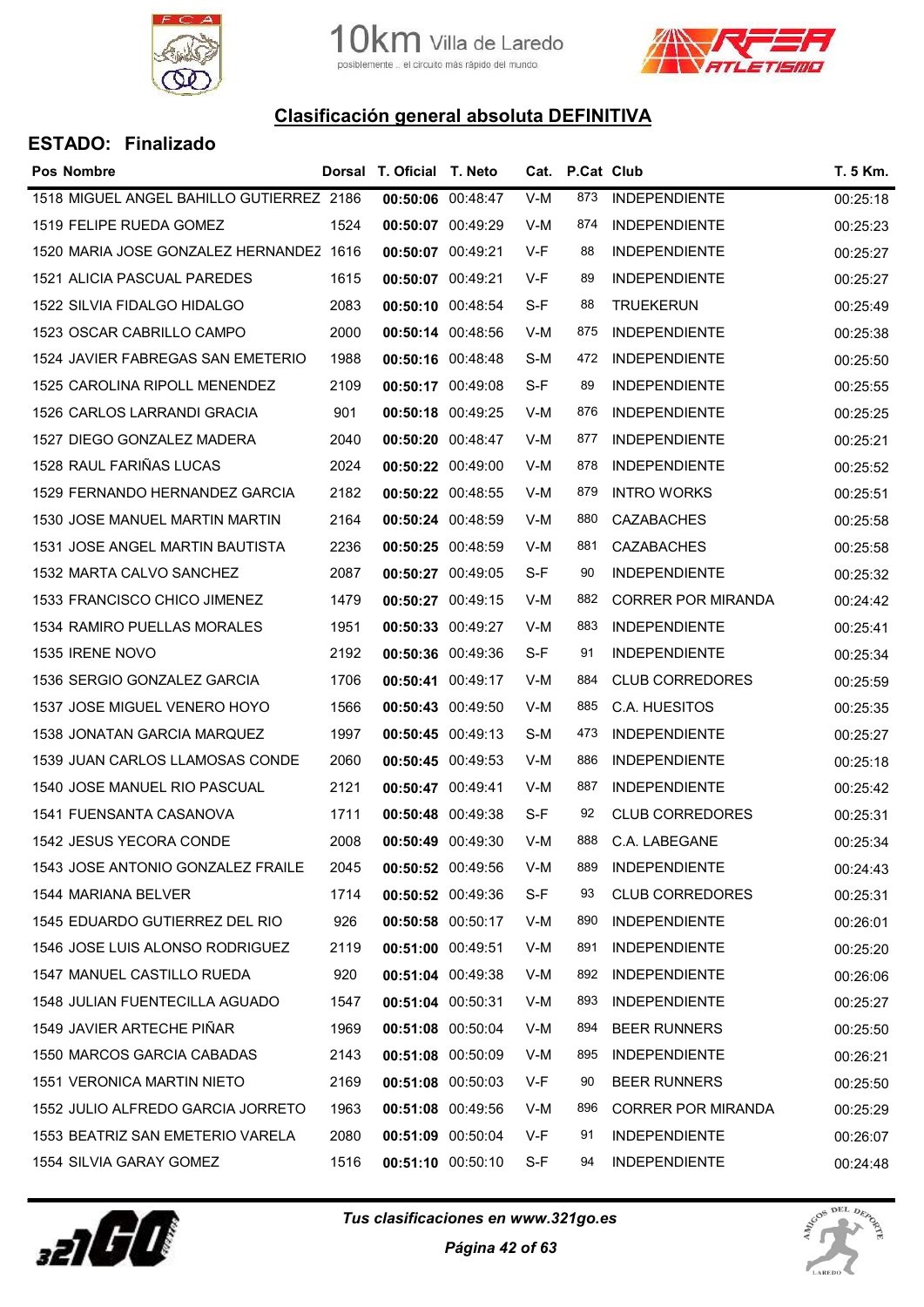



|  | <b>ESTADO: Finalizado</b> |
|--|---------------------------|
|--|---------------------------|

| <b>Pos Nombre</b>                         |      | Dorsal T. Oficial T. Neto |       | Cat. P.Cat Club |                                     | T. 5 Km. |
|-------------------------------------------|------|---------------------------|-------|-----------------|-------------------------------------|----------|
| 1555 JAVIER GOMEZ CORZO                   | 2183 | 00:51:12 00:49:45         | $V-M$ | 897             | <b>CORRER POR MIRANDA</b>           | 00:26:42 |
| 1556 ALBERTO BENITO DEL RIO               | 1251 | 00:51:13 00:49:59         | V-M   | 898             | <b>ENTREVIÑAS</b>                   | 00:26:39 |
| 1557 IZASKUN ALDAMA TOBALINA              | 1962 | 00:51:13 00:49:47         | V-F   | 92              | <b>CORRER POR MIRANDA</b>           | 00:26:44 |
| 1558 CRISTINA VALVERDE MUÑOZ              | 2200 | 00:51:13 00:49:46         | V-F   | 93              | <b>CORRER POR MIRANDA</b>           | 00:26:44 |
| 1559 JAVIER VICO QUILES                   | 2281 | 00:51:15 00:49:55         | V-M   | 899             | <b>GALIPATRAIL</b>                  | 00:26:30 |
| 1560 NURIA ADAN                           | 2068 | 00:51:16 00:49:50         | V-F   | 94              | <b>CORRER POR MIRANDA</b>           | 00:26:21 |
| 1561 MIGUEL ANGEL SANCHEZ FERNANDE 2181   |      | 00:51:19 00:49:59         | V-M   | 900             | <b>INDEPENDIENTE</b>                | 00:26:32 |
| 1562 PAULA PIERNAS TORCAL                 | 2156 | 00:51:21 00:50:13         | S-F   | 95              | <b>CLUB CORREDORES</b>              | 00:25:59 |
| 1563 BORJA ZABALA DEL ARCO                | 2134 | 00:51:21 00:49:53         | S-M   | 474             | <b>INDEPENDIENTE</b>                | 00:25:12 |
| 1564 IDOIA LUKIN DOMINGUEZ                | 2013 | 00:51:22 00:50:27         | S-F   | 96              | <b>INDEPENDIENTE</b>                | 00:25:35 |
| 1565 JUAN IGNACIO SUBIRAN ZARATIEGUI 2099 |      | 00:51:22 00:50:28         | V-M   | 901             | <b>INDEPENDIENTE</b>                | 00:25:57 |
| 1566 XABIER DE LA TORRE LARRABIDE         | 2265 | 00:51:23 00:49:56         | S-M   | 475             | <b>INDEPENDIENTE</b>                | 00:25:30 |
| 1567 JOSE ANTONIO RENGEL ROJO             | 2153 | 00:51:24 00:49:54         | V-M   | 902             | <b>INDEPENDIENTE</b>                | 00:26:51 |
| 1568 SILVIA COLINO ALONSO                 | 2113 | 00:51:25 00:50:04         | S-F   | 97              | <b>INDEPENDIENTE</b>                | 00:26:22 |
| 1569 DAVID CANTARERO PRIETO               | 2176 | 00:51:31 00:50:11         | V-M   | 903             | <b>INDEPENDIENTE</b>                | 00:26:17 |
| 1570 JOSE LORENZO GUERRA DIEZ             | 2175 | 00:51:31 00:50:11         | V-M   | 904             | <b>INDEPENDIENTE</b>                | 00:26:16 |
| 1571 DIEGO GIBELLO REGUERO                | 1605 | 00:51:31 00:50:32         | V-M   | 905             | <b>INDEPENDIENTE</b>                | 00:26:15 |
| 1572 SARA FERNANDEZ ROZAS                 | 1611 | 00:51:31 00:50:20         | V-F   | 95              | <b>INDEPENDIENTE</b>                | 00:25:11 |
| 1573 CHUS GARCIA PENA                     | 2093 | 00:51:32 00:50:36         | S-F   | 98              | <b>TAMBRE BIKE &amp; RUNNING</b>    | 00:25:31 |
| 1574 SONIA LAVIN OTI                      | 1606 | 00:51:33 00:50:32         | V-F   | 96              | <b>INDEPENDIENTE</b>                | 00:26:16 |
| 1575 IÑAKI GARATE VILLANUEVA              | 2110 | 00:51:35 00:50:05         | V-M   | 906             | <b>INDEPENDIENTE</b>                | 00:25:52 |
| 1576 ALBERTO MIJARES MATEOS               | 1534 | 00:51:41 00:50:55         | V-M   | 907             | <b>INDEPENDIENTE</b>                | 00:25:58 |
| 1577 BEATRIZ CARRILES GUTIERREZ           | 1533 | 00:51:41 00:50:55         | V-F   | 97              | <b>INDEPENDIENTE</b>                | 00:25:58 |
| 1578 ADHARA AUSSERLADSHEIDER MORC 2273    |      | 00:51:45 00:50:38         | S-F   | 99              | <b>INDEPENDIENTE</b>                | 00:27:44 |
| 1579 MARIA ANTONIA NIETO FULLANA          | 1940 | 00:51:47 00:50:52         | S-F   | 100             | PHISYO RUNNING GUIEM DURAI 00:26:21 |          |
| 1580 MARIA DEL CARMEN BASTOS ROJAS 2100   |      | 00:51:52 00:51:00         | S-F   | 101             | C.A. CARMONA PAEZ                   | 00:26:19 |
| 1581 FELIX GALLEGO CAMIÑA                 | 1239 | 00:51:54 00:50:33         | V-M   | 908             | <b>INDEPENDIENTE</b>                | 00:26:28 |
| 1582 CRISTINA VEGA CABRERA                | 2061 | 00:51:56 00:50:47         | V-F   | 98              | <b>INDEPENDIENTE</b>                | 00:25:58 |
| 1583 NATIVIDAD DE LA FUENTE VELASCO       | 2178 | 00:51:57 00:50:36         | V-F   | 99              | A PIE                               | 00:26:40 |
| 1584 OLGA GOMEZ CASTILLA                  | 2244 | 00:51:57 00:50:50         | V-F   | 100             | RUNNERS TORREJON                    | 00:27:09 |
| 1585 MARIO HIERRO PEREZ                   | 929  | 00:52:03 00:51:29         | V-M   | 909             | <b>INDEPENDIENTE</b>                | 00:25:28 |
| 1586 ANGEL SOLANA BAGLIETO                | 1619 | 00:52:05 00:51:07         | V-M   | 910             | <b>INDEPENDIENTE</b>                | 00:25:59 |
| 1587 FERNANDO MOXO TOLEDO                 | 1598 | 00:52:06 00:51:33         | V-M   | 911             | <b>INDEPENDIENTE</b>                | 00:25:10 |
| 1588 EVA HERAS EZQUERRA                   | 1620 | 00:52:06 00:51:09         | V-F   | 101             | <b>INDEPENDIENTE</b>                | 00:25:59 |
| 1589 SANDRA VILLAMERIEL GARCIA            | 2254 | 00:52:07 00:50:43         | V-F   | 102             | PONTE VECCHIO                       | 00:27:14 |
| 1590 LAURA GONZALEZ SOLANA                | 1582 | 00:52:10 00:51:21         | V-F   | 103             | <b>INDEPENDIENTE</b>                | 00:25:47 |
| 1591 SANDRA AVILES                        | 2064 | 00:52:12 00:51:16         | S-F   | 102             | BORN2RUN                            | 00:26:45 |
|                                           |      |                           |       |                 |                                     |          |



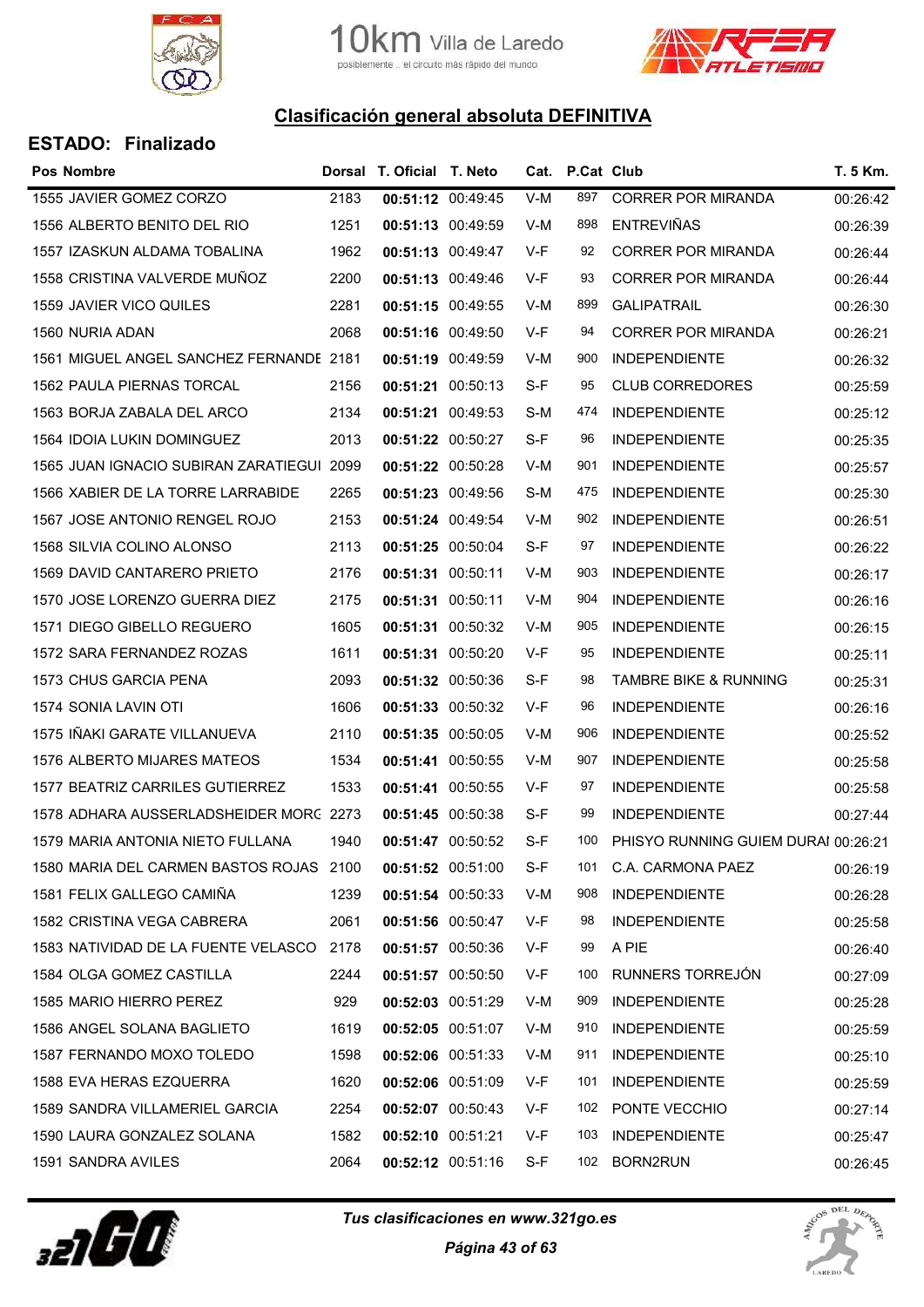



| <b>ESTADO: Finalizado</b> |
|---------------------------|
|                           |

| <b>Pos Nombre</b>                       |      | Dorsal T. Oficial T. Neto |                   |       | Cat. P.Cat Club |                                     | T. 5 Km. |
|-----------------------------------------|------|---------------------------|-------------------|-------|-----------------|-------------------------------------|----------|
| 1592 CRISTINA MECIA COUCEIRO            | 1527 | 00:52:12 00:51:32         |                   | $V-F$ | 104             | <b>INDEPENDIENTE</b>                | 00:25:48 |
| 1593 BEATRIZ CANDIA RODRIGUEZ           | 2187 | 00:52:17 00:51:16         |                   | S-F   | 103             | <b>INDEPENDIENTE</b>                | 00:26:42 |
| 1594 ARTURO OCAÑA LOPEZ                 | 2043 | 00:52:18 00:51:09         |                   | V-M   | 912             | <b>ECOSPORT</b>                     | 00:26:05 |
| <b>1595 MONICA MARTINEZ</b>             | 1463 | 00:52:28 00:51:55         |                   | V-F   | 105             | ALCAMPO - SCORPIO 71                | 00:26:06 |
| 1596 JAVIER MARTINEZ MARTINEZ           | 2018 | 00:52:28 00:51:55         |                   | V-M   | 913             | <b>INDEPENDIENTE</b>                | 00:26:06 |
| 1597 ALFONSO CAUSO AGUILERA             | 1501 | 00:52:28 00:51:46         |                   | V-M   | 914             | <b>INDEPENDIENTE</b>                | 00:25:10 |
| 1598 SANDRA TIRADO OLIVA                | 2102 | 00:52:29 00:51:33         |                   | V-F   | 106             | <b>CONFINES</b>                     | 00:26:39 |
| 1599 PETRA SUÑER ADROVER                | 2202 | 00:52:30 00:51:35         |                   | V-F   | 107             | PHISYO RUNNING GUIEM DURAI 00:26:24 |          |
| 1600 LORENA PEÑA ALONSO                 | 2274 |                           | 00:52:38 00:51:32 | S-F   | 104             | <b>INDEPENDIENTE</b>                | 00:27:50 |
| 1601 ANDRES NAVASCUEZ LUCIO             | 2154 | 00:52:40 00:51:30         |                   | V-M   | 915             | <b>INDEPENDIENTE</b>                | 00:27:10 |
| 1602 AINA MARTI GUZMAN                  | 2101 | 00:52:40 00:51:45         |                   | S-F   | 105             | PHISYO RUNNING GUIEM DURAI 00:26:21 |          |
| 1603 MANUEL SANTAMARINA GOMEZ           | 1703 | 00:52:42 00:51:11         |                   | V-M   | 916             | <b>CLUB CORREDORES</b>              |          |
| 1604 MARCIAL ORTIZ GONZALEZ             | 1935 | 00:52:42 00:51:11         |                   | V-M   | 917             | <b>CLUB CORREDORES</b>              |          |
| 1605 JUAN CARLOS SAN JUAN ALONSO        | 1956 | 00:52:43 00:51:47         |                   | V-M   | 918             | A.D. IXATXAK                        | 00:26:33 |
| 1606 BORJA FERNANDEZ CARRETON           | 2098 | 00:52:50 00:51:34         |                   | V-M   | 919             | <b>INDEPENDIENTE</b>                | 00:26:13 |
| 1607 MARIA ANGELA CABRER VENY           | 2203 | 00:52:51 00:51:57         |                   | V-F   | 108             | <b>INDEPENDIENTE</b>                | 00:26:22 |
| 1608 ANTONIO SERANDI BLANCO             | 902  | 00:52:51 00:51:57         |                   | V-M   | 920             | <b>INDEPENDIENTE</b>                | 00:25:44 |
| 1609 CARMEN SANCHEZ GIL                 | 2050 | 00:52:52 00:51:44         |                   | V-F   | 109             | <b>CLUB CORREDORES</b>              | 00:26:43 |
| 1610 ALBERTO MARTINEZ PEREZ             | 1577 | 00:52:53 00:51:28         |                   | V-M   | 921             | <b>INDEPENDIENTE</b>                | 00:26:49 |
| 1611 LAURA COTO OBAYA                   | 1728 | 00:52:56 00:51:47         |                   | V-F   | 110             | <b>CLUB CORREDORES</b>              | 00:26:34 |
| 1612 JOSE FRANCISCO ARANGUREN FERI 1542 |      | 00:52:56 00:51:55         |                   | V-M   | 922             | C.A.LAREDO-CAMPING LAREDO           | 00:27:03 |
| 1613 MARIA ILLAN RIVERA                 | 2147 | 00:52:56 00:51:46         |                   | S-F   | 106             | <b>GRUPO ALCARAZ</b>                | 00:26:40 |
| 1614 SONIA ENCINAR JIMENEZ              | 2124 | 00:52:58 00:51:54         |                   | V-F   | 111             | <b>AVILA RUNNERS TEAM</b>           | 00:26:42 |
| 1615 JOSE MARIA RAMOS HERNANDEZ         | 1258 | 00:52:58 00:52:32         |                   | V-M   | 923             | AVILA RUNNERS TEAM                  | 00:20:09 |
| 1616 SUSANA SANZ LINAJE                 | 2167 | 00:53:00 00:52:03         |                   | V-F   | 112             | SONS OF RUNNING                     | 00:26:35 |
| 1617 JORGE BLAZQUEZ PRIETO              | 966  |                           | 00:53:00 00:51:42 | S-M   | 476             | A.D. MARATON                        | 00:26:42 |
| 1618 ROBERTO FERNANDEZ VIELBA           | 1580 |                           | 00:53:00 00:52:07 | V-M   | 924             | <b>INDEPENDIENTE</b>                | 00:26:06 |
| 1619 ANDREA MENENDEZ FERNANDEZ          | 1392 | 00:53:01 00:51:43         |                   | S-F   | 107             | <b>SCD RIBADESELLA</b>              | 00:26:42 |
| 1620 MARIA UNZUETA ROMERO               | 2234 |                           | 00:53:02 00:52:04 | V-F   | 113             | <b>INDEPENDIENTE</b>                | 00:26:38 |
| 1621 BEATRIZ ARCE MIRADO                | 2138 | 00:53:03 00:51:47         |                   | S-F   | 108             | <b>INDEPENDIENTE</b>                | 00:27:46 |
| 1622 PILAR LOPEZ FERNANDEZ              | 2289 | 00:53:08 00:52:00         |                   | V-F   | 114             | RUNNERS TORREJÓN                    | 00:27:11 |
| 1623 ANA MARIA MUÑOZ GARCIA             | 1709 | 00:53:11 00:51:49         |                   | V-F   | 115             | <b>CLUB CORREDORES</b>              | 00:26:57 |
| 1624 SANTIAGO CANORA FERNANDEZ          | 2106 | 00:53:12 00:51:53         |                   | V-M   | 925             | A PIE                               | 00:26:38 |
| 1625 NEREA PEÑA AGUIRRE                 | 2275 | 00:53:15 00:52:10         |                   | S-F   | 109             | <b>INDEPENDIENTE</b>                | 00:27:50 |
| 1626 IBON ARROITAJAUREGI CAMPOS         | 2242 | 00:53:18 00:52:04         |                   | V-M   | 926             | <b>INDEPENDIENTE</b>                | 00:27:08 |
| 1627 ANTONIO GARCIA GONZALEZ            | 2271 | 00:53:19 00:51:48         |                   | V-M   | 927             | <b>CLUB CORREDORES</b>              | 00:26:58 |
| 1628 EVA LOPEZ NAVAS                    | 2090 |                           | 00:53:21 00:52:24 | V-F   |                 | 116 U-RUN                           | 00:27:09 |



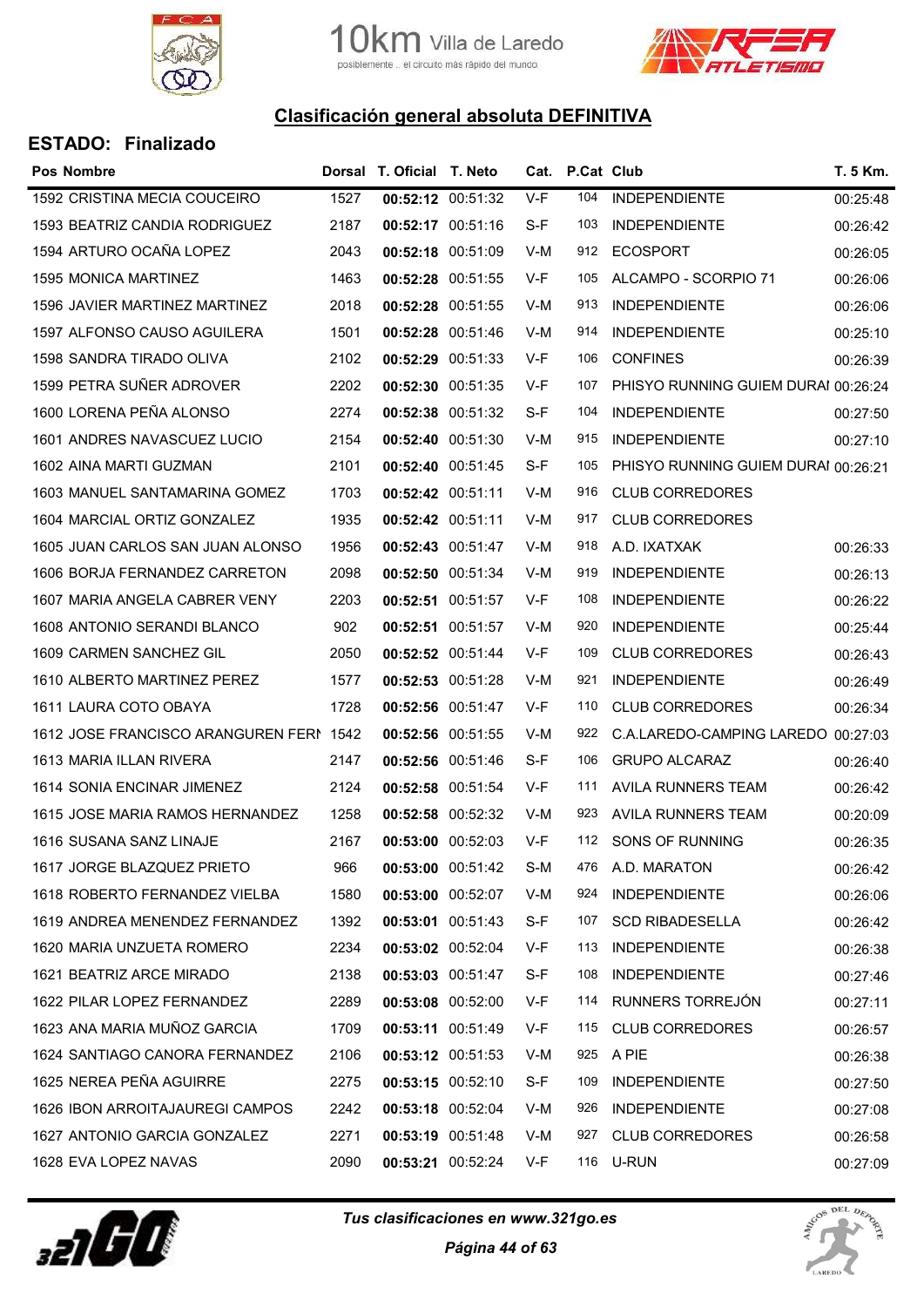



| <b>ESTADO: Finalizado</b> |
|---------------------------|
|                           |

| <b>Pos Nombre</b>                        |      | Dorsal T. Oficial T. Neto |                   | Cat. | P.Cat Club |                                      | T. 5 Km. |
|------------------------------------------|------|---------------------------|-------------------|------|------------|--------------------------------------|----------|
| 1629 MARC GUILLEM MOYA                   | 2092 |                           | 00:53:22 00:52:25 | V-M  | 928        | U-RUN                                | 00:27:08 |
| 1630 BELEN MARTINEZ ALONSO               | 1596 |                           | 00:53:23 00:52:05 | S-F  | 110        | CORRECASTRO EUROSPORT                | 00:26:17 |
| <b>1631 LETICIA GUTIERREZ GARCIA</b>     | 2079 |                           | 00:53:25 00:52:19 | S-F  | 111        | <b>VG RUNNING</b>                    | 00:27:03 |
| 1632 VICENTE RUIZ                        | 2233 |                           | 00:53:25 00:51:54 | V-M  | 929        | <b>INDEPENDIENTE</b>                 | 00:27:29 |
| 1633 NOELIA SERRANO LOPEZ                | 2177 |                           | 00:53:32 00:52:29 | S-F  | 112        | <b>INDEPENDIENTE</b>                 | 00:27:37 |
| 1634 LORENA SANCHEZ PORTILLO             | 2214 |                           | 00:53:32 00:52:29 | S-F  | 113        | <b>INDEPENDIENTE</b>                 | 00:27:37 |
| 1635 JOAQUIN LACAMBRA                    | 2224 |                           | 00:53:32 00:52:13 | V-M  | 930        | <b>CCVM RUNNERS</b>                  | 00:27:41 |
| 1636 NURIA CONEJO PEREZ                  | 1526 |                           | 00:53:32 00:52:52 | V-F  | 117        | <b>INDEPENDIENTE</b>                 | 00:26:01 |
| 1637 JAVIER UCHA MARQUIEGUI              | 1377 |                           | 00:53:33 00:52:13 | V-M  | 931        | <b>INDEPENDIENTE</b>                 | 00:26:29 |
| 1638 ANGEL TORRES AMANDI                 | 2017 | 00:53:36 00:52:34         |                   | V-M  | 932        | <b>LOS TRONCOS</b>                   | 00:26:36 |
| 1639 ADRIAN VILLANUEVA ROCILLO           | 1590 |                           | 00:53:40 00:52:40 | S-M  | 477        | <b>INDEPENDIENTE</b>                 | 00:27:02 |
| 1640 SARA REVUELTA REVUELTA              | 1588 |                           | 00:53:40 00:52:40 | V-F  | 118        | <b>INDEPENDIENTE</b>                 | 00:27:03 |
| 1641 FELIX VILLANUEVA ORTIZ              | 2146 |                           | 00:53:41 00:52:15 | V-M  | 933        | <b>INDEPENDIENTE</b>                 | 00:27:31 |
| 1642 CARMEN ROBLEDO MORONTA              | 2162 |                           | 00:53:43 00:52:20 | V-F  | 119        | <b>CAZABACHES</b>                    | 00:28:03 |
| 1643 JAIME DE LA ROSA                    | 1718 |                           | 00:53:48 00:52:32 | S-M  | 478        | <b>CLUB CORREDORES</b>               | 00:26:29 |
| 1644 NOE ALVAREZ RODRIGUEZ               | 2297 | 00:53:48 00:52:25         |                   | V-M  | 934        | <b>CLUB CORREDORES</b>               | 00:29:34 |
| 1645 GONZALO GOMEZ BARBERO               | 1316 | 00:53:55 00:53:27         |                   | V-M  | 935        | A.D. SAN LORENZO                     | 00:22:40 |
| 1646 JOSE TOCA AEDO                      | 2074 |                           | 00:54:00 00:52:36 | V-M  | 936        | <b>INDEPENDIENTE</b>                 | 00:26:40 |
| 1647 CRISTINA BLANCO CRESPO              | 2174 |                           | 00:54:02 00:53:03 | V-F  | 120        | <b>KITROC RUNNER</b>                 | 00:27:12 |
| 1648 ANGEL JORGE CANTELLE PICO           | 1558 |                           | 00:54:02 00:53:16 | V-M  | 937        | <b>INDEPENDIENTE</b>                 | 00:26:30 |
| 1649 PAMELA VILLA                        | 1557 |                           | 00:54:03 00:53:16 | V-F  | 121        | <b>INDEPENDIENTE</b>                 | 00:26:30 |
| 1650 PELAYO HERRERO                      | 1983 |                           | 00:54:06 00:52:47 | V-M  | 938        | <b>CCVM RUNNERS</b>                  | 00:28:58 |
| 1651 RAFAEL RUBIO RUBIO                  | 2225 |                           | 00:54:06 00:52:48 | V-M  | 939        | <b>INDEPENDIENTE</b>                 | 00:28:58 |
| 1652 LAURA GONZALEZ                      | 2047 |                           | 00:54:06 00:53:14 | S-F  | 114        | <b>INDEPENDIENTE</b>                 | 00:27:41 |
| 1653 SANDRA ALVAREZ MARTINEZ             | 1715 |                           | 00:54:07 00:52:52 | S-F  | 115        | <b>CLUB CORREDORES</b>               | 00:26:12 |
| 1654 CARLOS APARICIO DEL CORRAL          | 544  |                           | 00:54:13 00:52:44 | S-M  | 479        | <b>INDEPENDIENTE</b>                 | 00:27:26 |
| 1655 FELIPE SANTIAGO RIVAS               | 928  |                           | 00:54:13 00:53:43 | V-M  | 940        | <b>INDEPENDIENTE</b>                 | 00:26:52 |
| 1656 NOELIA SASTRE GOMEZ                 | 2160 |                           | 00:54:15 00:52:49 | V-F  | 122        | <b>INDEPENDIENTE</b>                 | 00:27:34 |
| 1657 MIKEL ARTARAZ                       | 2136 |                           | 00:54:19 00:52:52 | S-M  | 480        | <b>INDEPENDIENTE</b>                 | 00:26:09 |
| 1658 GABRIELA SOTELO ROJAS               | 2172 |                           | 00:54:19 00:52:52 | V-F  | 123        | <b>INDEPENDIENTE</b>                 | 00:28:32 |
| 1659 LAURA CARO                          | 2283 |                           | 00:54:23 00:52:59 | V-F  | 124        | <b>CORRER POR MIRANDA</b>            | 00:27:20 |
| 1660 RUBEN MOROTE                        | 2282 |                           | 00:54:24 00:52:58 | V-M  | 941        | <b>CORRER POR MIRANDA</b>            | 00:27:21 |
| 1661 ISMAEL CAVADA LANTAZON              | 1540 |                           | 00:54:29 00:53:37 | S-M  | 481        | <b>INDEPENDIENTE</b>                 | 00:25:06 |
| 1662 FRANCISCO JAVIER GARCIA MORALE 2145 |      |                           | 00:54:31 00:53:14 | V-M  | 942        | C.D. RUN FASTER JUAN CARLOS 00:27:35 |          |
| 1663 AIDA BUSTAMANTE ELU                 | 1614 | 00:54:32 00:53:21         |                   | V-F  | 125        | <b>INDEPENDIENTE</b>                 | 00:27:09 |
| 1664 JAVIER GARCIA BARONA                | 1613 | 00:54:32 00:53:21         |                   | V-M  | 943        | <b>INDEPENDIENTE</b>                 | 00:27:09 |
| 1665 ANA BELEN LOBON OLMEDO              | 2131 |                           | 00:54:35 00:53:36 | S-F  | 116        | <b>KITROC RUNNER</b>                 | 00:26:47 |



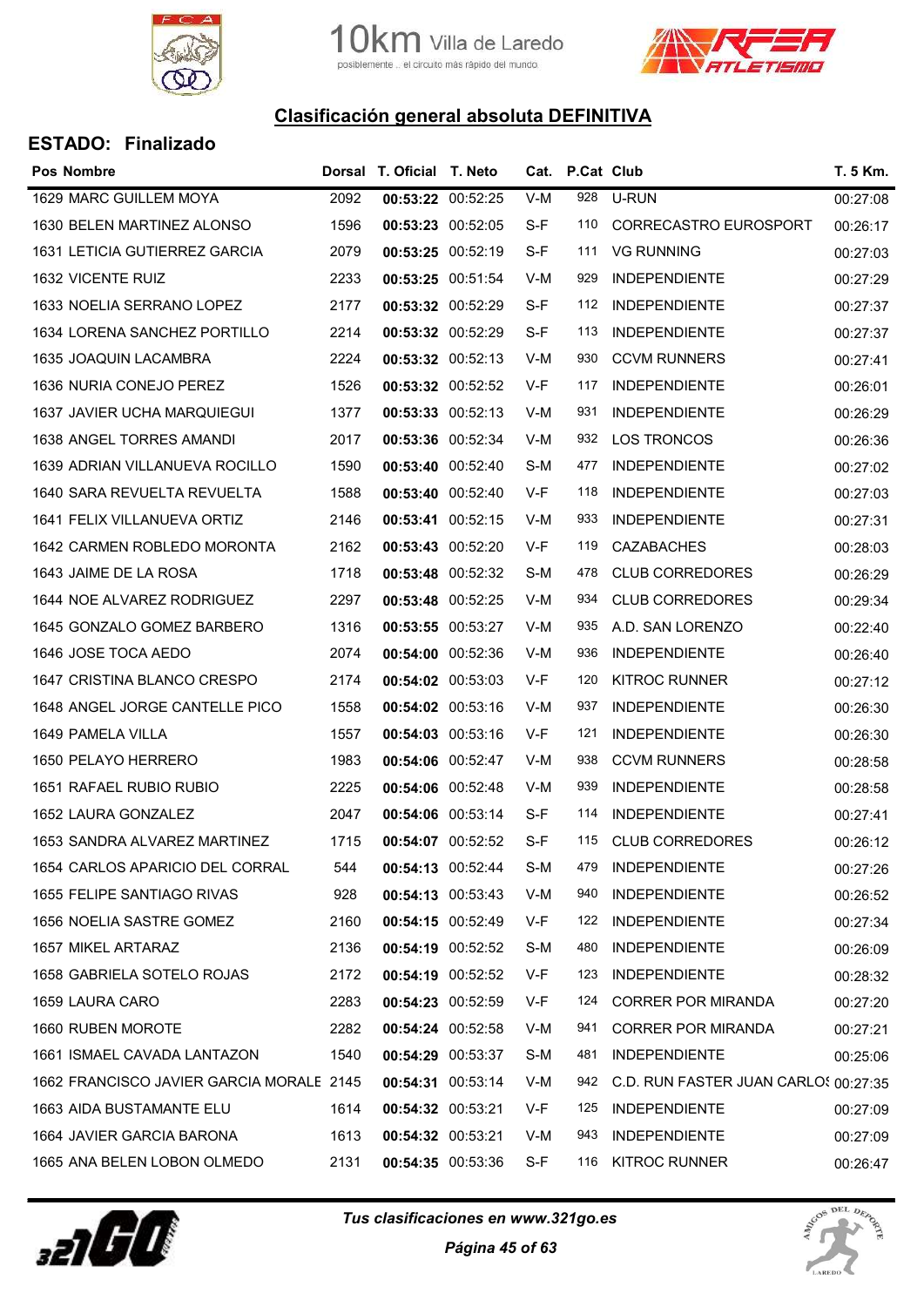



| Pos Nombre                                |      | Dorsal T. Oficial T. Neto |                   |       | Cat. P.Cat Club |                              | T. 5 Km. |
|-------------------------------------------|------|---------------------------|-------------------|-------|-----------------|------------------------------|----------|
| 1666 MIGUEL ANGEL SANZ PAUNERO            | 2198 | 00:54:37 00:53:33         |                   | $V-M$ | 944             | <b>INDEPENDIENTE</b>         | 00:27:33 |
| 1667 ANAIS REINA MARIN                    | 1720 | 00:54:40 00:53:31         |                   | V-F   | 126             | <b>CLUB CORREDORES</b>       | 00:26:57 |
| 1668 JON ANDONI BASAÑEZ MURILLO           | 2197 | 00:54:45 00:53:41         |                   | V-M   | 945             | <b>INDEPENDIENTE</b>         | 00:27:33 |
| 1669 DANIEL REGUERA                       | 2085 | 00:54:48 00:53:45         |                   | V-M   | 946             | <b>RUNNING BILBAO</b>        | 00:26:35 |
| 1670 MARGARITA GOMEZ INIESTA              | 2137 | 00:54:50 00:53:34         |                   | S-F   | 117             | <b>NAVATRAIL</b>             | 00:28:04 |
| 1671 MATEO DIAZ GAIRAUD                   | 1576 | 00:54:53 00:53:27         |                   | V-M   | 947             | <b>INDEPENDIENTE</b>         | 00:26:49 |
| 1672 NEKANE MAIZTEGUI UGARTE              | 2152 | 00:54:55 00:53:25         |                   | V-F   | 127             | <b>INDEPENDIENTE</b>         | 00:28:05 |
| 1673 FELIX SANCHO ORUETA                  | 2151 |                           | 00:54:56 00:53:22 | V-M   | 948             | <b>INDEPENDIENTE</b>         | 00:28:06 |
| 1674 SUSANA CORREDOR MARTINEZ             | 1568 | 00:54:56 00:54:09         |                   | V-F   | 128             | <b>BM ATLETICO COLINDRES</b> | 00:26:36 |
| 1675 MARTA OCEN VALENTIN                  | 2188 | 00:55:00 00:53:49         |                   | V-F   | 129             | <b>CORREDORES GOFIT</b>      | 00:28:28 |
| 1676 BLANCA CABRERIZO BRAGADO             | 2127 |                           | 00:55:03 00:53:36 | V-F   | 130             | <b>INDEPENDIENTE</b>         | 00:27:31 |
| 1677 GEMA SANCHEZ GARCIA                  | 2195 | 00:55:05 00:54:09         |                   | V-F   | 131             | BIKILA RUN WITH ME           | 00:27:04 |
| 1678 OSCAR BLANCO REDONDO                 | 2132 | 00:55:07 00:53:43         |                   | V-M   | 949             | <b>INDEPENDIENTE</b>         | 00:28:35 |
| 1679 JOSE MANUEL ANSOLA SAN EMETER 1578   |      | 00:55:08 00:54:15         |                   | V-M   | 950             | <b>INDEPENDIENTE</b>         | 00:27:00 |
| 1680 ANA LINARES                          | 2269 | 00:55:08 00:54:05         |                   | V-F   | 132             | <b>INDEPENDIENTE</b>         | 00:27:38 |
| 1681 VICEN GONZALEZ                       | 2210 | 00:55:09 00:53:58         |                   | V-F   | 133             | <b>INDEPENDIENTE</b>         | 00:27:59 |
| 1682 MARIA DIAZ TENDERO NAJERA            | 2108 | 00:55:09 00:53:52         |                   | S-F   | 118             | <b>INDEPENDIENTE</b>         | 00:27:59 |
| 1683 AITOR RETOLAZA ISPIZUA               | 632  | 00:55:11 00:54:56         |                   | V-M   | 951             | <b>CLUB CORREDORES</b>       | 00:26:03 |
| 1684 FRANCISCO MIGUEL MARTIN DEL TE: 2088 |      |                           | 00:55:14 00:53:51 | V-M   | 952             | <b>INDEPENDIENTE</b>         | 00:28:13 |
| 1685 OSKAR MARKINA ARAIKO                 | 2123 | 00:55:18 00:54:08         |                   | V-M   | 953             | <b>INDEPENDIENTE</b>         | 00:28:48 |
| 1686 SANDRA GUTIERREZ RONDAN              | 2199 | 00:55:23 00:53:57         |                   | V-F   | 134             | <b>CORRER POR MIRANDA</b>    | 00:27:46 |
| 1687 IGNACIO FERNANDEZ GUTIERREZ          | 1584 | 00:55:24 00:54:52         |                   | V-M   | 954             | <b>INDEPENDIENTE</b>         | 00:26:46 |
| 1688 JOSE FRANCISCO FERNANDEZ GUTII 1586  |      | 00:55:25 00:54:56         |                   | V-M   | 955             | <b>INDEPENDIENTE</b>         |          |
| 1689 MARIA JESUS SAN MARTIN GUTIERRI 2148 |      | 00:55:27 00:54:28         |                   | V-F   | 135             | <b>INDEPENDIENTE</b>         | 00:27:12 |
| 1690 FEDERICO VIVANCO ARROYO              | 1503 |                           | 00:55:27 00:54:46 | V-M   | 956             | <b>INDEPENDIENTE</b>         | 00:27:13 |
| 1691 JUAN RAMON DE MIGUEL PARDO           | 2190 | 00:55:37 00:54:05         |                   | V-M   | 957             | <b>INDEPENDIENTE</b>         | 00:27:57 |
| 1692 AINHOA VELASCO BERMEJO               | 1726 | 00:55:38 00:54:22         |                   | S-F   | 119             | <b>CLUB CORREDORES</b>       | 00:27:48 |
| 1693 ALBERTO MARCHANTE BLANCO             | 903  | 00:55:43 00:54:20         |                   | V-M   | 958             | <b>INDEPENDIENTE</b>         | 00:27:45 |
| 1694 JOSE LUIS PEREZ MATEOS               | 2173 |                           | 00:55:43 00:54:29 | V-M   | 959             | <b>INDEPENDIENTE</b>         | 00:28:11 |
| 1695 JAIME RAMIREZ MORENO                 | 2223 | 00:55:45 00:54:45         |                   | S-M   | 482             | <b>INDEPENDIENTE</b>         | 00:27:47 |
| 1696 PATRICIA MAZA DIAZ                   | 1509 | 00:55:45 00:54:36         |                   | V-F   | 136             | <b>INDEPENDIENTE</b>         | 00:28:51 |
| 1697 ANE GARAI PAYO                       | 2130 | 00:55:48 00:54:42         |                   | S-F   | 120             | <b>INDEPENDIENTE</b>         | 00:27:46 |
| 1698 SANTIAGO ESCALANTE HERMOSILLA 1622   |      | 00:55:48 00:54:21         |                   | V-M   | 960             | <b>INDEPENDIENTE</b>         | 00:28:00 |
| 1699 VICENTE LOPEZ BUELVO                 | 941  | 00:55:53 00:55:11         |                   | V-M   | 961             | <b>INDEPENDIENTE</b>         | 00:28:08 |
| 1700 ASIER RICONDO GONZALEZ               | 1543 | 00:55:54 00:55:12         |                   | V-M   | 962             | <b>INDEPENDIENTE</b>         | 00:28:09 |
| 1701 ANTONIO LOPEZ AZCUNAGA               | 1502 |                           | 00:55:56 00:55:13 | S-M   | 483             | <b>INDEPENDIENTE</b>         | 00:28:09 |
| 1702 CATHERINE HANDLEY                    | 2184 |                           | 00:55:58 00:55:10 | $S-F$ | 121             | A.D. SAN LORENZO             | 00:27:13 |



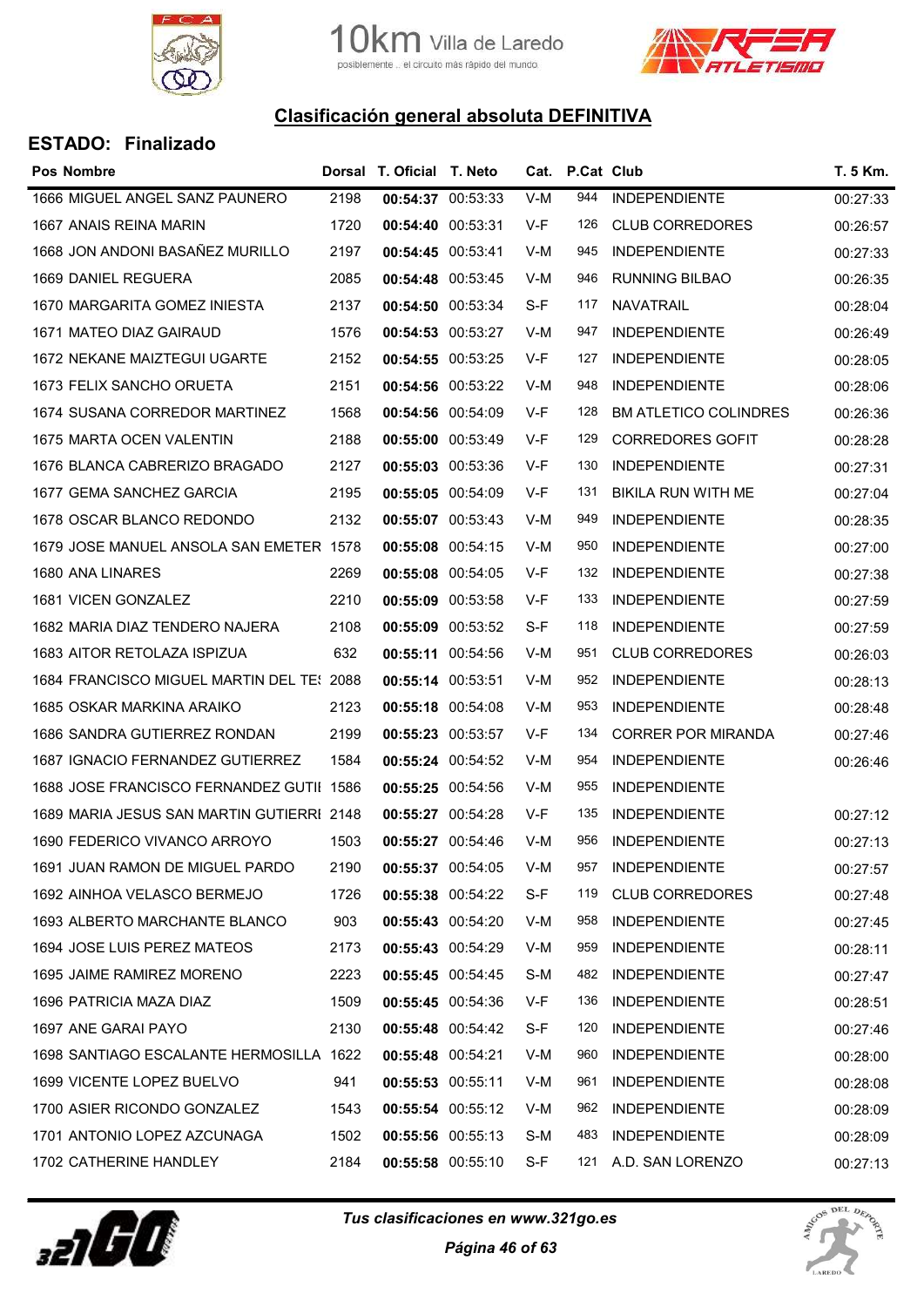



| <b>Pos Nombre</b>                        |      | Dorsal T. Oficial T. Neto |                   |     | Cat. P.Cat Club |                                      | T. 5 Km. |
|------------------------------------------|------|---------------------------|-------------------|-----|-----------------|--------------------------------------|----------|
| 1703 RAUL CUELLAR GARCIA                 | 2070 |                           | 00:56:02 00:54:44 | V-M | 963             | BORN2RUN                             | 00:29:23 |
| 1704 MARIO HERNANDEZ CRESPO              | 2270 | 00:56:11 00:55:00         |                   | V-M | 964             | <b>GO FIT</b>                        | 00:30:03 |
| 1705 RAQUEL BALDELLOU AGUILAR            | 2295 | 00:56:17 00:55:20         |                   | S-F | 122             | <b>CLUB CORREDORES</b>               | 00:27:55 |
| 1706 CRISTINA TORRES DIAZ                | 2284 | 00:56:19 00:55:04         |                   | V-F | 137             | <b>INDEPENDIENTE</b>                 | 00:28:50 |
| 1707 ALEJANDRO VILLA LOPEZ               | 2194 |                           | 00:56:20 00:55:18 | S-M | 484             | <b>INDEPENDIENTE</b>                 | 00:27:45 |
| 1708 CRISTIAN EPIFANIO DELGADO           | 1545 |                           | 00:56:23 00:55:42 | S-M | 485             | <b>INDEPENDIENTE</b>                 | 00:27:21 |
| 1709 SARA GIL RAMOS                      | 2266 | 00:56:23 00:55:28         |                   | S-F | 123             | ALDEARRODRIGO CORRE                  | 00:28:34 |
| 1710 LAURA DELGADO CAGIGAL               | 1546 | 00:56:24 00:55:43         |                   | V-F | 138             | <b>INDEPENDIENTE</b>                 | 00:27:21 |
| 1711 SANTIAGO CASANOVA CHINARRO          | 2228 | 00:56:26 00:55:06         |                   | V-M | 965             | <b>JACQUELINE RUNNERS</b>            | 00:28:34 |
| 1712 CLARA PAZOS SERRANO                 | 2204 | 00:56:26 00:55:23         |                   | S-F | 124             | <b>INDEPENDIENTE</b>                 | 00:28:21 |
| 1713 TAMARA SANTOS HIDALGO               | 2243 | 00:56:27 00:55:19         |                   | V-F | 139             | RUNNERS TORREJÓN                     | 00:28:24 |
| 1714 JESSICA GONZALEZ MONTELLANO         | 2078 |                           | 00:56:28 00:55:20 | S-F | 125             | RUNNERS TORREJÓN                     | 00:28:24 |
| 1715 IÑAKI BELAUNDE PALENZUELA           | 1973 | 00:56:30 00:54:58         |                   | V-M | 966             | AMIGOS DEL DEPORTE                   | 00:30:06 |
| 1716 IÑIGO LAPETRA MUÑOZ                 | 2140 | 00:56:32 00:55:13         |                   | V-M | 967             | <b>CCVM RUNNERS</b>                  | 00:29:02 |
| 1717 EDWART RIOS RODRIGUEZ               | 195  |                           | 00:56:36 00:56:33 | S-M | 486             | <b>INTEC ZOITI</b>                   | 00:16:03 |
| 1718 ALBERTO ASCACIBAR PAREDES           | 1538 | 00:56:38 00:56:07         |                   | S-M | 487             | <b>INDEPENDIENTE</b>                 | 00:29:01 |
| 1719 JUAN CARLOS RUIZ LOPEZ              | 1539 | 00:56:38 00:56:07         |                   | V-M | 968             | <b>INDEPENDIENTE</b>                 | 00:29:02 |
| 1720 MARTA RODRIGUEZ ESCOBAR             | 2196 | 00:56:44 00:55:53         |                   | V-F | 140             | <b>INDEPENDIENTE</b>                 | 00:28:20 |
| 1721 ALEXANDRA JIMENEZ CABADAS           | 2247 | 00:56:47 00:55:47         |                   | S-F | 126             | <b>INDEPENDIENTE</b>                 | 00:27:48 |
| 1722 VANESA PEREZ HOYA                   | 2277 |                           | 00:56:54 00:55:35 | V-F | 141             | RUNNING AGUILAR                      | 00:28:55 |
| 1723 ALICIA LOBATO DELGADO               | 2205 |                           | 00:57:00 00:55:35 | V-F | 142             | PONTE VECCHIO                        | 00:29:00 |
| 1724 EUGENIO TORRE                       | 2165 | 00:57:00 00:55:40         |                   | V-M | 969             | <b>INDEPENDIENTE</b>                 | 00:28:54 |
| 1725 MARIA JESUS ALCANTUD VALENCIAN 2213 |      | 00:57:04 00:55:53         |                   | V-F | 143             | <b>INDEPENDIENTE</b>                 | 00:28:56 |
| 1726 EDGAR MATA NIÑO                     | 1591 | 00:57:07 00:55:40         |                   | V-M | 970             | <b>INDEPENDIENTE</b>                 | 00:29:00 |
| 1727 ROSI BELCICA DIAZ ESPINOZA          | 1592 | 00:57:08 00:55:40         |                   | V-F | 144             | <b>INDEPENDIENTE</b>                 | 00:29:00 |
| 1728 MONICA ANTOLIN MARTINEZ             | 2229 |                           | 00:57:12 00:55:45 | V-F | 145             | <b>CORRER POR MIRANDA</b>            | 00:28:21 |
| 1729 SILVERIO RUIZ                       | 2230 |                           | 00:57:12 00:55:45 | V-M | 971             | <b>CORRER POR MIRANDA</b>            | 00:28:20 |
| 1730 JOSE ANTONIO SALAMERO BALAGUE 2227  |      | 00:57:17 00:56:25         |                   | S-M | 488             | <b>INTEC ZOITI</b>                   | 00:28:29 |
| 1731 SUSANA GARCIA TORRES                | 2245 |                           | 00:57:19 00:55:59 | S-F |                 | 127 A PIE                            | 00:28:50 |
| 1732 ANGEL ESTEBAN                       | 2095 | 00:57:35 00:56:26         |                   | V-M | 972             | <b>CORREDORES</b>                    | 00:28:35 |
| 1733 MARIA DE PAZ PEREZ                  | 2191 |                           | 00:57:35 00:56:18 | S-F | 128             | <b>INDEPENDIENTE</b>                 | 00:28:03 |
| 1734 LLORIAN ARIAS IGLESIAS              | 2296 | 00:57:59 00:56:36         |                   | V-M | 973             | <b>CLUB CORREDORES</b>               | 00:29:34 |
| 1735 FRANCISCO MANUEL SERRANO ANA' 2105  |      |                           | 00:58:03 00:56:45 | V-M | 974             | C.D. RUN FASTER JUAN CARLOS 00:29:50 |          |
| 1736 NOEMI COBOLLO GIRON                 | 1949 |                           | 00:58:08 00:57:12 | S-F | 129             | SONS OF RUNNING                      | 00:29:24 |
| 1737 MARA CONDE GOMEZ                    | 1848 | 00:58:08 00:57:06         |                   | V-F | 146             | SONS OF RUNNING                      | 00:29:26 |
| 1738 MIGUEL MARCHAL COBA                 | 369  | 00:58:08 00:58:01         |                   | V-M | 975             | SONS OF RUNNING                      | 00:18:14 |
| 1739 ANDREA VILLA LOPEZ                  | 2239 |                           | 00:58:15 00:57:13 | S-F | 130             | <b>INDEPENDIENTE</b>                 | 00:28:56 |



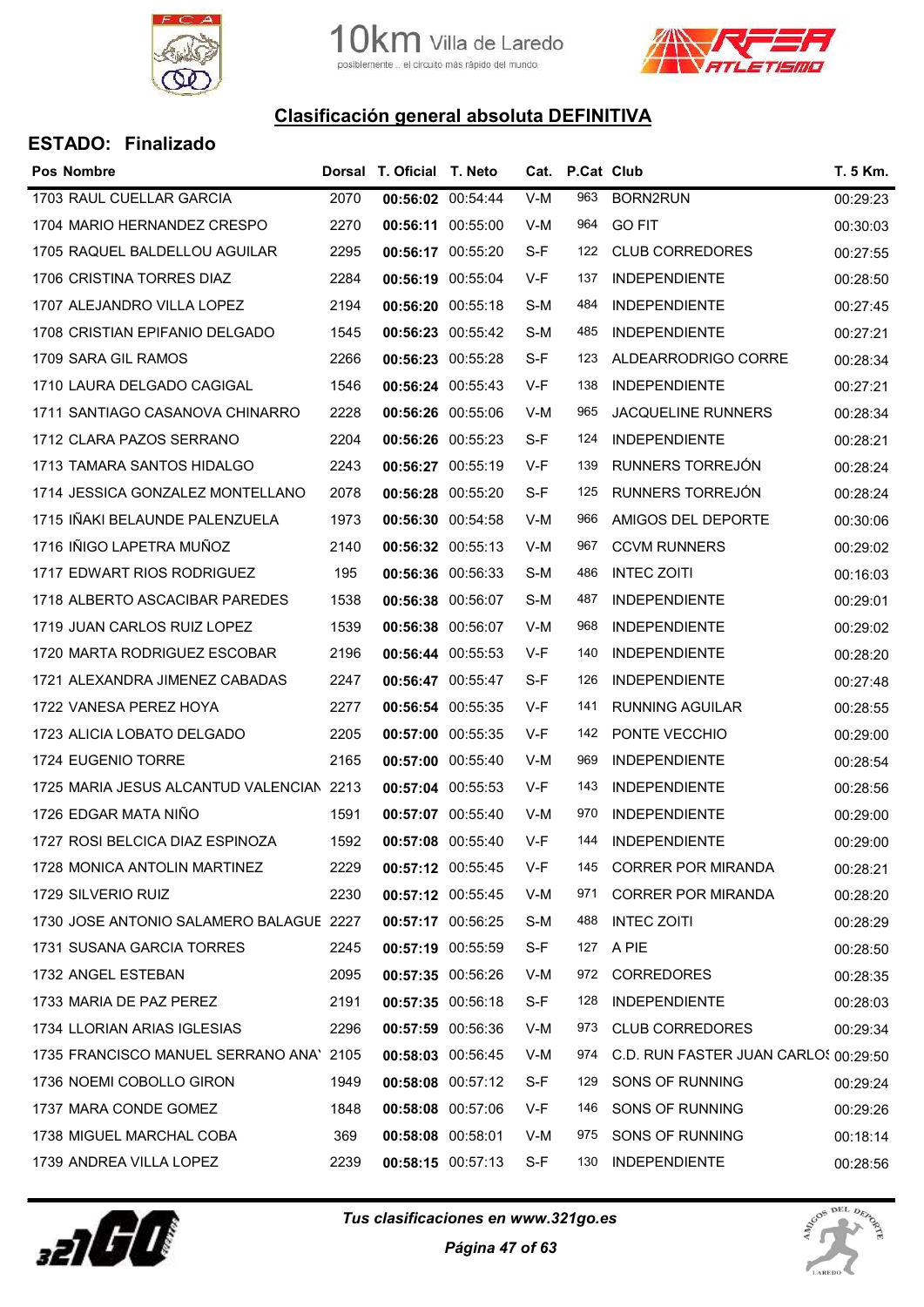



| <b>Pos Nombre</b>                   |      | Dorsal T. Oficial T. Neto |                   |       | Cat. P.Cat Club |                                      | T. 5 Km. |
|-------------------------------------|------|---------------------------|-------------------|-------|-----------------|--------------------------------------|----------|
| 1740 ANA MARYORI SALGADO FLORIAN    | 1567 | 00:58:17 00:57:11         |                   | $V-F$ | 147             | <b>BEER RUNNERS</b>                  | 00:27:54 |
| 1741 ALBERTO MENDEZ ALONSO          | 1506 | 00:58:24 00:57:14         |                   | V-M   | 976             | <b>INDEPENDIENTE</b>                 | 00:30:10 |
| 1742 AMAIUR TEJEDOR RODRIGUEZ       | 1511 | 00:58:24 00:57:15         |                   | S-F   | 131             | <b>INDEPENDIENTE</b>                 | 00:30:10 |
| 1743 IÑIGO AZPILICUETA GUTIERREZ    | 1878 | 00:58:26 00:57:20         |                   | S-M   | 489             | <b>INDEPENDIENTE</b>                 | 00:28:25 |
| 1744 BEATRIZ REINALDO MARTINEZ      | 2252 | 00:58:26 00:57:20         |                   | S-F   | 132             | <b>INDEPENDIENTE</b>                 | 00:28:25 |
| 1745 JAIRO FERNANDEZ FERNANDEZ      | 1796 | 00:58:28 00:56:57         |                   | V-M   | 977             | <b>IMAGYM</b>                        | 00:29:39 |
| 1746 JESUS RODRIGUEZ LOPEZ          | 2240 | 00:58:30 00:57:29         |                   | V-M   | 978             | <b>INDEPENDIENTE</b>                 | 00:29:28 |
| 1747 AINARA ZUBIETA ESTEFANIA       | 2249 | 00:58:34 00:57:09         |                   | V-F   | 148             | <b>INDEPENDIENTE</b>                 | 00:28:57 |
| 1748 IGONE ZUBIETA ESTEFANIA        | 2248 | 00:58:34 00:57:09         |                   | V-F   | 149             | <b>INDEPENDIENTE</b>                 | 00:28:57 |
| 1749 CARLOS MARTIN MIGUEL           | 2042 | 00:58:39 00:57:45         |                   | V-M   | 979             | <b>JACQUELINE RUNNERS</b>            | 00:29:08 |
| 1750 NIEVES GARCIA LOPEZ            | 1020 | 00:58:46 00:57:30         |                   | V-F   | 150             | <b>CLUB CORREDORES</b>               | 00:29:36 |
| 1751 MARIA VICTORIA MARTINEZ MEDINA | 1732 | 00:58:47 00:57:31         |                   | S-F   | 133             | <b>INDEPENDIENTE</b>                 | 00:29:10 |
| 1752 AMPARO GARCIA REQUENA          | 1594 | 00:58:51 00:57:42         |                   | S-F   | 134             | <b>INDEPENDIENTE</b>                 | 00:29:44 |
| 1753 LARA GALLO ORUNA               | 1507 | 00:58:51 00:57:42         |                   | S-F   | 135             | <b>INDEPENDIENTE</b>                 | 00:29:44 |
| 1754 LAURA ABAD MARISCAL            | 2117 | 00:59:03 00:58:18         |                   | V-F   | 151             | <b>TRIFLAVI</b>                      | 00:29:09 |
| 1755 CRISTINA SERNA                 | 2276 | 00:59:15 00:57:52         |                   | S-F   | 136             | <b>ZORROS RUN</b>                    | 00:30:11 |
| 1756 BARBARA DOMINGO TRUEBA         | 1508 | 00:59:16 00:58:06         |                   | V-F   | 152             | <b>INDEPENDIENTE</b>                 | 00:30:15 |
| 1757 NANI CORTES CARMONA            | 2259 | 00:59:18 00:58:11         |                   | V-F   | 153             | RUNNERS TORREJÓN                     | 00:29:45 |
| 1758 ANTONIA GARCIA TENA            | 2256 | 00:59:19 00:58:10         |                   | V-F   | 154             | RUNNERS TORREJÓN                     | 00:29:45 |
| 1759 MARTA DE LOS MOZOS VITORES     | 2220 | 00:59:21 00:57:58         |                   | S-F   | 137             | <b>INDEPENDIENTE</b>                 |          |
| 1760 JORGE LOZANO FERNANDEZ         | 1747 | 00:59:21 00:58:16         |                   | V-M   | 980             | C.D. TJ                              | 00:29:55 |
| 1761 ISIDORO GOMEZ MARTINEZ         | 2201 | 00:59:22 00:58:06         |                   | V-M   | 981             | C.D. RUN FASTER JUAN CARLOS 00:30:14 |          |
| 1762 JOSE MARIA GARCIA AROCAS       | 2155 | 00:59:33 00:58:23         |                   | V-M   | 982             | <b>INDEPENDIENTE</b>                 | 00:27:53 |
| 1763 MARIA DEL VALLE LOPEZ ARRIBAS  | 2251 | 00:59:37 00:58:36         |                   | V-F   | 155             | <b>INDEPENDIENTE</b>                 | 00:29:31 |
| 1764 SERGIO TERUELO LORENZO         | 1624 |                           | 00:59:42 00:58:09 | V-M   | 983             | <b>INDEPENDIENTE</b>                 | 00:30:07 |
| 1765 PATRICIA YANO VIEYRA           | 1597 | 00:59:45 00:58:18         |                   | V-F   | 156             | <b>INDEPENDIENTE</b>                 | 00:30:24 |
| 1766 MILAGROS GORDO GARCIA          | 2212 | 00:59:46 00:58:34         |                   | V-F   | 157             | <b>INDEPENDIENTE</b>                 | 00:30:10 |
| 1767 SHEILA GONZALEZ ARNAIZ         | 1721 | 01:00:10 00:58:46         |                   | V-F   | 158             | <b>CLUB CORREDORES</b>               | 00:29:34 |
| 1768 ANA MARIA MEANA MARTINEZ       | 2253 | 01:00:11 00:59:15         |                   | V-F   | 159             | BORN2RUN                             | 00:29:29 |
| 1769 FRANCISCO RAMOS PEREZ          | 1826 | 01:00:13 00:58:59         |                   | V-M   | 984             | <b>LEONES</b>                        | 00:29:40 |
| 1770 PAULA RODRIGUEZ RODRIGUEZ      | 2263 | 01:00:21 00:59:23         |                   | V-F   | 160             | SONS OF RUNNING                      | 00:29:53 |
| 1771 MARIA SEDANO VARAS             | 1727 | 01:00:42 00:59:35         |                   | V-F   | 161             | <b>CLUB CORREDORES</b>               | 00:30:31 |
| 1772 EULALIA DOMINGUEZ              | 1729 | 01:00:44 00:59:31         |                   | V-F   | 162             | <b>CLUB CORREDORES</b>               | 00:30:22 |
| 1773 CRISTINA GARCIA GARCIA         | 1722 | 01:00:46 00:59:33         |                   | V-F   | 163             | <b>CLUB CORREDORES</b>               | 00:30:21 |
| 1774 ITZIAR PURAS MARTIN            | 1736 | 01:00:46 00:59:40         |                   | V-F   | 164             | <b>INDEPENDIENTE</b>                 | 00:30:10 |
| 1775 NEREA LOPEZ TORO               | 1604 | 01:00:46 00:59:31         |                   | V-F   | 165             | <b>INDEPENDIENTE</b>                 | 00:30:11 |
| 1776 OSCAR CARMONA MUÑOZ            | 2285 | 01:01:33 01:00:07         |                   | V-M   | 985             | <b>INDEPENDIENTE</b>                 | 00:30:58 |



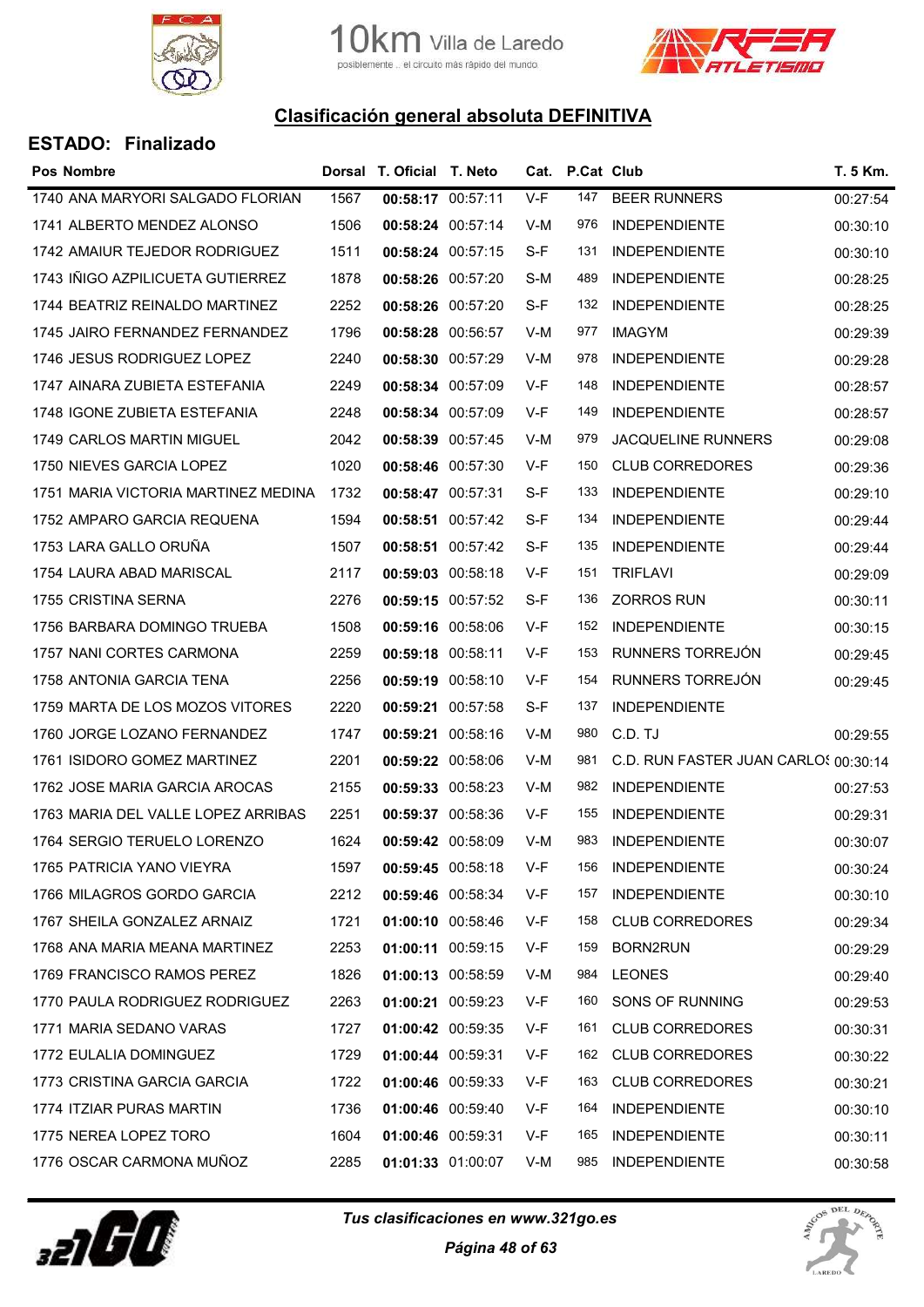



| <b>ESTADO: Finalizado</b> |  |
|---------------------------|--|
|---------------------------|--|

| <b>Pos Nombre</b>                |      | Dorsal T. Oficial T. Neto |                   | Cat.  | <b>P.Cat Club</b> |                           | T. 5 Km. |
|----------------------------------|------|---------------------------|-------------------|-------|-------------------|---------------------------|----------|
| 1777 BEATRIZ BERRUECO DUPRE      | 2257 | 01:01:57 01:00:45         |                   | V-F   | 166               | <b>INDEPENDIENTE</b>      | 00:30:39 |
| 1778 PEDRO ANGEL CAVADA APARICIO | 1541 |                           | 01:02:12 01:01:17 | V-M   | 986               | <b>INDEPENDIENTE</b>      | 00:27:59 |
| 1779 MANUEL DIEZ HOYO            | 1537 | 01:02:27 01:01:19         |                   | V-M   | 987               | <b>INDEPENDIENTE</b>      | 00:29:58 |
| 1780 JULIO RAMOS                 | 2286 |                           | 01:02:46 01:01:23 | $V-M$ | 988               | <b>INDEPENDIENTE</b>      | 00:30:55 |
| 1781 FRANCISCO MARTINEZ BARCO    | 2235 | 01:03:09 01:01:43         |                   | V-M   | 989               | <b>INDEPENDIENTE</b>      | 00:32:03 |
| 1782 CRISTINA RODRIGUEZ LOPEZ    | 2158 | 01:03:09 01:02:05         |                   | S-F   | 138               | <b>VG RUNNING</b>         | 00:30:25 |
| 1783 NURIA BUSTAMANTE GONZALEZ   | 1513 | 01:03:10 01:02:31         |                   | V-F   | 167               | <b>INDEPENDIENTE</b>      | 00:30:00 |
| 1784 SILVIA FERNANDEZ DOMINGO    | 2280 | 01:03:11 01:01:41         |                   | V-F   | 168               | <b>INDEPENDIENTE</b>      | 00:31:56 |
| 1785 ARANCHA HEREDERO PASCUAL    | 2278 | 01:03:17 01:02:10         |                   | V-F   | 169               | <b>INDEPENDIENTE</b>      | 00:31:03 |
| 1786 ANDER MOYUA YARZA           | 2141 | 01:03:18 01:01:49         |                   | V-M   | 990               | <b>INDEPENDIENTE</b>      | 00:32:22 |
| 1787 ELI REINSTADLER AGIRRE      | 2142 | 01:03:18 01:01:49         |                   | V-F   | 170               | <b>INDEPENDIENTE</b>      | 00:32:22 |
| 1788 ONINTZE GOTI MARTIN         | 2287 | 01:04:18 01:02:47         |                   | V-F   | 171               | <b>INDEPENDIENTE</b>      | 00:32:21 |
| 1789 CARLOS MOLINILLA DEL OLMO   | 2069 | 01:05:17 01:03:48         |                   | $V-M$ | 991               | <b>CORRER POR MIRANDA</b> | 00:31:58 |
| 1790 PABLO JORDE GONGUETA        | 2009 | 01:05:17 01:03:48         |                   | V-M   | 992               | <b>CORRER POR MIRANDA</b> | 00:31:58 |
| 1791 BERTA JORDE CEREZO          | 2237 | 01:05:18 01:03:48         |                   | S-F   | 139               | <b>CORRER POR MIRANDA</b> | 00:31:58 |
| 1792 EVA MARIA ALEMAÑ MARTINEZ   | 2272 |                           | 01:05:35 01:04:10 | V-F   | 172               | PONTE VECCHIO             | 00:32:48 |
| 1793 ROCIO HERNANDEZ NAVARRO     | 2288 | 01:06:08 01:05:07         |                   | S-F   | 140               | <b>CORRER POR MADRID</b>  | 00:30:00 |
| 1794 IRENE GRAJAL ANTOLIN        | 2291 | 01:06:30 01:05:05         |                   | $V-F$ | 173               | PONTE VECCHIO             | 00:32:52 |
| 1795 VIRGINIA LOSA MUÑIZ         | 2262 | 01:06:30 01:05:04         |                   | V-F   | 174               | PONTE VECCHIO             | 00:32:44 |
| 1796 MONIKA BERECIARTU           | 1730 | 01:07:47 01:06:39         |                   | V-F   | 175               | <b>CLUB CORREDORES</b>    | 00:31:54 |
| 1797 ESTIBALIZ SAENZ PASTOR      | 1626 |                           | 01:09:59 01:08:30 | V-F   | 176               | <b>INDEPENDIENTE</b>      | 00:34:42 |
| 1798 CHARO MARTINEZ MENA         | 2238 | 01:10:00 01:08:52         |                   | V-F   | 177               | RUNNERS TORREJÓN          | 00:34:41 |
| 1799 OSCAR SAEZ PASTOR           | 1627 | 01:10:01 01:08:31         |                   | $V-M$ | 993               | <b>INDEPENDIENTE</b>      | 00:34:42 |



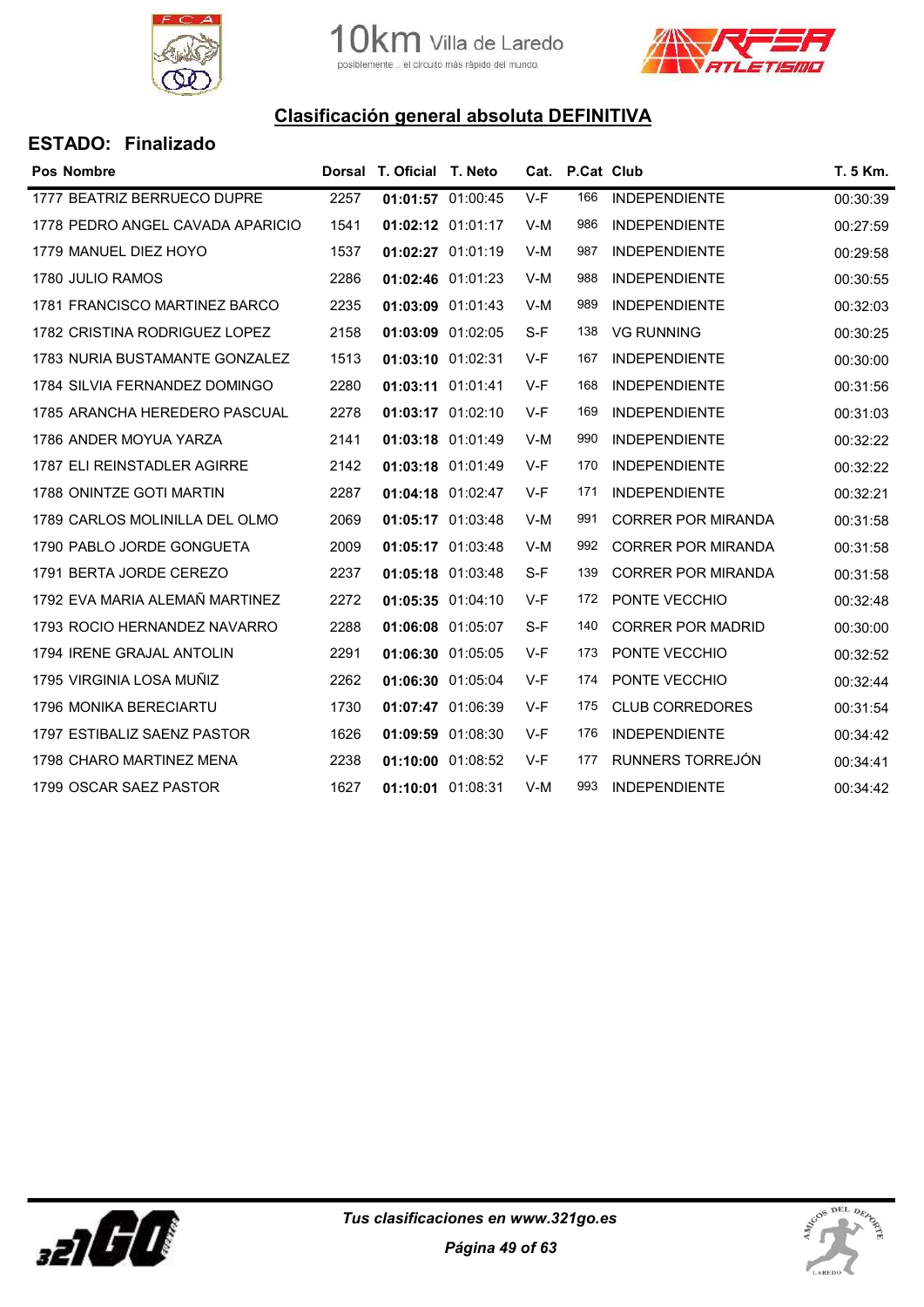





| Pos Nombre                           | Dorsal T. Oficial T. Neto | Cat. P.Cat Club |                            | T. 5 Km. |
|--------------------------------------|---------------------------|-----------------|----------------------------|----------|
| MANUEL GOMEZ BLANCO                  | 1612                      | $V-M$           | <b>INDEPENDIENTE</b>       |          |
| <b>VERONICA TREJOS VALLES</b>        | 1608                      | V-F             | <b>INDEPENDIENTE</b>       |          |
| LUIS ALBERTO MIGUEL TAPIADOR         | 1601                      | V-M             | <b>INDEPENDIENTE</b>       |          |
| JAVIER RUGAMA RIVAS                  | 1593                      | V-M             | <b>INDEPENDIENTE</b>       |          |
| <b>GORKA PANIAGUA RODRIGUEZ</b>      | 1641                      | V-M             | <b>INDEPENDIENTE</b>       |          |
| SUSANA LAGUELA LOPEZ                 | 1650                      | S-F             | <b>JACQUELINE RUNNERS</b>  |          |
| ALBERTO PALOMERA PEREZ               | 1661                      | V-M             | <b>INDEPENDIENTE</b>       |          |
| ANA FERNANDEZ MONJE                  | 1710                      | S-F             | <b>CLUB CORREDORES</b>     |          |
| ANGEL MARTINEZ FERNANDEZ             | 1701                      | S-M             | AMIGOS DEL DEPORTE         |          |
| LUIS MARTINEZ FERNANDEZ              | 1702                      | S-M             | AMIGOS DEL DEPORTE         |          |
| <b>BASI MENA CEREZO</b>              | 1697                      | V-M             | <b>RUNNING BILBAO</b>      |          |
| ANGEL GONZALEZ RIVERO                | 1698                      | V-M             | <b>ATLETISMO LEO</b>       |          |
| LUIS COFIÑO GIL                      | 1699                      | V-M             | <b>INDEPENDIENTE</b>       |          |
| JOSU ELORDUY VADILLO                 | 1673                      | V-M             | <b>INDEPENDIENTE</b>       |          |
| DANIEL NAN NAN                       | 1677                      | V-M             | <b>INDEPENDIENTE</b>       |          |
| AITOR RINCON GARCIA                  | 1667                      | V-M             | <b>INDEPENDIENTE</b>       |          |
| JOSE DE SANTIAGO FORN                | 1663                      | V-M             | <b>CCVM RUNNERS</b>        |          |
| <b>OLATZ AZPIAZU</b>                 | 1690                      | V-F             | <b>INDEPENDIENTE</b>       |          |
| <b>IGNACIO ALONSO UGARTE</b>         | 1691                      | V-M             | <b>SALTOKI</b>             |          |
| GAIZKA GOROSTEGUI CRISTOBAL          | 1687                      | V-M             | <b>INDEPENDIENTE</b>       |          |
| MARIA ATECA ALVARADO                 | 1515                      | S-F             | <b>INDEPENDIENTE</b>       |          |
| DAVID SANTAMARIA PURAS               | 1512                      | V-M             | <b>INDEPENDIENTE</b>       |          |
| <b>IRENE CANTERO ESCALANTE</b>       | 1510                      | V-F             | <b>INDEPENDIENTE</b>       |          |
| MONSERRAT GARCIA VILLANUEVA          | 1505                      | V-F             | <b>INDEPENDIENTE</b>       |          |
| <b>JUAN GOMILA URBANUS</b>           | 1499                      | V-M             | PHISYO RUNNING GUIEM DURAI |          |
| PEDRO LIANO                          | 1493                      | V-M             | <b>BATHCO RUNNING TEAM</b> |          |
| <b>LORENA POSE VARELA</b>            | 1470                      | V-F             | UNIVERSIDADE SANTIAGO DE C |          |
| <b>BENJAMIN TRISTANCHO SAEZ</b>      | 1480                      | S-M             | PHISYO RUNNING GUIEM DURAI |          |
| IGNACIO VARAS ISAC                   | 1476                      | V-M             | C.A. CARMONA PAEZ          |          |
| ALVARO SILVA OCHOA                   | 1460                      | S-M             | <b>INDEPENDIENTE</b>       |          |
| GLORIA GONZALEZ ESTRADA DEL C/ 1550  |                           | V-F             | <b>INDEPENDIENTE</b>       |          |
| DANIEL FERNANDEZ LLERA               | 1530                      | S-M             | <b>INDEPENDIENTE</b>       |          |
| CARMELO BRINGAS PRADO                | 1519                      | V-M             | <b>INDEPENDIENTE</b>       |          |
| ALEX INCERA BONET                    | 1520                      | V-M             | <b>INDEPENDIENTE</b>       |          |
| <b>GEORGETA SERBAN</b>               | 1521                      | S-F             | <b>INDEPENDIENTE</b>       |          |
| JESUS ALFONSO LORENZO MOREIR( 1570   |                           | V-M             | <b>INDEPENDIENTE</b>       |          |
| FRANCISCO JAVIER ZORRILLA SUARI 1561 |                           | V-M             | <b>INDEPENDIENTE</b>       |          |
|                                      |                           |                 |                            |          |



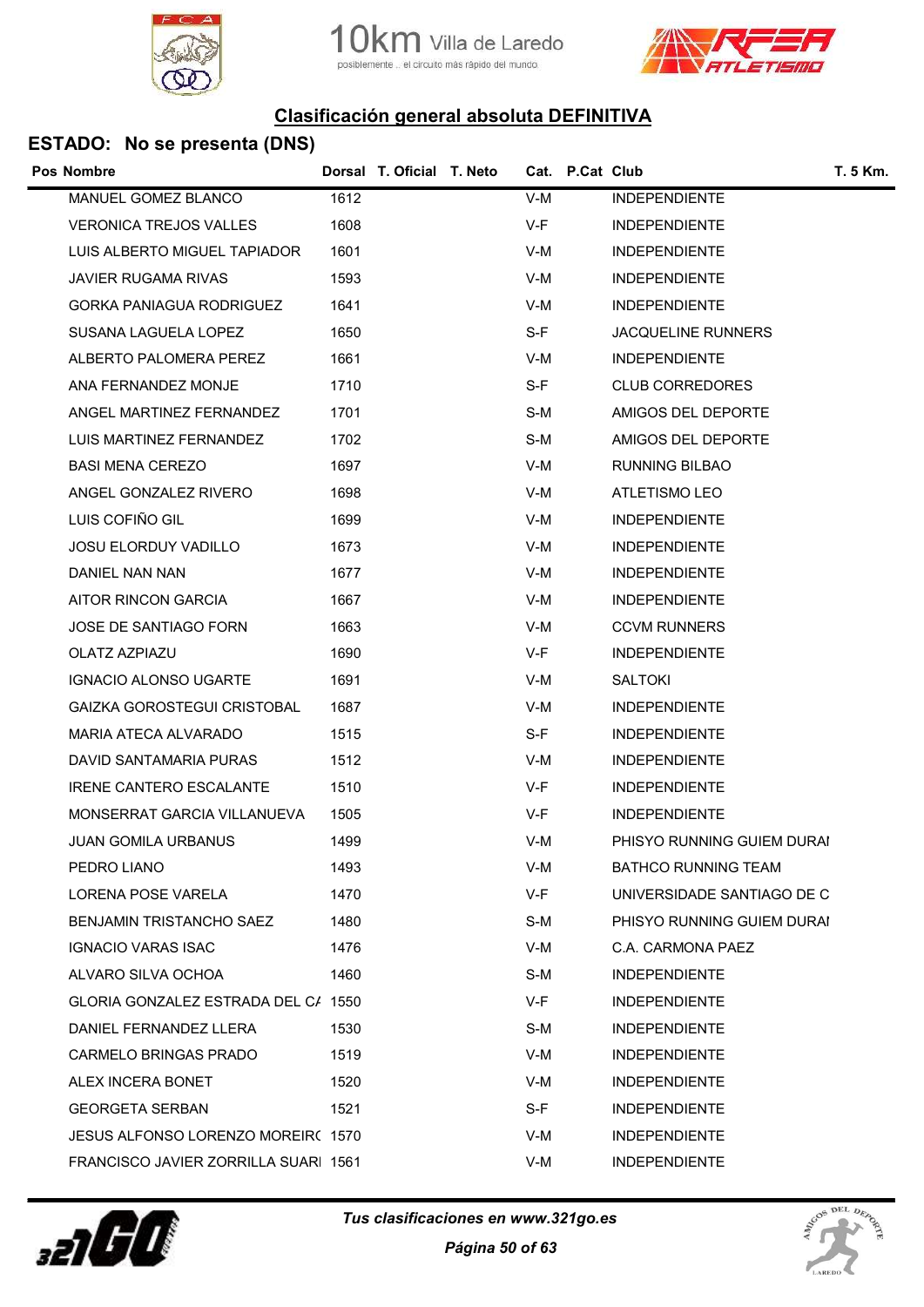



| <b>Pos Nombre</b>                    |      | Dorsal T. Oficial T. Neto |       | Cat. P.Cat Club |                                 | <b>T. 5 Km.</b> |
|--------------------------------------|------|---------------------------|-------|-----------------|---------------------------------|-----------------|
| <b>JAIME QUIJANO CHICO</b>           | 1552 |                           | V-M   |                 | <b>INDEPENDIENTE</b>            |                 |
| LEANDRO FRANCO FERNANDEZ             | 1553 |                           | V-M   |                 | <b>INDEPENDIENTE</b>            |                 |
| ADRIAN FERNANDEZ CASTILLO            | 1554 |                           | V-M   |                 | <b>INDEPENDIENTE</b>            |                 |
| EMILIO TRUEBA FRESNEDO               | 1555 |                           | V-M   |                 | <b>INDEPENDIENTE</b>            |                 |
| CARLOS REVUELTA QUINTANA             | 1556 |                           | V-M   |                 | ATLETICO ANTORCHA               |                 |
| LUCIANO SETIEN MARTINEZ              | 1589 |                           | V-M   |                 | ALUCANT BAJO ASON               |                 |
| ALEJANDRO GARMENDIA GOMEZ            | 1579 |                           | V-M   |                 | <b>INDEPENDIENTE</b>            |                 |
| FRANCISCO JAVIER SAN MIGUEL SAN 1574 |      |                           | V-M   |                 | <b>INDEPENDIENTE</b>            |                 |
| ALFREDO GONZALEZ ROIG                | 1321 |                           | S-M   |                 | <b>INDEPENDIENTE</b>            |                 |
| JUAN VIRGILIO MARTINEZ NINO          | 1322 |                           | V-M   |                 | <b>INDEPENDIENTE</b>            |                 |
| LUIS CASTRO CUPEIRO                  | 1315 |                           | V-M   |                 | LUGO RUNNING BY RAMOS LOU       |                 |
| <b>SERGIO CONDE LABORET</b>          | 1310 |                           | S-M   |                 | <b>VG RUNNING</b>               |                 |
| JULIAN MORALES MARTINEZ              | 1333 |                           | V-M   |                 | <b>DESAFÍO RUNNING MOSTOLES</b> |                 |
| ALFONSO HIGUERA ROMERO               | 1326 |                           | V-M   |                 | C.A.VILLANUEVA DE CÓRDOBA       |                 |
| DANIEL MARTIN MARTINEZ               | 1372 |                           | V-M   |                 | RIOJA TRIATLÓN                  |                 |
| CARLOS SAN JOSE HERNANDEZ            | 1342 |                           | V-M   |                 | <b>INDEPENDIENTE</b>            |                 |
| JORGE MORANCHO                       | 1343 |                           | V-M   |                 | CORRERENMADRID                  |                 |
| NORA GUTIERREZ ALVAREZ               | 1357 |                           | V-F   |                 | EDM CAYON-HELIOS DICA           |                 |
| <b>MARIA SANZ PACHO</b>              | 1375 |                           | V-F   |                 | <b>TIGERS RUNNING CLUB</b>      |                 |
| MICHEL MARTINEZ ALMANZA              | 1379 |                           | V-M   |                 | <b>INDEPENDIENTE</b>            |                 |
| <b>ENRIQUE ROMERO DENGRA</b>         | 1380 |                           | V-M   |                 | <b>INDEPENDIENTE</b>            |                 |
| CARLOS CHICA PUERTO                  | 1381 |                           | V-M   |                 | <b>INDEPENDIENTE</b>            |                 |
| ALBERTO GARCIA                       | 1399 |                           | V-M   |                 | <b>MARAS</b>                    |                 |
| PATXI MARTINEZ GUZMAN                | 1411 |                           | V-M   |                 | <b>T:KRONO GETXO</b>            |                 |
| VICKY LOSADA PEREZ                   | 1405 |                           | V-F   |                 | <b>BURGAS ATLETISMO</b>         |                 |
| ROBERTO LOPEZ CAMPOS                 | 1406 |                           | S-M   |                 | TRIATLON GUADALAJARA            |                 |
| MARIA ANGELES CARAVANTES LOPE 1435   |      |                           | $V-F$ |                 | <b>ARDOY</b>                    |                 |
| LUIS ALBERTO MORENO ROSA             | 1414 |                           | V-M   |                 | <b>CLUB CORREDORES</b>          |                 |
| ISIDRO FERNNANDEZ GONZALEZ           | 1416 |                           | V-M   |                 | <b>INDEPENDIENTE</b>            |                 |
| MARTA RODRIGUEZ SERRANO              | 1422 |                           | V-F   |                 | C.D.B. PARIS                    |                 |
| NAZARETH ASENCIO PASCUAL             | 1424 |                           | S-F   |                 | AÑARES RIOJA                    |                 |
| MARCOS MARTIN GONZALEZ               | 1256 |                           | S-M   |                 | <b>CLUB CORREDORES</b>          |                 |
| ALICIA ALVAREZ GUTIERREZ             | 1269 |                           | $S-F$ |                 | <b>SANUS VITAE</b>              |                 |
| VANESA CRUCES RODRIGUEZ              | 1265 |                           | $S-F$ |                 | ATLETICO ESPAÑA DE CUETO        |                 |
| FERNANDO ALLENDE GUEZURAGA           | 1240 |                           | V-M   |                 | <b>HOY SUAVE</b>                |                 |
| DUSTAN CABAÑEROS CENTENO             | 1305 |                           | V-M   |                 | SIROKO TEAM                     |                 |
| JOSE MANUEL FERNANDEZ GONZALI 1302   |      |                           | V-M   |                 | ATLETISMO LA MORERA             |                 |
|                                      |      |                           |       |                 |                                 |                 |



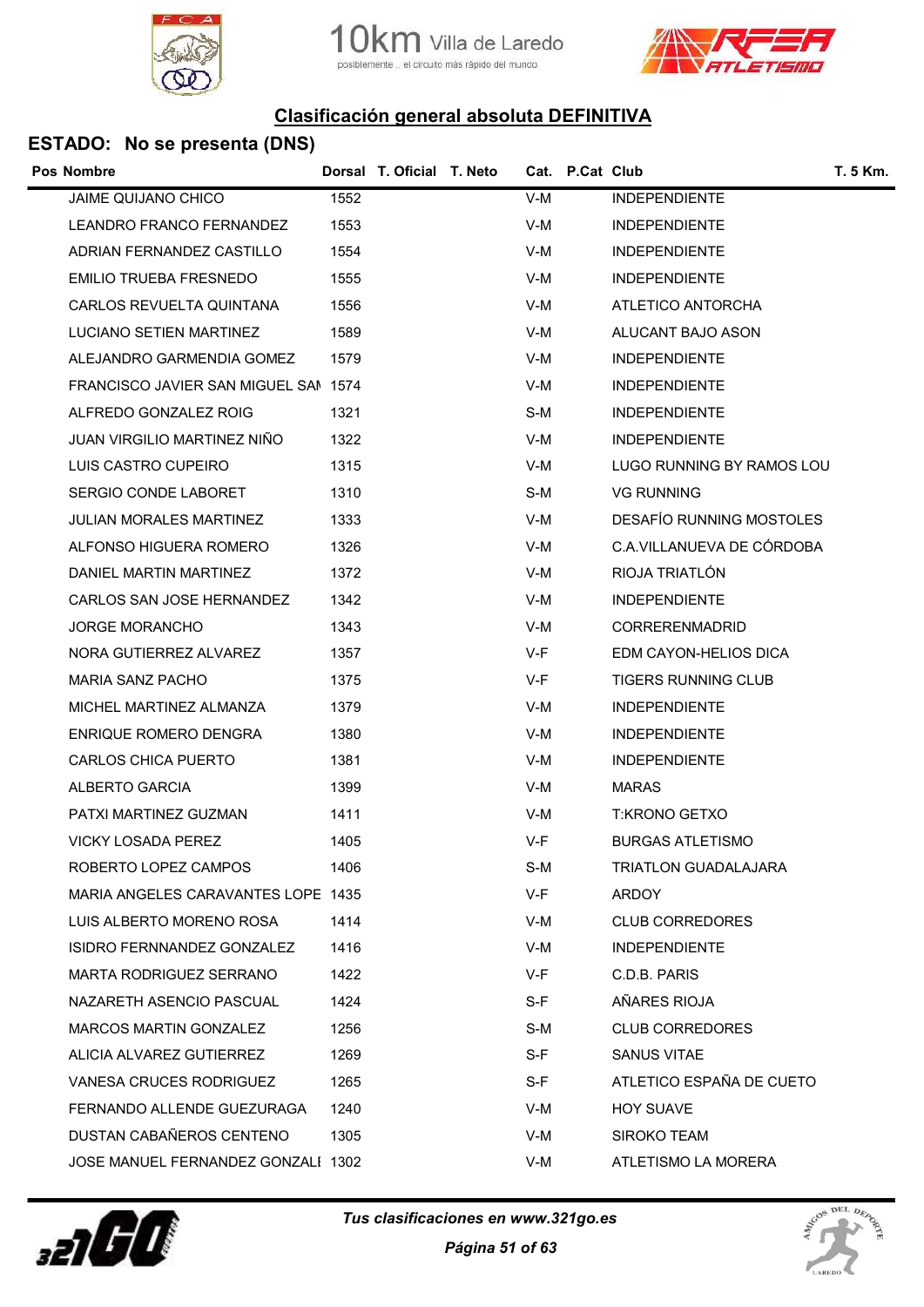





| Pos Nombre                          |      | Dorsal T. Oficial T. Neto |       | Cat. P.Cat Club |                             | T. 5 Km. |
|-------------------------------------|------|---------------------------|-------|-----------------|-----------------------------|----------|
| <b>SERGIO MARTIN BARBERO</b>        | 1303 |                           | S-M   |                 | ATLETISMO MACOTERA PERSIA   |          |
| IÑIGO GUTIERREZ ABASCAL             | 1297 |                           | S-M   |                 | BOMBERS GENERALITAT VALEN   |          |
| FRANCISCO LOPEZ LLACA               | 1292 |                           | S-M   |                 | <b>INDEPENDIENTE</b>        |          |
| SILVIA ALONSO SANTAMARIA            | 1276 |                           | S-F   |                 | <b>IMAGE FDR</b>            |          |
| ALVARO RODRIGUEZ                    | 1280 |                           | S-M   |                 | <b>BAJO ZERO BURGOD</b>     |          |
| ELISEO FABELLO CID                  | 1283 |                           | V-M   |                 | <b>OURENSE ATLETISMO</b>    |          |
| PAULA SAINZ LOPEZ                   | 1284 |                           | V-F   |                 | INFICANT VILLA DE NOJA      |          |
| JUAN RODRIGUEZ DE LA VEGA           | 1285 |                           | V-M   |                 | <b>INDEPENDIENTE</b>        |          |
| DAVID FLOREZ MARTINS                | 1215 |                           | V-M   |                 | C.D. RUN FASTER JUAN CARLOS |          |
| EVA MARIA GOMEZ TRIGO               | 1219 |                           | S-F   |                 | UNION ATLETICA COSLADA      |          |
| ROBERTO BUIDE VAZQUEZ               | 1206 |                           | V-M   |                 | FLUVIAL DE LUGO MONTE SEGA  |          |
| JUAN MANUEL PALMERO SANZ            | 1222 |                           | V-M   |                 | <b>GIRALDA SPORT</b>        |          |
| SERGIO BENGOECHEA MAZA              | 1183 |                           | S-M   |                 | <b>INDEPENDIENTE</b>        |          |
| AMAIA SAN AGUSTIN                   | 1200 |                           | S-F   |                 | <b>BESTE IRUÑA</b>          |          |
| PEDRO YUSTE GARCIA                  | 1191 |                           | V-M   |                 | GYM-BYM                     |          |
| AZUCENA RENEDO MUÑOZ                | 2241 |                           | V-F   |                 | INFICANT VILLA DE NOJA      |          |
| JOSE ANTONIO GAGO GONZALEZ          | 2231 |                           | V-M   |                 | TRAIL COSTA QUEBRADA        |          |
| AITOR ALSASUA                       | 2232 |                           | V-M   |                 | <b>INDEPENDIENTE</b>        |          |
| ANTONIO VAZQUEZ GUILLEN FERNAI 2226 |      |                           | V-M   |                 | <b>CCVM RUNNERS</b>         |          |
| BEGOÑA RIVAS BECERRA                | 2211 |                           | V-F   |                 | <b>INDEPENDIENTE</b>        |          |
| LAURA ANDRES BURGOS                 | 2221 |                           | S-F   |                 | <b>INDEPENDIENTE</b>        |          |
| ALICIA GARCIA RODRIGUEZ             | 2216 |                           | V-F   |                 | JACQUELINE RUNNERS          |          |
| JUAN IGNACIO BARROSO GONZALEZ 2217  |      |                           | V-M   |                 | <b>JACQUELINE RUNNERS</b>   |          |
| ANA MARTIN GARCIA                   | 2193 |                           | V-F   |                 | <b>INDEPENDIENTE</b>        |          |
| BEATRIZ ALVAREZ FERNANDEZ           | 2206 |                           | V-F   |                 | PONTE VECCHIO               |          |
| LUISA BETEGON BAEZA                 | 2207 |                           | $V-F$ |                 | PONTE VECCHIO               |          |
| SARA MILLAN AZNAR                   | 2208 |                           | V-F   |                 | <b>INDEPENDIENTE</b>        |          |
| <b>GORKA BIOTA</b>                  | 2292 |                           | S-M   |                 | <b>INDEPENDIENTE</b>        |          |
| <b>JOSE CERQUEIRO CONDE</b>         | 2293 |                           | V-M   |                 | TAMBRE BIKE & RUNNING       |          |
| PATRICIA SASTRE MARTIN              | 2264 |                           | V-F   |                 | <b>INDEPENDIENTE</b>        |          |
| MARIA LOURDES RUIZ ORTIZ            | 2261 |                           | V-F   |                 | <b>INDEPENDIENTE</b>        |          |
| AMARA DIEGO GOMEZ                   | 2268 |                           | S-F   |                 | <b>INDEPENDIENTE</b>        |          |
| YOLANDA DIEZ GUERA                  | 2258 |                           | V-F   |                 | <b>BORN2RUN</b>             |          |
| PATRICIA DIAZ PONCELA               | 2255 |                           | V-F   |                 | <b>RUNNERS</b>              |          |
| <b>HANS PETER F FREYER</b>          | 2250 |                           | V-M   |                 | <b>INDEPENDIENTE</b>        |          |
| <b>GABRIELA CANTO MARTIN</b>        | 2246 |                           | V-F   |                 | TIGERS RUNNING CLUB         |          |
| <b>CARMEN PINTO MONTES</b>          | 2075 |                           | V-F   |                 | <b>CLUB CORREDORES</b>      |          |
|                                     |      |                           |       |                 |                             |          |



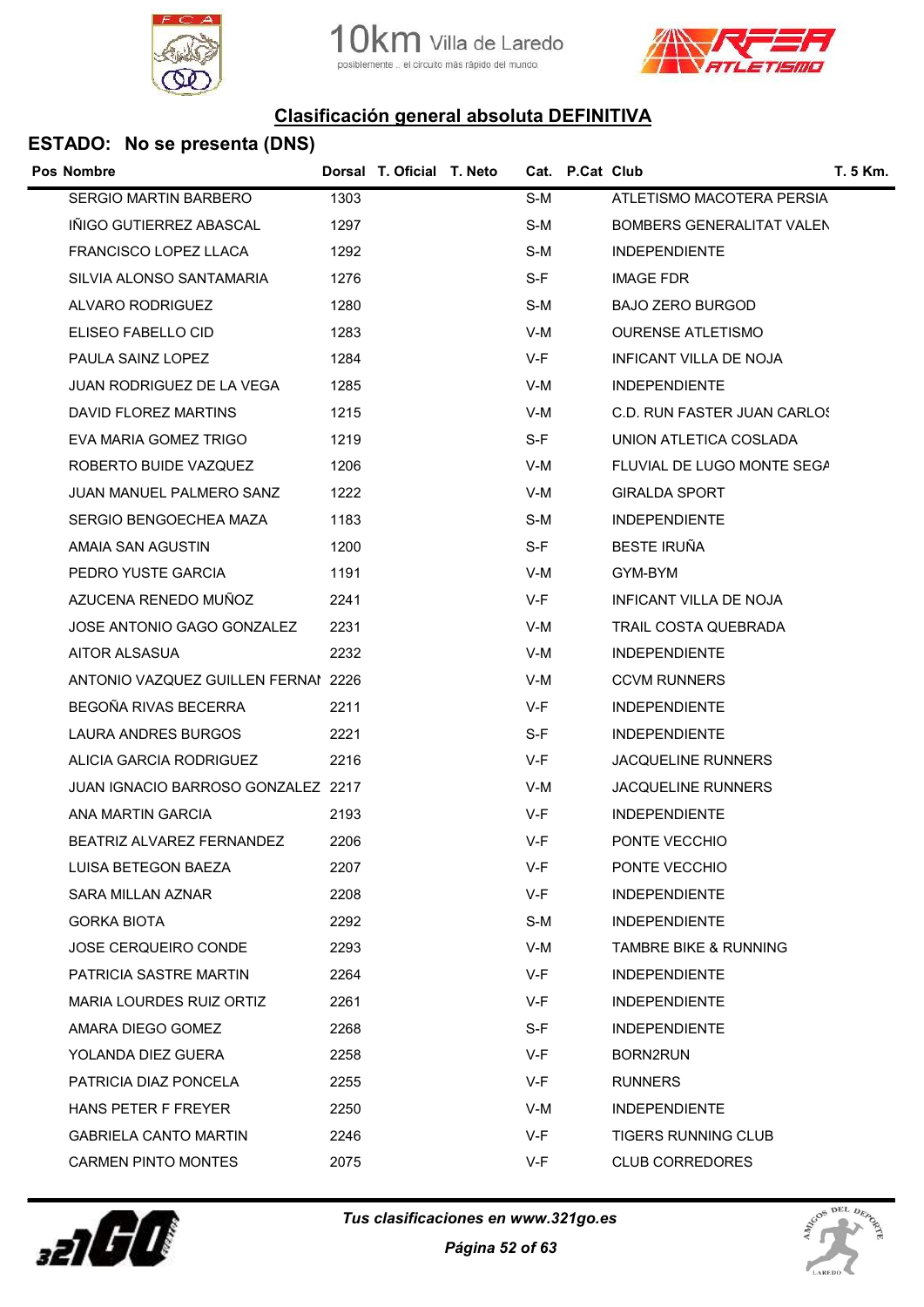





| <b>Pos Nombre</b>                   |      | Dorsal T. Oficial T. Neto |       | Cat. P.Cat Club |                            | T. 5 Km. |
|-------------------------------------|------|---------------------------|-------|-----------------|----------------------------|----------|
| MARIA JESUS SALCEDA CUESTA          | 2072 |                           | $V-F$ |                 | C.A. LABEGANE              |          |
| AITOR ZARATE SANTAMARIA             | 2073 |                           | V-M   |                 | <b>TRIRUNNERS</b>          |          |
| <b>FELIPE CASAS HOYO</b>            | 2096 |                           | V-M   |                 | <b>INDEPENDIENTE</b>       |          |
| <b>JUAN RAMON LOPEZ PEREZ</b>       | 2097 |                           | V-M   |                 | <b>INDEPENDIENTE</b>       |          |
| PABLO PASCUAL NIETO                 | 2094 |                           | S-M   |                 | <b>INDEPENDIENTE</b>       |          |
| LUIS ALBERTO BARBERO ZARZOSA        | 2082 |                           | V-M   |                 | <b>INDEPENDIENTE</b>       |          |
| FERNANDO BLAZQUEZ CHAVES            | 2039 |                           | V-M   |                 | <b>ECOSPORT</b>            |          |
| EMILIO DEL VALLE RUIZ               | 2048 |                           | V-M   |                 | <b>MUNABI KIROL KLUBA</b>  |          |
| SONIA MARTINEZ GUZMAN               | 2051 |                           | V-F   |                 | <b>AURRERANTZ</b>          |          |
| RAFAEL GUERRERO ELECALDE            | 2052 |                           | V-M   |                 | <b>INDEPENDIENTE</b>       |          |
| BEGOÑA INAREJOS LOUREIRO            | 2059 |                           | V-F   |                 | PERSONAL RUNNING           |          |
| ANDRES BLANCO RODRIGUEZ             | 2150 |                           | V-M   |                 | CONSTRUCCIONES CARCOBA R   |          |
| ROCIO MUÑOZ PEINADO                 | 2157 |                           | S-F   |                 | C.A. LA ESPERANZA          |          |
| <b>VERONICA ES CAMILLA GALAN</b>    | 2118 |                           | V-F   |                 | <b>INDEPENDIENTE</b>       |          |
| ELENA GRIMA                         | 2103 |                           | S-F   |                 | <b>CONFINES</b>            |          |
| TONI CHAPIRA ROSSELLO               | 2104 |                           | V-M   |                 | PHISYO RUNNING GUIEM DURAI |          |
| VANESA LOPEZ ALVAREZ                | 2120 |                           | V-F   |                 | INFICANT VILLA DE NOJA     |          |
| ANTONIO CORREDOR ARRIBAS            | 2128 |                           | V-M   |                 | ADM                        |          |
| <b>MAITE GARCIA GARRIDO</b>         | 2129 |                           | V-F   |                 | <b>CLUB CORREDORES</b>     |          |
| ANTONIO JIMENEZ ABAD                | 2135 |                           | V-M   |                 | LAISTER SPORT CLINIC       |          |
| ANTONIO RICARDO BERGUA DALLAS 2006  |      |                           | V-M   |                 | <b>INDEPENDIENTE</b>       |          |
| CELIA SANZ SAN CRISTOBAL            | 2007 |                           | S-F   |                 | C.A. MADRID MAPOMA         |          |
| ANTONIO PEREZ LAGUNA                | 2003 |                           | V-M   |                 | <b>RUNNING COMPANY</b>     |          |
| MARINA GARCIA PEREZ                 | 1994 |                           | S-F   |                 | <b>MIERCOLES A CORRER</b>  |          |
| RICARDO TORRES LIAÑO                | 2015 |                           | S-M   |                 | <b>INDEPENDIENTE</b>       |          |
| MACARENA SANTACRUZ LOPEZ            | 2011 |                           | V-F   |                 | <b>CLUB CORREDORES</b>     |          |
| OSCAR GARRO GUTIERREZ               | 1970 |                           | V-M   |                 | <b>INDEPENDIENTE</b>       |          |
| JOSE PABLO ROSERA BOLDO             | 1966 |                           | S-M   |                 | <b>INDEPENDIENTE</b>       |          |
| PABLO SIMON DORADO                  | 1967 |                           | S-M   |                 | <b>INDEPENDIENTE</b>       |          |
| ERIKA GARROSA GRANDE                | 1968 |                           | V-F   |                 | <b>JACQUELINE RUNNERS</b>  |          |
| <b>JUAN CARLOS TALLEDO PERZ</b>     | 1964 |                           | V-M   |                 | <b>INDEPENDIENTE</b>       |          |
| FERNANDO LOPEZ ESTEVEZ              | 1960 |                           | V-M   |                 | <b>INDEPENDIENTE</b>       |          |
| NENEL MARCOS ESPIGA                 | 1953 |                           | V-M   |                 | <b>INDEPENDIENTE</b>       |          |
| <b>IMANOL RUIZ SIERRA</b>           | 1943 |                           | V-M   |                 | <b>INDEPENDIENTE</b>       |          |
| ROSA DIAZ RUIZ                      | 1938 |                           | V-F   |                 | LATERAL SPORT CLUB         |          |
| LAURA RIVERA GONZALEZ               | 1934 |                           | S-F   |                 | <b>INDEPENDIENTE</b>       |          |
| JOSE ANTONIO GUTIERREZ SANCHE. 1899 |      |                           | V-M   |                 | <b>RAQUEROS</b>            |          |
|                                     |      |                           |       |                 |                            |          |



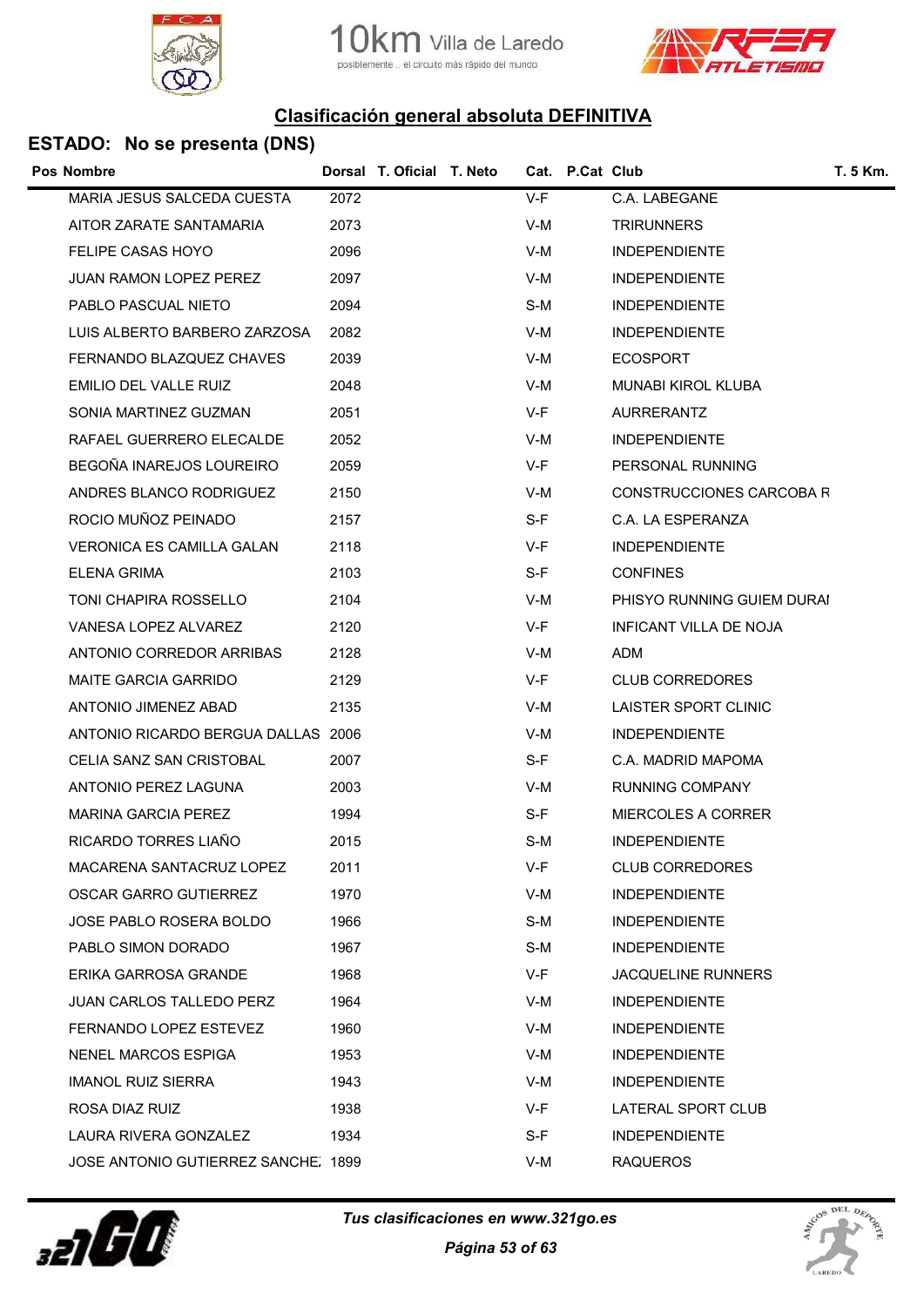





| Pos Nombre |                                     |      | Dorsal T. Oficial T. Neto |       | Cat. P.Cat Club |                              | T. 5 Km. |
|------------|-------------------------------------|------|---------------------------|-------|-----------------|------------------------------|----------|
|            | ROBERTO SANCHEZ RODRIGUEZ           | 1919 |                           | $V-M$ |                 | <b>INDEPENDIENTE</b>         |          |
|            | <b>JOSE LUIS ARCEIZ BAQUERO</b>     | 1906 |                           | V-M   |                 | <b>INDEPENDIENTE</b>         |          |
|            | ADOLFO GOMEZ LOSADA                 | 1893 |                           | V-M   |                 | <b>INDEPENDIENTE</b>         |          |
|            | SABINO LIEBANA SALVADOR             | 1894 |                           | V-M   |                 | <b>CLUB CORREDORES</b>       |          |
|            | LETICIA IZUEL MONTAÑES              | 1883 |                           | V-F   |                 | ALCAMPO - SCORPIO 71         |          |
|            | ANGELES ALONSO BLANCO               | 1884 |                           | V-F   |                 | C.D. HORIZONTE GIJÓN         |          |
|            | <b>GABRIEL MARTINEZ MARTINEZ</b>    | 1738 |                           | V-M   |                 | CLUB ATLETISMO GETXO         |          |
|            | SERGIO GOMEZ OTAOLA                 | 1742 |                           | V-M   |                 | <b>INDEPENDIENTE</b>         |          |
|            | <b>GABRIEL CARRIO ORTEGA</b>        | 1745 |                           | V-M   |                 | <b>INDEPENDIENTE</b>         |          |
|            | JAVIER GARCIAS BENNASAR             | 1765 |                           | V-M   |                 | LA VILA RUNNERS              |          |
|            | ANGEL PERALES DIAZ                  | 1767 |                           | V-M   |                 | <b>RUNNING YESENIA</b>       |          |
|            | FELIX PEREZ RAIMUNDO                | 1795 |                           | V-M   |                 | <b>INDEPENDIENTE</b>         |          |
|            | EVA PARRA NAVARRO                   | 1810 |                           | V-F   |                 | A.A. MOSTOLES                |          |
|            | EDORTA PASTOR SOUSA                 | 1799 |                           | V-M   |                 | <b>INDEPENDIENTE</b>         |          |
|            | ALEJANDRO VIEDMA GARCIA             | 1777 |                           | S-M   |                 | <b>INDEPENDIENTE</b>         |          |
|            | JUAN ANTONIO HELGUERA MARTINE, 1786 |      |                           | V-M   |                 | <b>INDEPENDIENTE</b>         |          |
|            | ESTEBAN COBOLLO MARTIN              | 1821 |                           | V-M   |                 | SONS OF RUNNING              |          |
|            | ALEJANDRO MARTIN FERNANDEZ          | 1829 |                           | S-M   |                 | <b>INDEPENDIENTE</b>         |          |
|            | CAROLINA CARRANZA SANCHO            | 1831 |                           | V-F   |                 | AÑARES RIOJA                 |          |
|            | JOSE ELOY RAMOS PIERNAGORDA         | 1841 |                           | V-M   |                 | ATLETISMO VALDEIGLESIAS      |          |
|            | VICTOR MANEL MORENO RUIZ            | 1843 |                           | V-M   |                 | RUNNING PALENCIA EL CHIVO    |          |
|            | ALBERTO CASTELLO GARCIA             | 1880 |                           | V-M   |                 | LOS CALAMBRES                |          |
|            | OSCAR SANTAMARIA RUEDA              | 1866 |                           | V-M   |                 | C.D. TRAGALEGUAS BURGOS      |          |
|            | ALEJANDRO IGLESIAS PEINADO          | 1873 |                           | V-M   |                 | <b>BATHCO RUNNING TEAM</b>   |          |
|            | JOSE ANTONIO RODRIGUEZ CORBAC 1855  |      |                           | V-M   |                 | <b>INDEPENDIENTE</b>         |          |
|            | <b>ANCA ISTRATE</b>                 | 1860 |                           | V-F   |                 | <b>CSU STIINTA BUCURESTI</b> |          |
|            | IÑAKI ALAVA SANTOS                  | 1858 |                           | V-M   |                 | <b>INDEPENDIENTE</b>         |          |
|            | IMANOL LARRUCEA BERNALES            | 371  |                           | V-M   |                 | <b>OSTRUKA</b>               |          |
|            | JOSE ANTONIO BENAVENTE ARAGON       | 352  |                           | V-M   |                 | <b>NUCIA</b>                 |          |
|            | JORGE RIVERO HERNANDEZ              | 358  |                           | V-M   |                 | PILOÑA DEPORTE               |          |
|            | ANDER ETXEBERRIA ETXEBERRIA         | 309  |                           | S-M   |                 | TOLOSA CF                    |          |
|            | <b>JUAN BUENO LOSADA</b>            | 304  |                           | S-M   |                 | ATLETISMO MACOTERA PERSIA    |          |
|            | BEÑAT EZQUERRA ZUDAIRE              | 334  |                           | S-M   |                 | <b>HIRU-HERRI</b>            |          |
|            | FRANCISCO JOSE QUILES FERNANDI 335  |      |                           | S-M   |                 | KUKIMBIA NAVALCARNERO        |          |
|            | PABLO SANCHEZ                       | 336  |                           | S-M   |                 | A.D. MARATON                 |          |
|            | ALEJANDRO GALISTEO DOMINGO          | 329  |                           | S-M   |                 | UNION ATLETICA COSLADA       |          |
|            | EDUARDO VAZQUEZ GUTIERREZ           | 323  |                           | V-M   |                 | C.A. NEW RUNNERS             |          |



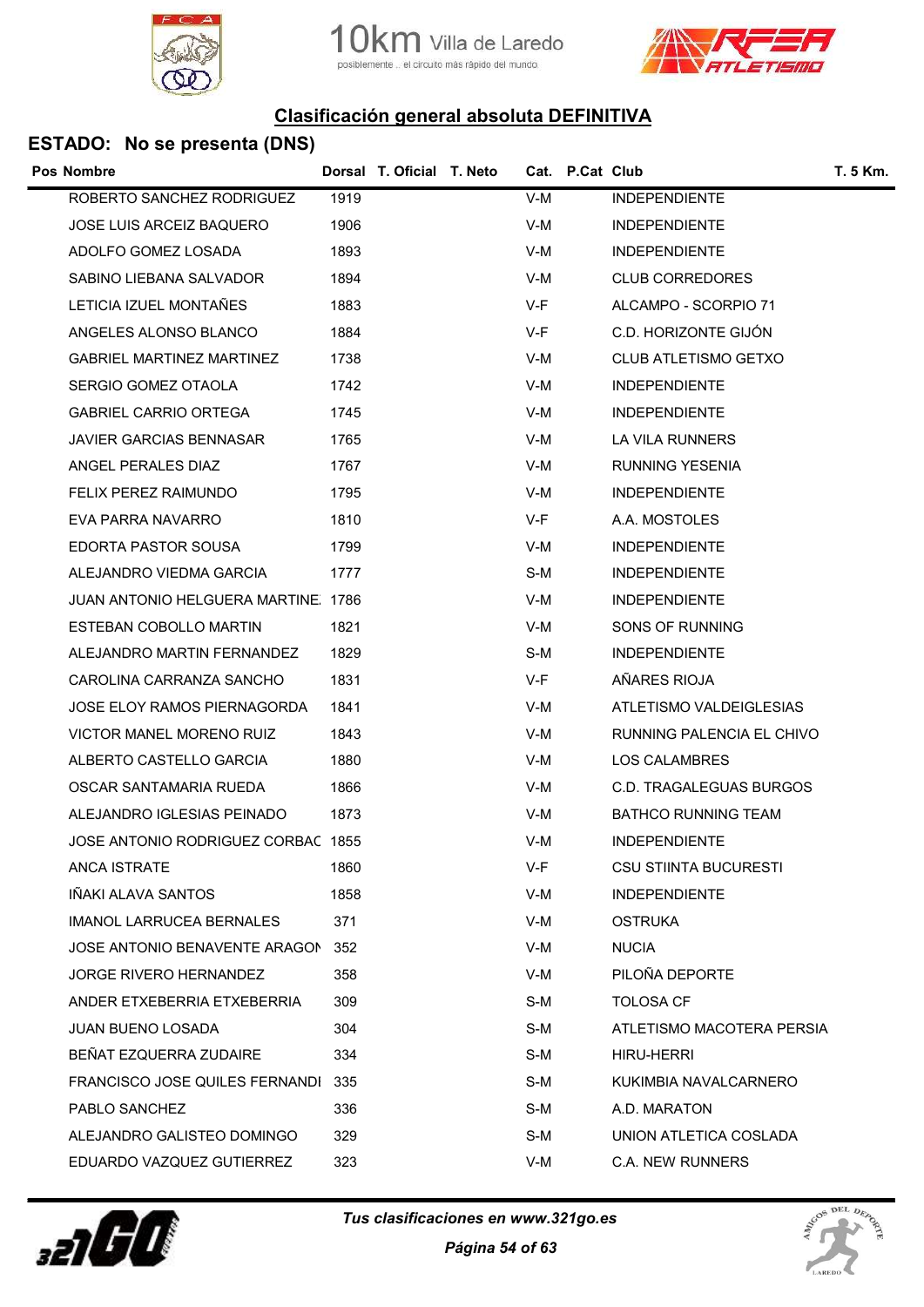





|     |                                                                                                                                      |                           |                               | T. 5 Km.                                                                                                                                                                                                      |
|-----|--------------------------------------------------------------------------------------------------------------------------------------|---------------------------|-------------------------------|---------------------------------------------------------------------------------------------------------------------------------------------------------------------------------------------------------------|
| 389 |                                                                                                                                      | S-M                       | <b>UDAT</b>                   |                                                                                                                                                                                                               |
| 394 |                                                                                                                                      | V-M                       |                               |                                                                                                                                                                                                               |
| 395 |                                                                                                                                      | S-M                       | <b>KUKKADESIGN</b>            |                                                                                                                                                                                                               |
| 373 |                                                                                                                                      | S-M                       | <b>CRESPO RUNNERS</b>         |                                                                                                                                                                                                               |
| 375 |                                                                                                                                      | S-M                       | LA CEREZAL TEAM               |                                                                                                                                                                                                               |
| 376 |                                                                                                                                      | S-M                       | <b>INDEPENDIENTE</b>          |                                                                                                                                                                                                               |
| 367 |                                                                                                                                      | V-M                       | C.A. MIERES                   |                                                                                                                                                                                                               |
| 378 |                                                                                                                                      | S-M                       | CASTRILLON TRIATLÓN           |                                                                                                                                                                                                               |
| 382 |                                                                                                                                      | S-M                       | <b>TRIATHLON GALDAKAO</b>     |                                                                                                                                                                                                               |
| 384 |                                                                                                                                      | V-M                       |                               |                                                                                                                                                                                                               |
| 406 |                                                                                                                                      | V-M                       | <b>ENERGM/TEMAS CREATIVOS</b> |                                                                                                                                                                                                               |
| 438 |                                                                                                                                      | V-M                       | <b>MARATONIANOS TEAM</b>      |                                                                                                                                                                                                               |
| 432 |                                                                                                                                      | S-M                       | C.A. CUEVAS DE NERJA          |                                                                                                                                                                                                               |
| 530 |                                                                                                                                      | V-M                       | <b>INDEPENDIENTE</b>          |                                                                                                                                                                                                               |
| 536 |                                                                                                                                      | V-M                       | <b>INDEPENDIENTE</b>          |                                                                                                                                                                                                               |
| 517 |                                                                                                                                      | V-M                       | <b>INDEPENDIENTE</b>          |                                                                                                                                                                                                               |
| 523 |                                                                                                                                      | V-M                       |                               |                                                                                                                                                                                                               |
| 557 |                                                                                                                                      | V-M                       |                               |                                                                                                                                                                                                               |
| 560 |                                                                                                                                      | S-M                       |                               |                                                                                                                                                                                                               |
| 564 |                                                                                                                                      | V-M                       | SONS OF RUNNING               |                                                                                                                                                                                                               |
| 581 |                                                                                                                                      | V-M                       | ATLETISMO VALDEIGLESIAS       |                                                                                                                                                                                                               |
| 578 |                                                                                                                                      | V-M                       | TRAINING OSCAR                |                                                                                                                                                                                                               |
| 566 |                                                                                                                                      | S-M                       | TRIEUME AS PONTES             |                                                                                                                                                                                                               |
| 507 |                                                                                                                                      | S-M                       | <b>INDEPENDIENTE</b>          |                                                                                                                                                                                                               |
| 477 |                                                                                                                                      | V-M                       | <b>INDEPENDIENTE</b>          |                                                                                                                                                                                                               |
| 478 |                                                                                                                                      | $V-M$                     | PILOÑA DEPORTE                |                                                                                                                                                                                                               |
| 489 |                                                                                                                                      | V-M                       | TRIEUME AS PONTES             |                                                                                                                                                                                                               |
| 455 |                                                                                                                                      | S-M                       | C.A. CIUDAD DE ARCOS          |                                                                                                                                                                                                               |
| 449 |                                                                                                                                      | S-M                       | SUPER AMARA BAT               |                                                                                                                                                                                                               |
| 443 |                                                                                                                                      | S-M                       | C.A. EL FARO                  |                                                                                                                                                                                                               |
| 463 |                                                                                                                                      | V-M                       | <b>BASQUE TRIBE</b>           |                                                                                                                                                                                                               |
| 453 |                                                                                                                                      | V-M                       | C.A. SANTURTZI                |                                                                                                                                                                                                               |
|     |                                                                                                                                      | V-M                       | C.D. ARANDA CORRE             |                                                                                                                                                                                                               |
| 196 |                                                                                                                                      | S-M                       |                               |                                                                                                                                                                                                               |
| 201 |                                                                                                                                      | V-M                       | <b>INDEPENDIENTE</b>          |                                                                                                                                                                                                               |
| 199 |                                                                                                                                      | S-M                       | DISA HPS TRIATLON             |                                                                                                                                                                                                               |
| 206 |                                                                                                                                      | S-M                       | <b>MEDITERRANEA ATTICUS</b>   |                                                                                                                                                                                                               |
|     | JOSE MANUEL ALCOBA HERNANDEZ<br>UNAI SAINZ EZQUERRA GALARRAGA<br>JUAN DE DIOS RAMIREZ DUQUE ESTI<br>CESAR JORGE CABESTRERO MOREN 457 | Dorsal T. Oficial T. Neto |                               | Cat. P.Cat Club<br>C.D. ATLETISMO NUMANTINO (S<br>C.A. S.S. DE LOS REYES - CLINIC<br>C. ATLETICO LAREDO-CAMPING<br>C.A. S.S. DE LOS REYES - CLINIC<br>CENADOR RUA NOVA RUNNING<br>C.D. RUN FASTER JUAN CARLOS |



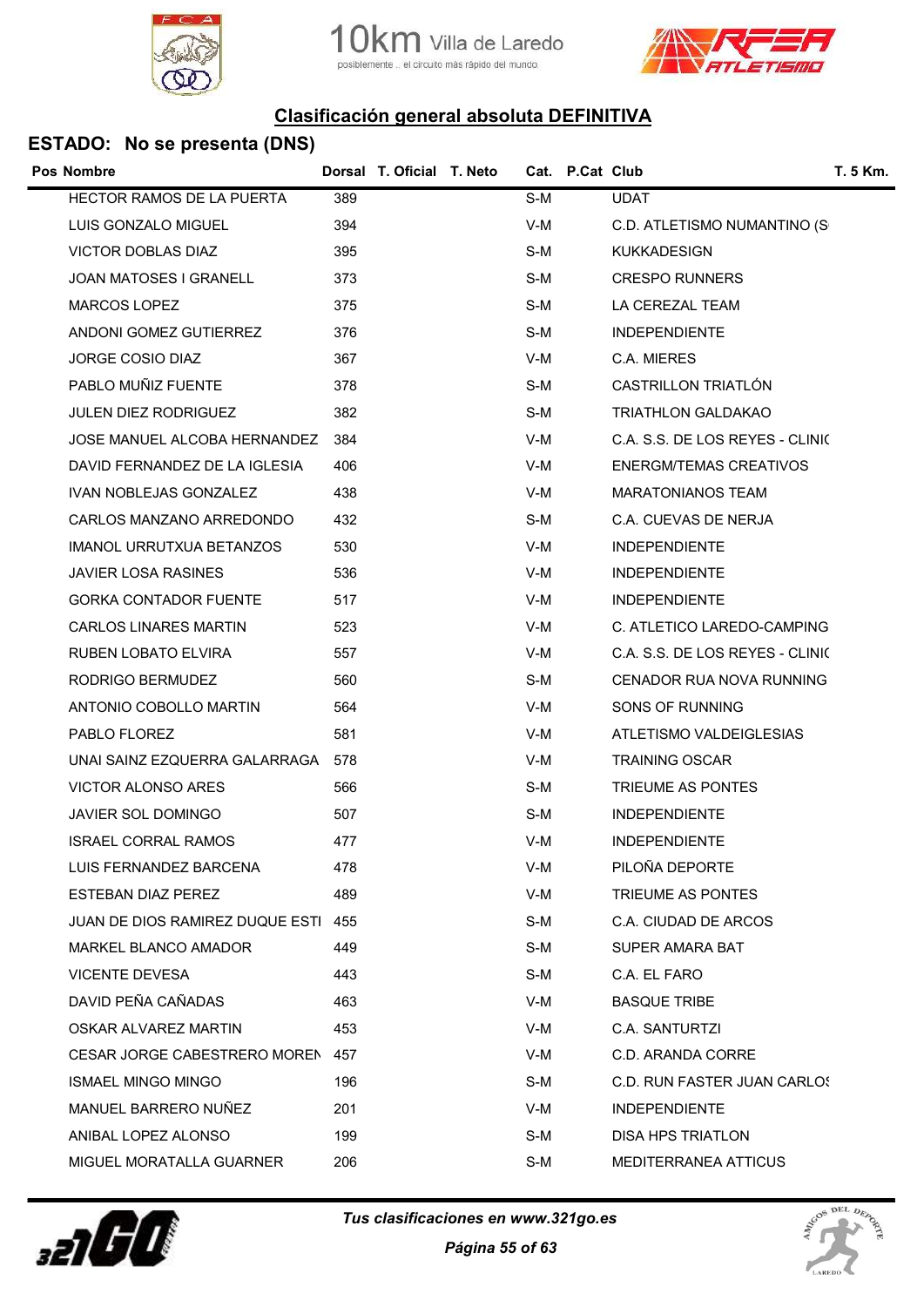

Villa de Laredo el circuito más rápido del mundo. posible



## Clasificación general absoluta DEFINITIVA

| Pos Nombre                        |     | Dorsal T. Oficial T. Neto |       | Cat. P.Cat Club |                              | T. 5 Km. |
|-----------------------------------|-----|---------------------------|-------|-----------------|------------------------------|----------|
| MIGUEL GOMEZ CEREZO               | 217 |                           | S-M   |                 | ATLÉTICO OROEL               |          |
| <b>RUBEN MORALES FERNANDEZ</b>    | 218 |                           | S-M   |                 | PAMPLONA ATLÉTICO            |          |
| LORENZO MANUEL LOPEZ GUTIERRE 225 |     |                           | V-M   |                 | C. ATLETICO LAREDO-CAMPING   |          |
| <b>JOSE MIGUEL SILVINO ALONSO</b> | 222 |                           | V-M   |                 | <b>INDEPENDIENTE</b>         |          |
| INAKI LOPETEGI ARRUABARRENA       | 189 |                           | S-M   |                 | SUPER AMARA BAT              |          |
| GINES VALERA VALERA               | 192 |                           | S-M   |                 | <b>INDEPENDIENTE</b>         |          |
| MOHAMED ALOUMAT BEN ALI           | 178 |                           | S-M   |                 | <b>VENTA MAGULLO SEGOVIA</b> |          |
| SANTIAGO LLORENTE MANGAS          | 179 |                           | S-M   |                 | VENTA MAGULLO SEGOVIA        |          |
| CARLOS RODRIGUEZ ORDOÑEZ          | 173 |                           | S-M   |                 | <b>ISS L'HOSPUTALET</b>      |          |
| DAVID MOSQUERA CAVADA             | 230 |                           | S-M   |                 | C.A. LAREDO                  |          |
| CELIA AGUZA GIMENO                | 251 |                           | $S-F$ |                 | PLAYAS DE CASTELLON          |          |
| <b>ESTHER PEDROSA CARRETE</b>     | 252 |                           | V-F   |                 | UNIVERSIDAD SANTIAGO         |          |
| ANDER ARRAZTIO SARALEGUI          | 268 |                           | V-M   |                 | HIRU-HERRI                   |          |
| <b>IBAN RODRIGUEZ MARTINEZ</b>    | 270 |                           | V-M   |                 | ALIMCO-RUNNINGFIZ            |          |
| <b>DESRUES FABRICE</b>            | 280 |                           | V-M   |                 | <b>AVIRON BAYONNE</b>        |          |
| IÑAKI RUBIO SEGARRA               | 295 |                           | $S-M$ |                 | DELTA VALENCIA C.A.          |          |
| PEDRO BAUTISTA PEGUERO            | 285 |                           | S-M   |                 | SOLORUNNERS BURGOS EVOLL     |          |
| IMANOL GOÑI ARANBURU              | 290 |                           | S-M   |                 | <b>INDEPENDIENTE</b>         |          |
| JUAN JESUS DIZ GONZALEZ           | 106 |                           | $V-M$ |                 | CLUB ATLETICO LAREDO CAMPI   |          |
| CIRO CANSECO CUERVO               | 109 |                           | V-M   |                 | <b>ORIENTE ATLETISMO</b>     |          |
| DAVID DE LA CRUZ SANCHEZ          | 113 |                           | S-M   |                 | INMOBILIARIA TEO VALDEPENAS  |          |
| MARTA CASANOVA VAZQUEZ            | 111 |                           | S-F   |                 | UNIVERSIDAD DE OVIEDO        |          |
| RUBEN CASTRILLO GONZALEZ          | 86  |                           | S-M   |                 | SOLORUNNERS BURGOS EVOLI     |          |
| HUGO RODRIGUEZ GONZALEZ           | 78  |                           | S-M   |                 | C.A. ES RAIGUER              |          |
| RUBEN DIZ DIAZ                    | 91  |                           | V-M   |                 | <b>OURENSE ATLETISMO</b>     |          |
| RAQUEL MIRO GARCIA                | 118 |                           | S-F   |                 | AÑARES RIOJA                 |          |
| MIGUEL FERNANDEZ MINIÑO           | 125 |                           | $V-M$ |                 | FERRER HOTELS M3T            |          |
| <b>JAVIER GUTIERREZ ABASCAL</b>   | 127 |                           | V-M   |                 | AMIGOS DEL DEPORTE           |          |
| MARCOS ROJO MARTIN                | 95  |                           | S-M   |                 | EDM CAYON-HELIOS DICA        |          |
| <b>MANUEL MARCHENA ROMAN</b>      | 116 |                           | S-M   |                 | <b>INDEPENDIENTE</b>         |          |
| ALVARO GIL HERNANDEZ              | 152 |                           | S-M   |                 | VAILLANT RACING VALLADOLID   |          |
| SERGIO SANCHEZ MARTINEZ           | 23  |                           | V-M   |                 | CAUG GUADALAJARA             |          |
| LAURA MENDEZ ESQUER               | 34  |                           | S-F   |                 | PLAYAS DE CASTELLON          |          |
| JIMENA MARTIN GONZALEZ            | 35  |                           | S-F   |                 | CLINICA DENTAL SEOANE PAMF   |          |
| AZARA GARCIA DE LOS SALMONES      | 32  |                           | V-F   |                 | ATLETICO CORRALES JOSE PEÑ   |          |
| JAVIER GARCIA DEL BARRIO          | 14  |                           | S-M   |                 | <b>BIKILA</b>                |          |
| JUAN LOMA DE LA VEGA              | 20  |                           | S-M   |                 | AÑARES RIOJA                 |          |
|                                   |     |                           |       |                 |                              |          |



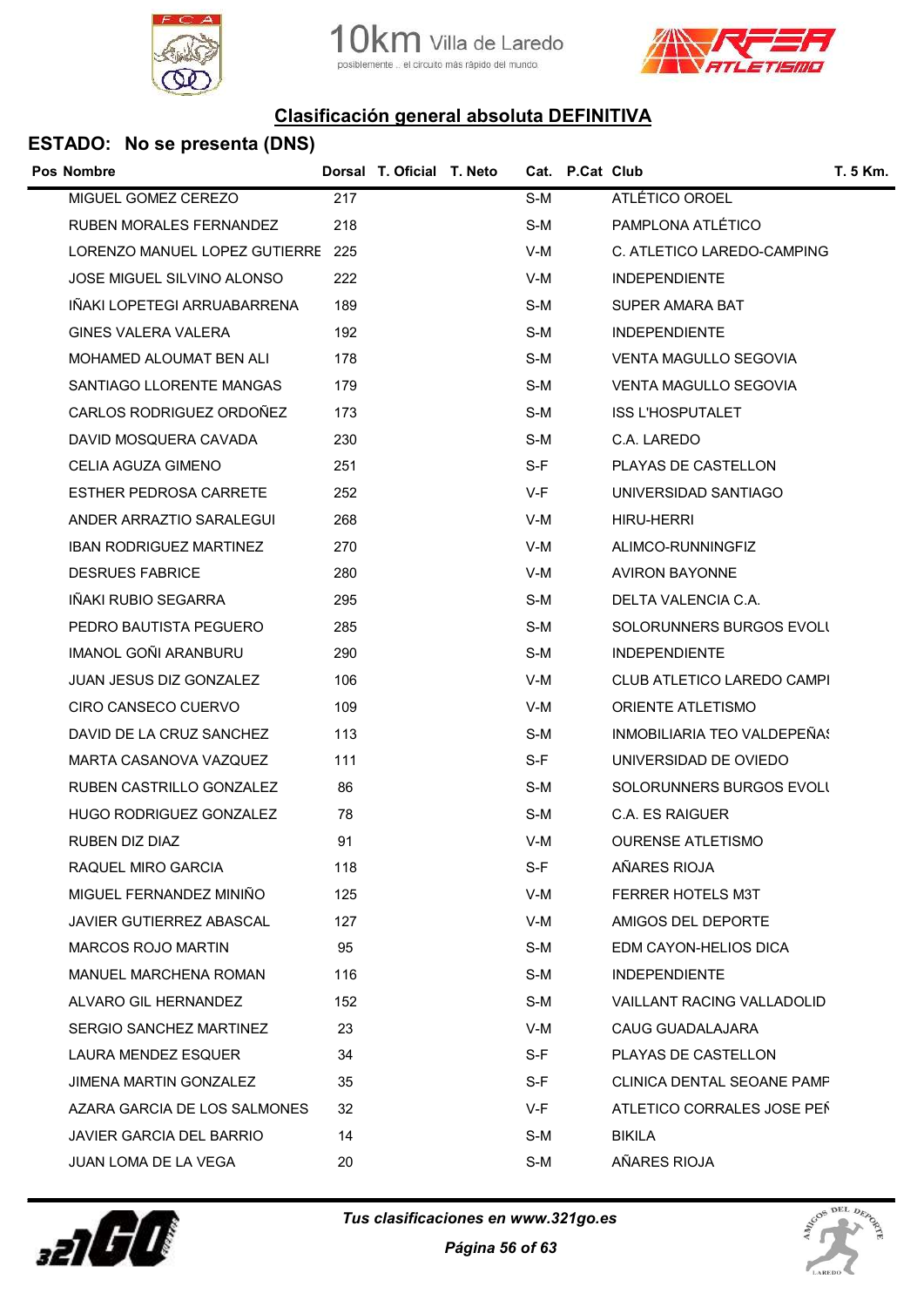



| <b>Pos Nombre</b>                    |      | Dorsal T. Oficial T. Neto |       | Cat. P.Cat Club |                                  | <b>T. 5 Km.</b> |
|--------------------------------------|------|---------------------------|-------|-----------------|----------------------------------|-----------------|
| ALEJANDRO FERNANDEZ RIVERA           | 75   |                           | S-M   |                 | <b>OURENSE ATLETISMO</b>         |                 |
| PABLO SANCHEZ SANTOS                 | 63   |                           | S-M   |                 | <b>JAEN UNICAJA</b>              |                 |
| ANASS BOURASS                        | 65   |                           | S-M   |                 | <b>INDEPENDIENTE</b>             |                 |
| <b>NICOLAS BENOIT</b>                | 52   |                           | V-M   |                 | <b>INDEPENDIENTE</b>             |                 |
| MOHAMED AYMAN STITOU                 | 50   |                           | S-M   |                 | DELTA VALENCIA C.A.              |                 |
| MIGUEL GARCIA GARCIA-CONSUEGR        | 56   |                           | S-M   |                 | REAL SOCIEDAD                    |                 |
| SERGIO BERMEJO FERNANDEZ             | 914  |                           | V-M   |                 | <b>INDEPENDIENTE</b>             |                 |
| SERGIO GARCIA GARCIA                 | 915  |                           | V-M   |                 | <b>INDEPENDIENTE</b>             |                 |
| DARRAIDOU BRICE                      | 892  |                           | S-M   |                 | <b>INDEPENDIENTE</b>             |                 |
| NATALIA GOMEZ RUIZ                   | 897  |                           | $S-F$ |                 | BILBAO ATLETISMO SANTUTXU        |                 |
| SANTIAGO VELASCO GARCIA DE MUI 890   |      |                           | S-M   |                 | ATLETISMO PIELAGOS               |                 |
| EGOITZ IRUSTA SAN PEDRO              | 887  |                           | V-M   |                 | BASAJAUN MENDI TALDEA            |                 |
| MARIO CRESPO MIGUEL                  | 885  |                           | S-M   |                 | VENTA MAGULLO SEGOVIA            |                 |
| RAMON IZQUIERDO CASTILLEJO           | 872  |                           | V-M   |                 | C.A. LA ESPERANZA                |                 |
| MIGUEL ALVAREZ DIAZ                  | 877  |                           | V-M   |                 | SONS OF RUNNING                  |                 |
| ALFREDO ALVAREZ VEGA                 | 878  |                           | V-M   |                 | <b>MASTER SPORT</b>              |                 |
| DAVID GONZALEZ CABARGA               | 879  |                           | V-M   |                 | CAMARGO RIA DEL CARMEN           |                 |
| <b>JAIME REAL BLANCO</b>             | 880  |                           | S-M   |                 | <b>ZUMEATARRA</b>                |                 |
| ALBERTO GARCIA GARCIA                | 960  |                           | V-M   |                 | C.A. LABEGANE                    |                 |
| JUAN FRANCISCO FREIRE ESTRELLA 970   |      |                           | V-M   |                 | A.D. MARATON                     |                 |
| FAUSTINO VILLAVERDE VIÑA             | 971  |                           | V-M   |                 | A.A. MOSTOLES                    |                 |
| ROBERTO GONZALEZ GRANADOS            | 972  |                           | V-M   |                 | <b>INDEPENDIENTE</b>             |                 |
| <b>ISIDRO ALONSO SANCHEZ</b>         | 946  |                           | S-M   |                 | <b>TRIATLON FUENLABRADA</b>      |                 |
| JOSE IGNACIO GONZALEZ ARCE           | 943  |                           | V-M   |                 | TRAGALEGUAS.ORG                  |                 |
| SERGIO GONZALEZ INCERA               | 944  |                           | S-M   |                 | <b>TRIATLON LAREDO CONSERVAS</b> |                 |
| <b>IVAN CARRATO SIERRA</b>           | 965  |                           | V-M   |                 | ALCAMPO - SCORPIO 71             |                 |
| <b>IGNACIO GIL FRANCOS</b>           | 1000 |                           | V-M   |                 | <b>INDEPENDIENTE</b>             |                 |
| AITOR MARTINEZ MEDINA                | 993  |                           | V-M   |                 | LATERAL SPORT CLUB               |                 |
| <b>IMANOL SANTOS URAIN</b>           | 989  |                           | V-M   |                 | <b>INDEPENDIENTE</b>             |                 |
| <b>JUAN CARLOS RODRIGUEZ FRANCIS</b> | 990  |                           | V-M   |                 | <b>ECOSPORT</b>                  |                 |
| MARIO BRICEÑO LOPEZ                  | 1128 |                           | V-M   |                 | <b>INTRO WORKS</b>               |                 |
| JOSE REIMUNDE ARROYO                 | 1122 |                           | S-M   |                 | <b>INDEPENDIENTE</b>             |                 |
| ALBERTO ROBLEDO GIRON                | 1101 |                           | S-M   |                 | <b>C.D. RUNNING HUMANES</b>      |                 |
| DAVID GARCIA MARTINEZ                | 1107 |                           | V-M   |                 | RUNNERS TORREJÓN                 |                 |
| <b>JOSE ALTUBE DEL HOYO</b>          | 1104 |                           | V-M   |                 | <b>OSTRUKA</b>                   |                 |
| PIETER BELJAARS                      | 1111 |                           | S-M   |                 | TIGERS RUNNING CLUB              |                 |
| MIGUEL ANGEL BANCIELLA ALVARO        | 1112 |                           | V-M   |                 | <b>INDEPENDIENTE</b>             |                 |
|                                      |      |                           |       |                 |                                  |                 |



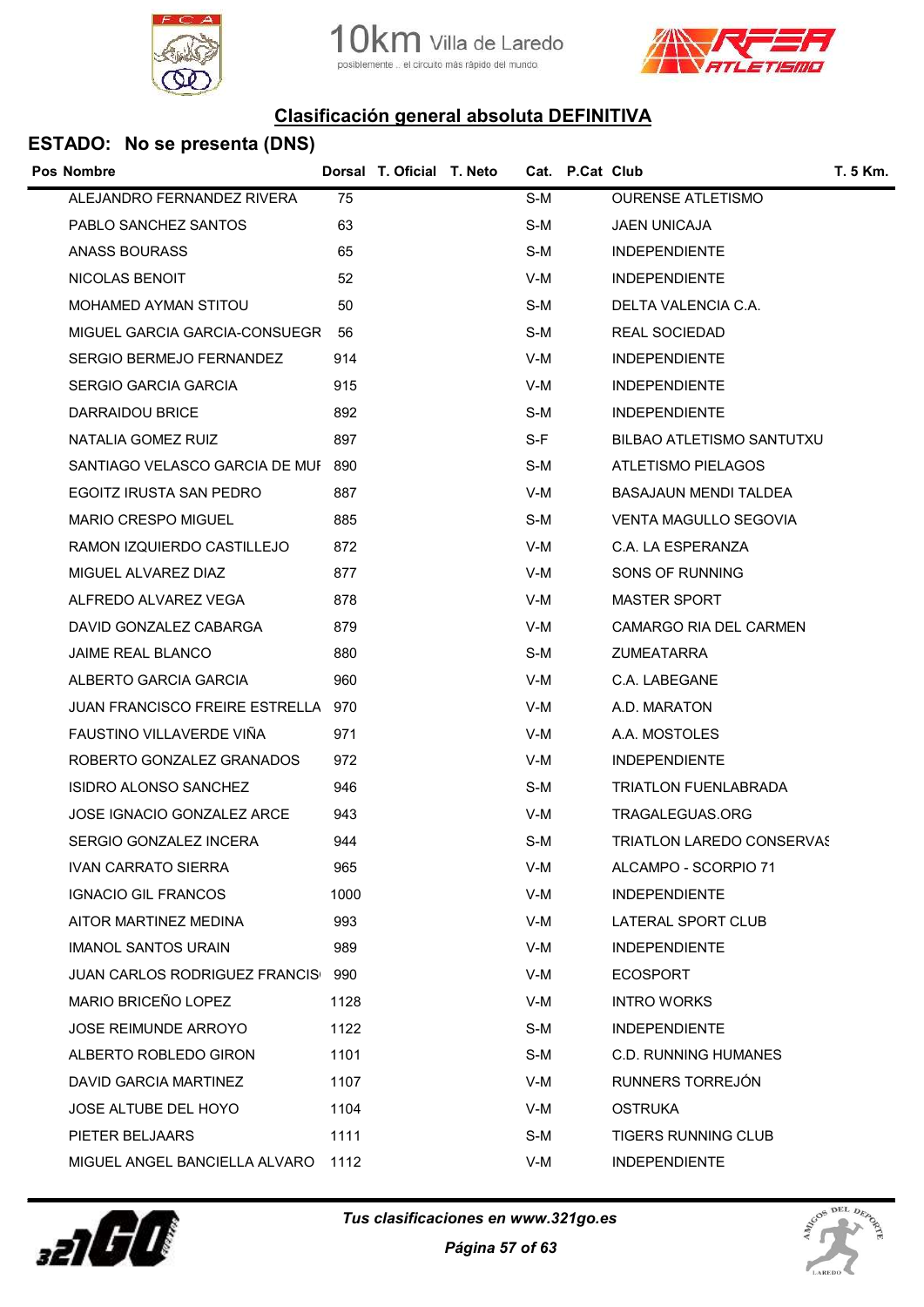





| <b>Pos Nombre</b>                  |      | Dorsal T. Oficial T. Neto |       | Cat. P.Cat Club |                                 | T. 5 Km. |
|------------------------------------|------|---------------------------|-------|-----------------|---------------------------------|----------|
| LORENA MARCEN RODRIGUEZ            | 1113 |                           | S-F   |                 | C.A. BIKILA                     |          |
| JOSE ANTONIO GOMEZ OCHO            | 1149 |                           | S-M   |                 | <b>TRIATLON CARABANCHEL</b>     |          |
| RAQUEL SUAREZ PEDROSA              | 1150 |                           | V-F   |                 | C.A. S.S. DE LOS REYES - CLINIC |          |
| FERNANDO PIGAZO LOPEZ              | 1155 |                           | V-M   |                 | <b>MARAS</b>                    |          |
| ROBERTO PEON COSTA                 | 1153 |                           | S-M   |                 | TRIEUME AS PONTES               |          |
| LUIS CAZORLA                       | 1068 |                           | $V-M$ |                 | <b>INDEPENDIENTE</b>            |          |
| JORGE GONZALEZ CANTALAPIEDRA 1058  |      |                           | V-M   |                 | <b>CD TRAGALPINOS</b>           |          |
| JOSE ANGEL ROSAL FERNANDEZ         | 1063 |                           | $V-M$ |                 | <b>MASTER SPORT</b>             |          |
| <b>JESUS LOZANO RAMOS</b>          | 1064 |                           | V-M   |                 | <b>MASTER SPORT</b>             |          |
| JOSE ANTONIO SUAREZ ALVAREZ        | 1061 |                           | V-M   |                 | <b>MASTER SPORT</b>             |          |
| YOUNES TISSEI                      | 1079 |                           | S-M   |                 | C.A. PITIUS                     |          |
| OSCAR SOLSONA SANCHEZ              | 1076 |                           | V-M   |                 | <b>ESCUELA RUSA</b>             |          |
| RUBEN SANCHEZ GONZALEZ             | 1082 |                           | S-M   |                 | <b>INDEPENDIENTE</b>            |          |
| JOSE LUIS CASADO MALFAZ            | 1091 |                           | V-M   |                 | PARQUE SPORT                    |          |
| <b>ADRIAN FRESNO LOPEZ</b>         | 1021 |                           | V-M   |                 | C.A. MIERES                     |          |
| EVARISTO DEL LLANO FERNANDEZ       | 1018 |                           | V-M   |                 | <b>INDEPENDIENTE</b>            |          |
| JOSE ANTONIO CORRAL COLLANTES 1023 |      |                           | V-M   |                 | UNIVERSIDAD BURGOS              |          |
| JORGE CARBALLEIRA AMARELO          | 1024 |                           | S-M   |                 | TRIEUME AS PONTES               |          |
| <b>JULIAN MARTINEZ GUZMAN</b>      | 1037 |                           | V-M   |                 | <b>T:KRONO GETXO</b>            |          |
| <b>VICTOR PEREZ</b>                | 1045 |                           | S-M   |                 | <b>INDEPENDIENTE</b>            |          |
| RAUL DIEZ LAPEÑA                   | 617  |                           | S-M   |                 | C.A. ELCHE DECATLON             |          |
| ANDRES FURNIET EXPOSITO            | 606  |                           | S-M   |                 | C.A. PITIUS                     |          |
| <b>SERGIO ABELLAN GIL</b>          | 601  |                           | S-M   |                 | FONDISTAS DE ALCANTARILLA       |          |
| <b>BENITO GALA ORTIZ</b>           | 585  |                           | V-M   |                 | CANGURO A.A.C.                  |          |
| JOSE ANTONIO MARTINEZ COBOS        | 586  |                           | V-M   |                 | AMIGOS DE VALDEMORO GO FIT      |          |
| IGNACIO JAVIER GOMEZ HERNANDEZ 663 |      |                           | $V-M$ |                 | CANGURO A.A.C.                  |          |
| JOSE FERNANDEZ ESTEBANEZ           | 659  |                           | S-M   |                 | AÑARES RIOJA                    |          |
| ROQUE AMOROS SANCHEZ               | 657  |                           | V-M   |                 | C.A. TRIKILOMETROS ALMORAD      |          |
| SERGIO VILLAREJO HERNANDEZ         | 670  |                           | V-M   |                 | C.C. DEMANDA CICLOS             |          |
| JOSE ANTONIO MARTIN SANCHEZ        | 679  |                           | V-M   |                 | <b>TRIATLON PALENCIA</b>        |          |
| ALBERTO PEREDA DE LOZAR            | 681  |                           | V-M   |                 | <b>OSTRUKA</b>                  |          |
| DANI ESCOBAR SAGARDIA              | 722  |                           | V-M   |                 | <b>CALAGURRIS ATLETICO</b>      |          |
| RICARDO ARIEL FRANZON RODRIGUI 718 |      |                           | V-M   |                 | ATLETISMO ALICIENTE             |          |
| ALEJANDRO SOLANA VIGO              | 719  |                           | S-M   |                 | <b>SANUS VITAE</b>              |          |
| RICARD ALVAREZ HERMS               | 712  |                           | S-M   |                 | C.E. KATOA BARCELONA            |          |
| <b>JUAN IGNACIO RUBIO PLATERO</b>  | 698  |                           | S-M   |                 | C.A. ALCORCON                   |          |
| FRANCISCO JAVIER GIL PADILLA       | 704  |                           | S-M   |                 | <b>INDEPENDIENTE</b>            |          |
|                                    |      |                           |       |                 |                                 |          |



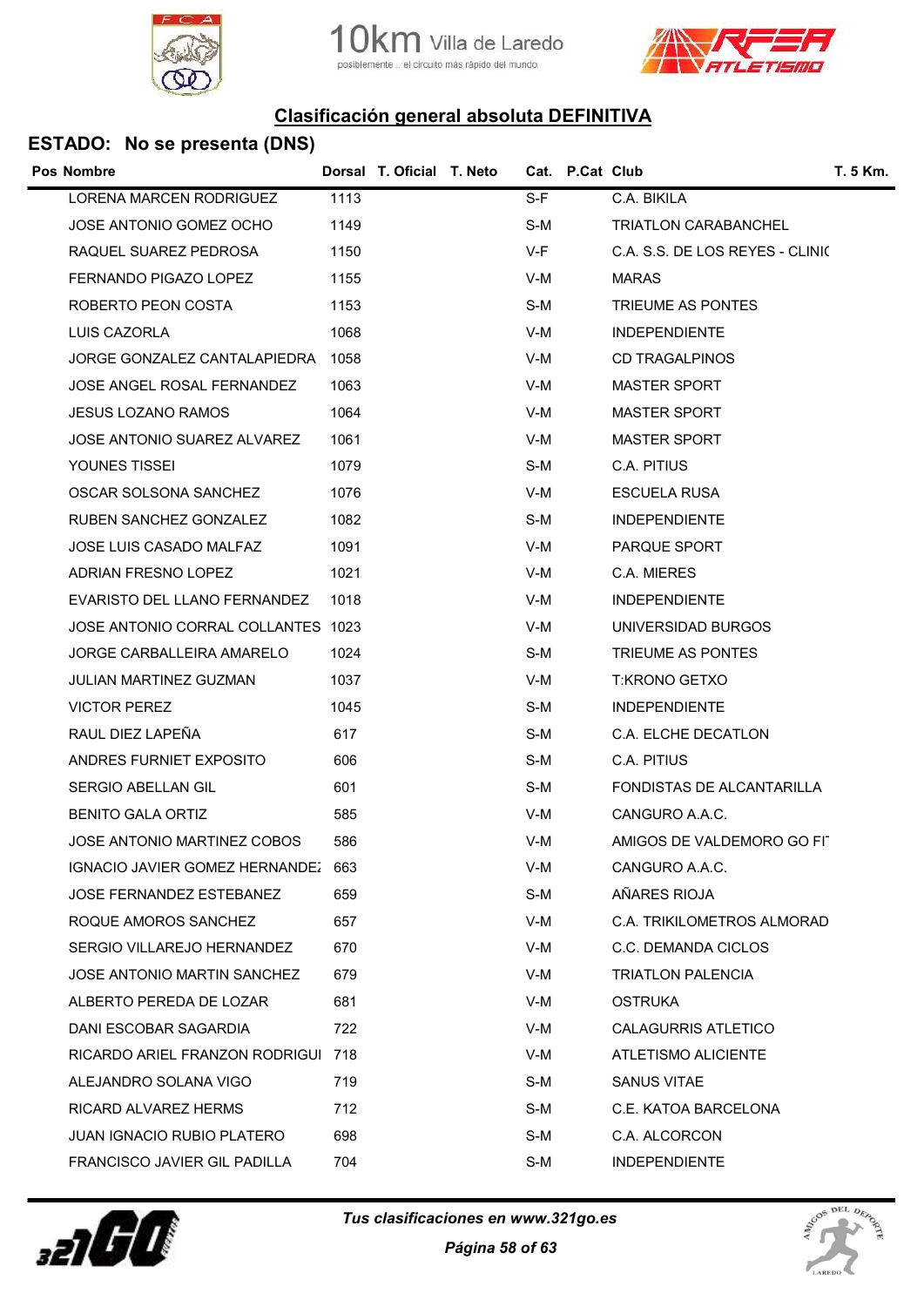





| Pos Nombre                         |     | Dorsal T. Oficial T. Neto |     | Cat. P.Cat Club |                                 | T. 5 Km. |
|------------------------------------|-----|---------------------------|-----|-----------------|---------------------------------|----------|
| <b>IVAN DE JUAN</b>                | 809 |                           | V-M |                 | <b>BASQUE TRIBE</b>             |          |
| <b>CARLOS TRANCON SAEZ</b>         | 814 |                           | S-M |                 | ESCUELA RUSA                    |          |
| <b>MARINA VICENTE AZNAL</b>        | 815 |                           | S-F |                 | <b>BESTE IRUÑA</b>              |          |
| DAVID GONZALEZ COGOLLUDO           | 827 |                           | V-M |                 | A.D. MARATON                    |          |
| <b>IRAITZ PICABEA LOPEZ</b>        | 825 |                           | S-M |                 | <b>TOLOSA CF</b>                |          |
| RAUL BENAVENTE ARAGONES            | 831 |                           | V-M |                 | <b>NUCIA</b>                    |          |
| ZIGOR ARTIACH GARCIA               | 835 |                           | V-M |                 | <b>HOY SUAVE</b>                |          |
| <b>IGNACIO DEL RIO REYERO</b>      | 858 |                           | V-M |                 | <b>RIVAS</b>                    |          |
| PAU MATOSES I GRANELL              | 860 |                           | S-M |                 | <b>CRESPO RUNNERS</b>           |          |
| DANIEL GARCIA DE LA HERA           | 870 |                           | S-M |                 | <b>INDEPENDIENTE</b>            |          |
| <b>JORGE GRANDE GARCIA</b>         | 846 |                           | S-M |                 | TRIAVILA                        |          |
| <b>GERMAN VALERIO BERBES</b>       | 837 |                           | V-M |                 | <b>INDEPENDIENTE</b>            |          |
| HELENA GARCIA ESCUDERO             | 800 |                           | S-F |                 | ARROYOMOLINOS                   |          |
| MARTA BORRAJO VAZQUEZ              | 783 |                           | S-F |                 | C.A. CUEVAS DE NERJA            |          |
| SANTOS FERNANDEZ BOLADO            | 767 |                           | S-M |                 | INFICANT VILLA DE NOJA          |          |
| JUAN MONTERO GUTIERREZ             | 771 |                           | V-M |                 | UNIVERSIDAD BURGOS              |          |
| FRANCISCO JESUS MORANTE DEL VI 772 |     |                           | V-M |                 | C.A. S.S. DE LOS REYES - CLINIC |          |
| DAVID TEIJO GONZALEZ               | 780 |                           | V-M |                 | <b>INDEPENDIENTE</b>            |          |
| <b>JAIME NOGUEROL RODRIGUEZ</b>    | 776 |                           | V-M |                 | ATLETISMO ARENTEIRO             |          |
| <b>RUBEN GONZALEZ HOYOS</b>        | 774 |                           | S-M |                 | <b>TRIATLÓN BIERZO</b>          |          |
| DAVID CABEZA JAREÑO                | 744 |                           | V-M |                 | <b>CLUB CORREDORES</b>          |          |
| JUAN MIGUEL ARRIBAS BARROSO        | 738 |                           | V-M |                 | C.A. S.S. DE LOS REYES - CLINIC |          |
| <b>JUAN GUERRERO SIMARRO</b>       | 757 |                           | V-M |                 | A.D. MARATON                    |          |
| PATXI MENDIZABAL                   | 758 |                           | V-M |                 | <b>XEYE</b>                     |          |
| MARIA YOLANDA GUTIERREZ ROBLE: 755 |     |                           | V-F |                 | <b>ADAS</b>                     |          |
| JONATHAN VEGA SANCHEZ              | 749 |                           | S-M |                 | <b>UCA</b>                      |          |
| EDUARDO RODRIGO GUTIERREZ          | 753 |                           | V-M |                 | UNO PUBLICIDAD TRAGALEGUA       |          |
|                                    |     |                           |     |                 |                                 |          |



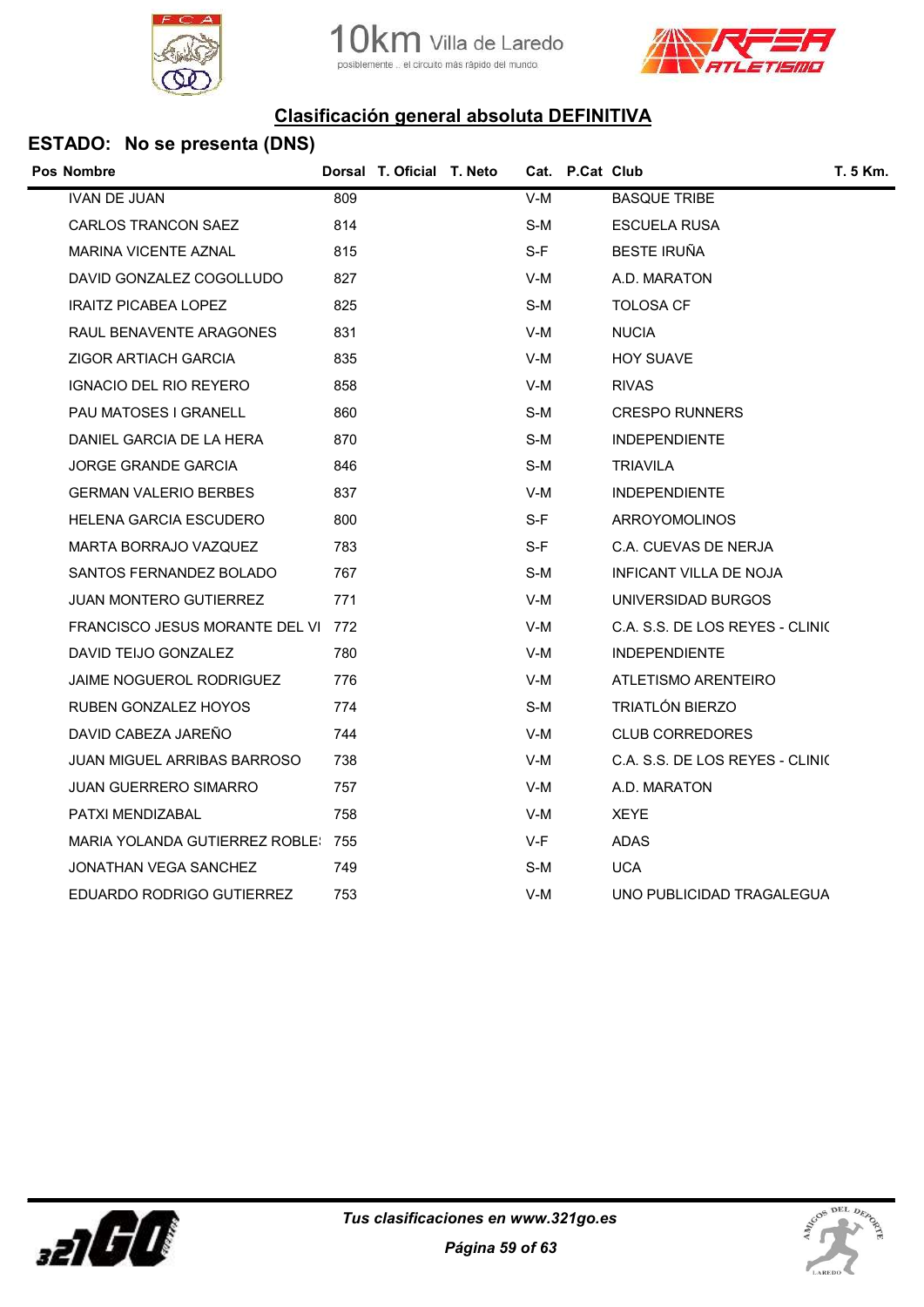



### ESTADO: No finaliza (DNF)

| Pos Nombre                            |      | Dorsal T. Oficial T. Neto |       | Cat. P.Cat Club |                                     | T. 5 Km. |
|---------------------------------------|------|---------------------------|-------|-----------------|-------------------------------------|----------|
| JAVIER MORA LOPEZ                     | 739  |                           | V-M   |                 | CANGURO A.A.C.                      |          |
| <b>IKER MARTINEZ ARENAZA</b>          | 733  |                           | V-M   |                 | <b>INDEPENDIENTE</b>                | 00:17:41 |
| EDUARD PERALTA ALVAREZ                | 796  |                           | S-M   |                 | <b>INTEC ZOITI</b>                  | 00:18:11 |
| EÑAUT HERNANDEZ IRASTORZA             | 865  |                           | V-M   |                 | <b>INDEPENDIENTE</b>                | 00:17:22 |
| JOSE RAUL GUTIERREZ RODRIGUEZ         | 697  |                           | V-M   |                 | ATLETISMO FISIORAMA DRASAN 00:18:05 |          |
| <b>JAIME ALVAREZ MORAN</b>            | 715  |                           | V-M   |                 | <b>INDEPENDIENTE</b>                |          |
| IZASKUN BEUNZA AZAZETA                | 660  |                           | S-F   |                 | <b>BESTE IRUÑA</b>                  | 00:19:08 |
| <b>FREDERIC DUPONT BUSTAMANTE</b>     | 636  |                           | V-M   |                 | C.A.POLANCO-SOLVAY                  |          |
| VICTOR DEL VALLE GONZALEZ             | 1029 |                           | S-M   |                 | <b>MARATON GUADALAJARA</b>          | 00:20:31 |
| RUBEN GONZALEZ MORENO                 | 1030 |                           | S-M   |                 | BIKILA RUN WITH ME                  | 00:18:12 |
| DANIEL LOPEZ MENENDEZ                 | 1145 |                           | S-M   |                 | C.A. PRAVIA                         |          |
| ROBERTO SAGASTIGORDIA MARTINE 1124    |      |                           | V-M   |                 | <b>INDEPENDIENTE</b>                | 00:19:55 |
| MIGUEL HUERTA MADROÑAL                | 991  |                           | S-M   |                 | CANGURO A.A.C.                      |          |
| DAVID FOMBELLA POMBAL                 | 1003 |                           | S-M   |                 | <b>CLUB CORREDORES</b>              |          |
| <b>GUSTAVO LOMBERA ECHEVARRIA</b>     | 1015 |                           | V-M   |                 | <b>INDEPENDIENTE</b>                |          |
| CARLOS IZQUIERDO DIAZ                 | 955  |                           | V-M   |                 | CAMARGO RIA DEL CARMEN              | 00:19:23 |
| ALVARO LONGARTE GALNARES              | 882  |                           | $V-M$ |                 | <b>INDEPENDIENTE</b>                | 00:18:29 |
| ALEJANDRO ARANGUREN CAVIEDES          | 906  |                           | V-M   |                 | <b>B.M.ATLETICO COLINDRES</b>       |          |
| ALEJANDRO REVUELTA LASTRA             | 917  |                           | V-M   |                 | LLORONES DEL RUNNING                | 00:24:02 |
| DAVID BRINGAS LOMBERA                 | 925  |                           | V-M   |                 | <b>INDEPENDIENTE</b>                | 00:20:53 |
| <b>GREGORIO HERMOSO ROMERO</b>        | 942  |                           | V-M   |                 | CANGURO A.A.C.                      |          |
| <b>BORJA JERONIMO GARCIA MARTINEZ</b> | 57   |                           | V-M   |                 | <b>INDEPENDIENTE</b>                |          |
| <b>IMANOL CRUZ MATEOS</b>             | 44   |                           | V-M   |                 | RIOJA AÑARES                        | 00:14:52 |
| <b>IBRAHIM CHAKIR ELOSRI</b>          | 47   |                           | S-M   |                 | <b>CLUB NUMANTINO</b>               | 00:14:41 |
| ALEX CHERONO                          | 8    |                           | S-M   |                 | <b>KENIA</b>                        |          |
| CHALA REGASA                          | 1    |                           | $S-M$ |                 | <b>ETIOPIA</b>                      | 00:13:46 |
| ALBERTO SANCHEZ PINILLA               | 16   |                           | $S-M$ |                 | AÑARES RIOJA                        | 00:14:41 |
| ANDREA DE LA TORRE GONZALEZ           | 140  |                           | $S-F$ |                 | <b>GRUPOEMPLEO PAMPLONA ATL</b>     |          |
| UNAI ARROYO CABEZA                    | 143  |                           | S-M   |                 | APALATEGUI ATLETISMO                |          |
| RAQUEL LANDIN COBOS                   | 119  |                           | S-F   |                 | AÑARES RIOJA                        |          |
| RODRIGO CHANDIA                       | 134  |                           | S-M   |                 | ARGENTINA                           | 00:16:14 |
| MOISES ANTONETE SANCHEZ               | 94   |                           | S-M   |                 | C.A. MIGUEL RIOS                    |          |
| NICOLAS TUCCI                         | 87   |                           | V-M   |                 | C.A. APOL-ANA TOTUM SPORT           |          |
| <b>SERGIO CORTES RUIZ</b>             | 97   |                           | S-M   |                 | <b>ZENIT TWINNER</b>                | 00:15:02 |
| PABLO MALDONADO ALONSO                | 296  |                           | S-M   |                 | C.A. SANTURTZI                      | 00:15:57 |
| <b>XABIER SATRUSTEGI GARCIA</b>       | 267  |                           | V-M   |                 | <b>ARDOY</b>                        | 00:17:19 |
| <b>SERGIO FREIRE MATA</b>             | 253  |                           | S-M   |                 | C.A. CARNICAS SERRANO               | 00:15:44 |



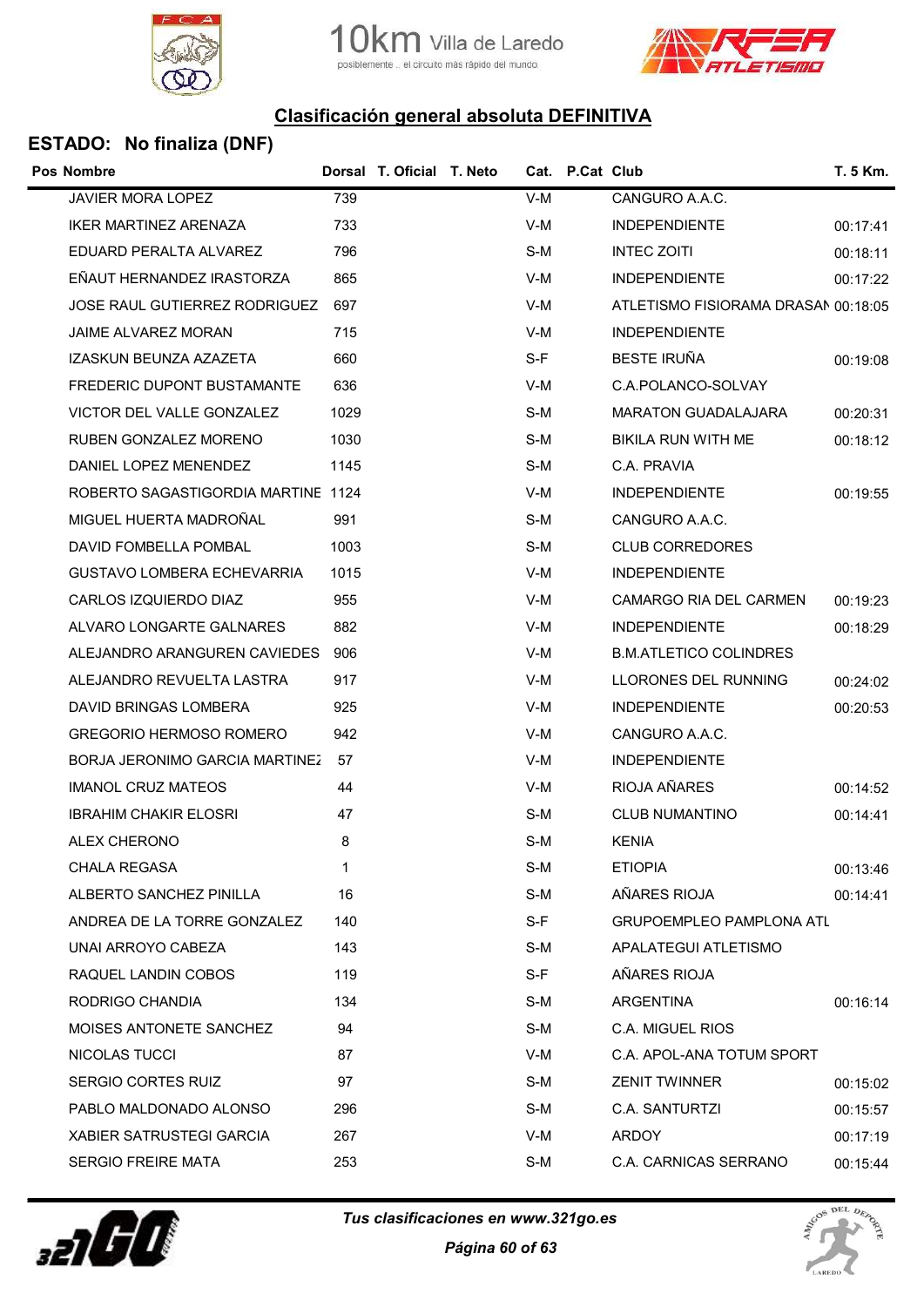





### ESTADO: No finaliza (DNF)

| <b>Pos Nombre</b>                  |      | Dorsal T. Oficial T. Neto |       | Cat. P.Cat Club |                                          | T. 5 Km. |
|------------------------------------|------|---------------------------|-------|-----------------|------------------------------------------|----------|
| AURELIO CRESPO SAINZ               | 256  |                           | $V-M$ |                 | SANTA CRUZ DE BEZANA                     |          |
| ALVARO ORTEGA ALVAREZ              | 233  |                           | S-M   |                 | A.D. CAPISCOL                            |          |
| MANUEL ZUBIETA CUPIDO              | 244  |                           | V-M   |                 | AMIGOS DEL DEPORTE                       | 00:17:57 |
| EDISON STIBEN CASTELLANO PRECI     | 169  |                           | S-M   |                 | C.D. METAESPORT                          | 00:15:04 |
| ADRIAN GUIRADO FERRER              | 166  |                           | S-M   |                 | PEÑA DEPORTIVA SANTA EULAI 00:15:23      |          |
| <b>KEVIN LASSERE</b>               | 157  |                           | S-M   |                 | ASM PAU                                  | 00:15:29 |
| MARCOS GOMEZ FERRERO               | 155  |                           | V-M   |                 | ATLETISMO BENAVENTE                      | 00:16:09 |
| MIGUEL ALADRO CASTAÑEDA            | 212  |                           | S-M   |                 | AVILÉS ATLETISMO                         |          |
| DAVID VIERA LEMES                  | 451  |                           | S-M   |                 | <b>DISA HPS TRIATLON</b>                 | 00:17:12 |
| ANTONI GRAN SANCHEZ                | 452  |                           | S-M   |                 | C.A. ES RAIGUER                          | 00:15:21 |
| LUIS FERNANDO ALAEJOS MONTERC 473  |      |                           | S-M   |                 | ATLETISMO FISIORAMA DRASAN 00:16:53      |          |
| ESTEBAN RICONDO CENDOYA            | 509  |                           | V-M   |                 | <b>INDEPENDIENTE</b>                     | 00:20:05 |
| ELENA VILLANUEVA CUESTA            | 510  |                           | V-F   |                 | SELAYA QUESADAS Y SOBAOS 00:23:26        |          |
| STEPHANE LEROY                     | 500  |                           | V-M   |                 | AMIGOS DEL DEPORTE                       | 00:20:05 |
| SAMUEL BARRIO GONZALEZ             | 501  |                           | V-M   |                 | <b>RUNNERS BY MORO</b>                   | 00:19:18 |
| RODRIGO BRUNO DE LA FUENTE GAI     | 568  |                           | V-M   |                 | TRAGALEGUAS.ORG                          | 00:17:18 |
| ALBERTO GARCIA VAZQUEZ             | 573  |                           | S-M   |                 | C.D. ATLETICO SALAMANCA                  | 00:17:38 |
| ALBERTO SANTOS MONGE               | 563  |                           | S-M   |                 | <b>ECOSPORT</b>                          |          |
| DELFIN ANDRES DE LA TORRE PORR 541 |      |                           | V-M   |                 | <b>TRIATLON COLINDRES</b>                | 00:19:42 |
| AHMED HFAIRI                       | 425  |                           | S-M   |                 | A.A. XAFATOLLS                           | 00:16:13 |
| JOSE LUIS FERNANDEZ ABASCAL        | 428  |                           | V-M   |                 | <b>CAYIN</b>                             | 00:16:33 |
| MIGUEL ANGEL MUÑOZ JIMENEZ         | 386  |                           | S-M   |                 | <b>UDAT</b>                              |          |
| PAUL WHITELAM                      | 391  |                           | V-M   |                 | C.A. S.S. DE LOS REYES - CLINI( 00:16:40 |          |
| EDUARDO GONZALEZ DE ANDREA         | 305  |                           | S-M   |                 | <b>ORIENTE ATLETISMO</b>                 | 00:16:19 |
| <b>ERIC MARTIN SANCHEZ</b>         | 307  |                           | S-M   |                 | ALOÑA MENDI ATLETISMO                    | 00:16:49 |
| PATRICIA CABEDO SERRANO            | 308  |                           | S-F   |                 | AÑARES RIOJA                             |          |
| <b>JORGE MARI BAIXAULI</b>         | 303  |                           | V-M   |                 | <b>INDEPENDIENTE</b>                     | 00:16:10 |
| MIGUEL ANGEL CASTAÑO PASTOR        | 311  |                           | S-M   |                 | BATHCO RUNNING TEAM                      |          |
| KOLDO AYESTA ZABALLA               | 366  |                           | S-M   |                 | <b>INDEPENDIENTE</b>                     | 00:16:05 |
| SILVIA DOMINGUEZ MARTINEZ          | 1876 |                           | $S-F$ |                 | RIBERA ATLETICO TUDELA                   | 00:22:31 |
| <b>MANUEL MEJUTO RIOS</b>          | 1838 |                           | V-M   |                 | <b>INDEPENDIENTE</b>                     | 00:23:04 |
| ADOLFO VILARIÑO ALVAREZ            | 1814 |                           | V-M   |                 | <b>INDEPENDIENTE</b>                     | 00:23:44 |
| DAVID SOBRINO TEJA                 | 1803 |                           | V-M   |                 | <b>INDEPENDIENTE</b>                     | 00:24:43 |
| ANDREA SUAREZ RODRIGUEZ            | 1892 |                           | V-F   |                 | <b>BORN2RUN</b>                          | 00:23:02 |
| <b>CARMEN MONCHO</b>               | 1961 |                           | V-F   |                 | <b>VELOCIRAPTORS DEL DUC</b>             | 00:24:21 |
| TXEMA RUEDA AYUSO                  | 1978 |                           | V-M   |                 | ATLETAS ARGIXAO                          |          |
| KARMELE GARAIOA ARANBURU           | 1992 |                           | $S-F$ |                 | <b>HIRU-HERRI</b>                        |          |



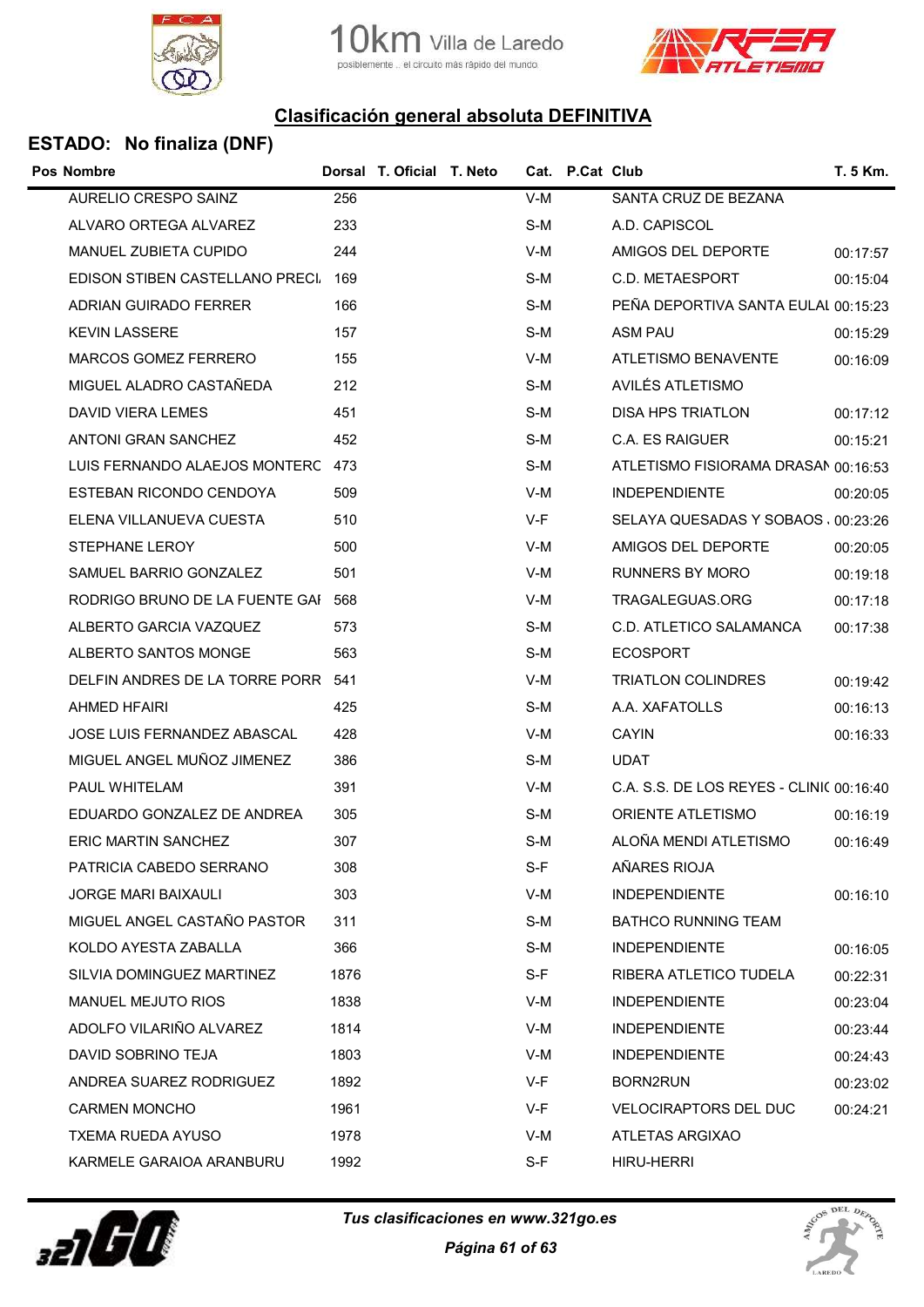





### ESTADO: No finaliza (DNF)

| <b>Pos Nombre</b>                  |      | Dorsal T. Oficial T. Neto |       | Cat. P.Cat Club |                                 | T. 5 Km. |
|------------------------------------|------|---------------------------|-------|-----------------|---------------------------------|----------|
| MATEO PAULES OLIVERA               | 2001 |                           | S-M   |                 | PEÑA GUARA                      |          |
| MARIA DEL PINO ROJAS GONZALEZ      | 2107 |                           | V-F   |                 | A PIE                           | 00:33:15 |
| DANIEL GONZALEZ MENDEZ             | 2159 |                           | S-M   |                 | <b>RUNNING COMPANY</b>          |          |
| LOURDES CRIADO GARZON              | 2163 |                           | V-F   |                 | <b>TEAM RUN&amp;GO</b>          | 00:29:41 |
| PILAR LOPEZ CARRASCO               | 2290 |                           | $V-F$ |                 | SONS OF RUNNING                 | 00:30:48 |
| MARIA NUÑEZ DEL POZO               | 2209 |                           | V-F   |                 | <b>INDEPENDIENTE</b>            |          |
| <b>ALFONSO SANZ</b>                | 2180 |                           | V-M   |                 | <b>CCVM RUNNERS</b>             |          |
| LEIRE BAUTISTA HIDALGO             | 2189 |                           | $S-F$ |                 | <b>INDEPENDIENTE</b>            |          |
| RODRIGO GONZALEZ ENCINAR           | 2215 |                           | V-M   |                 | <b>JACQUELINE RUNNERS</b>       | 00:34:41 |
| ENDIKA KOLDO MENDIGUREN GONZ/ 2219 |      |                           | S-M   |                 | <b>INDEPENDIENTE</b>            |          |
| ALEJANDRO LINDO                    | 1181 |                           | S-M   |                 | POLICÍA LOCAL SALAMANCA         | 00:19:10 |
| IÑIGO AHEDO CHARCAN                | 1179 |                           | S-M   |                 | <b>INDEPENDIENTE</b>            |          |
| ASIER ESTARRIAGA NAVARRO           | 1167 |                           | S-M   |                 | <b>INDEPENDIENTE</b>            |          |
| <b>JESUS CORRAL TORRES</b>         | 1230 |                           | V-M   |                 | <b>INDEPENDIENTE</b>            | 00:20:40 |
| <b>BORJA LOPEZ NEGRETE</b>         | 1204 |                           | S-M   |                 | <b>INDEPENDIENTE</b>            | 00:23:26 |
| ADRIAN ESCUDERO MARTINEZ           | 1279 |                           | V-M   |                 | ATLETICO SORRAVIDES             | 00:20:21 |
| PAULA MENDEZ PEREZ                 | 1248 |                           | V-F   |                 | <b>INDEPENDIENTE</b>            | 00:22:21 |
| SARA MARIA TRELLES REINOSO         | 1437 |                           | V-F   |                 | ATLETICO ESPAÑA DE CUETO        | 00:20:19 |
| TATIANA GONZALEZ LORENZANA         | 1351 |                           | S-F   |                 | <b>ALPACATRAX</b>               |          |
| <b>JOSEAN IZAGUIRRE ORTUETA</b>    | 1374 |                           | V-M   |                 | <b>INDEPENDIENTE</b>            |          |
| SHARAY ASTARIZ NUÑEZ               | 1340 |                           | $S-F$ |                 | SOCIEDAD GIMNÁSTICA PONTEY      |          |
| SANDRA GONZALEZ-CALERO LOREN 1571  |      |                           | $S-F$ |                 | <b>INDEPENDIENTE</b>            | 00:27:08 |
| <b>JESUS LOPEZ FERNANDEZ</b>       | 1563 |                           | $V-M$ |                 | ATLETICO LAREDO-CAMPING LA      |          |
| <b>IGNACIO BUSTIO VILLANUEVA</b>   | 1548 |                           | S-M   |                 | <b>INDEPENDIENTE</b>            | 00:28:34 |
| SOFIA DURO LOPEZ                   | 1491 |                           | S-F   |                 | C.A. COLMENAR VIEJO             | 00:21:50 |
| CARLOS DOMINGUEZ MURO              | 1485 |                           | $V-M$ |                 | <b>INDEPENDIENTE</b>            | 00:21:00 |
| SERGIO JIMENEZ CANO                | 1696 |                           | V-M   |                 | <b>INDEPENDIENTE</b>            | 00:20:47 |
| PABLO GALLO ERQUICIA               | 1680 |                           | V-M   |                 | <b>INDEPENDIENTE</b>            | 00:21:02 |
| <b>JESUS IGLESIAS MORAN</b>        | 1719 |                           | V-M   |                 | <b>CLUB CORREDORES</b>          | 00:26:48 |
| <b>CHARI GIL CLEMENTE</b>          | 1731 |                           | V-F   |                 | <b>CLUB CORREDORES</b>          |          |
| PATRO CASTILLA GARCIA              | 1724 |                           | $S-F$ |                 | <b>CLUB CORREDORES</b>          |          |
| <b>IRENE MANCEBO RODRIGO</b>       | 1657 |                           | $S-F$ |                 | C.A. S.S. DE LOS REYES - CLINIC |          |
| VANESA GALEGO CARRILLO             | 1602 |                           | V-F   |                 | <b>INDEPENDIENTE</b>            | 00:27:30 |
| <b>JESUS REVUELTA CANO</b>         | 1609 |                           | V-M   |                 | AMIGOS DEL DEPORTE              |          |